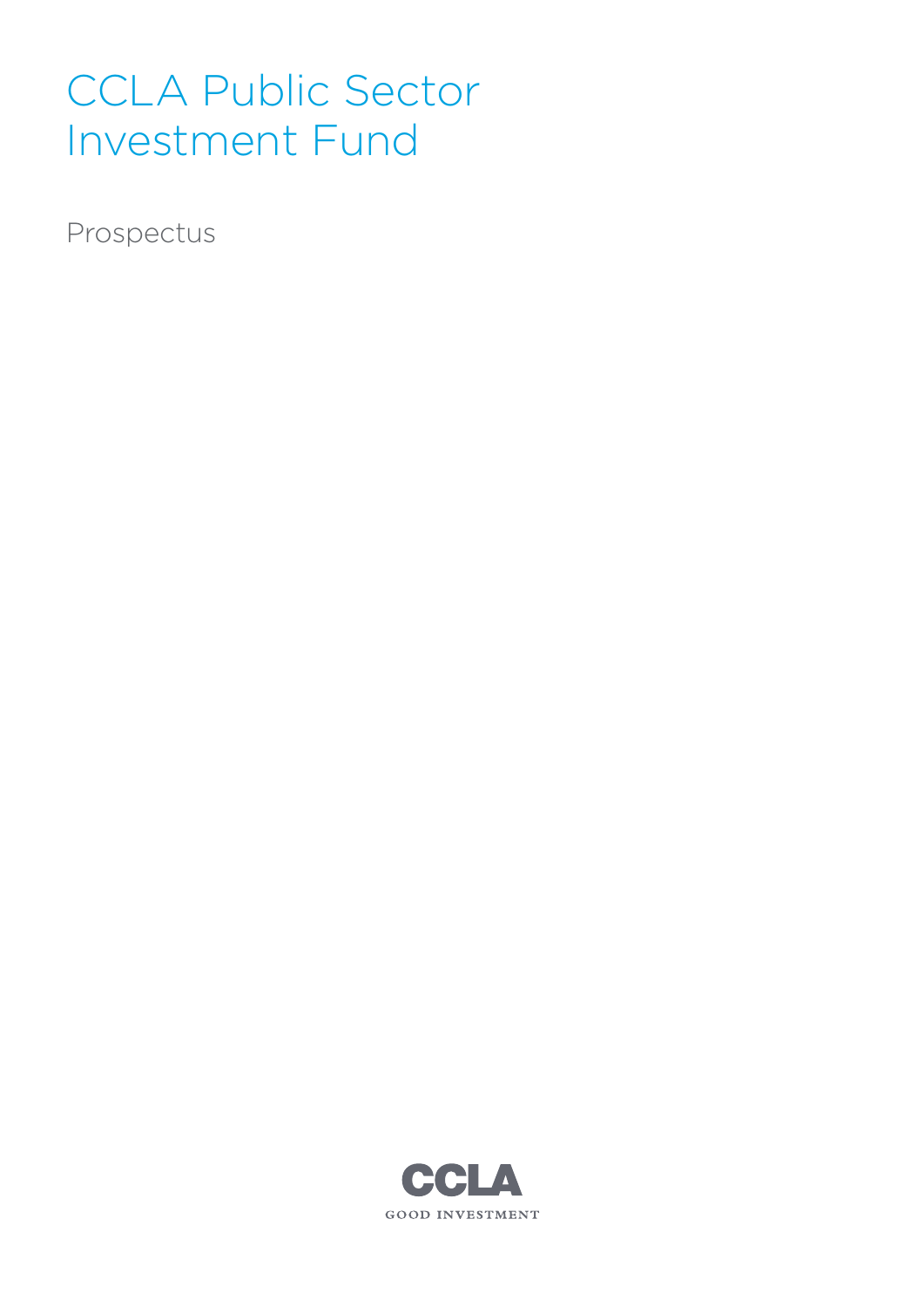# Prospectus of the CCLA Public Sector Investment Fund

(An umbrella type investment company with variable capital incorporated with limited liability in England and Wales under registered number IC000839 and authorised on 6 December 2010.)

This document constitutes the Prospectus for the CCLA Public Sector Investment Fund and is issued pursuant to and has been prepared in accordance with the Collective Investment Schemes Sourcebook issued by the FCA as amended or re-enacted from time to time (COLL Sourcebook).

This Prospectus is intended for distribution in the United Kingdom. The distribution of this Prospectus and the offering of Shares in the CCLA Public Sector Investment Fund may be restricted in other jurisdictions. Potential investors must inform themselves of the legal requirements and restrictions of their own jurisdiction and act accordingly. This Prospectus does not amount to a solicitation or offer by any person in any jurisdiction in which such

solicitation or offer would be unauthorised or unlawful.

This document complies with the requirements of Chapter 4 of the COLL Sourcebook and copies have been sent to the Financial Conduct Authority and to the Depositary in accordance with the COLL Sourcebook. The current version is available on www.ccla.co.uk and alternative formats are available upon request from clientservices@ccla.co.uk.

#### **Important: If you are in any doubt about the contents of this Prospectus you should consult an independent financial adviser or consultant.**

Date of Prospectus: 1 April 2022.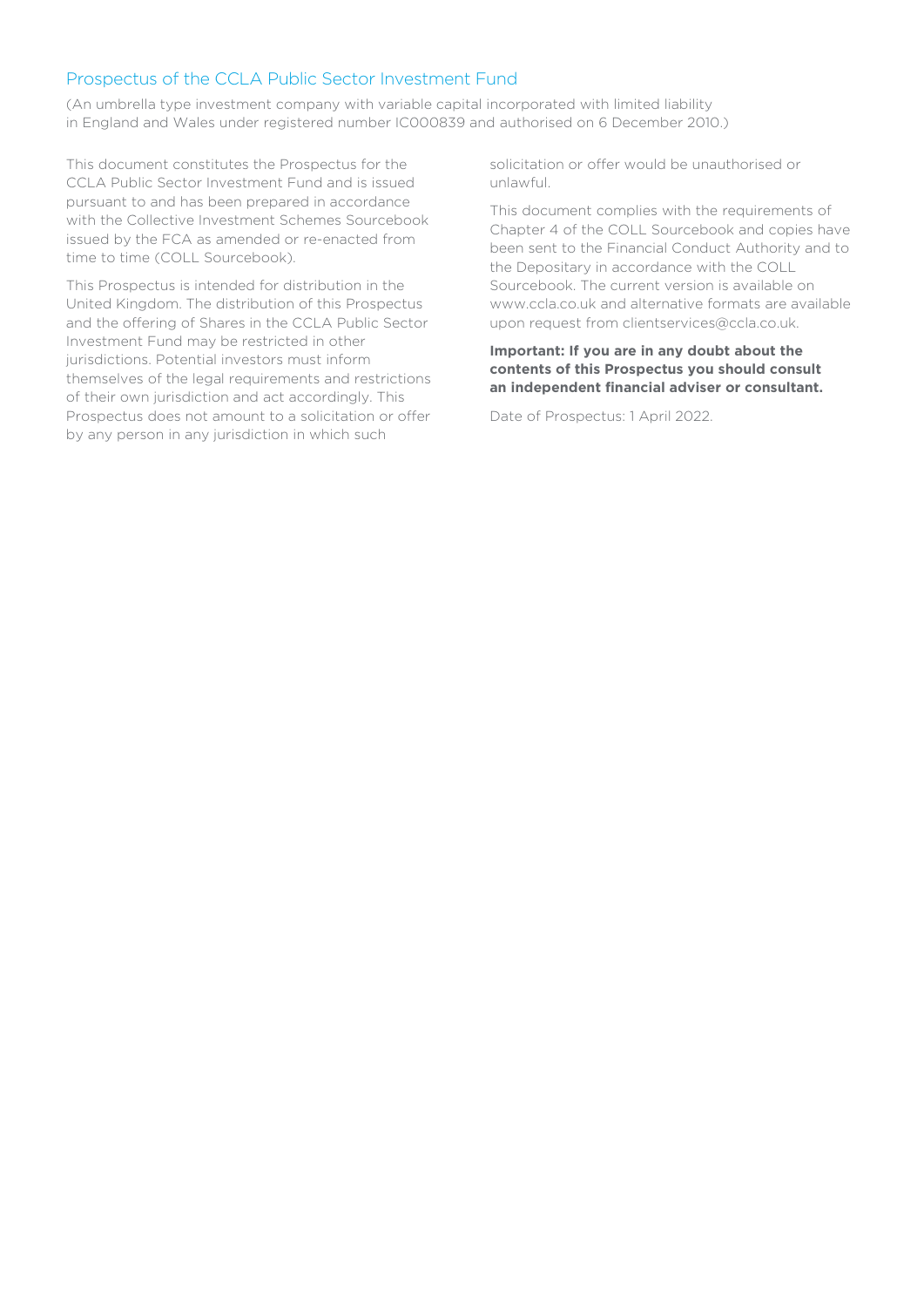# **Contents**

|     | Directory                                                                                          | 4  |
|-----|----------------------------------------------------------------------------------------------------|----|
|     | Summary                                                                                            | 5  |
| 1.  | Definitions                                                                                        | 7  |
| 2.  | <b>Constitutional and General</b>                                                                  | 10 |
| 3.  | Inspection and Copies of Documents                                                                 | 11 |
| 4.  | Conflicts of Interest                                                                              | 11 |
| 5.  | Management and Administration                                                                      | 11 |
| 6.  | The Depositary                                                                                     | 12 |
| 7.  | The Auditors                                                                                       | 14 |
| 8.  | Governing Law                                                                                      | 14 |
| 9.  | Past Performance                                                                                   | 14 |
| 10. | Investment Objective and Policy                                                                    | 14 |
| 11. | Characteristics of Shares in the Company                                                           | 15 |
| 12. | Publication of Share Prices                                                                        | 16 |
| 13. | How to Purchase Shares                                                                             | 16 |
| 14. | Redemption of Shares                                                                               | 17 |
| 15. | Settlement                                                                                         | 18 |
| 16. | Deferred Redemptions                                                                               | 18 |
|     | 17. Client Money                                                                                   | 19 |
|     | 18. Switching                                                                                      | 19 |
| 19. | Qualifications and Restrictions on Holding Shares<br>and Conversions/Switches of Shares (Including |    |
|     | Negative Yield Response Measure)                                                                   | 20 |
|     | 20. Dilution Levy                                                                                  | 22 |
|     | 21. Suspension of Dealing                                                                          | 22 |
|     | 22. Accounting Dates/Income                                                                        | 22 |

| 23. Reports                                                                               | 23 |
|-------------------------------------------------------------------------------------------|----|
| 24. Dealing Days                                                                          | 23 |
| 25. Meetings of Shareholders and Voting Rights                                            | 23 |
| 26. Risk Factors                                                                          | 24 |
| 27. Valuation and Pricing                                                                 | 27 |
| 28. Charges and Expenses                                                                  | 30 |
| 29. Termination and Amalgamation                                                          | 32 |
| 30. Taxation                                                                              | 33 |
| 31. Miscellaneous                                                                         | 36 |
| Annexure 1<br>Sub-Fund Information: The Public Sector Deposit<br>Fund (PSDF)              | 37 |
| Annexure 2<br>Summary of Investment and Borrowing Powers<br>for UK UCITS Schemes          | 44 |
| Annexure 3<br>Summary of Investment and Borrowing Powers<br>for LVNAV MMFs                | 57 |
| Annexure 4<br>Eligible Securities Markets                                                 | 62 |
| Annexure 5<br>Past Performance                                                            | 63 |
| Annexure 6<br>Sub-custodians appointed by the Depositary                                  | 64 |
| Annexure 7<br><b>Order Execution Policy</b>                                               | 67 |
| Sustainable<br>Annexure 8<br>Finance Disclosure Regulation: Pre-Contractual<br>Disclosure | 68 |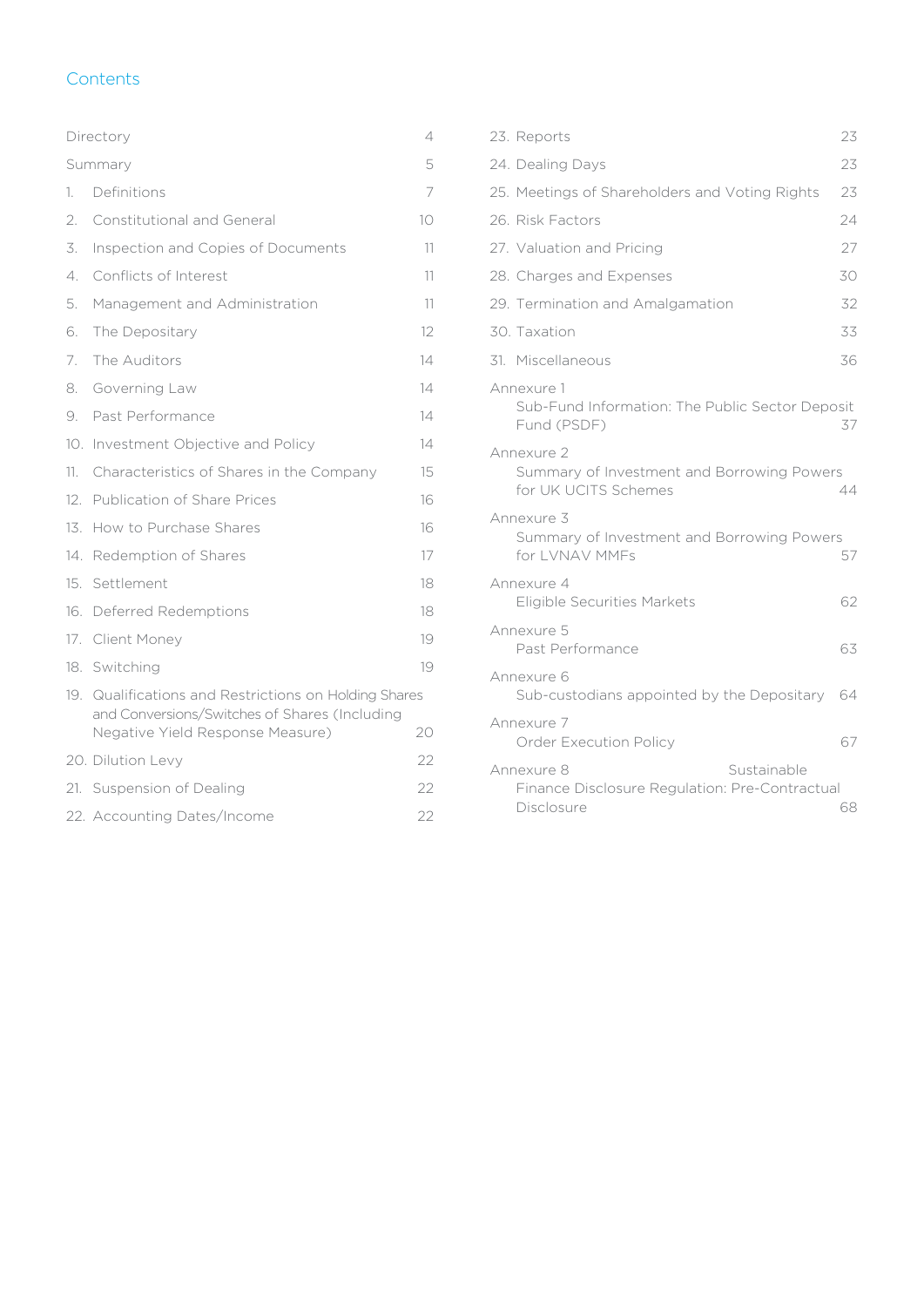# <span id="page-3-0"></span>**Directory**

### **Company:**

CCLA Public Sector Investment Fund Senator House, 85 Queen Victoria Street, London EC4V 4ET

#### **Authorised Corporate Director:**

CCLA Investment Management Limited Senator House, 85 Queen Victoria Street, London EC4V 4ET

# **Depositary:**

HSBC Bank plc 8 Canada Square, London E14 5HQ

#### **Administrator and Registrar:**

CCLA Investment Management Limited Senator House, 85 Queen Victoria Street, London EC4V 4ET

#### **Auditors:**

Deloitte LLP 110 Queen Street, Glasgow G1 3BX

# **Legal Advisers:**

Farrer & Co LLP 66 Lincoln's Inn Fields, London WC2A 3LH

#### **Regulator:**

Financial Conduct Authority 12 Endeavour Square, London E20 1JN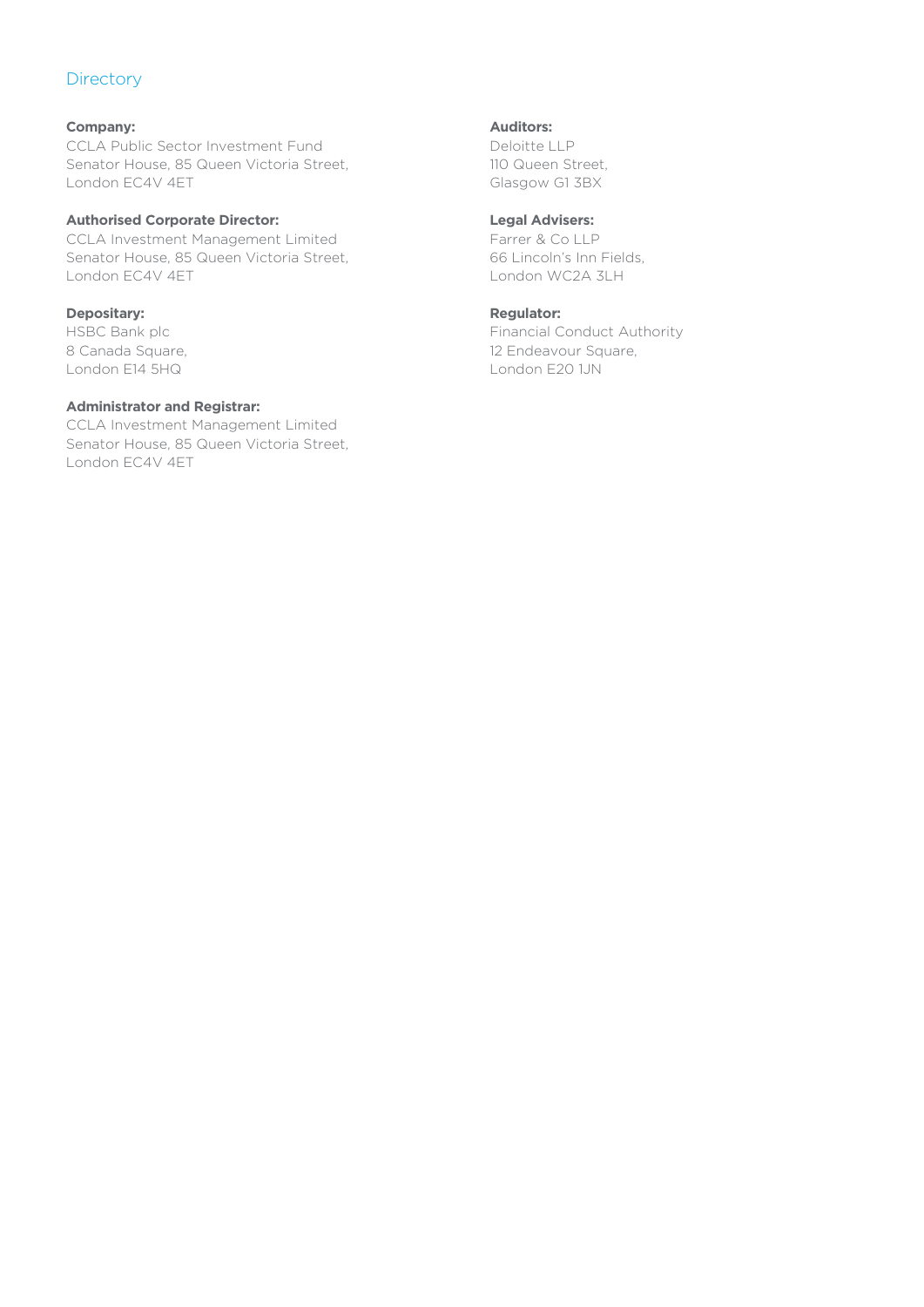# <span id="page-4-0"></span>**Summary**

- The Company is an open-ended investment company with variable capital incorporated in England and Wales. The Company is constituted by its Instrument dated 6 December 2010. The Company was authorised by the FCA on 6 December 2010 and is classified as a UK UCITS Scheme.
- The Company is an umbrella-type company which currently has one Sub-Fund, The Public Sector Deposit Fund (**PSDF**).
- The FCA product reference number of the Company is 527266 and the FCA product reference number of the PSDF is 637315.
- **Prospectus**: The Sub-Funds are segregated portfolios of assets and, accordingly, the assets of a Sub-Fund belong exclusively to that Sub-Fund and shall not be used to discharge directly or indirectly the liabilities of, or claims against, any other person or body, including the Company, or any other Sub-Fund and shall not be available for any such purpose.
- The PSDF is a UK UCITS Scheme constituting a Qualifying Money Market Fund (**QMMF**). The PSDF is a low volatility net asset value money market fund, or LVNAV MMF, which is a short term MMF and is authorised as such in accordance with the provisions of the MMF Regulation.
- As an LVNAV MMF, Shares in the PSDF may be issued or redeemed at a price equal to the PSDF's constant NAV per Share (as calculated in accordance with Article 32 of the MMF Regulation). However, Shareholders and potential Shareholders should note that:
	- where the PSDF's constant NAV per Share deviates from the NAV per Share calculated in accordance with Article 30 of the MMF Regulation (the "variable NAV") by more than 20 basis points, **the following redemptions and subscriptions will be undertaken at a price that is equal to that variable NAV; and**
	- in the event that the PSDF is suspended for more than 15 days in any 90-day period, it shall automatically cease to be a LVNAV and **will subsequently be required to undertake subscriptions and redemptions at a price equal to the variable NAV**.
- Other Sub-Funds may be established by the Company from time to time. Details of the Sub-Funds including their investment objectives and policies, annual and interim accounting reference dates and distribution dates for each Sub-Fund are set out in Annexure 1.
- The base currency of the Company and all Sub-Funds is pounds sterling (GBP). The accounts of the Company are prepared in GBP or its successor as the currency of the UK.
- CCLA Investment Management Limited is the Authorised Corporate Director (**ACD**) of the Company and as part of that role carries out the investment management function. CCLA Investment Management Limited also acts as the Administrator and Registrar for the Company.
- HSBC Bank plc is the Depositary of the Company.
- Shareholders are not liable for the debts of the Company nor are they liable to make any further payment after they have paid the price of their Shares.
- The Company has a minimum share capital of £1,000 and a maximum share capital of £1,000,000,000,000.
- Shares are only currently available in respect of the PSDF. There are six Income Share Classes and six Accumulation Share Classes each numbered Class 1 to 6.
- The minimum initial investment and balance for the different Share Classes in respect of the PSDF is as follows. The ACD has discretion to waive or vary these limits:

# **Share Class Minimum Investment and Balance** Class 1 Shares — Income 61.00  $Class 1 Shares - Accumulation 41.00$  $Class 2 Shares - Income 625,000,00$ Class 2 Shares — Accumulation £25,000.00 Class 3 Shares — Income £5,000,000.00 Class 3 Shares — Accumulation £5,000,000.00 Class 4 Shares — Income £15,000,000.00 Class 4 Shares — Accumulation £15,000,000.00 Class 5 Shares — Income £1,000,000.00 Class 5 Shares — Accumulation £1,000,000.00  $Class 6 Shares - Income 60.00$  $Class 6 Shares - Accumulation 60.00$

- The minimum additional investment for each Share Class is £5,000. The ACD has discretion to waive or vary these limits.
- The Share price for each Sub-Fund will be published daily on the ACD's website (www.ccla.co.uk) and is also available by calling 0800 022 3505. The Shares are not listed on any stock exchange.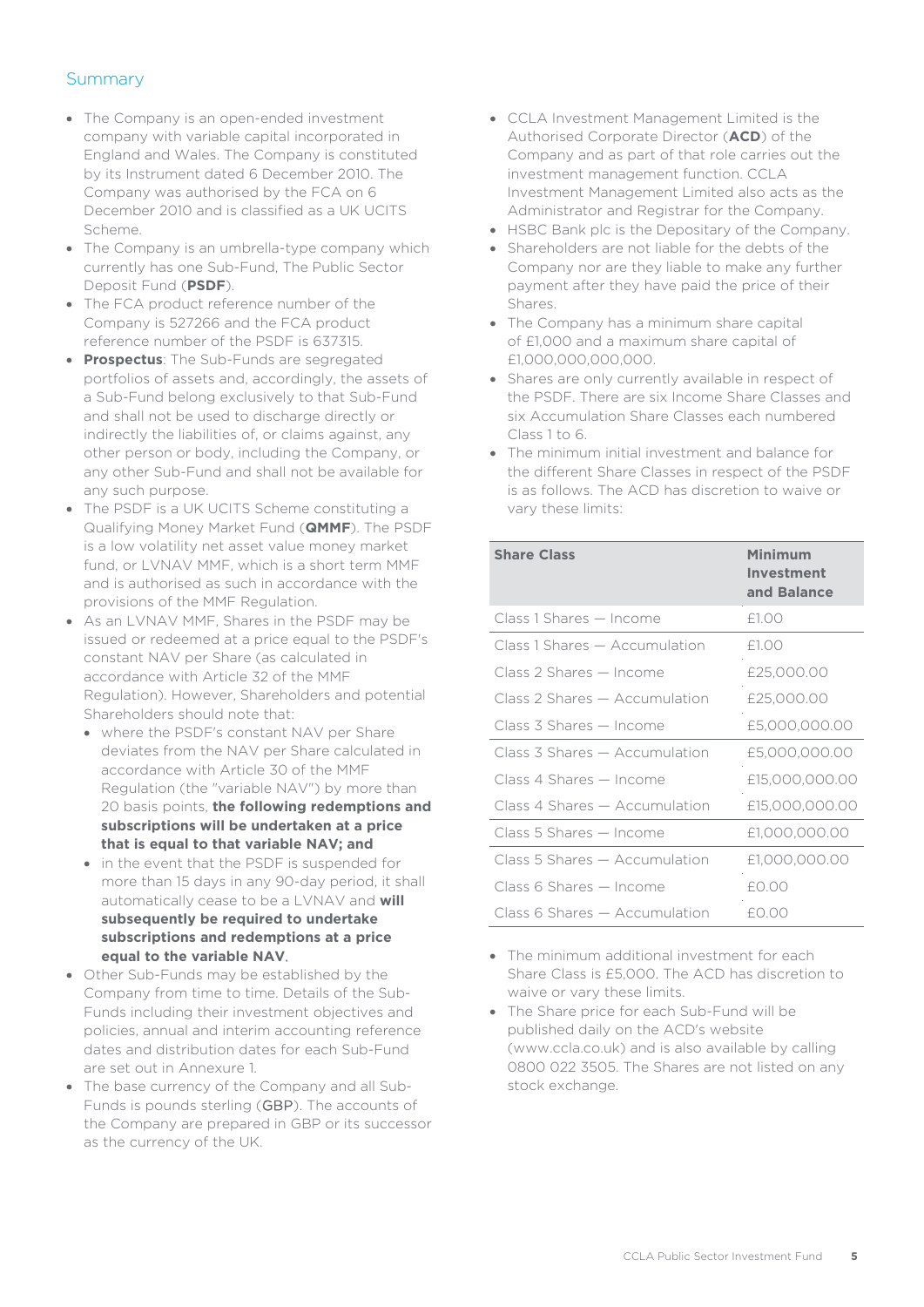- The ACD intends to declare all net income of the PSDF on each Dealing Day as a dividend and dividends will be payable monthly to Shareholders who hold Income Shares. Accumulation Shares will not carry a right to any dividend and the income accrued in each Accumulation Share Class shall be retained within such Class.
- In a Negative Yield Environment, the ACD may implement a Negative Yield Response Measure whereby holders of Income Shares are converted to Accumulation Shares in accordance with Paragraph 19.9 of this Prospectus. Negative Yield will be accrued into the NAV. Accordingly, the NAV per Accumulation Share will fluctuate and capital may be eroded.
- Costs and expenses are accrued at Sub-Fund level with allocations for any Company costs made on a pro rata basis in accordance with the value of the Sub-Funds at the time of allocation, in accordance with Regulations.
- There are two denominations of Shares, larger and smaller in a ratio of 1:1000. Title to Shares will be evidenced by entry on the Register of Shareholders and Share certificates will not be issued by the Company. Share confirmations will be issued only on request. A statement of holdings is issued at least annually, and usually quarterly, to then current holders.
- A Dealing Day is any Business Day between 9.00am and 5.30pm.
- The Valuation Point is normally 12.00pm on a Dealing Day.

This Prospectus, the Instrument and related documents can be inspected during normal office hours at the offices of the ACD.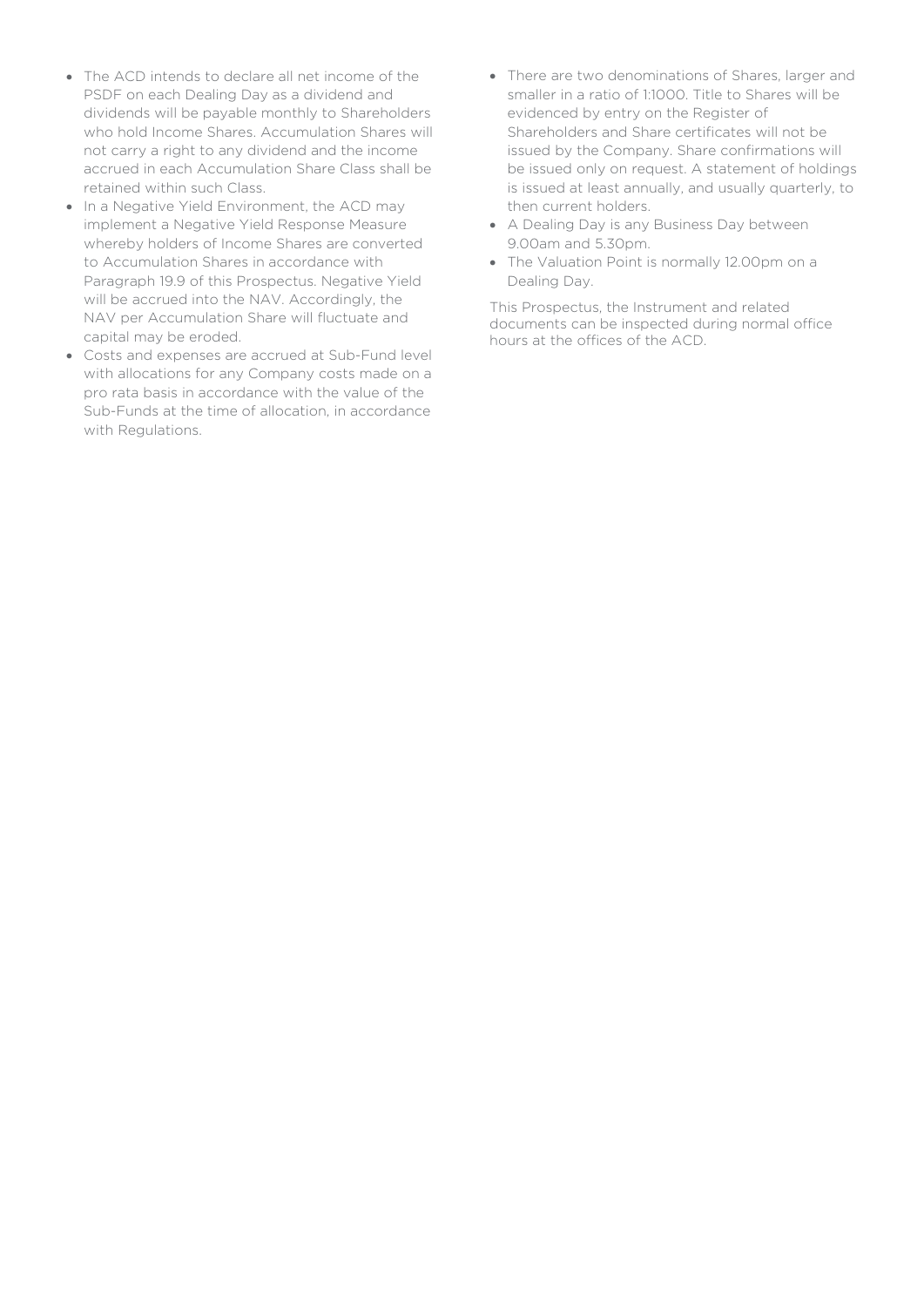# <span id="page-6-0"></span>1. Definitions

# **1.1**

The following defined terms are used in this Prospectus:

| <b>ABCP</b>                               | means asset-backed commercial paper.                                                                                                                                                                                                                                                   |
|-------------------------------------------|----------------------------------------------------------------------------------------------------------------------------------------------------------------------------------------------------------------------------------------------------------------------------------------|
| <b>ACD</b>                                | means CCLA Investment Management Limited as the authorised corporate<br>director of the Company.                                                                                                                                                                                       |
| <b>ACD Agreement</b>                      | means the agreement between the Company and the ACD as amended from<br>time to time under the terms of which the ACD is to provide investment<br>management, administrative, accounting, company secretarial and registrar<br>services to the Company.                                 |
| <b>Accumulation Shares</b>                | means Shares (of whatever Class) as may be in issue from time to time in<br>respect of which income allocated thereto is credited periodically to capital<br>(in accordance with the COLL Sourcebook and this Prospectus) and the<br>value of which are quoted to four decimal places. |
| <b>Administrator</b>                      | means CCLA Investment Management Limited, or such other person who is<br>appointed by the ACD to carry out administrative services in respect of the<br>Company from time to time.                                                                                                     |
| <b>Advisory Board</b>                     | means the advisory board further described in Paragraph 2.7.                                                                                                                                                                                                                           |
| <b>Application Form</b>                   | means an application form in respect of Shares in a form determined by the<br>ACD from time to time.                                                                                                                                                                                   |
| Annual Management Charge or<br><b>AMC</b> | means the periodic fee payable to the ACD as set out in detail in Paragraph<br>28.2.                                                                                                                                                                                                   |
| <b>Auditors</b>                           | means Deloitte LLP or such other entity as is appointed to act as auditor to<br>the Company from time to time.                                                                                                                                                                         |
| <b>Business Day</b>                       | means any weekday when banks in England and Wales are open for<br>business (excluding any bank or public holiday in England and Wales).                                                                                                                                                |
| <b>CASS</b>                               | means the Client Assets Sourcebook of the FCA Rules.                                                                                                                                                                                                                                   |
| <b>CCLA</b>                               | means CCLA Investment Management Limited.                                                                                                                                                                                                                                              |
| <b>Class or Classes</b>                   | means in relation to Shares (according to the context) all of the Shares<br>relating to a Sub-Fund, or a particular class or classes of Shares relating<br>to a Sub-Fund.                                                                                                              |
| <b>COLL Sourcebook</b>                    | means the Collective Investment Schemes Sourcebook forming part of the<br>FCA Rules as amended or re-enacted from time to time.                                                                                                                                                        |
| <b>Company</b>                            | means CCLA Public Sector Investment Fund, an umbrella type investment<br>company with variable capital incorporated with limited liability in England<br>and Wales under registered number IC000839 and authorised on 6<br>December 2010.                                              |
| <b>Dealing Day</b>                        | means each Business Day.                                                                                                                                                                                                                                                               |
| <b>Dealing Deadline</b>                   | means 11.30am London time on a Dealing Day; or as otherwise determined<br>by the ACD.                                                                                                                                                                                                  |
| <b>Depositary</b>                         | means HSBC Bank plc or such other entity as is appointed to act as<br>depositary to the Company from time to time.                                                                                                                                                                     |
| <b>Depositary Agreement</b>               | means the agreement between the ACD, the Company and the Depositary<br>as amended from time to time under the terms of which the Depositary<br>provides depositary, administrative and ancillary services for the benefit of<br>the Company and Shareholders.                          |
| <b>Early Investors</b>                    | means Shareholders in the PSDF which were listed on the Register of<br>Shareholders at the close of business on 16th May 2016.                                                                                                                                                         |
| <b>EEA</b>                                | means the European Economic Area.                                                                                                                                                                                                                                                      |
| <b>EEA State</b>                          | means a member state of the EEA.                                                                                                                                                                                                                                                       |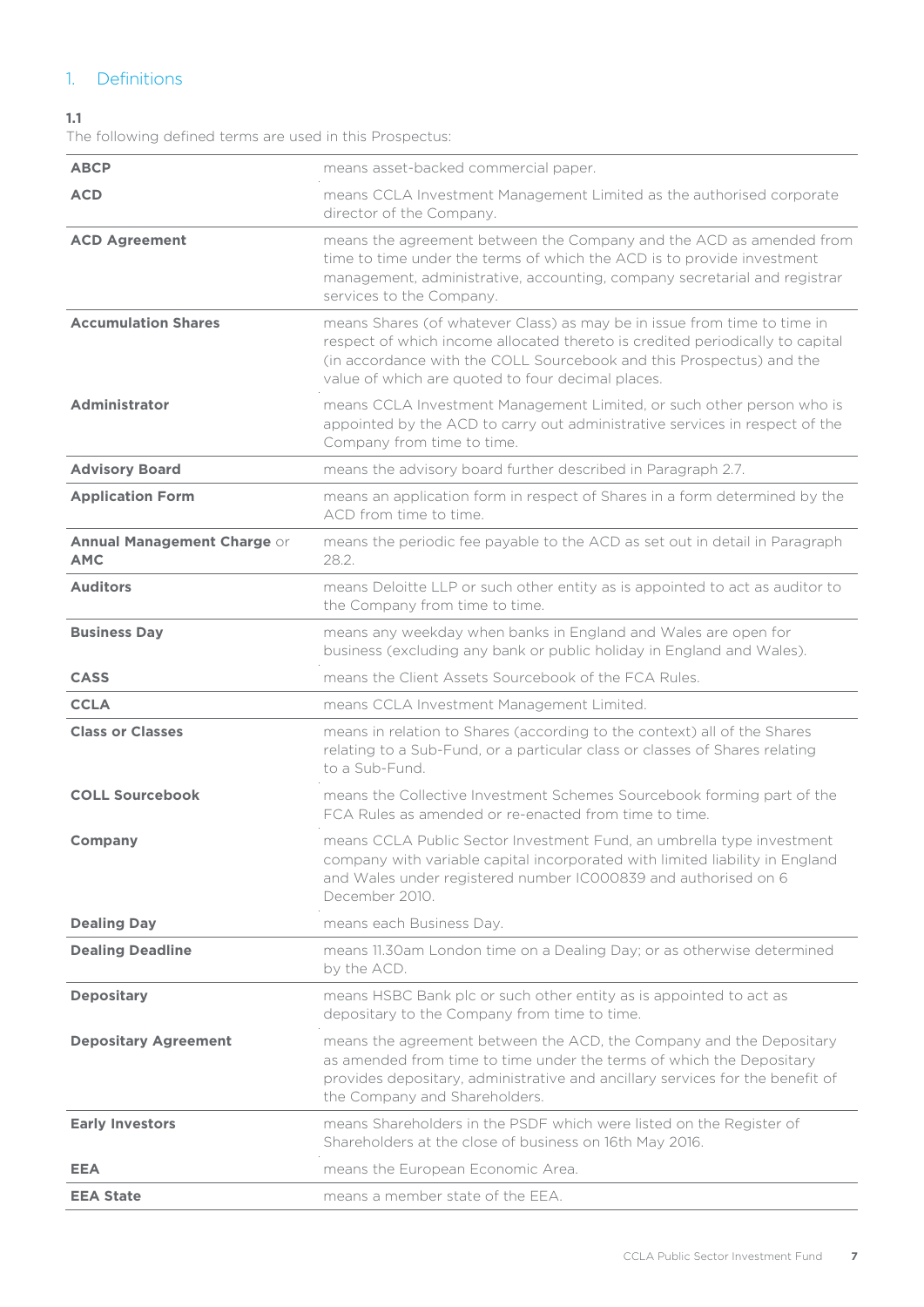| <b>ESMA</b>                            | means the European Securities and Markets Authority or any other<br>regulatory body which may assume its regulatory responsibilities from time<br>to time.                                                                                                                                                                                                                                                     |
|----------------------------------------|----------------------------------------------------------------------------------------------------------------------------------------------------------------------------------------------------------------------------------------------------------------------------------------------------------------------------------------------------------------------------------------------------------------|
| <b>EU</b>                              | means the European Union.                                                                                                                                                                                                                                                                                                                                                                                      |
| <b>FCA</b>                             | means the Financial Conduct Authority of 12 Endeavour Square, London E20<br>1JN or any other regulatory body which may assume its regulatory<br>responsibilities from time to time.                                                                                                                                                                                                                            |
| <b>FCA Glossary</b>                    | means the glossary to the FCA Rules.                                                                                                                                                                                                                                                                                                                                                                           |
| <b>FCA Rules</b>                       | means the FCA Handbook of rules and guidance (including the COLL<br>Sourcebook) made under FSMA as amended from time to time.                                                                                                                                                                                                                                                                                  |
| <b>FSCS</b>                            | means the Financial Services Compensation Scheme.                                                                                                                                                                                                                                                                                                                                                              |
| <b>Fitch Ratings</b>                   | means Fitch Ratings, the global rating agency.                                                                                                                                                                                                                                                                                                                                                                 |
| <b>FSMA</b>                            | means the Financial Services and Markets Act 2000.                                                                                                                                                                                                                                                                                                                                                             |
| <b>Governing Body</b>                  | means the board of directors of CCLA.                                                                                                                                                                                                                                                                                                                                                                          |
| <b>Income Shares</b>                   | means Shares (of whatever Class) as may be in issue from time to time in<br>respect of which income allocated thereto is distributed periodically to<br>Shareholders (in accordance with the COLL Sourcebook and this<br>Prospectus) and the value of which are quoted to two decimal places.                                                                                                                  |
| Instrument                             | means the instrument of incorporation constituting the Company as<br>amended from time to time                                                                                                                                                                                                                                                                                                                 |
| <b>IOSCO</b>                           | means International Organisation of Securities Commissions.                                                                                                                                                                                                                                                                                                                                                    |
| <b>LVNAV MMF</b>                       | means a low volatility net asset value MMF, which is an MMF that complies<br>with the specific requirements of the MMF Regulation relevant to LVNAV<br>MMF <sub>S</sub>                                                                                                                                                                                                                                        |
| <b>Member State</b>                    | means a member state of the EU for the purposes of the Regulations.                                                                                                                                                                                                                                                                                                                                            |
| <b>MMF</b>                             | means money market fund as described in the MMF Regulation.                                                                                                                                                                                                                                                                                                                                                    |
| <b>MMF Regulation</b>                  | means Regulation (EU) 2017/1131 of the European Parliament and of the<br>Council of 14 June 2017 on money market funds together with Commission<br>Delegated Regulation (EU) of 10 April 2018 supplementing Regulation (EU)<br>2017/1131 as they apply in the UK<br>from time to time including as retained, amended, extended, re-enacted or<br>otherwise given effect on or after 11 pm on 31 December 2020; |
| <b>Negative Yield</b>                  | means a yield which is negative following the deduction of charges and<br>expenses payable in respect of the relevant Shares as at the Valuation Point<br>for the relevant Dealing Day in respect of such Shares.                                                                                                                                                                                              |
| <b>Negative Yield Environment</b>      | means an environment where, as a result of market conditions, the Fund's<br>investments become low yielding or negative yielding and a Negative Yield<br>arises as a consequence.                                                                                                                                                                                                                              |
| <b>Negative Yield Response Measure</b> | means the measure which may be implemented by the ACD in a Negative<br>Yield Environment, whereby holders of Income Shares are converted to<br>Accumulation Shares in accordance with Paragraph 19.9 of this Prospectus.                                                                                                                                                                                       |
| Net Asset Value or NAV                 | means the value of the scheme property of the Company (or, where the<br>context requires, such part of the scheme property as is attributable to a<br>particular Sub-Fund) less all the liabilities of the Company (or such liabilities<br>as are attributable to that Sub-Fund as the case may be) determined in each<br>case in accordance with the Instrument.                                              |
| <b>OEIC Regulations</b>                | means the Open-Ended Investment Company Regulations 2001 (as<br>amended from time to time).                                                                                                                                                                                                                                                                                                                    |
| <b>Prospectus</b>                      | means this document as amended from time to time.                                                                                                                                                                                                                                                                                                                                                              |
| <b>PSDF</b>                            | means The Public Sector Deposit Fund, a Sub-Fund of the Company.                                                                                                                                                                                                                                                                                                                                               |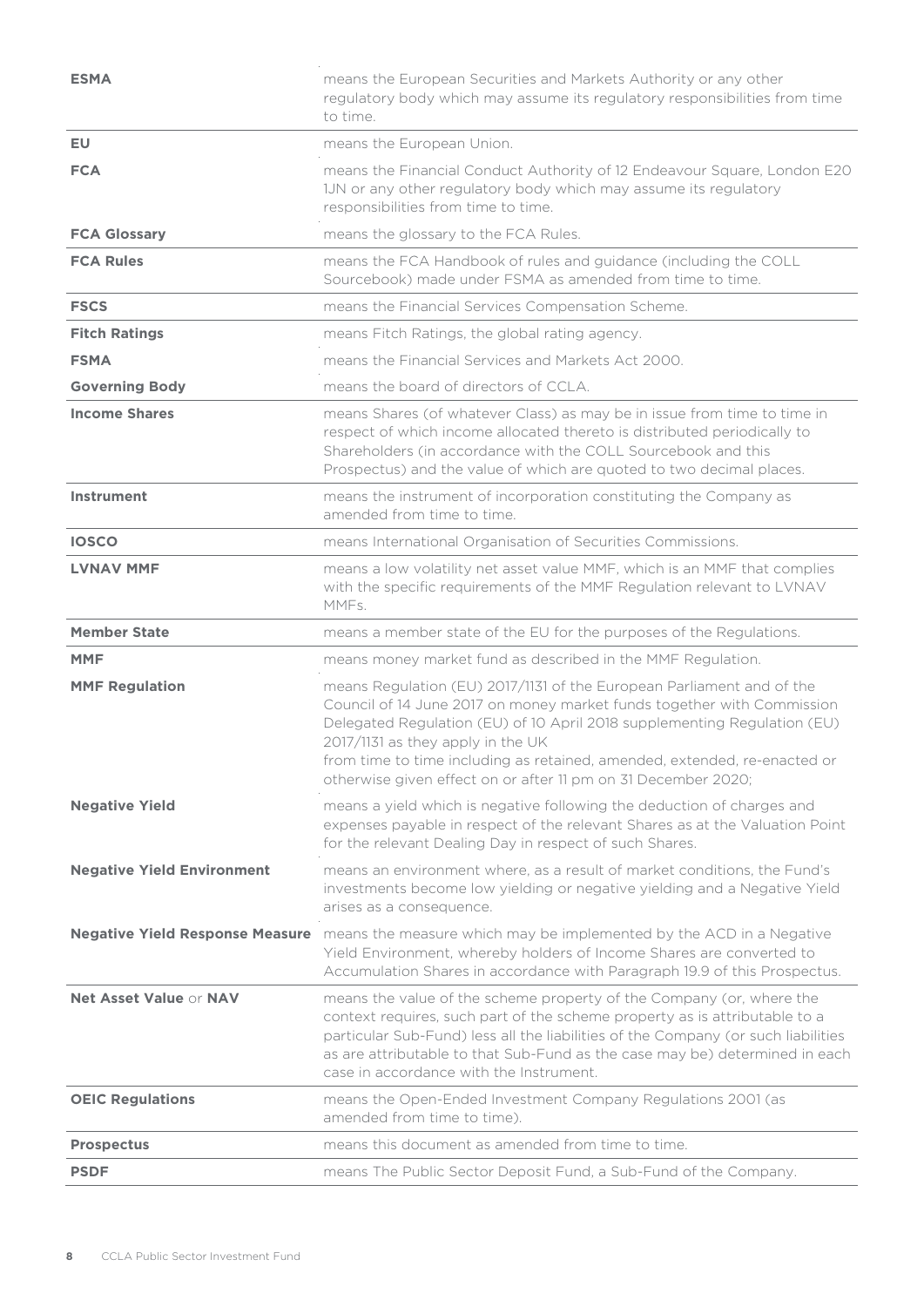| <b>Public Sector</b>               | means the public sector in the UK, comprising central government, local<br>government, public corporations, non-departmental and arm's length public<br>bodies.                                                                                                                                                   |
|------------------------------------|-------------------------------------------------------------------------------------------------------------------------------------------------------------------------------------------------------------------------------------------------------------------------------------------------------------------|
| <b>QMMF</b>                        | means a qualifying money market fund as defined in the FCA Glossary.                                                                                                                                                                                                                                              |
| <b>Qualifying Investment</b>       | refers to, but is not limited to, money placed at interest and securities that<br>are not shares, including but not limited to government and corporate debt<br>securities and certain derivative contracts.                                                                                                      |
| <b>Register of Shareholders</b>    | means the register of Shareholders.                                                                                                                                                                                                                                                                               |
| Registrar                          | means CCLA Investment Management Limited, or such other person as may<br>be appointed by the ACD to maintain the Register of Shareholders, from<br>time to time.                                                                                                                                                  |
| <b>Regulated Money Market Fund</b> | has the meaning given to it in the FCA Glossary.                                                                                                                                                                                                                                                                  |
| <b>Regulations</b>                 | means the OEIC Regulations and the FCA Rules and may include the UCITS<br>Directive and the MMF Regulation where the context requires.                                                                                                                                                                            |
| <b>Senior Management</b>           | means the Executive Committee of CCLA.                                                                                                                                                                                                                                                                            |
| Share(s)                           | means a share in the Company in relation to a single Sub-Fund.                                                                                                                                                                                                                                                    |
| <b>Shareholder</b>                 | means a holder of Shares.                                                                                                                                                                                                                                                                                         |
| <b>SONIA</b>                       | means Sterling Overnight Index Average.                                                                                                                                                                                                                                                                           |
| Sub-Fund                           | means a sub-fund of the Company.                                                                                                                                                                                                                                                                                  |
| <b>TIOPA</b>                       | means Taxation (International and Other Provisions) Act 2010                                                                                                                                                                                                                                                      |
| <b>UCITS Directive</b>             | means the European Parliament and Council Directive of 13 July 2009 on the<br>coordination of laws, regulations and administrative provisions relating to<br>undertakings for collective investment in transferable securities (UCITS) (No<br>2009/65/EC), as amended, as it applies in the UK from time to time. |
| <b>UK</b>                          | means the United Kingdom.                                                                                                                                                                                                                                                                                         |
| <b>UK UCITS Scheme</b>             | means a collective investment scheme established in the UK complying with<br>the requirements of the UCITS Directive.                                                                                                                                                                                             |
| Valuation                          | means valuation of the property of a Sub-Fund as provided for in the<br>Instrument and Paragraph 27 of this Prospectus.                                                                                                                                                                                           |
| <b>Valuation Point</b>             | means the valuation point on each Dealing Day fixed by the ACD for the<br>purpose of valuing the property of a Sub-Fund being 12.00pm London time<br>or otherwise as determined by the ACD.                                                                                                                       |
| <b>WAL</b>                         | means weighted average life as further described in Article 2 of the MMF<br>Regulation.                                                                                                                                                                                                                           |
| <b>WAM</b>                         | means weighted average maturity as further described in Article 2 of the<br>MMF Regulation.                                                                                                                                                                                                                       |

Any reference to the Company or the ACD includes a reference to its or their duly authorised agents or delegates.

#### **1.3**

References to Paragraphs are to Paragraphs of this Prospectus and references to this Prospectus are to this Prospectus as amended from time to time.

# **1.4**

The headings to the Paragraphs of this Prospectus are for convenience only and shall not affect their meaning or legal effect.

### **1.5**

References to the plural shall include the singular and vice versa.

### **1.6**

References to statutory provisions, regulations, FCA Rules or notices shall include those provisions, regulations, FCA Rules or notices as amended, extended, consolidated, substituted or re-enacted from time to time.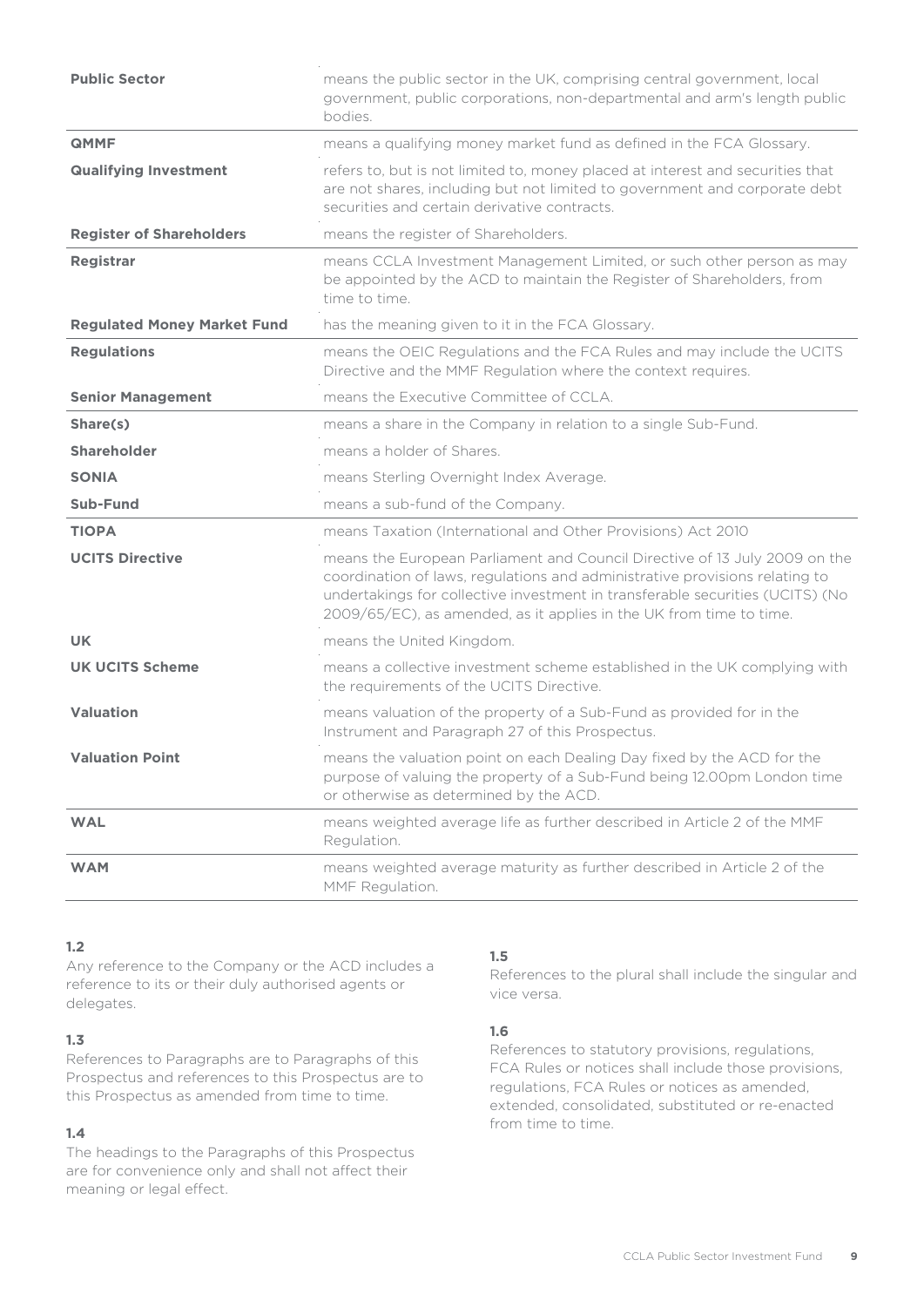# <span id="page-9-0"></span>2. Constitutional and General

### **2.1 Constitution**

#### **2.1.1**

The Company is an umbrella type investment company with variable capital and is a UK UCITS Scheme. It is incorporated under the OEIC Regulations in England and Wales under number IC000839. The Company was authorised by the Financial Services Authority (as it then was), now the Financial Conduct Authority, and incorporated on 6 December 2010. The Instrument is binding on each Shareholder (who is deemed to have notice of it). Words defined in the Regulations and the Instrument shall, where the context permits, bear the same meaning in this Prospectus.

#### **2.1.2**

The Company is an umbrella scheme capable of comprising various Sub-Funds each of which is operated as a distinct Sub-Fund with its own Classes of Shares and portfolio of investments. Details of each Sub-Fund are set out in Annexure 1. The assets of a Sub-Fund belong exclusively to that Sub-Fund and shall not be used to discharge directly or indirectly the liabilities of, or claims against, any other person or body, including the umbrella, or any other Sub-Fund and shall not be available for any such purpose.

#### **2.1.3**

The concept of segregated liability is relatively new and has not been tested in many jurisdictions. Where claims are brought by local creditors in foreign courts or under foreign law contracts, it is not yet known how those foreign courts will react to regulations 11A and 11B of the OEIC Regulations.

#### **2.1.4**

If each Sub-Fund were an investment company with variable capital in respect of which an authorisation order were in force each would be a UK UCITS Scheme.

#### **2.1.5**

Currently the Company has one Sub-Fund, the PSDF, which is a QMMF. The PSDF is a low volatility net asset value money market fund, or LVNAV MMF, and is authorised as such in accordance with the provisions of the MMF Regulation. The PSDF is a short-term MMF. For the purposes of the MMF Regulation, the ACD is the manager of the PSDF and is responsible for ensuring compliance with the MMF Regulation and is liable for any loss or damage resulting from non-compliance with the MMF Regulation.

#### **2.2 Prospectus**

#### **2.2.1**

CCLA Investment Management Limited as the ACD of the Company is the person responsible for the information contained in this Prospectus. To the best of its knowledge and belief (having taken all reasonable care to ensure that such is the case), the information contained in the Prospectus does not contain any untrue or misleading statement or omit any matters required by the COLL Sourcebook to be included in it. CCLA Investment Management Limited accepts responsibility accordingly.

# **2.2.2**

This Prospectus is based on information, law and practice at the date of the Prospectus specified on the front cover. The Company is not bound by an out of date Prospectus when it has issued an amended or updated one. This Prospectus does not give investment, legal or tax advice. Investors should consult their own advisers in relation to acting in response to the information contained in this document.

#### **2.3 Registered and Head Office**

The registered and head office of the Company is at Senator House, 85 Queen Victoria Street, London EC4V 4ET. The head office is the address of the place in the UK for service on the Company of notices or other documents required or authorised to be served on it.

#### **2.4 Base Currency**

The base currency of the Company is GBP.

### **2.5 Share Capital**

The Company has a minimum share capital of £1,000 and a maximum share capital of £1,000,000,000,000.

#### **2.6 Typical Investors**

The Company is marketable to professional and retail investors but is principally targeted at Public Sector investors. Further information is set out in Annexure 1 in respect of the profile of the typical investor for each Sub- Fund.

#### **2.7 Advisory Board**

There is an Advisory Board in respect of the PSDF. Members of the Advisory Board are drawn from the Public Sector and represent the interest of Shareholders in the PSDF and the Public Sector as a whole. The Advisory Board monitors all aspects of the PSDF (including management, performance, marketing and business flows) and provides advice to the ACD. The Advisory Board is not required by the Regulations and has no regulatory status.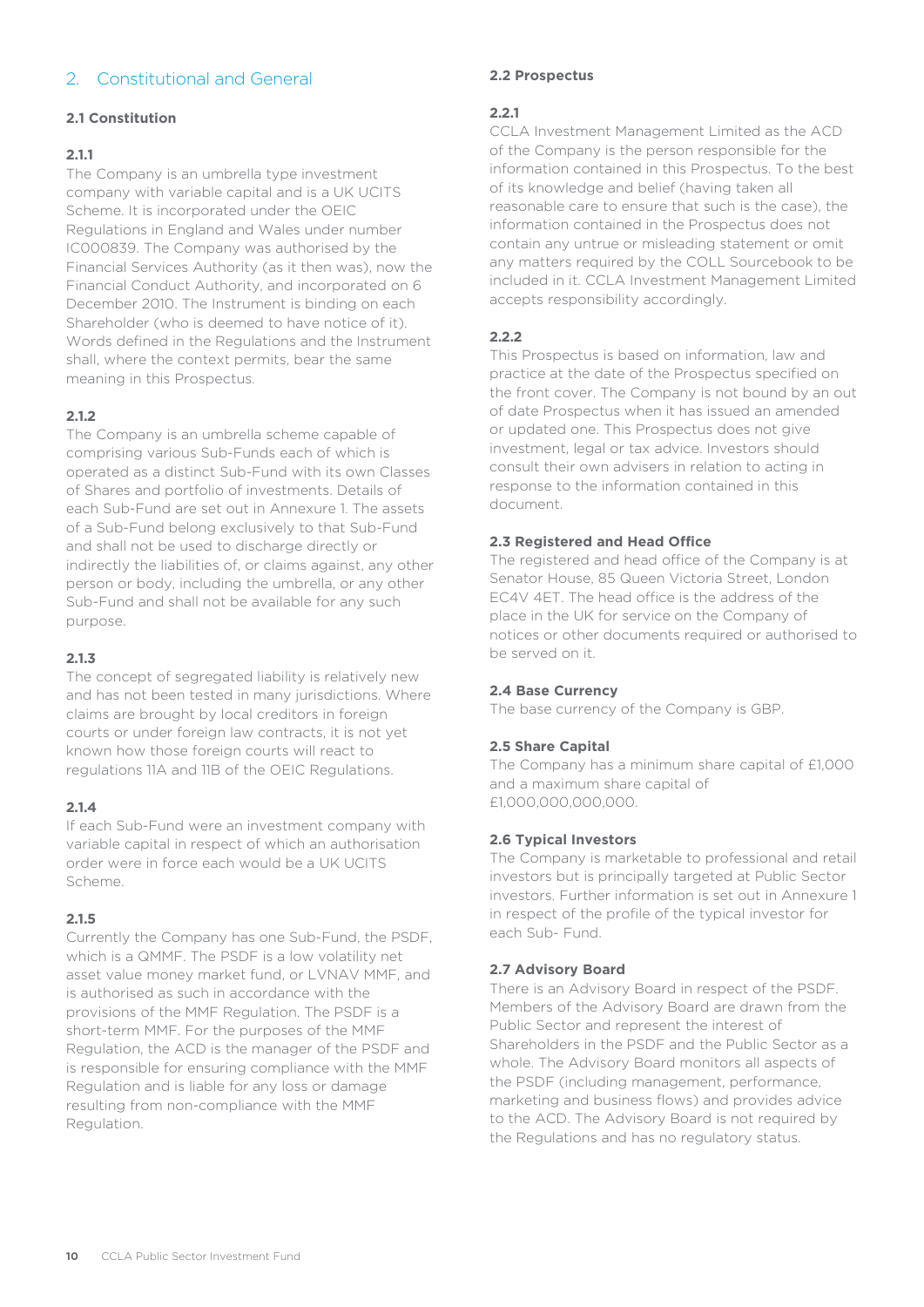#### **2.8 Cancellation Rights**

An investor who has received advice may be entitled to cancel an application to purchase Shares for a period of 14 days from receipt of the contract note and to request the return of their money. If the investor has a right to cancel and exercises that right and if the value of the investment has fallen before the ACD receives notice of the cancellation, then the amount of refund that the investor receives will be reduced to reflect the fall in value. Generally, an investor who has applied directly will have no rights to cancel an application under the cancellation rules of the FCA Rules.

# <span id="page-10-0"></span>3. Inspection and Copies of Documents

The constitutional documents of the Company, including copies of the current Instrument, the current Prospectus, the most recent annual and halfyearly long reports of the Company and other material contracts (including the ACD Agreement) may be inspected at, and copies obtained from, the head office of the ACD upon request.

# <span id="page-10-1"></span>4. Conflicts of Interest

The ACD and other companies within its corporate group may, from time to time, act as authorised contractual scheme manager, authorised corporate director, alternative investment fund manager, investment manager or adviser to other companies or funds, which follow similar investment objectives to those of the Company or its Sub-Funds. It is therefore possible that the ACD may in the course of its business have potential conflicts of interest with the Company or a particular Sub-Fund. The ACD will, however, have regard in such event to its obligations in relation to the Company under the ACD Agreement and, in particular, to its obligation to act in the best interests of the Company so far as practicable, having regard to its obligations to other clients when undertaking any activity where potential conflicts of interest may arise, as outlined in its Conflicts of Interest policy. Details of this policy are available at www.ccla.co.uk.

# <span id="page-10-2"></span>5. Management and Administration

#### **5.1 The ACD**

#### **5.1.1**

CCLA Investment Management Limited, whose registered and head office is at Senator House, 85 Queen Victoria Street, London EC4V 4ET, is the ACD of the Company. It is the only director of the Company and is authorised and regulated by the FCA.

#### **5.1.2**

The ACD is responsible for managing and administering the Company's affairs in accordance with the Regulations. Under the terms of the ACD Agreement, the ACD is to provide investment management, administrative, accounting, company secretarial and registrar services to the Company.

### **5.1.3**

The ACD is a private company limited by shares with an authorised share capital of 6,000,000 Shares of which 5,192,137 Shares have been issued. There are three Classes of Shares (Ordinary, Non-Voting and P Ordinary) and each Share has a nominal value of £1 each fully paid up. The ACD was incorporated in England and Wales on 26 October 1987.

The directors of the ACD are:

- R. Horlick (Chairman)\*
- C. Johnson\*
- P. Hugh Smith
- A. Robinson
- E. Sheldon
- J. Jesty\*
- A. Roughead\*
- C. West\*
- J. Hobart\*
- (\* indicates a non-executive director)

The directors of the ACD also act as the directors of companies other than the ACD (including companies that are within the same group of companies as the ACD). None of the main business activities of the directors (other than those connected with the business of the Company) are of significance to the Company's business.

### **5.1.4**

The ACD may provide investment services to other clients and funds and to companies in which the Company may invest. It may also delegate its activities and/or retain the services of another person to assist in its functions subject to certain exclusions set out in the COLL Sourcebook.

#### **5.1.5**

The ACD Agreement is terminable on 12 months' notice in writing. Subject to the COLL Sourcebook, the Company agrees to indemnify the ACD against losses, liabilities, costs, claims, actions, damages, expenses or demands incurred by the ACD acting as authorised corporate director of the Company except where caused by the fraud, negligence, or wilful default of the ACD. Copies of the ACD Agreement are available to Shareholders on request.

#### **5.1.6**

The ACD will provide, on request from a Shareholder, supplementary information to that set out in this Prospectus relating to the quantitative limits applying in the risk management of Sub-Funds, the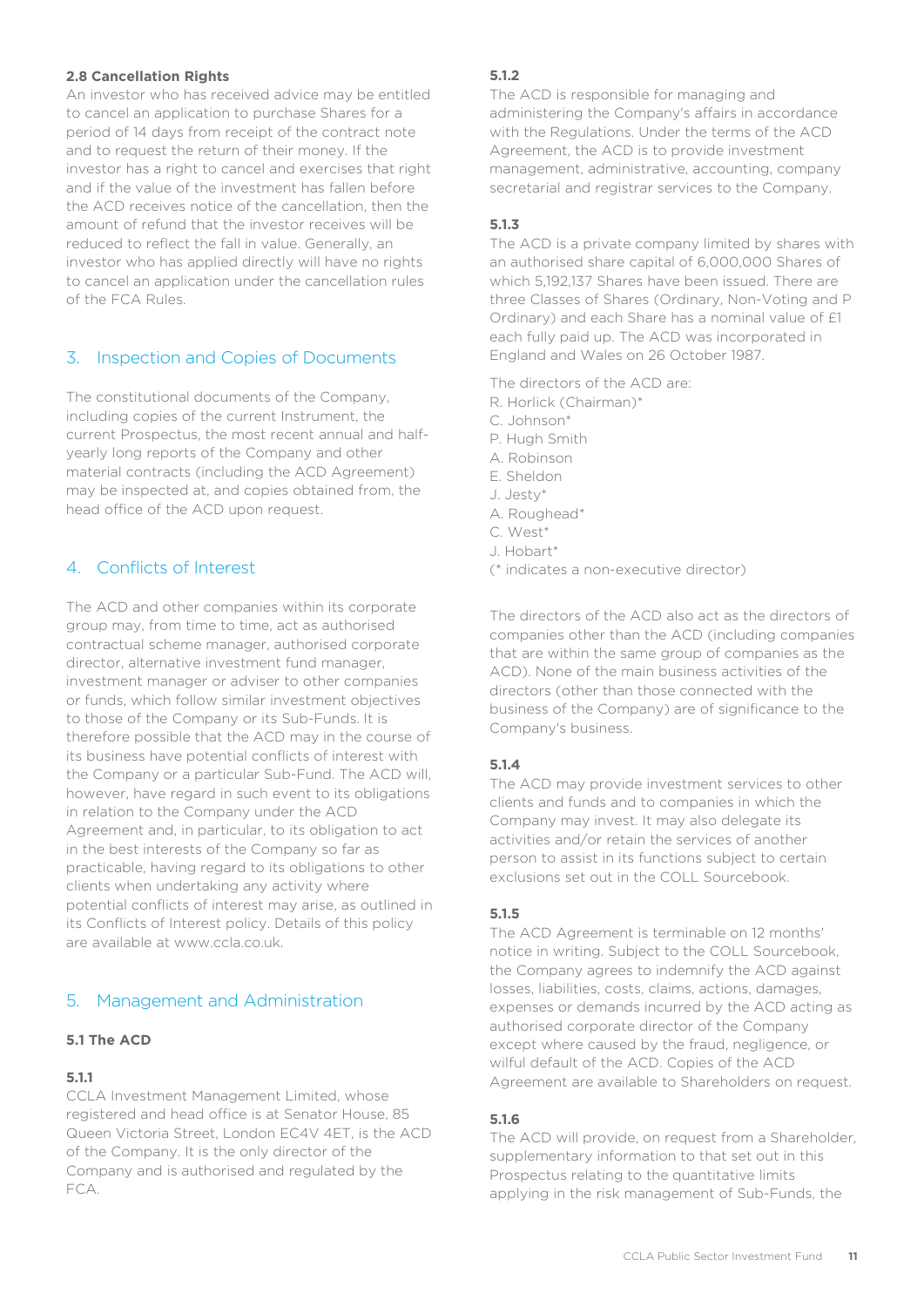methods used and any recent development of the risk yields of the main categories of investment in the Sub-Funds.

# **5.1.7**

The ACD's remuneration policy (**Remuneration Policy**) is designed to establish and apply a remuneration code that is consistent with and will promote sound and effective risk management in compliance with the UCITS Directive's Remuneration Code as found in SYSC 19E of the FCA Handbook. The Remuneration Policy ensures that there is no encouragement of excessive risk-taking which is inconsistent with the profile of the Company, the Prospectus or the Instrument. The Remuneration Policy does not impair the ACD's compliance with its duty to act in the best interests of the Company.

# **5.1.8**

The up-to-date Remuneration Policy including but not limited to a description of how remuneration and benefits are calculated and the identities of persons responsible for awarding the remuneration and benefits is available online at the ACD's website: www.ccla.co.uk. A paper copy of the website information will be made available free of charge upon request.

### **5.1.9**

In accordance with the Regulations, the ACD must act in the best interests of the Company when executing decisions to deal on behalf of the Company and must establish and implement an order execution policy to allow it to obtain the best possible result. The ACD's Order Execution Policy and the order execution policy in relation to cash funds is available online at the ACD's website: www.ccla.co.uk.(and the order execution policy in relation to cash funds is also included at Annexure 7). A copy of the relevant policy will also be made available on request.

### **5.2 Investment Management**

As at the date of this Prospectus, the ACD undertakes the management of the assets of the Company and any Sub-Funds and has not appointed any third party investment manager to assist it in carrying out this function. The ACD nevertheless reserves the right to do so in the future.

### **5.3 The Administrator and the Registrar**

### **5.3.1**

As at the date of this Prospectus the ACD acts as Administrator and Registrar of the Company.

### **5.3.2**

The Register of Shareholders is available and can be inspected by Shareholders at the registered office of the ACD.

# <span id="page-11-0"></span>6. The Depositary

# **6.1**

Pursuant to the agreement dated 18th March 2016 between the Company, the ACD and the Depositary (the **Depositary Services Agreement**) and for the purposes of and in compliance with the UCITS Directive and the relevant FCA Rules, the Depositary has been appointed as depositary to the Company.

#### **6.2**

The Depositary, HSBC Bank plc is a public limited company incorporated in England and Wales with company registration number 00014259. HSBC Bank plc is a wholly owned subsidiary of HSBC Holdings plc. The Depositary's registered and head office is located at 8 Canada Square, London E14 5HQ and the principal business activity of the Depositary is the provision of financial services, including trustee and depositary services. HSBC Bank plc is authorised by the Prudential Regulation Authority and regulated by the Prudential Regulation Authority and the Financial Conduct Authority.

# **6.3**

The Depositary provides services to the Company as set out in the Depositary Services Agreement and, in doing so, shall comply with the UCITS Directive, the OEIC Regulations and the relevant FCA Rules.

# **6.4**

The Depositary's duties include the following:

### **6.4.1**

ensuring that the Company's/a Sub-Fund's cash flows are properly monitored and that all payments made by or on behalf of applicants upon the subscription to shares of a Sub-Fund have been received;

### **6.4.2**

safekeeping the assets of the Company/a Sub-Fund which includes

- a) holding in custody all financial instruments that may be held in custody; and
- b) verifying the ownership of other assets and maintaining records accordingly;

### **6.4.3**

ensuring that issues, redemptions and cancellations of the Shares of the Company/a Sub-Fund are carried out in accordance with applicable law and the relevant FCA Rules;

### **6.4.4**

ensuring that the value of the shares of the Company/a Sub-Fund is calculated in accordance with applicable law and the relevant FCA Rules;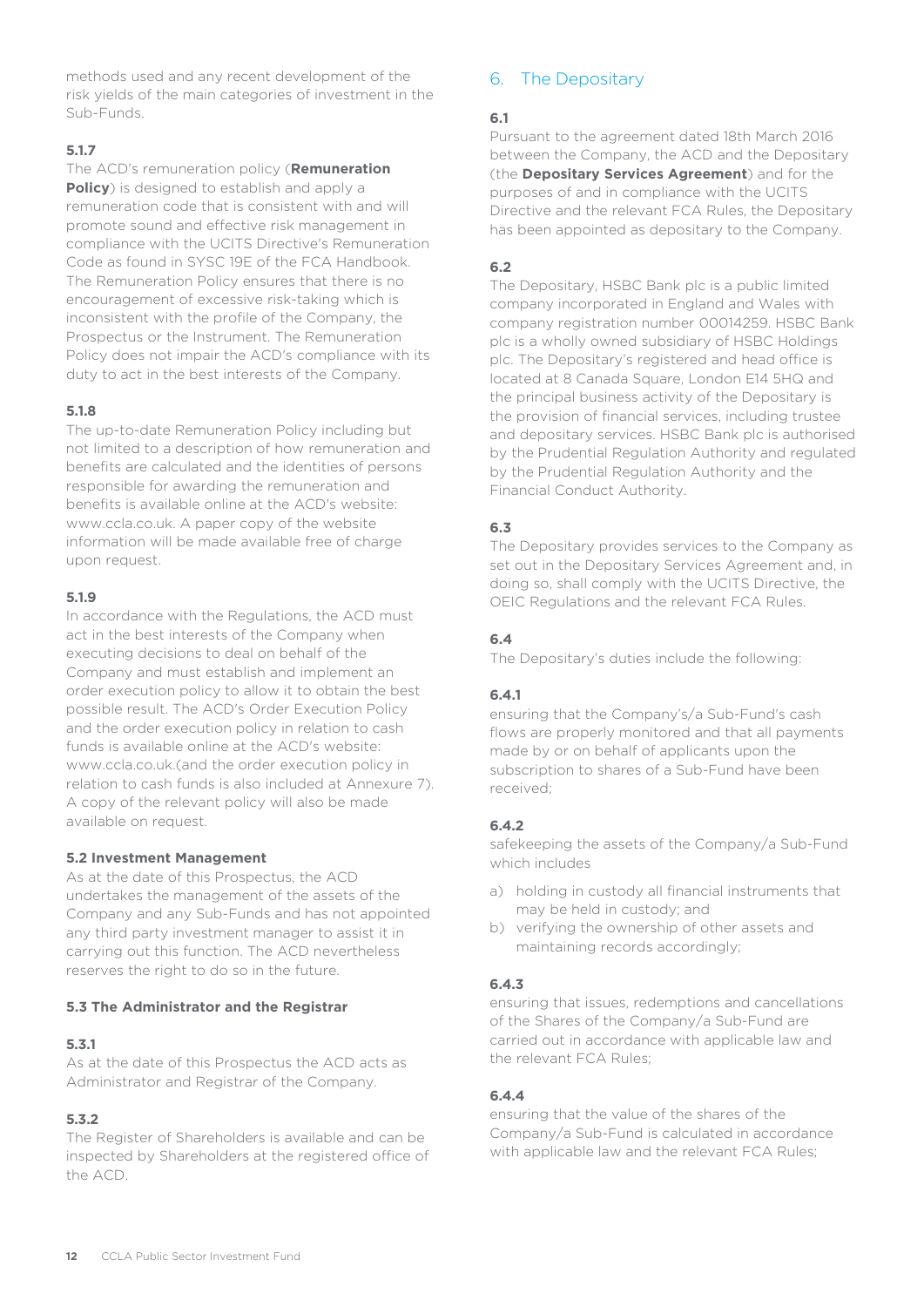# **6.4.5**

carrying out the instructions of the Company/a Sub-Fund, unless they conflict with applicable law and the relevant FCA Rules;

### **6.4.6**

ensuring that in transactions involving the Company's/a Sub-Fund's assets any consideration is remitted to the Company/the Sub-Fund within the usual time limits;

# **6.4.7**

ensuring that the Company's/a Sub-Fund's income is applied in accordance with applicable law and the relevant FCA Rules.

# **6.5**

Actual or potential conflicts of interest may arise between the Company, a Sub-Fund, the Shareholders or the ACD and the Depositary. For example, such actual or potential conflict may arise because the Depositary is part of a legal entity or is related to a legal entity which provides other products or services to the Company/a Sub-Fund. The Depositary may have a financial or business interest in the provision of such products or services, or receives remuneration for related products or services provided to the Company/a Sub-Fund, or may have other clients whose interests may conflict with those of the Company/a Sub-Fund, the Shareholders or the ACD.

### **6.6**

The Depositary has a conflict of interest policy in place to identify, manage and monitor on an ongong basis any potential conflict of interest.

# **6.7**

The Depositary may delegate its safekeeping functions subject to the terms of the Depositary Services Agreement. The Depositary has delegated to the delegates listed in Annexure 6 the custody of certain scheme property entrusted to the Depositary for safekeeping in accordance with the terms of written agreements between the Depositary and those delegates.

### **6.8**

From time to time actual or potential conflicts of interest may arise between the Depositary and its delegates, for example, where a delegate is an affiliate of the Depositary, the Depositary may have a financial or business interest in that delegate.

### **6.9**

Included in the Depositary's conflict of interest policy are procedures to identify, manage and monitor on an on-gong basis any potential conflict of interest involving its delegates.

# **6.10**

Up to date information regarding the name of the Depositary, any conflicts of interest and delegations of the Depositary's safekeeping functions will be made available to Shareholders on request.

# **6.11**

Shareholders have no personal right to directly enforce any rights or obligations under the Depositary Services Agreement.

# **6.12**

In general, the Depositary is liable for losses suffered by the Company/a Sub-Fund as a result of its negligence or wilful default to properly fulfil its obligations. Subject to the paragraph below, and pursuant to the Depositary Services Agreement, the Depositary will be liable to the Company/a Sub-Fund for the loss of financial instruments of the Company/a Sub-Fund which are held in its custody. The Depositary will not be indemnified out of the scheme property for the loss of financial instruments where it is so liable.

# **6.13**

The liability of the Depositary will not be affected by the fact that it has delegated safekeeping to a third party.

# **6.14**

The Depositary will not be liable where the loss of financial instruments arises as a result of an external event beyond the reasonable control of the Depositary, the consequences of which would have been unavoidable despite all reasonable efforts to the contrary. The Depositary shall not be liable for any indirect, special or consequential loss. In the event there are any changes to the Depositary's liability under the UCITS Directive and the relevant FCA Rules, the ACD, on behalf of the Company/a Sub-Fund will inform Shareholders of such changes without delay.

### **6.15**

The appointment of the Depositary under the Depositary Services Agreement may be terminated without cause by not less than 90 days written notice provided that the Depositary Services Agreement does not terminate until a replacement Depositary has been appointed.

### **6.16**

From time to time actual or potential conflicts of interest may arise between the Depositary and its delegates. For example, such conflicts may arise:

### **6.16.1**

where an appointed delegate is an affiliated group company and is providing a product or service to the Company/a Sub-Fund and has a financial or business interest in such product or service; or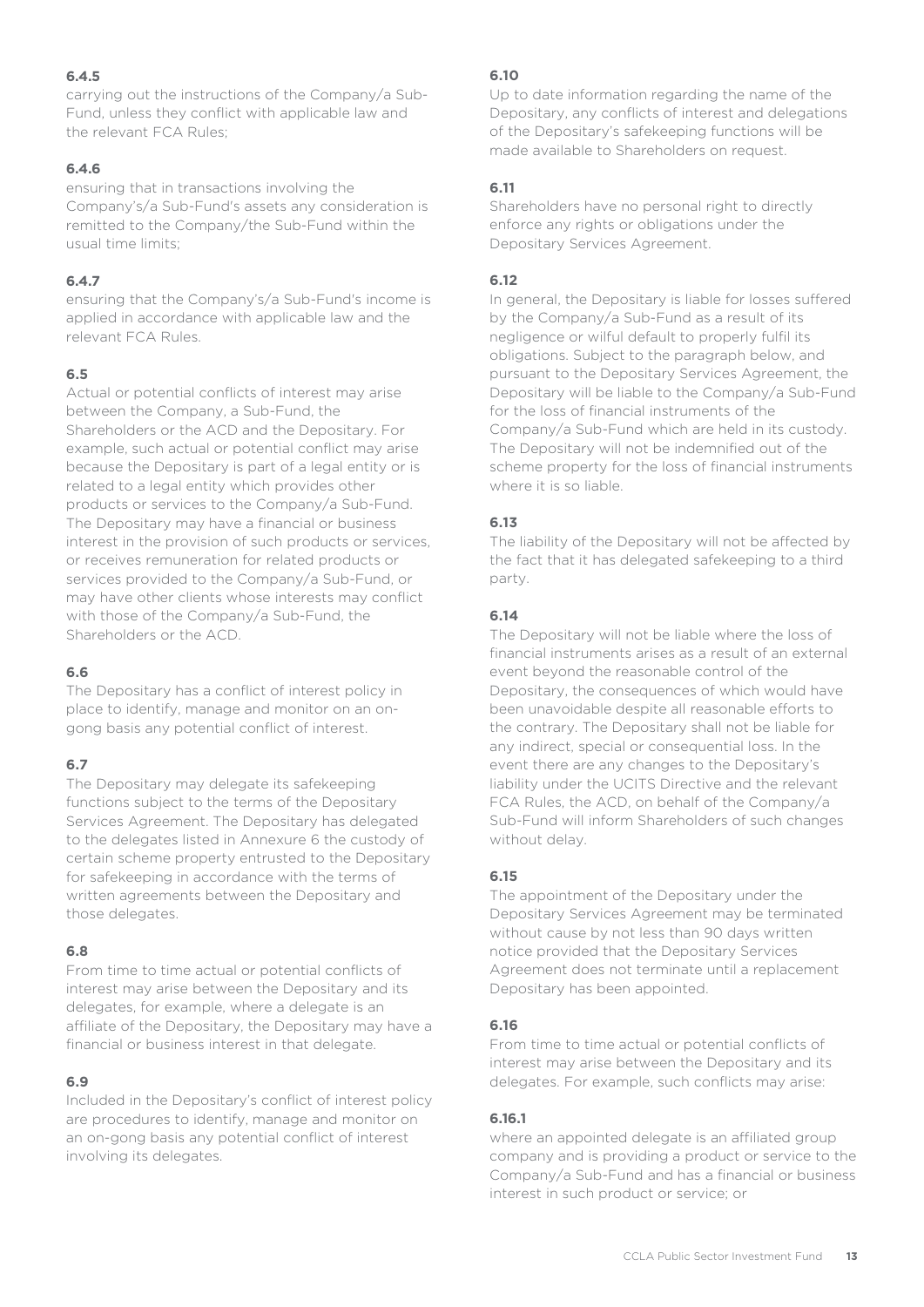### **6.16.2**

where an appointed delegate is an affiliated group company which receives remuneration for other related products or services it provides to the Company/a Sub-Fund.

The Depositary maintains a conflict of interest policy to address this.

#### **6.17**

In addition, actual or potential conflicts of interest may also arise between the Company/a Sub-Fund, the Shareholders on the one hand and the Depositary on the other hand.

#### **6.18**

For example, such actual or potential conflict may arise because the Depositary is part of a legal entity or is related to a legal entity which provides other products or services to the Company/a Sub-Fund and from which fees and profits in relation to the provision of those products or services may arise and from which the Depositary may benefit directly or indirectly. In addition, the Depositary may have a financial or business interest in the provision of such products or services, or receives remuneration for related products or services provided to the Company/a Sub-Fund, or may have other clients whose interests may conflict with those of the Company/a Sub-Fund or the Shareholders.

#### **6.19**

In particular, HSBC Bank Plc may provide foreign exchange services to the Company/a Sub-Fund for which they are remunerated out of the property of the Company/the Sub- Fund. HSBC Bank plc or any of its affiliates or connected persons may also act as market maker in the investments of the Company/a Sub-Fund; provide broking services to the Company/ a Sub-Fund and/or to other funds or companies; act as financial adviser, banker, derivatives counterparty or otherwise provides services to the issuer of the investments of the Company/a Sub-Fund; acts in the same transaction as agent for more than one client; has a material interest in the issue of the investments of the Company/a Sub-Fund; or earns profits from or has a financial or business interest in any of these activities.

### **6.20**

The Depositary will ensure that any such additional services provided by it or its affiliates are on terms which are not materially less favourable to the Company/a Sub-Fund than if the conflict or potential conflict had not existed.

#### **6.21**

The Depositary has a conflict of interest policy in place to identify, manage and monitor on an ongoing basis any actual or potential conflict of interest. The Depositary has functionally and hierarchically separated the performance of its

depositary tasks from its other potentially conflicting tasks. The system of internal controls, the different reporting lines, the allocation of tasks and the management reporting allow potential conflicts of interest and the Depositary issues to be properly identified, managed and monitored.

# <span id="page-13-0"></span>7. The Auditors

The auditors of the Company are Deloitte LLP of 110 Queen Street, Glasgow G1 3BX.

# <span id="page-13-1"></span>8. Governing Law

<span id="page-13-2"></span>English law governs all transactions in Shares.

# 9. Past Performance

<span id="page-13-3"></span>Past performance data is shown in Annexure 5.

# 10. Investment Objective and Policy

#### **10.1**

The fundamental investment objective of the Company is to invest the property of the Company with the aim of spreading investment risk and giving Shareholders the benefit of the results of the management of that property. The types of investments and assets in which the property of the Company may be invested are:

#### **10.1.1**

transferable securities;

#### **10.1.2**

approved money market instruments;

#### **10.1.3**

units in collective investment schemes;

#### **10.1.4**

deposits; and

#### **10.1.5**

derivatives and forward transactions, in each case to the extent such investments are consistent with the provisions of the COLL Sourcebook for a UK UCITS Scheme. The investment and borrowing powers of a UK UCITS Scheme to which the Company and the Sub-Funds will be subject, are summarised in Annexure 2.

### **10.2**

The Company is structured as an umbrella company and different Sub-Funds may be established from time to time by the ACD with the agreement of the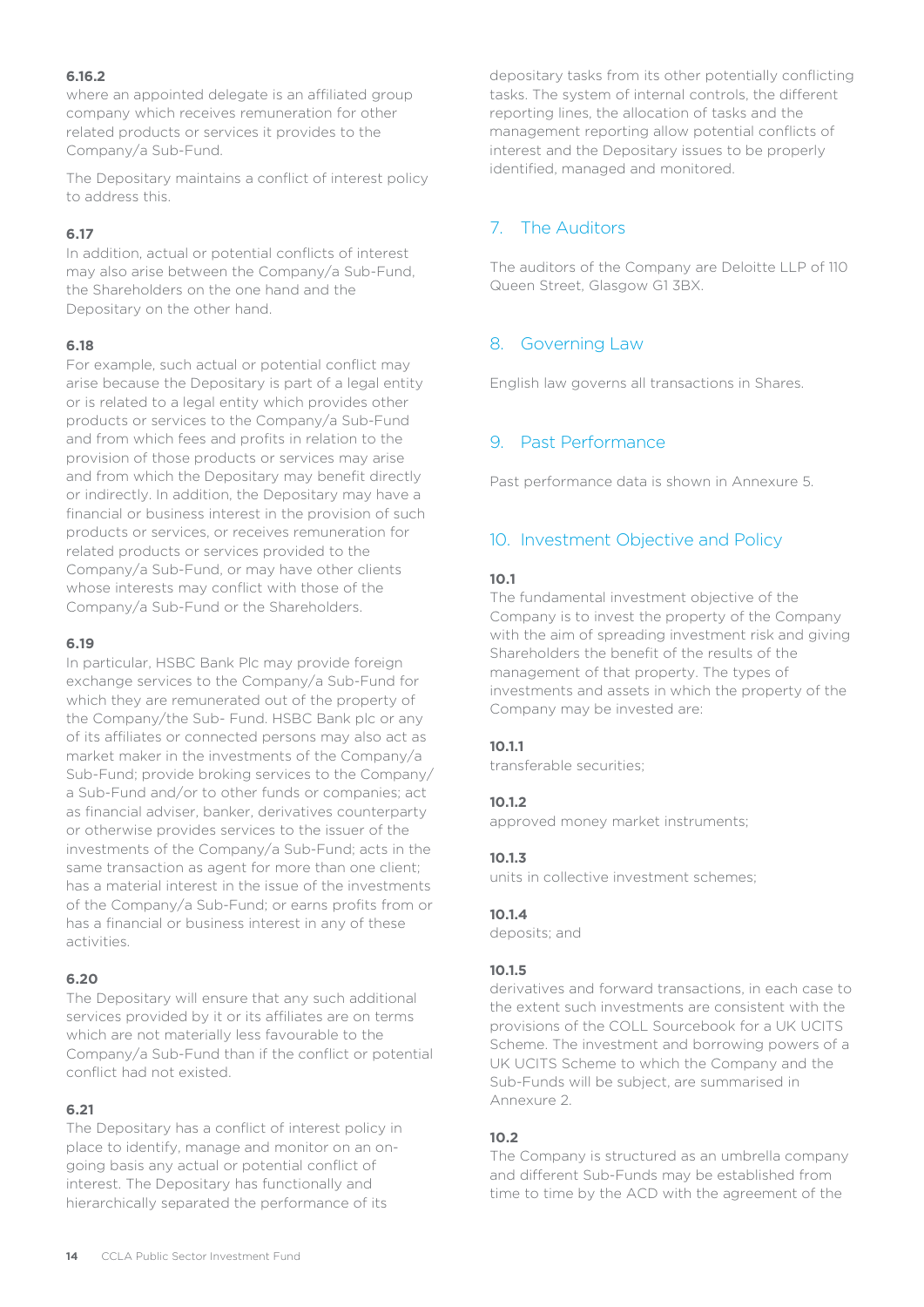Depositary and the approval of the FCA. The investment objective and policy of each Sub-Fund will be formulated by the ACD at the time of creation of the relevant Sub-Fund, and may be varied from time to time subject to the requirements regarding Shareholder approval and FCA consent as set out in the Regulations. The investment objective and policy of each Sub-Fund are set out in Annexure 1.

#### **10.3**

As at the date of this Prospectus there is only one Sub-Fund, the PSDF which is a QMMF. The investment objective and policy of the PSDF will meet the conditions specified in the FCA Glossary for a QMMF.

#### **10.4**

It is not intended that the Company will have any interests in any immovable property or movable property for the direct pursuit of the Company's business.

# <span id="page-14-0"></span>11. Characteristics of Shares in the Company

#### **11.1**

Shareholders are not liable for the debts of the Company, nor are they liable to make any further payment after they have paid the price of their Shares.

#### **11.2**

The Company issues larger and smaller denomination Shares in the ratio of 1:1000.

### **11.3**

All Shares are in registered form. Certificates are not issued in respect of the Shares. Ownership will be evidenced by entry on the Register of Shareholders. At least once a year, and usually quarterly, the ACD will send to each current Shareholder a statement setting out their current holding of Shares. A statement of holdings is also available on request. Bearer shares cannot be issued.

The table below shows which Classes of Shares are available as at the date of this Prospectus together with details of the minimum investment amount and balance. The ACD has discretion to waive or vary these limits. This information together with additional information in respect of the PSDF is set out in Annexure 1.

### **11.4**

If the ACD reasonably believes that any Shares are owned directly or beneficially in circumstances which constitute a breach of the law or governmental regulation (or any interpretation of a law or regulation by a competent authority) of any country or territory or which may (or may if other Shares are acquired or held in like circumstances) result in the Company incurring any liability to taxation or suffering any other adverse consequence (including a requirement to register under any securities or investment or similar laws or governmental regulation of any country or territory) then the Company may give notice to the holder of such Shares requiring them to transfer such Shares to a person who is qualified or entitled to own them, or to request the redemption of such Shares.

#### **11.5**

If the holder of Shares in the circumstances described in Paragraph 11.4 above does not either transfer such Shares to a qualified person or establish to the ACD's satisfaction that they and any person on whose behalf they hold such Shares are qualified and entitled to hold and own them, they will be deemed on the expiry of a 30-day period to have requested redemption of such Shares and the ACD reserves the right to redeem the Shares accordingly.

#### **11.6**

The Company may:

#### **11.6.1**

issue a number of Share Classes in respect of a Sub-Fund;

### **11.6.2**

apply differing charging structures, minimum investment levels and eligibility provisions in respect of different Share Classes;

#### **11.6.3**

offer different types of Share Class to different types of investor including, without limitation, Share Classes that distribute income without deduction of tax to appropriately qualified investors and Share Classes that distribute income net of tax; and

#### **11.6.4**

resolve to create further Share Classes in respect of existing and future Sub-Funds amending this Prospectus accordingly.

In each case Annexure 1 shall contain specific details of the characteristics of Share Classes comprised within each Sub-Fund.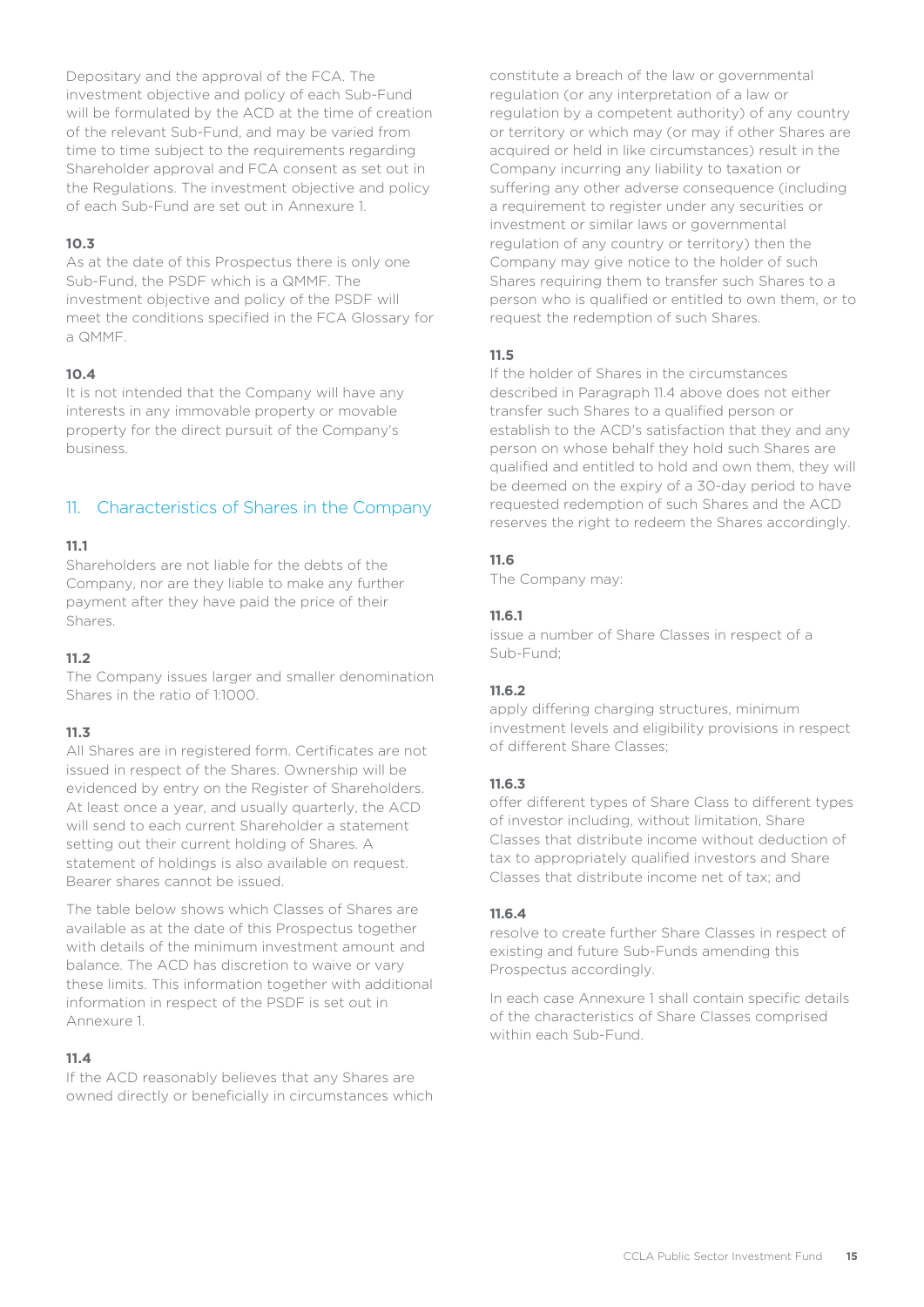The Shares are not listed or dealt on any investment exchange.

| <b>Fund</b>                          |                                                              | <b>Income Share Classes</b>                                       |                                                                      |                                                                       |                                                                      |                                                     |
|--------------------------------------|--------------------------------------------------------------|-------------------------------------------------------------------|----------------------------------------------------------------------|-----------------------------------------------------------------------|----------------------------------------------------------------------|-----------------------------------------------------|
| The Public<br>Sector<br>Deposit Fund | $Class 1 -$<br>minimum<br>investment<br>and balance<br>£1.00 | $Class 2 -$<br>minimum<br>investment<br>and balance<br>£25,000,00 | $Class 3 -$<br>minimum<br>investment<br>and balance<br>£5,000,000,00 | $Class 4 -$<br>minimum<br>investment<br>and balance<br>£15,000,000,00 | $Class 5 -$<br>minimum<br>investment<br>and balance<br>£1,000,000,00 | $Class 6 -$<br>minimum<br>investment<br>and balance |
| Available for<br>investment          | Yes                                                          | Yes                                                               | Yes                                                                  | Yes                                                                   | Yes                                                                  | Only open<br>to Early<br>Investors                  |

| <b>Fund</b>                          |                                                              | <b>Accumulation Share Classes*</b>                                |                                                                      |                                                                       |                                                                      |                                                     |
|--------------------------------------|--------------------------------------------------------------|-------------------------------------------------------------------|----------------------------------------------------------------------|-----------------------------------------------------------------------|----------------------------------------------------------------------|-----------------------------------------------------|
| The Public<br>Sector<br>Deposit Fund | $Class 1 -$<br>minimum<br>investment<br>and balance<br>£1.00 | $Class 2 -$<br>minimum<br>investment<br>and balance<br>£25,000,00 | $Class 3 -$<br>minimum<br>investment<br>and balance<br>£5,000,000,00 | $Class 4 -$<br>minimum<br>investment<br>and balance<br>£15,000,000,00 | $Class 5 -$<br>minimum<br>investment<br>and balance<br>£1.000.000.00 | $Class 6 -$<br>minimum<br>investment<br>and balance |
| Available for<br>investment          | No.                                                          | Nο                                                                | No                                                                   | No                                                                    | No                                                                   | No                                                  |

The minimum additional investment in respect of each Share Class is £5,000 (the ACD has discretion to waive or vary this amount).

\*Accumulation Shares are not currently available. Accumulation Shares will be made available only in circumstances where the ACD implements the Negative Yield Response Measure (see Paragraph 19.9 of this Prospectus).

# <span id="page-15-0"></span>12. Publication of Share Prices

#### **12.1**

Share prices will be available daily on the ACD's website www.ccla.co.uk and by calling 0800 022 3505. These prices will, unless for reasons beyond the control of the ACD, relate to the valuation on the Dealing Day immediately prior to the date of publication.

### **12.2**

The ACD will publish daily on its website (www.ccla.co.uk):

#### **12.2.1**

the constant NAV calculated as set out in Paragraph 27.4.7; and

#### **12.2.2**

the difference between the constant NAV and the NAV per Share (as calculated in accordance with Paragraph 27).

### <span id="page-15-1"></span>13. How to Purchase Shares

### **13.1**

Except during periods of temporary suspension, the ACD will accept orders for the purchase of Shares on any Business Day between 9.00 am and 5.00 pm. It is intended that issues of Shares will normally be made with effect from a Dealing Day in respect of applications received and payment made on or prior to the relevant Dealing Deadline, provided full payment of the subscription monies has been received in cleared funds.

### **13.2**

Applications to purchase Shares should be made by completion of a Subscription Form (which is available from the ACD) and submitted to the ACD by post at CCLA Investment Management Limited, Senator House, 85 Queen Victoria Street, London EC4V 4ET, by email to the ACD at correspondence@ccla.co.uk (subject to the Shareholder having provided the ACD with a valid email instructions authority) or by such other means as the ACD may from time to time permit, to be received by the ACD on or prior to the relevant Dealing Deadline. The ACD may, as from a date determined by the ACD accept orders by telephone, in which case all telephone calls between the ACD and investors will be recorded.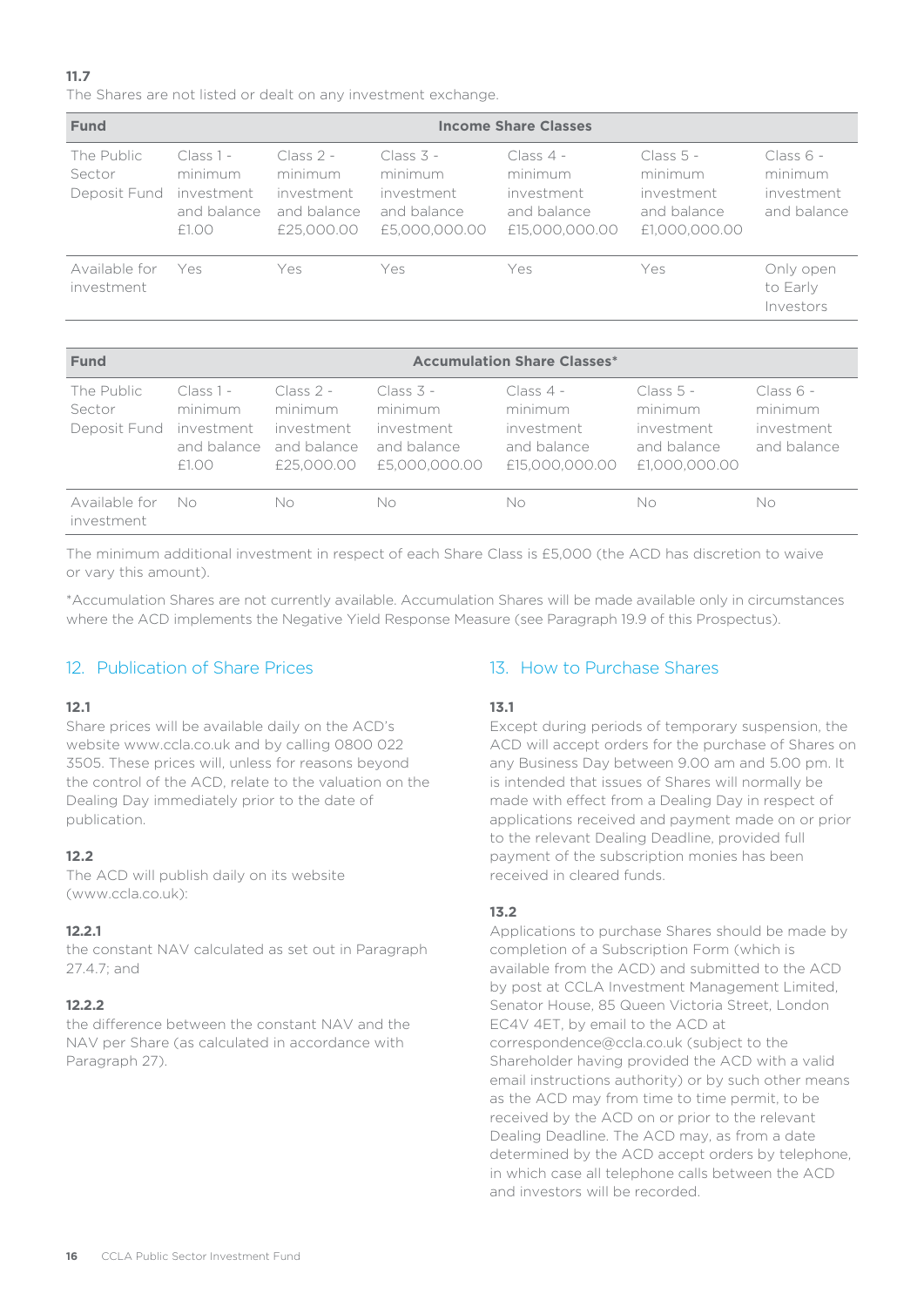If an application is received after the relevant Dealing Deadline for the relevant Dealing Day, the application shall (unless otherwise determined by the ACD) be deemed to have been received by the following relevant Dealing Deadline. No application will be capable of withdrawal after acceptance by the ACD.

#### **13.4**

If payment in full in cleared funds in respect of an application has not been received by the relevant Dealing Deadline or in the event of non-clearance, any provisional allotment of Shares made in respect of such application may be cancelled. In such circumstances the ACD may charge the applicant for any expense incurred by the Company and for any loss to the Company arising out of such non-receipt or non-clearance.

#### **13.5**

Subscription monies in respect of Shares are payable in GBP either: (i) by telegraphic / electronic transfer to the account details of which are set out on the Application Form; or (ii) up to the value of £300,000, by a cheque made payable to the PSDF. Applicants submitting subscription monies by cheque are reminded that cleared funds must be received by the relevant Dealing Deadline.

#### **13.6**

CCLA may conduct source of funds checks in relation to application monies received and reserves the right to reject applications where it is does not have satisfactory evidence as to the applicant's source of funds. In particular, where monies are paid by telegraphic / electronic transfer, payments may be rejected unless:

#### **13.6.1**

the payment is accompanied by a duly completed and signed Application Form; or

#### **13.6.2**

such funds are paid from a bank account which has previously been notified to CCLA as the applicant's nominated bank account AND the payee includes the applicant's CCLA account number within the "payee reference" field.

#### **13.7**

No interest will be paid upon any monies held prior to investment.

### **13.8**

The number of Shares issued will be the greatest number of larger denomination Shares with the balance of the subscription money being used to purchase smaller denomination Shares. Purchase contract notes will usually be issued by the end of the Business Day following the allocation of Shares.

#### **13.9**

Shares issued will generally be income Shares. Accumulation Shares are only available during a period in which the ACD implements a Negative Yield Response Measure in accordance with Paragraph 19.9.

If an application is made to purchase Shares prior to the Dealing Deadline on a Dealing Day on which the ACD implements a conversion in accordance with Paragraph 19.9, the applicant will receive the type of Share to which existing holders of Shares are being converted on that Dealing Day.

### **13.10**

Details of the initial charge payable on purchase of Shares (if any) are set out in Paragraph 28.1.1 and Annexure 1.

#### **13.11**

Shares may not be issued or redeemed during any period of suspension which is more fully described in Paragraph 21.

### **13.12**

The Company has to comply with and operate in accordance with anti-money laundering regulations applicable from time to time. The ACD may in its absolute discretion require verification of identity of any investor buying, selling or switching Shares or the identity of the person on whose behalf the investment is being made. If satisfactory verification is not forthcoming the ACD reserves the right to refuse to complete the transaction.

### **13.13**

Please note that electronic identity checks may be undertaken on the persons named in applications to purchase or redeem Shares.

# <span id="page-16-0"></span>14. Redemption of Shares

### **14.1**

Requests for the redemption of Shares should be made by completion of a Redemption Form (which is available from the ACD) and submitted to the ACD by post at CCLA Investment Management Limited, Senator House, 85 Queen Victoria Street, London EC4V 4ET, by e-mail to the ACD at correspondence@ccla.co.uk (subject to the Shareholder having provided the ACD with a satisfactory email instructions authority) or such other means as the ACD may from time to time permit. The ACD may as from a date determined by the ACD accept redemption requests by telephone, in which case all telephone calls between the ACD and investors will be recorded.

### **14.2**

Requests to sell Shares received by the ACD up to the Dealing Deadline on any Dealing Day will be dealt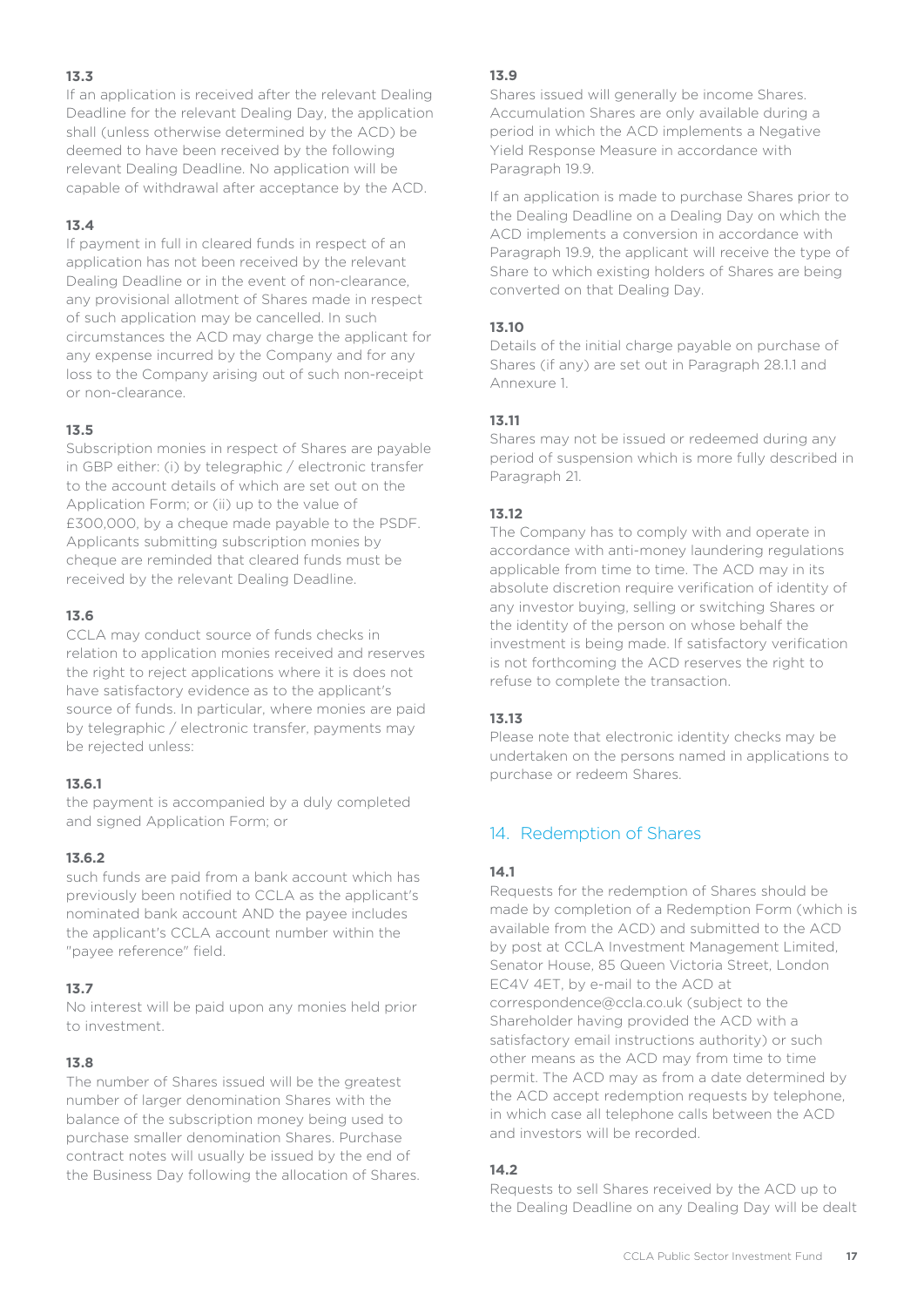with at the price calculated at the Valuation Point on that Dealing Day. Requests to sell Shares received after the Dealing Deadline on a Dealing Day will be dealt with at the price calculated at the Valuation Point on the following Dealing Day. Once made any request for the redemption of Shares cannot be withdrawn. The ACD can require that such requests are confirmed in writing.

#### **14.3**

Details of the redemption charge payable on the redemption of Shares (if any) are set out in Paragraph 28.1.2 and Annexure 1.

#### **14.4**

The ACD may determine from time to time a minimum value of Shares which may be issued. Shareholders must retain the minimum holding of Shares for a particular Class, or redeem their entire holding save that the ACD in its discretion may permit a Shareholder to hold less than the specified minimum of a Class of Shares.

#### **14.5**

Shares may not be redeemed during any period of suspension. This is more fully described in Paragraph 21.

#### **14.6**

The Company may on occasion issue or cancel Shares directly through the ACD in accordance with the relevant provisions of the COLL Sourcebook.

### **14.7**

Contract notes will usually be issued within 24 hours of the relevant Dealing Day.

### **14.8**

The date and time of receipt of the order is deemed to be the transaction date and time.

#### **14.9**

Where a Shareholder requests the redemption of Shares, the ACD may at its discretion (with the prior permission of the Depositary) arrange for the Company to cancel the Shares and transfer certain identified scheme property to the Shareholder, instead of paying the price of the Shares in cash. The ACD will serve a notice on the Shareholder that it proposes to make the in specie redemption. The selection of the scheme property will be made by the ACD in consultation with the Depositary with a view to ensuring that the redeeming Shareholder is not advantaged or disadvantaged vis-à-vis the continuing Shareholders.

# <span id="page-17-0"></span>15. Settlement

### **15.1**

In the case of subscriptions, cleared funds must be received before the Dealing Deadline unless otherwise permitted by the ACD.

#### **15.2**

In the case of redemptions, proceeds will be paid by telegraphic transfer to a specified account at the Shareholder's risk and expense. Redemption proceeds will usually be paid on the Dealing Day.

#### **15.3**

The ACD is under no obligation to account to the Company, the Depositary or Shareholders for any profit made by the ACD on the issue of Shares or on the re-issue or cancellation of Shares previously redeemed by the ACD.

# <span id="page-17-1"></span>16. Deferred Redemptions

#### **16.1**

Paragraph 16.3 will apply where a Sub-Fund of the Company is a not a Regulated Money Market Fund.

#### **16.2**

In the case of a Sub-Fund which is a Regulated Money Market Fund (including a QMMF) – which includes the PSDF – Paragraph 16.3 will only apply to the extent that allowed by the MMF Regulation. Please see Paragraph 7 of Annexure 1 for information on liquidity management procedures and the circumstances in which redemption gates may be applied to Sub-Funds which are Regulated Money Market Funds.

#### **16.3**

If requested redemptions across all Classes of a Sub-Fund on a particular Dealing Day exceed 10% of the value of a Sub-Fund, redemptions of Shares may be deferred to the next Valuation Point. Any such deferral will only be undertaken in such manner as to ensure consistent treatment of all Shareholders who had sought to redeem Shares at the Valuation Point at which redemptions were deferred. Deferral will be pro-rated based on the value of Shares being redeemed (provided that the ACD may determine in its discretion a value threshold below which all redemptions will be effected and above which the foregoing pro rata deferral shall apply) and so that all deals relating to an earlier Valuation Point are completed before those relating to a later Valuation Point are considered.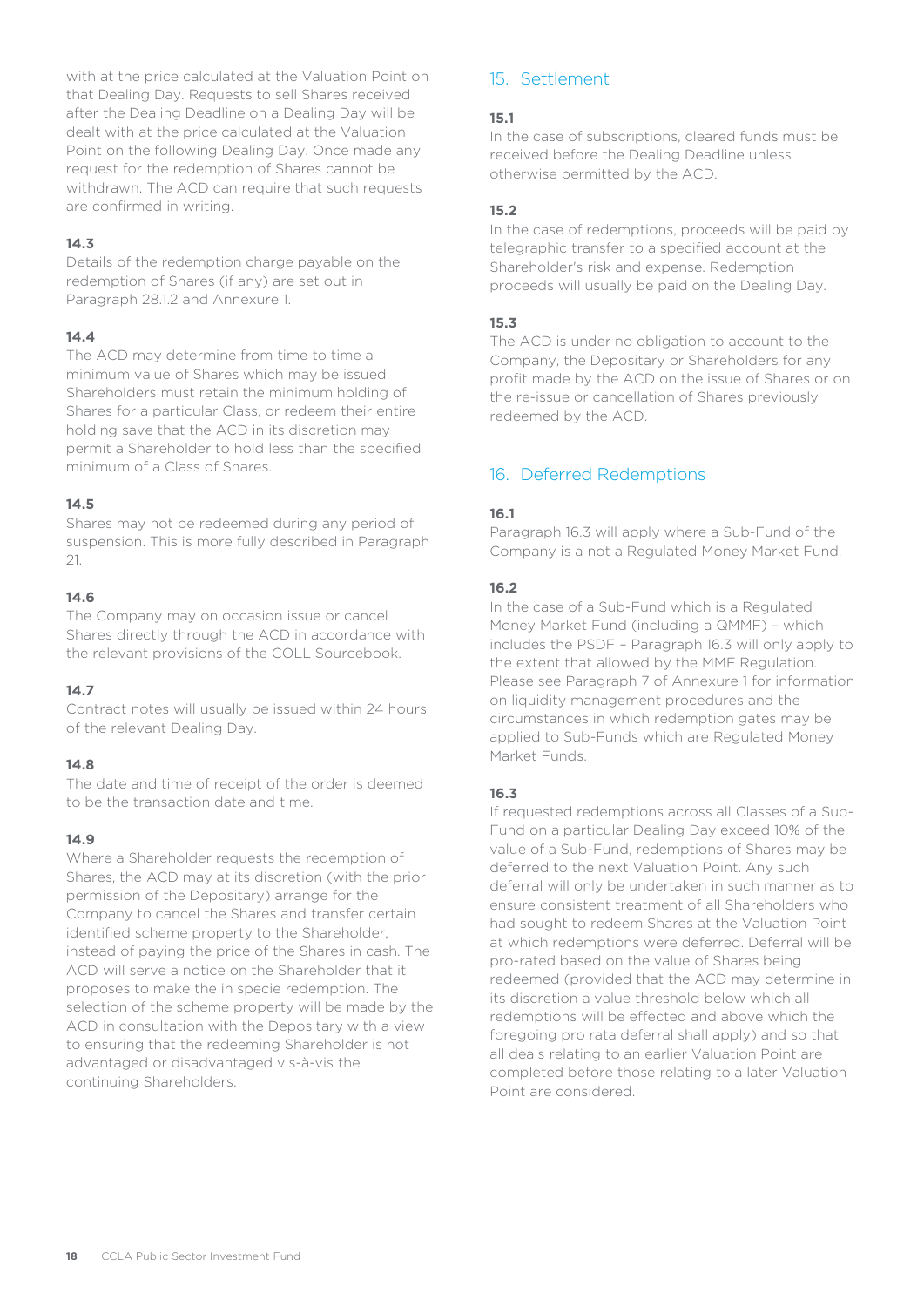# <span id="page-18-0"></span>17. Client Money

# **17.1**

CCLA is obliged to comply with the FCA's client money rules as set out in CASS. However, CCLA is making use of the delivery versus payment exemption (**DVP exemption**) available to it under CASS when handling money for Shareholders in connection with buying or selling Shares in any Sub-Fund. Under the DVP exemption money belonging to Shareholders or applicants need not be treated as client money for the purposes of the CASS rules for a limited period in the following two situations:

# **17.1.1**

where money is received electronically from Shareholders and/or applicants that relates to a subscription for Shares in any of the Sub-Funds; and

### **17.1.2**

where money is held by CCLA that relates to the redemption of Shares in one of the Sub-Funds.

# **17.2**

While CCLA is operating under the DVP exemption, Shareholder and/or applicant money will not be subject to the protections conferred by the CASS rules and, if CCLA were to fail, the FCA's client money distribution rules as set out in CASS would not apply to these sums and Shareholders and/or applicants would not be entitled to share in any distribution under the CASS rules in respect of these sums.

### **17.3**

Where CCLA has not paid any money belonging to Shareholders and/or applicants to the Depositary or to Shareholders, as the case may be, by close of business on the Business Day following receipt, CCLA will stop operating under the DVP exemption for that transaction and will treat the relevant sum of money as client money for the purposes of the CASS rules.

# **17.4**

By buying Shares in any of the Sub-Funds, Shareholders agree to CCLA's use of the DVP exemption as set out above. Should CCLA cease at any time to make use of the DVP exemption, CCLA will notify Shareholders in writing.

# **17.5**

Where applicants and/or Shareholders provide money to CCLA by way of a cheque in order to invest in a Sub-Fund, CCLA will treat this money as client money and will pay it into a client money account by close of business on the day following receipt, where it will remain until such time as it is paid to the Depositary.

### **17.6**

Where CCLA is required to protect client money it will deposit the cash in the UK with an authorised bank to be held on our behalf in a 'client money' account separate to any account used to hold money belonging to CCLA in its own right. Interest will not be paid on cash balances held in the client money account. CCLA will not be responsible for any acts or omissions of the bank. If the bank becomes insolvent, CCLA will have a claim on behalf of its clients. If, however, the bank cannot repay all of its creditors, any shortfall may have to be shared pro rata between such creditors. In the event of such a shortfall, applicants and Shareholders may be able to seek recovery from the FSCS. Details of the FSCS can be found at [www.fscs.org.uk.](http://www.fscs.org.uk/)

# <span id="page-18-1"></span>18. Switching

# **18.1**

Investors may exchange Shares in one Class or Sub-Fund for Shares in another Class or Sub-Fund (currently, however, as the PSDF is the only Sub-Fund available for investment there is no facility to switch between Sub-Funds).

### **18.2**

Shareholders may switch some or all of their Shares in one Sub-Fund to Shares in another Sub-Fund if this facility is available. The ACD, may, at its discretion make a charge on switching Shares, which will not exceed the excess difference between the initial charges in respect of the Share Classes concerned. Further details of charges on switching (if any) are stated in Paragraph 28.

### **18.3**

Instructions to switch Shares must be sent in writing to the ACD at CCLA Investment Management Limited, Senator House, 85 Queen Victoria Street, London EC4V 4ET, by e-mail to the ACD at correspondence@ccla.co.uk (subject to the Shareholder having provided the ACD with a valid email instructions authority) or such other means as the ACD may from time to time permit and must be given in accordance with the current client mandate. Instructions should include full registration details together with the number of Shares to be switched between named Sub-Funds or Share Classes (as applicable). The ACD may require that telephone instructions are confirmed in writing.

### **18.4**

Switching instructions received prior to the Dealing Deadline on a Dealing Day will be dealt with at the price prevailing on that Dealing Day. Instructions received after the Dealing Deadline will be dealt with at the price prevailing on the next Dealing Day.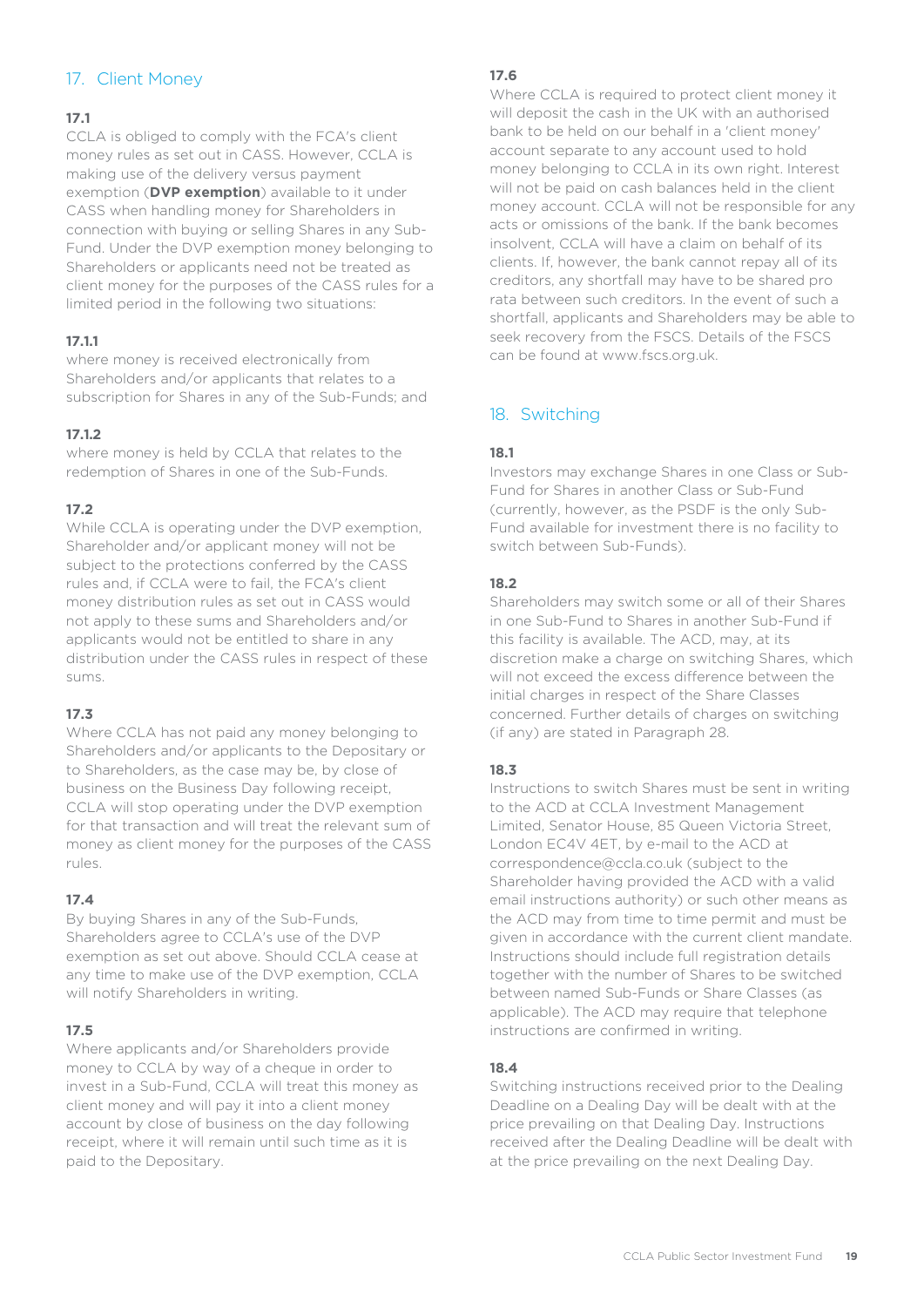No cancellation rights will apply to Shareholders who switch their Shares for Shares in another Class or Sub-Fund.

#### **18.6**

If a switch would result in the Shareholder holding a number of original or new Shares of a value which is less than the minimum holding in the Sub-Funds concerned, the ACD may, if it thinks fit, convert the whole of the applicant's holding of original Shares to new Shares, or refuse to effect any switch of the original Shares.

### **18.7**

The number of new Shares to be issued to a Shareholder on a switch will be in accordance with the formula set out from time to time in the Instrument.

#### **18.8**

Investors should note that a switch of Shares from one Sub-Fund for Shares in another Sub-Fund is treated as a redemption and issue and therefore is a disposal for UK tax purposes.

#### **18.9**

A switching investor must be eligible to hold the Shares in the Sub-Fund into which the switch is to be made.

# <span id="page-19-0"></span>19. Qualifications and Restrictions on Holding Shares and Conversions/Switches of Shares (Including Negative Yield Response Measure)

### **19.1**

The ACD may from time to time take such action and impose such restrictions as it thinks necessary for the purpose of ensuring that no Shares in a Sub-Fund are acquired or held by any person in circumstances (**relevant circumstances**):

#### **19.1.1**

which constitute a breach of the law or governmental regulation (or any interpretation of a law or regulation by a competent authority) of any country or territory; or

#### **19.1.2**

which would (or would if other Shares were acquired or held in like circumstances) result in the Company/a Sub-Fund incurring any liability to taxation or suffering any other adverse consequence (including a requirement to register under any securities or investment or similar laws or governmental regulation of any country or territory);

#### **19.1.3**

and, in this connection, the ACD may, inter alia, reject at its discretion any subscription for, issue or transfer of, Shares or any exchange notice given pursuant to Paragraph 18.

#### **19.2**

If it comes to the notice of the ACD that any Shares (**affected shares**) have been acquired or are being held in each case whether beneficially or otherwise in any of the relevant circumstances referred to above or if it reasonably believes this to be the case the ACD may give notice to the holder of the affected shares requiring the holder to transfer such affected shares to a person who is qualified or entitled to own the same or to give a request in writing for the redemption or cancellation of such shares in accordance with the FCA Rules. If any person upon whom such a notice is served pursuant to this Clause does not within 30 days after the date of such notice transfer his affected shares to a person qualified to hold the same, or establish to the satisfaction of the ACD (whose judgement shall be final and binding) that he and any person on whose behalf he holds the affected shares are qualified and entitled to hold the affected shares, he shall be deemed upon the expiration of that 30 day period to have given a request in writing for the redemption or cancellation (at the discretion of the ACD) of the affected shares pursuant to the FCA Rules.

#### **19.3**

A person who becomes aware that he has acquired or holds Shares whether beneficially or otherwise in any of the relevant circumstances referred to in Paragraph 19.1 shall forthwith, unless he has already received a notice pursuant to Paragraph 19.2 either transfer or procure the transfer of all the affected shares to a person qualified to own the same or give a request in writing or procure that a request is so given for the redemption or cancellation of all the affected shares pursuant to the FCA Rules.

#### **19.4**

When the holder of any Shares in any Share Class fails or ceases for whatever reason to be entitled to receive distributions or have allocations made in respect of his holding of Shares in a manner, as is envisaged for such Share Class, he shall, without delay, give notice thereof to the Company and the Company shall, upon receipt of such notice, treat the Shareholder concerned as if he had served on the Company an exchange notice or notices pursuant to Paragraph 18 requesting exchange of all of the relevant Shares owned by such holder for Shares of the Class or Classes of Shares in a Sub-Fund which, in the opinion of the ACD, such holder is entitled to hold and most nearly equate to the Class or Classes of shares being exchanged by that Shareholder and the provisions of Paragraph 18 shall be applied accordingly.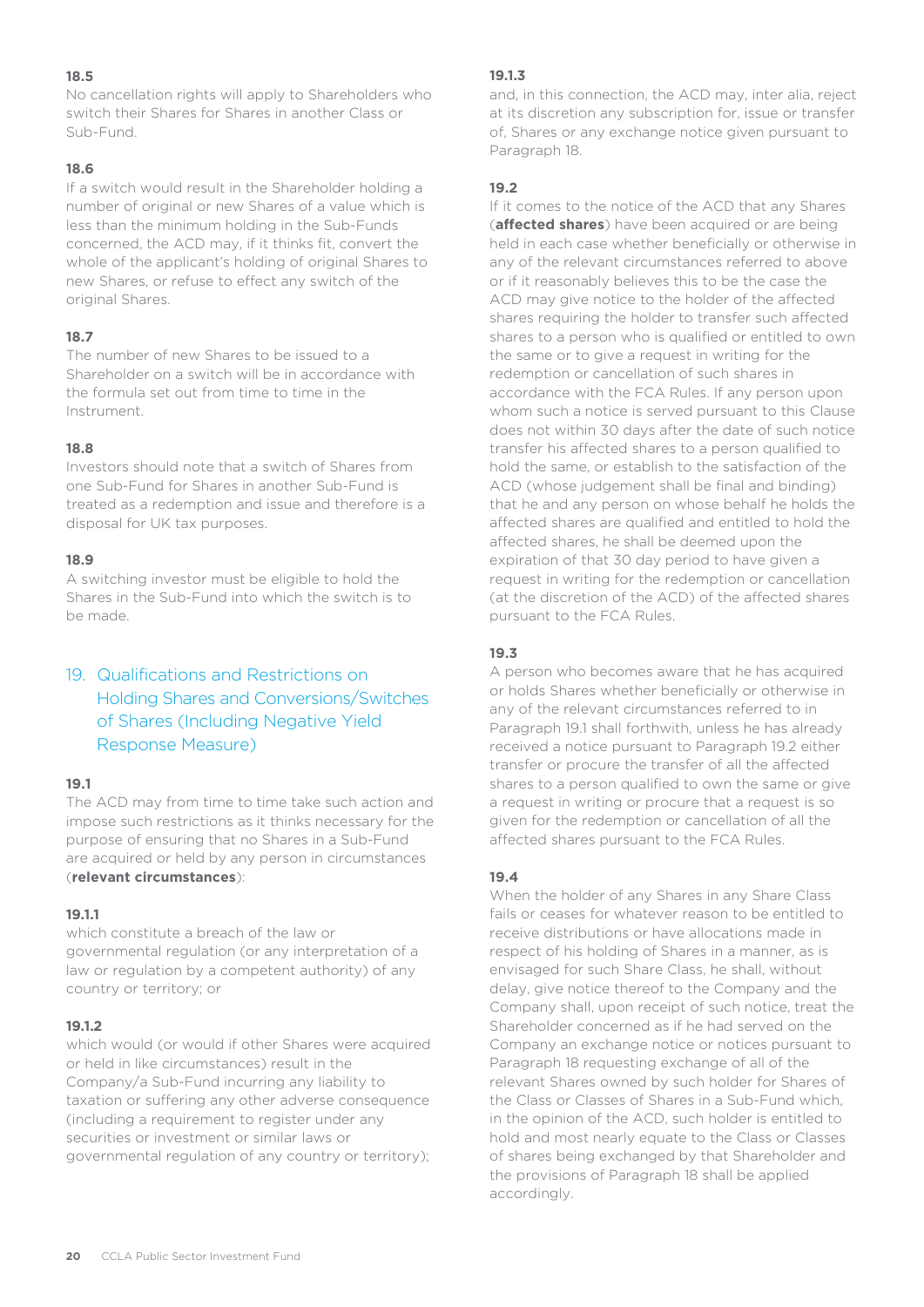If at any time the Company or the ACD become aware that the holder of any Shares, that make or intend to make distributions or allocations without any tax being deducted or accounted for by the Company, has failed or ceased for whatever reason to be entitled to receive distributions or have allocations made in respect of his holding of such Shares without deduction of UK tax, then the Company shall, without delay, treat the Shareholder concerned as if he had served on the Company an exchange notice or notices pursuant to Paragraph 18 requesting exchange of all of the relevant Shares owned by such holder for Shares of the Class or Classes which, in the opinion of the ACD, such holder is entitled to hold and most nearly equate to the Class or Classes of Shares held by that Shareholder and the provisions of Paragraph 18 shall be applied accordingly.

#### **19.6**

An amount equal to any tax charge incurred by the Company or for which the Company may be held liable as a result of an exchange pursuant to Paragraph 18 shall be recoverable from the Shareholder concerned and may be accounted for in any adjustment made of the number of new Shares to be issued.

#### **19.7**

If at any time the Shareholder is not entitled to receive distributions or have income allocations made in respect of Shares held by it without deduction of UK tax and has redeemed, pursuant to the FCA Rules, any Shares that make distributions or allocations without any tax being deducted or accounted for by the Company, the ACD shall forthwith following such redemption arrange for the Company to cancel any such Shares or (at its discretion) the ACD shall forthwith issue such Shares to a person who is (or appears to the ACD to be) entitled to hold the same.

#### **19.8**

In addition, where the ACD considers it is in the best interests of Shareholders, the ACD may convert or switch a Shareholder's holding in one class of Shares to another class of Shares in the same Sub-Fund. The ACD shall give prior written notice to the Shareholders concerned of the proposed conversion or switch, including details of the new class of Shares and reminding Shareholders of their rights to redeem.

#### **19.9 Negative Yield Response Measure**

In response to a Negative Yield Environment, the ACD may temporarily convert Shareholders in an Income Share Class to an Accumulation Share Class which has the following effect:

- (i) Negative Yield will be accrued into the NAV and the NAV per Accumulation Share will fluctuate. Accordingly, capital may be eroded;
- (ii) the Accumulation Shares will not carry a right to any dividend and the income (which could be positive or negative) will be accrued in each Accumulation Share Class and shall be retained within such Class and the value of those Accumulation Shares will rise or fall accordingly;
- (iii) the value of the Accumulation Shares will be quoted to four decimal places as required in order to give sufficient precision in pricing of the Accumulation Shares in a Negative Yield Environment;
- (iv) Accumulation Shares will be dealt on a historic pricing basis as described in Paragraph 27.2.3 below; and
- (v) the Shareholders will hold "Accumulation Shares" in place of "Income Shares".

As it is difficult to predict with certainty exactly when a Negative Yield Environment will occur, the ACD intends to first inform Shareholders by way of notice on the ACD's website where the ACD is able to identify that a Negative Yield Environment is likely to, or has, occurred. Where the ACD considers it to be in the best interests of Shareholders to implement a Negative Yield Response Measure as set out in this Paragraph 19.9, the ACD will endeavour to provide Shareholders with as much written notice as is reasonably practicable. Where advance written notice is not possible, notification will follow as soon as reasonably practicable.

The ACD shall keep under review its decision to implement the Negative Yield Response Measure. If, following the implementation of the Negative Yield Response Measure, the Negative Yield Environment has ceased for a continuous period of three months, the ACD will reverse the conversion and make available again the Income Share Classes on the next Business Day provided the ACD considers it in the best interest of Shareholders. The ACD will endeavour to provide Shareholders with as much notice as is reasonably practicable of its decision to reverse this conversion using the same communication methods outlined above. Where advance notice is not possible, written notification will follow as soon as reasonably practicable.

If the ACD does not consider it to be in the best interests of Shareholders to reverse the conversion and make available again the Income Share Classes at the end of the three month period in which the Negative Yield Environment has ceased, then the ACD will notify Shareholders within one Business Day of (a) its decision, (b) the reason(s), and (c) that the ACD will keep the matter under review and the date on which the matter will next be reviewed. The ACD will review its decision not to reverse the conversion at least every two weeks until the transfer is effected and, after each review, notify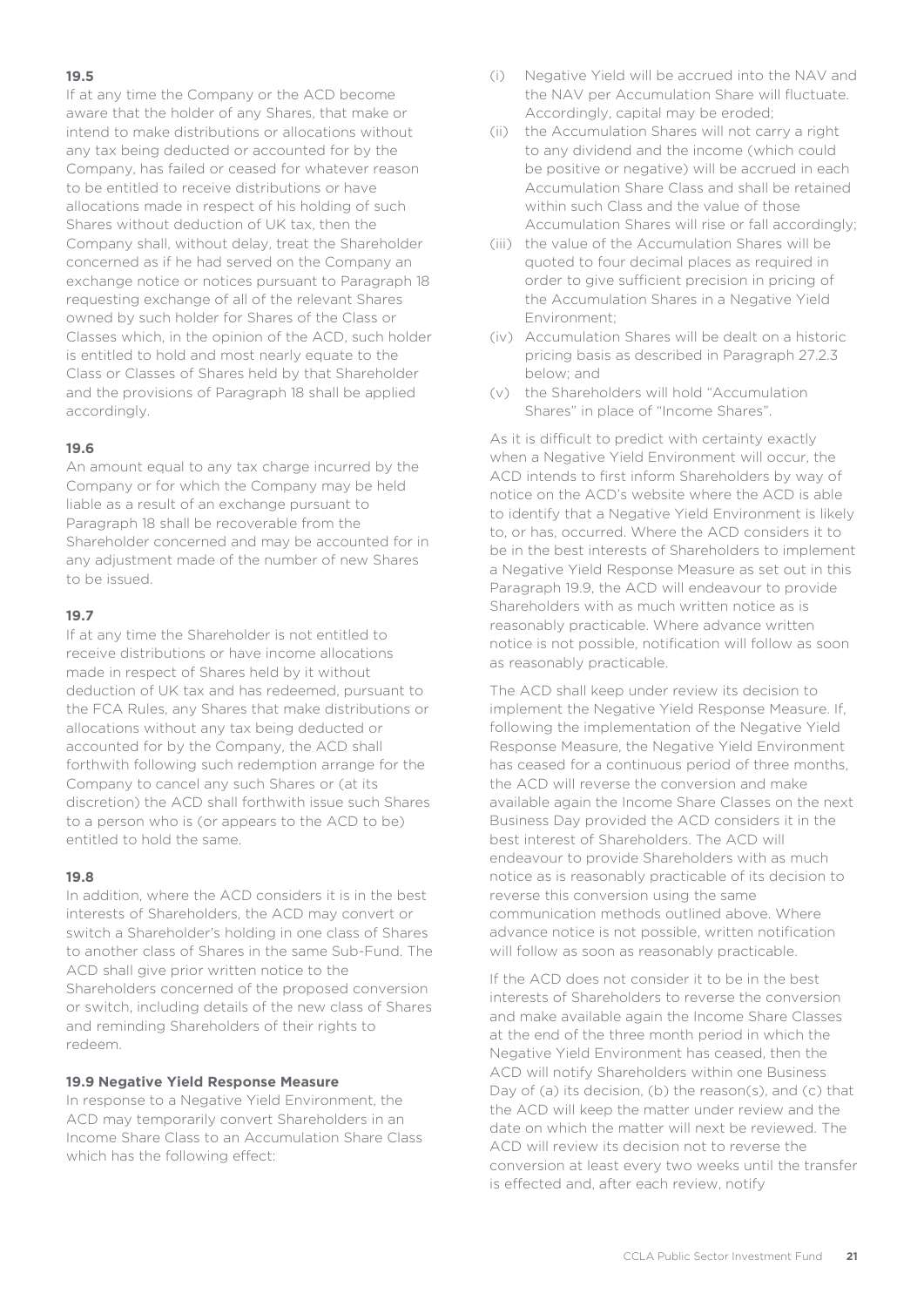Shareholders of the relevant matters listed in (a)-(c) above.

# <span id="page-21-0"></span>20. Dilution Levy

#### **20.1**

Where the Company buys or sells underlying investments in response to a request for the issue or redemption of Shares, it will generally incur a cost, made up of dealing costs and any spread between the bid and offer prices of the investments concerned, which is not reflected in the issue or redemption price paid by or to the Shareholder. This effect is known as "dilution" and may affect the future growth of the relevant Sub-Fund of the Company. To alleviate dilution, the ACD is entitled to impose a dilution levy, which will be added to the purchase price or deducted from the redemption price of Shares as appropriate. This levy is paid directly into the relevant Sub-Fund. The ACD will adopt the policy of applying a dilution levy if in its opinion, the existing Shareholders (for issues) or remaining Shareholders (for redemptions) might otherwise be adversely affected. The ACD has the right to use discretion to reduce or waive the dilution levy.

#### **20.2**

It is not possible to predict accurately whether dilution is likely to occur.

#### **20.3**

In respect of the PSDF:

### **20.3.1**

reflecting the liquid nature of the qualifying investments to be held, the ACD believes that the imposition of a dilution levy in respect of the issue or redemption of Shares in the PSDF is unlikely but cannot be ruled out, particularly in the case of issues or redemptions of significant size in relation to the Net Asset Value of the PSDF at the time the issue or redemption concerned; and

#### **20.3.2**

in any event, a dilution levy will only be imposed where this is consistent with the MMF Regulation.

#### **20.4**

If it is imposed, the estimated dilution levy charged by the ACD based on future projections will be between 0.25% and 5% of the price of a Share:

#### **20.4.1**

redeemed on a Dealing Day on which net redemption of Shares exceeds 1% in value (calculated by reference to their current price) of the issued Shares (which is deemed to be a large deal);

#### **20.4.2**

sold on a Dealing Day on which net sales of Shares exceed the same percentage.

# <span id="page-21-1"></span>21. Suspension of Dealing

#### **21.1**

The ACD may, with the prior agreement of the Depositary, or must, if the Depositary requires, temporarily suspend the issue and redemption of Shares if the ACD, or the Depositary is of the opinion that due to exceptional circumstances it is in the interests of all Shareholders.

#### **21.2**

Where a Sub-Fund is a Regulated Money Market Fund (including a QMMF), any such suspensions may only be carried out to the extent permitted under, and in accordance with, the MMF Regulation.

#### **21.3**

The suspension will only be permitted to continue for as long as it is justified having regard to the interests of Shareholders. On suspension, the ACD or Depositary must immediately inform the FCA stating the reasons for its action. The ACD and Depositary must formally review the suspension every 28 days and inform the FCA of the result of this review with a view to ending the suspension as soon as practicable after the exceptional circumstances have ceased.

### **21.4**

The ACD will ensure that a notification of such a suspension is made to Shareholders as soon as practicable after suspension commences. The ACD will also publish on its website sufficient details to keep Shareholders appropriately informed about the suspension including its likely duration.

### **21.5**

The Company may not create or cancel Shares while the suspension remains in force. Shareholders requesting redemption will be notified of such suspension and, unless withdrawn, redemption requests will be considered as at the next Business Day following the end of such suspension.

#### **21.6**

Recalculation of prices will commence on the next Valuation Point following the end of the suspension period.

# <span id="page-21-2"></span>22. Accounting Dates/Income

#### **22.1 Accounting Dates**

The annual accounting period of the Company ends on 31 March each year. The half-yearly accounting period of the Company ends on 30 September each year or such other date as the ACD may determine.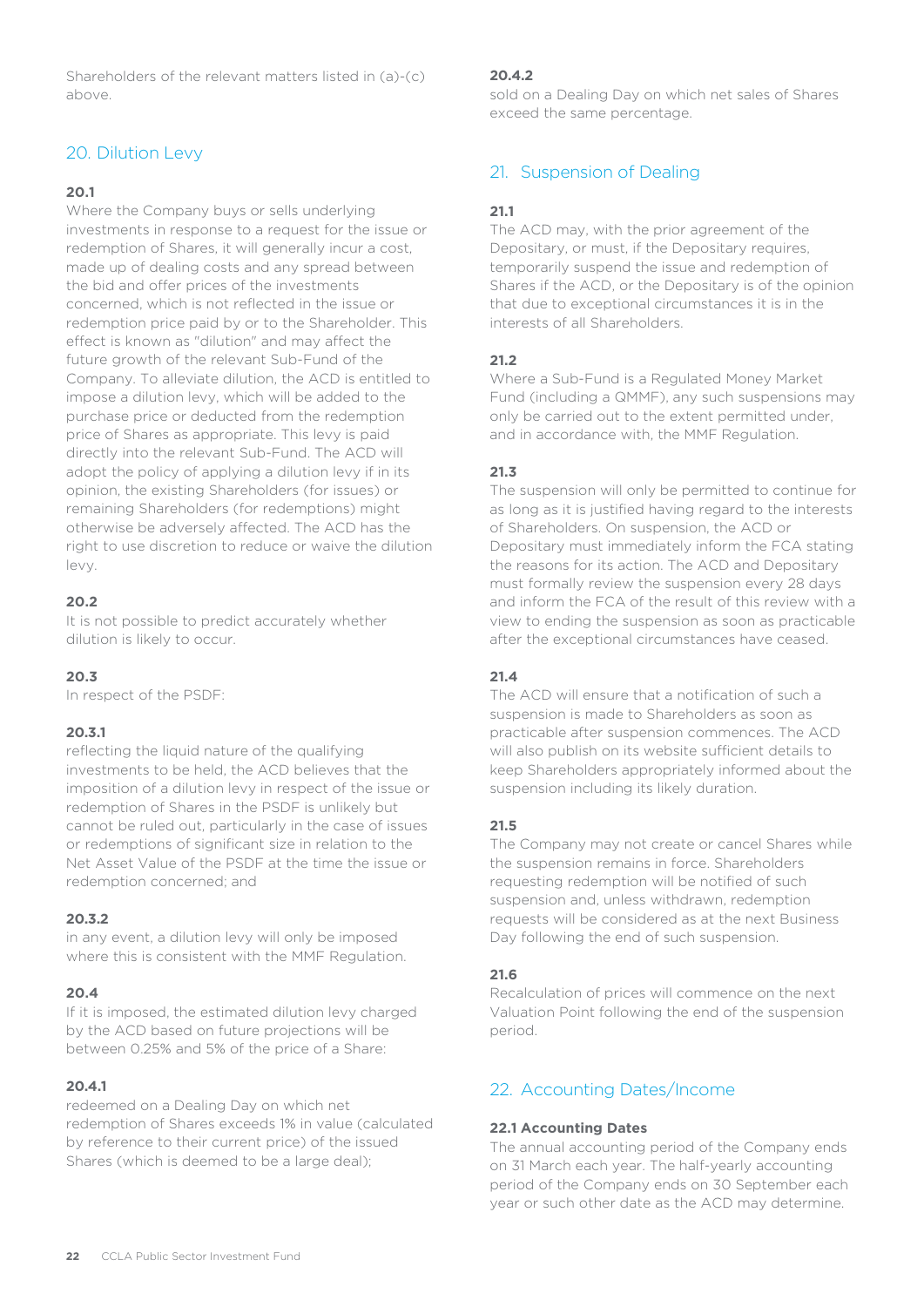### **22.2 Income**

With respect to the allocation and payment of income:

### **22.2.1**

the income of each Sub-Fund which is distributed to Shareholders in respect of each accounting reference period is determined by taking the aggregate income received or receivable by the relevant Sub-Fund and deducting all charges and expenses properly payable out of the scheme property attributed to the relevant Sub-Fund and making appropriate adjustments for taxation;

#### **22.2.2**

income is allocated and distributed to Shareholders in a Sub-Fund as provided for in Annexure 1;

#### **22.2.3**

income is allocated to Shareholders of a Share Class rateably in accordance with the number of Shares held by them at the date of distribution;

#### **22.2.4**

income available for allocation in respect of a Sub-Fund will be allocated between the Share Classes based upon the respective proportionate interests represented by those Share Classes on a daily basis;

#### **22.2.5**

in accordance with UK tax law the income allocated to Shareholders may be distributed without deduction of income tax;

### **22.2.6**

payment of any income distributions will be made by means of direct credit to the Shareholder's nominated bank account or otherwise as determined by the ACD;

### **22.2.7**

no payments of distributions shall bear interest against the Company;

#### **22.2.8**

all distributions unclaimed for a period of six years after having become due for payment shall be forfeited and shall revert to the Company; and

### **22.2.9**

no equalisation will be applied.

### **22.3 The PSDF**

### **22.3.1**

In relation to Class 1 to 6 Income Shares, the ACD intends to declare all net income of the PSDF on each Dealing Day as a dividend to Shareholders on the Register of Shareholders as at the close of business on the relevant Dealing Day. Dividends will be declared daily and payable monthly on or about the last day of each calendar month.

#### **22.3.2**

In relation to Class 1 to 6 Accumulation Shares, any income will be accrued daily.

### **22.3.3**

Due to the daily allocation of income by the PSDF no element of income is included in the calculation of the price of Income Shares or Accumulation Shares in the PSDF and hence no equalisation is applied.

# <span id="page-22-0"></span>23. Reports

The Company's annual long report incorporating audited financial statements will be published within four months after the end of each annual accounting period and the half- yearly long report within two months of the end of each half- yearly accounting period. Copies of the long form reports (annual and half-yearly) will be available online at www.ccla.co.uk and shall be supplied to Shareholders free of charge upon request. Copies will be available upon request.

# <span id="page-22-1"></span>24. Dealing Days

<span id="page-22-2"></span>The Company's Dealing Days are each Business Day.

# 25. Meetings of Shareholders and Voting Rights

### **25.1**

The Company will not hold annual general meetings. However, extraordinary general meetings may be convened from time to time. The ACD or the Depositary may requisition a general meeting at any time. Shareholders who together hold not less than one-tenth in value of all of the Shares may also requisition a general meeting of the Company. Such requisition must be in writing, state the objects of the meeting and be signed by the Shareholders. The ACD must convene a general meeting within eight weeks of receiving a requisition.

#### **25.2**

Shareholders will receive at least 14 days' notice of a general meeting and are entitled to be counted in the quorum and vote at such meeting either in person or by proxy.

### **25.3**

The quorum for a meeting of Shareholders is two Shareholders present in person or by proxy. The quorum for an adjourned meeting is one Shareholder present in person or by proxy.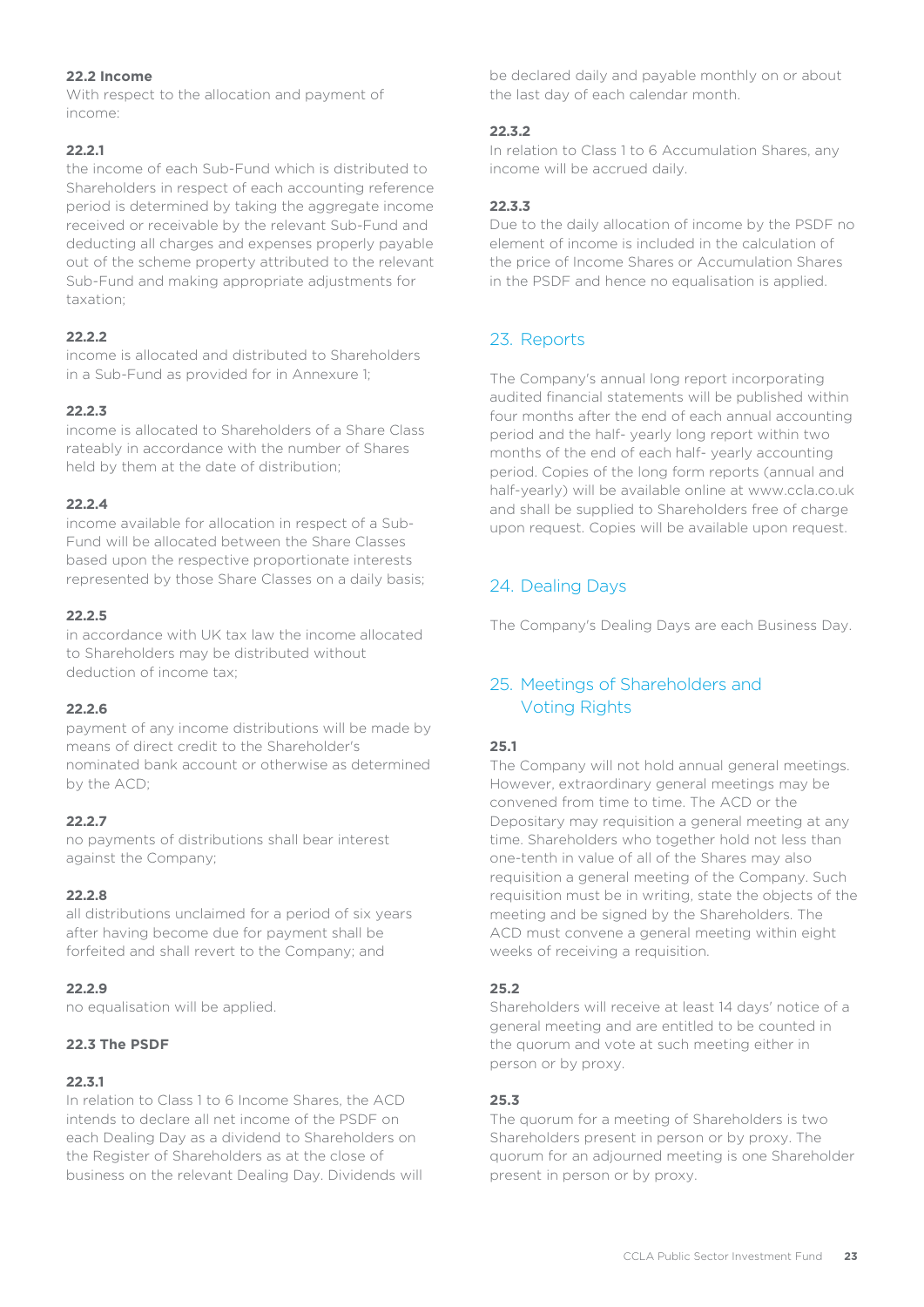The rules applicable to the Company as a whole shall also apply to meetings of a Class or a Sub-Fund as if general meetings of the Shareholders, but by reference to the Shares of the Class or Sub-Fund concerned and the Shareholders and value of such Shares.

#### **25.5**

At any meeting of Shareholders on a show of hands every Shareholder who (being an individual) is present in person or (being a corporation) is represented in person by its properly authorised representative has one vote. A poll may be demanded by the chairman of the meeting, by the ACD, by the Depositary, or by two or more Shareholders present in person or by proxy. On a poll, every Shareholder who is present in person or by proxy will be entitled to a number of votes calculated in accordance with the value that his Shareholding bears in relation to the value of the Sub-Fund or Company as relevant. A Shareholder entitled to more than one vote need not, if he votes, use all his votes or cast all the votes he uses in the same way.

#### **25.6**

In the case of joint Shareholders, the vote of the senior who tenders a vote, whether in person or by proxy, shall be accepted to the exclusion of the votes of the other joint holders and, for this purpose, seniority is determined by the order in which the names stand in the Register of Shareholders.

### **25.7**

The ACD is entitled to receive notice of and attend any meeting of Shareholders but is not entitled to vote or be counted in the quorum. The ACD or any associate of the ACD holding Shares shall not be entitled to vote at such a meeting except in respect of Shares which he holds on behalf of a person who, if he himself were the registered Shareholder, would be entitled to vote and from whom he has received voting instructions.

# <span id="page-23-0"></span>26. Risk Factors

#### **26.1 Risk Factors**

Investing in Shares involves risks. Some of these risks are general, which means that they apply to all investments. Others are specific, which means that they apply to individual Sub-Funds. Before investors decide to invest, it is important to understand these risks.

If investors are unsure of the risks involved in the purchase of Shares, they should seek advice from an independent financial advisor or consultant.

#### **26.2 General**

#### **26.2.1 Market Fluctuations**

The value of investments and the income derived from them may fall as well as rise. Shareholders may not get back the amount originally invested and may lose money. The value of investments will be affected by general economic conditions such as prevailing economic growth, inflation and interest rates. There is no assurance that the investment objective of a Sub-Fund will actually be achieved. The entire market of a particular asset class or geographical sector may fall, having a more pronounced effect on a Sub-Fund heavily invested in that asset class or region.

#### **26.2.2 Political Risk**

The performance of a Sub-Fund may be affected by changes in economic and market conditions, uncertainties such as political developments, changes in government policies and in legal, regulatory and tax requirements.

#### **26.2.3 Interest Rate Risk**

Investment in both fixed rate and floating rate securities involves interest rate risk. Any change to the interest rate relevant for floating rate securities may result in future income either increasing or decreasing. Changes to prevailing rates or changes in expectations of future rates may also result in an increase or decrease in the market value of any fixed income securities held. When interest rates decline, the value of fixed income securities generally can be expected to rise. Conversely, when interest rates rise, the value of fixed income securities generally can be expected to decline.

The Sub-Funds may at certain times invest cash on deposit. In times of low nominal interest rate, there may be no, negative or low interest paid on these holdings. In such circumstances, a Sub-Fund could be subject to losses especially after charges are deducted.

#### **26.2.4 Liquidity Risk**

A Sub-Fund's investments may be subject to liquidity constraints which means that securities may trade infrequently and in small volumes. Normally liquid securities may also be subject to periods of significantly lower liquidity in difficult market conditions. As a result, changes in the value of investments may be more unpredictable and in certain cases, it may be difficult to deal a security at the last market price quoted or at a value considered to be fair. Where a fund owns non-traditional or alternative asset classes, it is possible that the liquidity in these assets is more variable than for traditional stocks or bonds.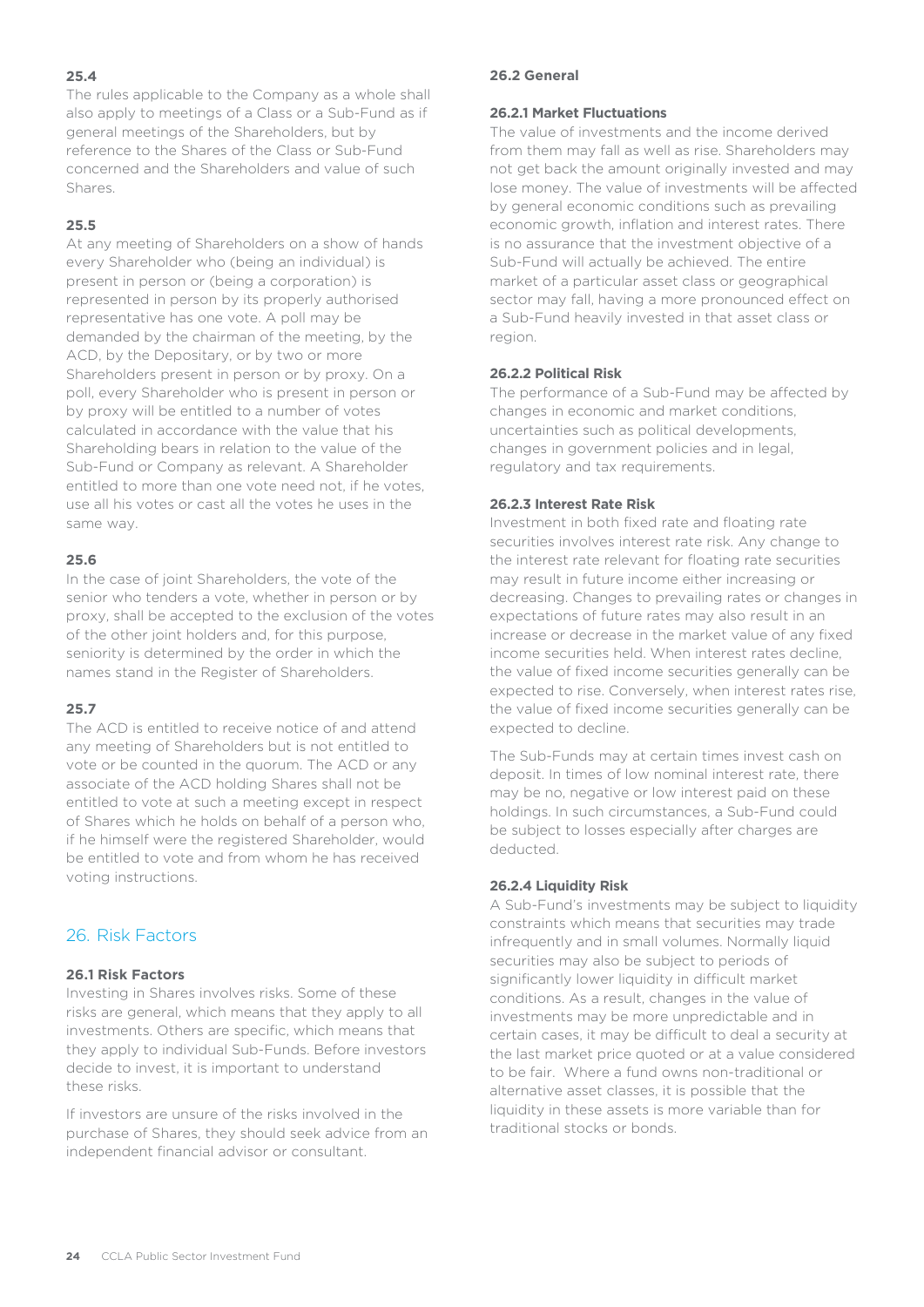### **26.2.5 Effect of Initial, Redemption, Conversion or Switching Charge**

Where such a charge is imposed, a Shareholder who realises his Shares may not realise the amount originally invested, depending on change in investment value and the amount of the charge.

#### **26.2.6 Tax**

The tax information provided in the "Taxation" section (see paragraph 30) is based on tax law and practice at the date of this Prospectus. Tax legislation, the tax status of the ACD, the Company and Sub-Fund(s), the taxation of Shareholders and the availability of any tax reliefs may change from time to time. Any change in the taxation legislation or practice in the UK or in any jurisdiction in which a Sub-Fund is registered, marketed or invested could affect the tax status of the Company and the Sub-Fund(s) and the value of the relevant Sub-Fund's investments in the affected jurisdiction.

#### **26.2.6.1**

The availability and value of any tax reliefs to Shareholders will depend on the tax status of the Company and Sub-Fund(s). The information in the "Taxation" section (see paragraph 30) is not exhaustive and does not constitute tax or legal advice. Investors should seek professional advice from their tax advisors in respect of the tax consequences of an investment in the Sub-Fund(s).

#### **26.2.7 Inflation Risk**

The real value of returns achieved from investment in a Sub-Fund will be affected by the rate of inflation experienced over the holding period.

### **26.2.8 Negative Yield Risk**

Market conditions, including but not limited to reduction in interest rates may have a material impact on any income payable in respect of a class of Shares in a Sub-Fund to the extent there may be a Negative Yield.

Such market conditions, together with any such actions taken by financial institutions in response thereto (such as, for example, by way of reducing interest rates and therefore income payable on investments of a Sub-Fund) are outside the control of the ACD and/or the Sub-Fund.

A Negative Yield Environment creates potential issues for any Sub-Fund, which seeks to maintain Income Shares in the Sub-Fund in that the income of the Sub-Fund may be unable to pay a distribution or other changes or expenses or other liabilities of the Sub-Fund, such as the fees of service providers or other operating costs.

As such, Shareholders may be compulsorily converted to Accumulation Shares without advance notice in accordance with the Negative Yield Response Measure set out in Paragraph 19.9. There is no guarantee that the Negative Yield Response

Measure taken will succeed in preventing an erosion of capital or otherwise produce positive economic outcomes for Shareholders.

Shareholders should also note that although the ACD will seek to maintain Income Shares there can be no assurance that the ACD will be able to attain this objective.

#### **26.2.9 Performance Risk**

There may be variation in performance between Sub-Funds with similar objectives due to the different assets selected.

# **26.2.10 Custody**

There may be a risk of a loss where the assets of the Sub-Funds are held in custody that could result from insolvency, negligence or fraudulent action of the custodian or sub-custodian.

### **26.2.11 Currency Exchange Rates**

A Sub-Fund investing in overseas securities is exposed to and can hold currencies other than GBP. As a result, exchange rate movements may cause the value of investments to decrease or increase. As at the date of this Prospectus there is only one Sub-Fund, the PSDF which will only invest in GBP denominated investments, so this risk does not currently arise.

#### **26.2.12 Counterparty Risk**

Sub-Fund(s) will be subject to the risk of the inability of any counterparty to perform with respect to transactions, whether due to insolvency, bankruptcy or other causes. The Sub-Fund(s) may pass cash or other assets to its counterparties as margin or collateral to an unlimited extent. Subject to the Regulations, at any one time, the Sub-Fund(s) may be exposed to the creditworthiness of its counterparties in respect of all or part of such margin or collateral. In the event of the insolvency of any counterparty, the Sub-Fund(s) might not be able to recover cash or assets of equivalent value in full.

### **26.2.13 Depositary Insolvency**

Where Shareholders pass money to the Depositary or its agent for the purpose of creating Shares in a Sub-Fund, the Depositary will hold that money on deposit as banker and not as trustee and therefore not be under a duty to comply with the provisions of the FCA Handbook on holding money (**Client Money**) received in the course of designated investment business (**Client Money Rules**) and as a result the money will not be held in accordance with the FCA Client Money Rules. The cash will not therefore be protected under the FCA's Client Money Rules. If the Depositary fails, the FCA's client money distribution rules as set out in the Client Money Rules would not apply to these sums and Shareholders and/or applicants would not be entitled to share in any distribution under the Client Money Rules in respect of these sums.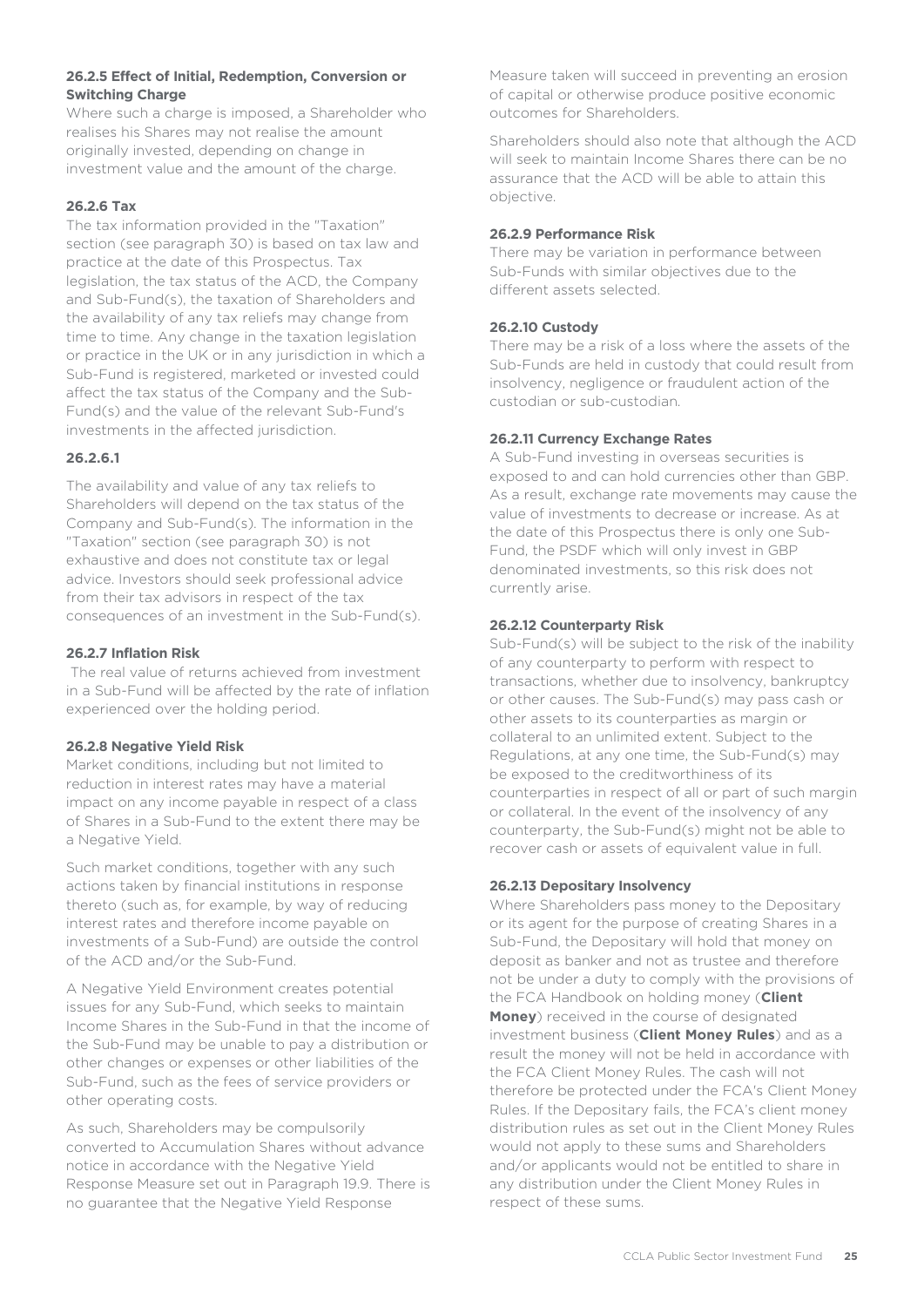The Company is subject to similar risks in the event of insolvency of any sub-custodian with which any relevant securities are held or of any third party bank with which Client Money is held. There may be circumstances where the Depositary is relieved from liability for the acts or defaults of its appointed subcustodians provided that the Depositary has complied with its duties. An insolvency could cause severe disruption to the trading of the Company and the Sub-Fund(s).

#### **26.2.14 Suspension of Dealings in Shares**

Shareholders are reminded that in certain circumstances, where the ACD determines that redemption requests may not be met their right to redeem Shares (including a redemption by way of switching) may be suspended.

#### **26.2.15 Settlement Risk**

There is a risk that a settlement in a trading system does not take place as expected because a counterparty does not pay monies or deliver assets on time or as expected.

#### **26.2.16 Redemption Risk**

Large redemptions of Shares in a Sub-Fund might result in a Sub-Fund being forced to sell assets at a time and price at which it would normally prefer not to dispose of such assets. In extreme cases it may result in the temporary suspension of a Sub-Fund in accordance with paragraph 21.

Further, the Sub-Funds may invest in investment vehicles which do not permit holdings to be redeemed on either as frequent a basis or on the same day as a Sub-Fund.

In the absence of current redemption prices or net asset values for investments held by a Sub-Fund or if no recent redemption prices exists, or if the most recent redemption prices available do not reflect the ACD's best estimate of the value of the investments, the ACD may have to determine valuations in respect of such investments at a value which, in the opinion of the ACD, is fair and reasonable, which may in turn impact on the price of Shares in the Sub-Funds as determined in accordance with paragraph 27.

#### **26.2.17 Charges to Capital**

Where the investment objective of a Sub-Fund is to treat the generation of income as a higher priority than capital growth, or the generation of income and capital growth have equal priority, all or part of the Annual Management Charge may be offset against capital instead of against income. The treatment of such fees may increase the amount of income (which may be taxable) available for distribution to Shareholders in the Sub-Fund concerned but may constrain capital growth.

#### **26.2.18 Operational Risk**

The Company, the ACD, the Depositary and other service providers, their delegates, and counterparties are exposed to operational risk, which is the risk of financial and non-financial impact resulting from inadequate or failed internal processes, personnel and systems errors, third party service provider errors or external events, and is present in all of its businesses. The ACD, Depositary and other service providers seek to reduce these operational risks through controls and procedures and by implementing an operational risk framework in order to identify, assess, manage and report on the operational risks and associated controls including IT, data and outsourcing arrangements. However, operational risks are inherent in all activities and processes and exposure to such risk could disrupt the ACD's, Depositary's and other service providers' systems and operations significantly, which may result in financial loss, regulatory censure and/or reputational damage.

#### **26.2.19 Cyber Event Risk**

Like other business enterprises, the use of the internet and other electronic media and technology exposes the Company, the ACD, Depositary and other service providers and their respective operations to potential risks from cyber-security attacks or incidents (collectively, "**cyber-events**"). Cyber-events may include, for example, unauthorised access to systems, networks or devices (such as, for example, through "hacking" activity), infection from computer viruses or other malicious software code and attacks which shut down, disable, slow or otherwise disrupt operations, business processes or website access or functionality. In addition to intentional cyber-events, unintentional cyber-events can occur, such as, for example, the inadvertent release of confidential information. Any cyber-event could adversely impact the Company and its Shareholders. A cyber-event may cause the Company, or the ACD, Depositary and/or other service providers to lose proprietary information, suffer data corruption, lose operational capacity (such as, for example, the loss of the ability to process transactions, calculate the Net Asset Value of a Sub-Fund or allow Shareholders to transact business) and/or fail to comply with applicable privacy and other laws. Among other potentially harmful effects, cyber-events also may result in theft, unauthorised monitoring and failures in the physical infrastructure or operating systems that support the Company and the ACD, Depositary and/or other service providers. In addition, cyber-events affecting issuers in which a Sub-Fund invests could cause the Sub-Fund's investments to lose value.

#### **26.2.20 Other Risks, including Terrorism and Pandemic Risk**

The Company and counterparties with which the ACD on behalf of the Company may do business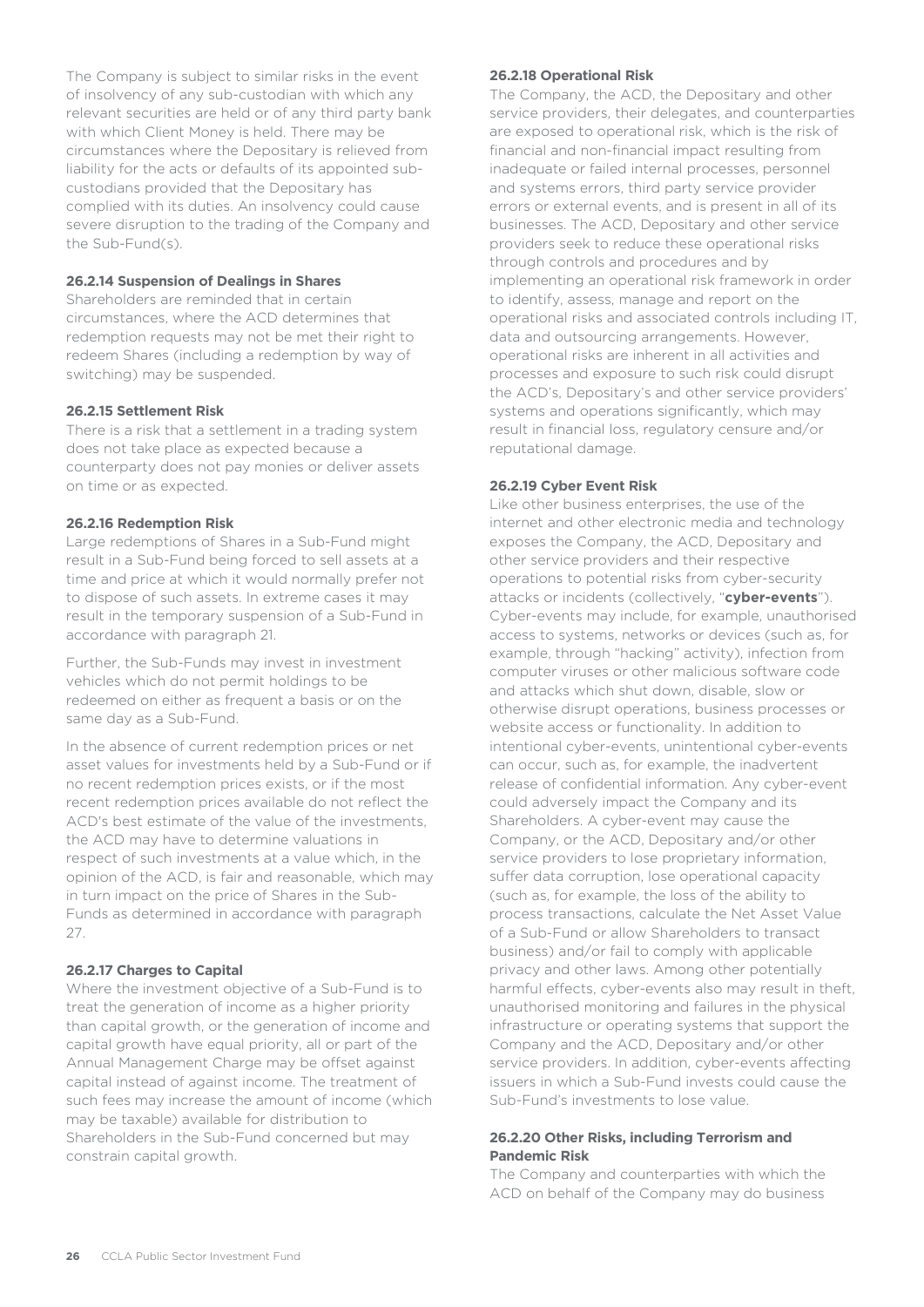could be severely disrupted in the event of a major terrorist attack or the outbreak, continuation or expansion of war or other hostilities, or as a result of governmental or regulatory actions in anticipation of the same. Additionally, a serious pandemic, or a natural disaster, such as a hurricane or a super typhoon, or governmental or regulatory actions in anticipation or mitigation of the same, such as a lockdown, or a typhoon warning, could severely disrupt the global economy and/or the operation of the Company and its counterparties. In the event of a serious pandemic or natural disaster, for safety and public policy reasons, relevant persons and entities involved in the operations of the Company and its counterparties may to the extent that they are affected by such pandemic or natural disaster or by such governmental or regulatory actions, be required to temporarily shut down their offices and to prohibit their respective employees from going to work. Any such closure could severely disrupt the services provided to the Company and materially and adversely affect its operation.

#### **26.3 Credit Risk**

Where a Sub-Fund holds bonds or other debt instruments the value of the Sub-Fund will fall in the event of the default or perceived increased credit risk of an issuer. This is because the capital and income value and liquidity of the investment is likely to decrease. AAA rated government and corporate bonds have a relatively low risk of default compared to non-investment grade bonds. However, the ratings are subject to change and they may be downgraded. The lower the rating the higher the risk of default.

#### **26.4 Specific Risks Involved in Investing in a Sub-Fund**

#### **26.4.1**

Each Sub-Fund will have its own investment objective and policy as set out in Annexure 1. The specific risks listed below apply to particular Sub-Funds (as specified).

#### **26.4.2**

The specific risk factors in respect of the PSDF:

#### a) **Qualifying Money Market Funds**

An investment in a QMMF is not a guaranteed investment and is not the same as making a deposit with a bank or other deposit taking body, in particular the principal invested in a QMMF is capable of fluctuation and the value of Shares in such a fund is not insured or guaranteed. Although it is intended to maintain a stable Net Asset Value per Share for Shares in a Sub-Fund which is a QMMF, there can be no assurance that a stable Net Asset Value per Share will be maintained.

A QMMF does not rely on external support for guaranteeing the liquidity of the QMMF or stabilising the NAV per Share. The risk of loss of principal invested in a QMMF is to be borne by investors.

#### b) **Fixed Interest Securities**

Fixed interest securities are particularly affected by changes in interest rates and inflation. If interest rates go up, the value of capital may fall and vice versa. Inflation will also decrease the real value of capital.

The value of a fixed interest investment may fall in the event of the default or reduced credit rating of the issuer. Generally, the higher the rate of interest, the higher the perceived credit risk of the issuer. High yield bonds with lower credit ratings (also known as sub investment grade bonds) are potentially more risky (higher credit risk) than investment grade bonds. The PSDF will only invest in securities that are permitted by the Regulations.

#### c) **Use of Derivatives**

The PSDF does not invest in derivatives and is therefore not exposed to any derivative risk.

#### **26.4.3**

The investment risks set out in this Prospectus do not purport to be an exhaustive or complete explanation of all the risks. Investors should seek professional advice before investing.

# <span id="page-26-0"></span>27. Valuation and Pricing

#### **27.1 Single Pricing**

The price per Share at which Shares can be bought is the Net Asset Value per Share to which may be added an initial charge (if applicable). The price per Share at which Shares may be redeemed is the Net Asset Value per Share from which may be deducted a redemption charge (if applicable). In addition, there may, for both purchases and sales, be a dilution levy, as described in Paragraph 20. There is a single price for buying, selling and switching Shares in a Sub-Fund of the Company, which represents the Net Asset Value of that Sub-Fund.

#### **27.2 Pricing Basis**

#### **27.2.1**

Subject to Paragraph 27.2.2 below, Income Shares will be dealt on a forward pricing basis which means that transactions will be effected at prices determined at the next following Valuation Point.

#### **27.2.2**

The sale and redemption of Income Shares in the PSDF need not be at a forward price where the circumstances in Article 34(2) of MMF Regulation applies.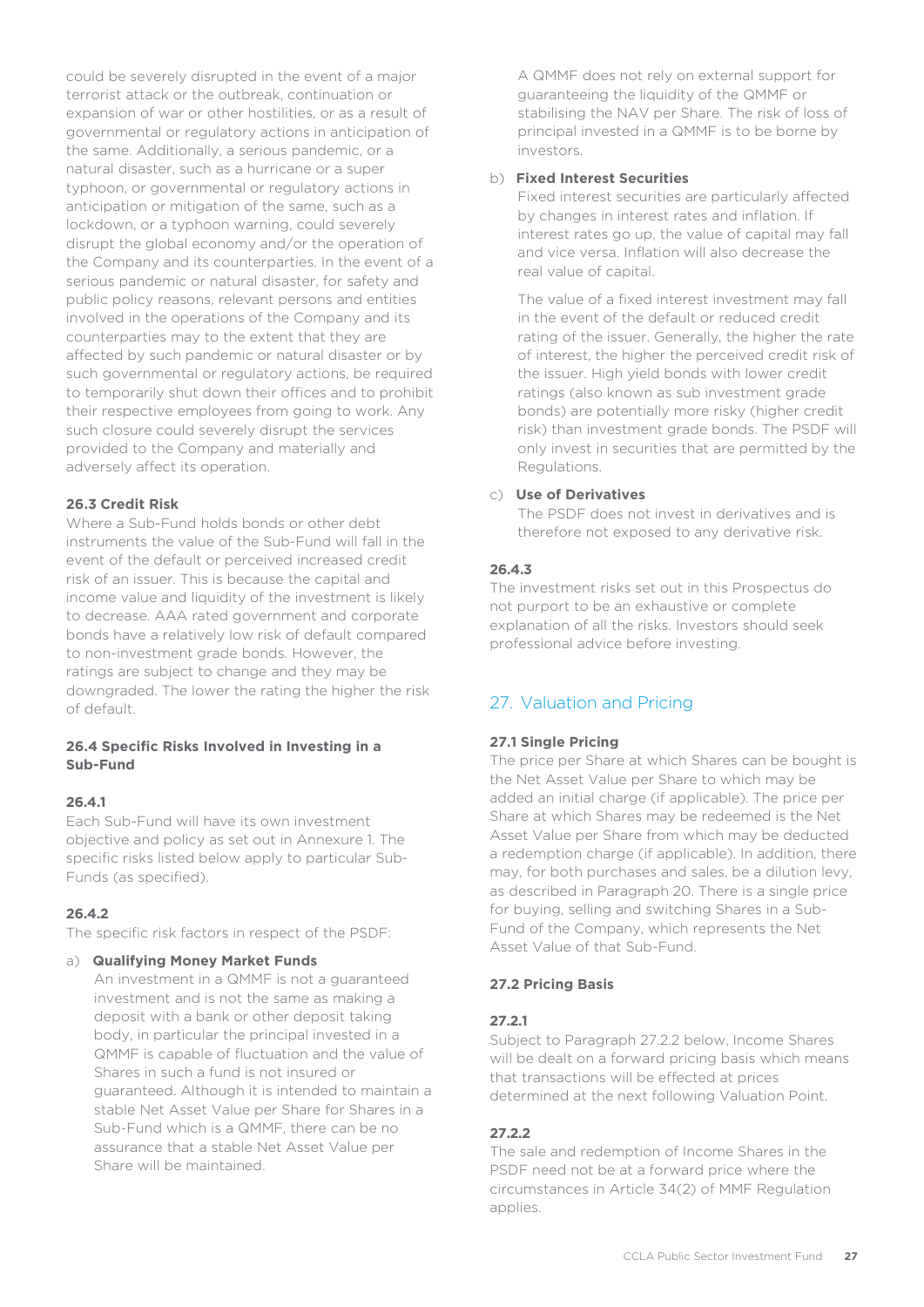# **27.2.3**

Accumulation Shares that are issued when the ACD implements the Negative Yield Response Measure in accordance with Paragraph 19.9 of this Prospectus, will be dealt on a historic pricing basis where and to the extent permitted by the FCA Rules.<sup>[1](#page-27-0)</sup> Historic pricing means that transactions will be effected at prices determined at the Valuation Point immediately preceding when the sale or redemption is agreed.

#### **27.3 General Valuation and Rules**

### **27.3.1**

The scheme property of the Company and any Sub-Fund will normally be valued at 12.00pm on each Dealing Day for the purpose of calculating the price at which Shares may be issued, sold, repurchased or redeemed. The ACD reserves the right to revalue the Company or any Sub-Fund at any time if it considers it desirable to do so.

### **27.3.2**

Additional valuations may also be carried out in accordance with the Regulations in connection with a scheme of amalgamation or reconstruction, or on the day the annual or half-year accounting period ends.

#### **27.3.3**

The value of the scheme property of the Company or Sub-Fund (as the case may be) shall save in the case of a Sub-Fund which is a QMMF (for which see Paragraph 27.4) be the value of its assets less the value of its liabilities determined in accordance with the following provisions:

- a) all the scheme property (including receivables) is to be included, subject to the following provisions:
- b) property which is not cash (or other assets dealt within Paragraph (c) below) shall be valued as follows and the prices used shall (subject as follows) be the most recent prices which it is practicable to obtain:
	- I. Shares in a collective investment scheme:
		- a) if a single price for buying and selling Shares or Shares is quoted, at that price; or
		- b) if separate buying and selling prices are quoted, at the average of the two prices provided the buying price has been reduced by any initial charge included therein and the selling price has been increased by any exit or redemption charge attributable thereto; or
		- c) if, in the opinion of the ACD, the price obtained is unreliable or no recent traded

price is available or if no recent price exists, at a value which, in the opinion of the ACD, is fair and reasonable;

- II. exchange-traded derivative contracts:
	- a) if a single price for buying and selling the exchange-traded derivative contract is quoted, at that price; or
	- b) if separate buying and selling prices are quoted, at the average of the two prices;
- III. over-the-counter derivative contracts shall be valued in accordance with the method of valuation as shall have been agreed between the ACD and the Depositary;
- IV. any other investment:
	- a) if a single price for buying and selling the security is quoted, at that price; or
	- b) if separate buying and selling prices are quoted, at the average of the two prices; or
	- c) if in the opinion of the ACD, the price obtained is unreliable or no recent traded price is available or if the most recent price available does not reflect the ACD's best estimate of the value, at a value which, in the opinion of the ACD, is fair and reasonable; and
	- d) property other than that described in Paragraphs (i) to (iv) above: at a value which, in the opinion of the ACD, represents a fair and reasonable midmarket price.
- c) cash and amounts held in current, deposit and margin accounts and in other time-related deposits shall be valued at their nominal values;
- d) in determining the value of the scheme property, all instructions given to issue or cancel Shares shall be assumed (unless the contrary is shown) to have been carried out and any cash payment made or received and all consequential action required by the Regulations or the Instrument shall be assumed (unless the contrary has been shown) to have been taken;
- e) subject to Paragraphs (f) and (g) below, agreements for the unconditional sale or purchase of property which are in existence but uncompleted shall be assumed to have been completed and all consequential action required to have been taken. Such unconditional agreements need not be taken into account if made shortly before the valuation takes place and, in the opinion of the ACD, their omission shall not materially affect the final net asset amount;
- f) futures or contracts for differences which are not yet due to be performed and unexpired and

<span id="page-27-0"></span><sup>&</sup>lt;sup>1</sup> The ACD has applied for and been granted a modification to the FCA Rules to permit the use of historic pricing as part of the Negative Yield Response Measure as described in Paragraph 19.9 of this Prospectus.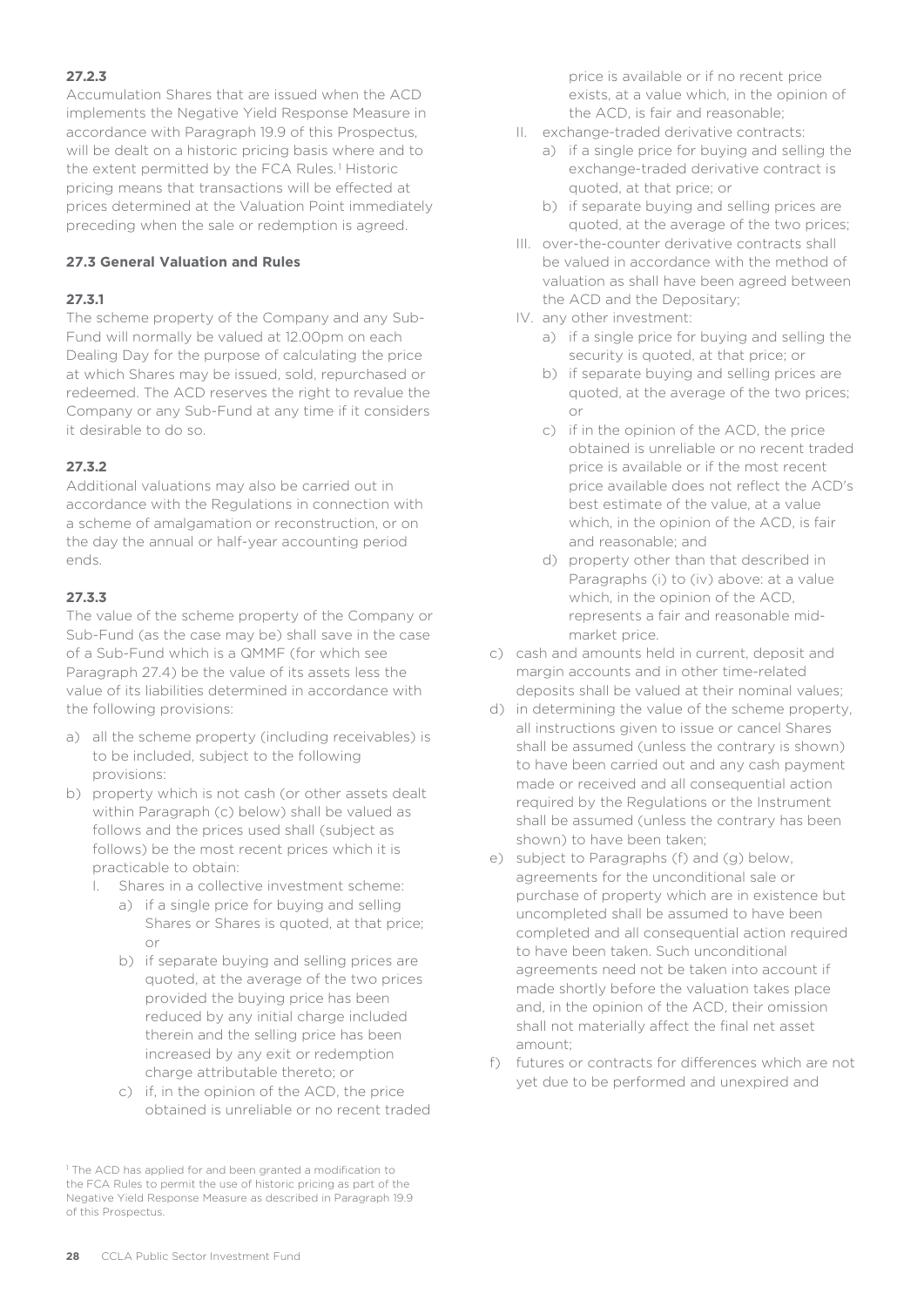unexercised written or purchased options shall not be included under Paragraph (e);

- g) all agreements are to be included under Paragraph (e) which are, or ought reasonably to have been, known to the person valuing the property assuming that all other persons in the ACD's employment take all reasonable steps to inform it immediately of the making of any agreement;
- h) deduct an estimated amount for anticipated tax liabilities (on unrealised capital gains where the liabilities have accrued and are payable out of the scheme property; on realised capital gains in respect of previously completed and current accounting periods; and on income where liabilities have accrued) including (as applicable and without limitation) capital gains tax, income tax, corporation tax, value added tax and stamp duty;
- i) deduct an estimated amount for any liabilities payable out of the scheme property and any tax thereon treating periodic items as accruing from day to day;
- j) deduct the principal amount of any outstanding borrowings whenever payable and any accrued but unpaid interest on borrowings;
- k) add an estimated amount for accrued claims for tax of whatever nature which may be recoverable;
- l) add any other credits or amounts due to be paid into the scheme property;
- m) add a sum representing any interest or any income accrued due or deemed to have accrued but not received and any stamp duty reserve tax position anticipated to be received; and
- n) currencies or values in currencies other than the base currency or (as the case may be) the designated currency of a Sub-Fund shall be converted at the relevant Valuation Point at a rate of exchange that is not likely to result in any material prejudice to the interests of Shareholders or potential Shareholders.

### **27.4 Valuation Rules in Respect of the PSDF**

#### **27.4.1**

As the PSDF is a QMMF, its primary investment objective is to maintain the Net Asset Value of the Sub-Fund at par net of earnings. As required under the COLL Sourcebook and in accordance with the MMF Regulation valuation of the scheme property of the PSDF shall be carried out daily at each Valuation Point on the following basis:

a) on a mark to market basis whenever possible, in which case the relevant asset will be valued at the more prudent side of a bid and offer unless the asset can be closed out at mid-market using good quality market data; or

b) on a mark to model basis when using the mark to market basis is not possible or the market data is not of sufficient quality.

#### **27.4.2**

Paragraph 27.4.1 notwithstanding, and in addition to the above methods, the scheme property of the PSDF may in addition be valued by using the amortised cost method provided that:

- a) the relevant assets have a residual maturity of up to 75 days;
- b) the price of the asset valued by using the amortised cost method does not vary from the mark to market or mark to model valuation by more than 10 basis points.

### **27.4.3**

In the event that the price of an asset valued by using the amortised cost method does vary from the mark to market or mark to model valuation by more than 10 basis points, the price of that asset will be calculated in accordance with Paragraph 27.4.1.

#### **27.4.4**

Subject to Paragraphs 27.4.1, 27.4.2, and 27.4.3, at each Valuation Point:

- a) to the extent that the investments of the PSDF comprise money market instruments, valuation will be carried out in accordance with the amortised cost method of valuation. Under the amortised cost method, the investments of the PSDF are valued at their acquisition cost as adjusted for amortisation of premium or accretion of discount rather than at current market value;
- b) investments and other assets held within the PSDF shall be valued in accordance with Paragraph 27.3 above.

#### **27.4.5**

The ACD will advise the Depositary when the mark to market value of the PSDF varies from its amortised cost value by 0.10 %, 0.15% and 0.20% respectively.

#### **27.4.6**

In circumstances where the ACD has resolved to operate a policy of smoothing in relation to the PSDF, any cumulative net realised capital gains or losses arising within the PSDF which would have an impact on the Net Asset Value per Share greater than five basis points, if applied on any one Dealing Day, may at the discretion of the ACD be spread over a maximum period of 60 days. The ACD retains the discretion to amend this policy from time to time.

### **27.4.7**

The ACD shall ensure that the calculation of the Net Asset Value per Share (including the constant Net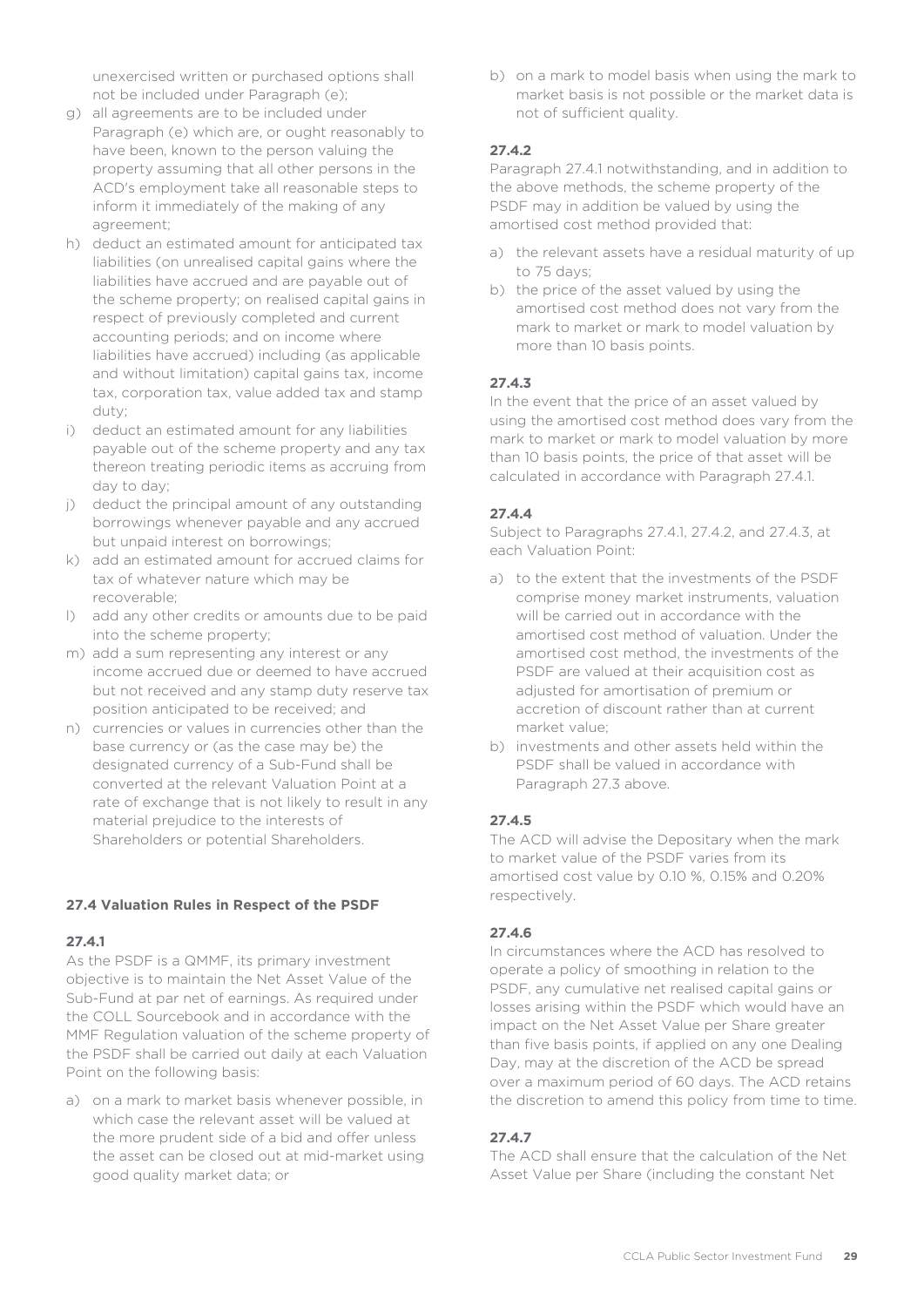Asset Value per Share) is carried out in accordance with Articles 30 and 32 of the MMF Regulation.

#### **27.4.8**

Both Income Shares and Accumulation Shares will be valued using the same valuation methodology outlined in this section. However, where the ACD implements a Negative Yield Response Measure and converts holders of Income Shares to Accumulation Shares in accordance with Paragraph 19.9 of this Prospectus, Negative Yield will accrue to the NAV. Accordingly, the NAV per Accumulation Share will fluctuate and capital may be eroded.

# <span id="page-29-0"></span>28. Charges and Expenses

#### **28.1 Initial, Redemption and Switching Charges**

#### **28.1.1**

The ACD may levy an initial charge on the purchase of Shares, which will be added to the price of Shares and will be paid by the Company to the ACD. The current initial charge (if any) is specified in Annexure 1.

#### **28.1.2**

The ACD may levy a redemption charge. If charged, the charge will be deducted from the price of the Shares being redeemed and will be paid by the Company to the ACD. The current redemption charge (if any) is specified in Annexure 1.

#### **28.1.3**

The ACD may levy a charge for switching between Shares in one Sub-Fund for Shares in another Sub-Fund. There is currently no switching charge.

#### **28.1.4**

In relation to a Sub-Fund which is a Regulated Money Market Fund (including a QMMF), any initial charge or redemption charge will reflect the restrictions of the MMF Regulation.

#### **28.2 ACD Charges**

#### **28.2.1**

The ACD is entitled to receive from the Company in relation to each Sub-Fund, an Annual Management Charge (and VAT, if applicable) being a percentage of the value of the net assets of each Sub-Fund, as specified in Annexure 1. The Annual Management Charge may be increased only after the ACD has given 60 days prior notice in writing to Shareholders.

#### **28.2.2**

The Annual Management Charge accrues daily and is calculated by daily reference to the Net Asset Value of each Sub-Fund on the previous Dealing Day and is payable monthly within 10 Business Days of the following month.

#### **28.3**

In respect of the investment management carried on by the ACD and its role as Administrator and Registrar as part of its services, fees for such services are included in the Annual Management Charge.

#### **28.4 Local Authorities' Mutual Investment Trust's Contribution to the Expenses of the PSDF**

The Local Authorities' Mutual Investment Trust (**LAMIT**) is a company limited by guarantee whose objects include acting as trustee and operating funds for the benefit of local authorities and providing advice to local authorities in relation to the investment and management of funds held by them.

As the target investors for the PSDF will be local authorities and other public sector bodies, LAMIT is a key supporter of the PSDF. LAMIT has agreed with the ACD that it will bear some of the PSDF's expenses, as agreed between the ACD and LAMIT from time to time.

Should LAMIT's policy in relation to the above arrangement change it will give the ACD 120 days' prior written notice.

#### **28.5 Depositary's Fees**

The Depositary receives for its own account a periodic fee which will accrue daily and is payable monthly on the last Business Day in each calendar month in respect of that day and the period since the last Business Day in the preceding month. This fee is payable within 10 Business Days after the last Business Day in each month. The fee is calculated by reference to the value of each Sub-Fund on the last Business Day of the preceding month except for the first accrual which is calculated by reference to the first valuation point of that Sub-Fund. The rate of the periodic fee is agreed between the ACD and the Depositary and is calculated on a sliding scale for each Sub-Fund on the following basis:

**0.010%** per annum of the first £100m of the scheme property;

**0.0075%** per annum of the next £400m of the scheme property; and

**0.0050%** per annum over £500m of the scheme property.

These rates can be varied from time to time in accordance with the COLL Sourcebook.

The first accrual in relation to any Sub-Fund will take place in respect of the period beginning on the day on which the first valuation of that Sub-Fund is made and ending on the last Business Day of the month in which that day falls.

In addition to the periodic fee referred to above, the Depositary shall also be entitled to be paid transaction and custody charges in relation to transaction handling and safekeeping of the scheme property as follows: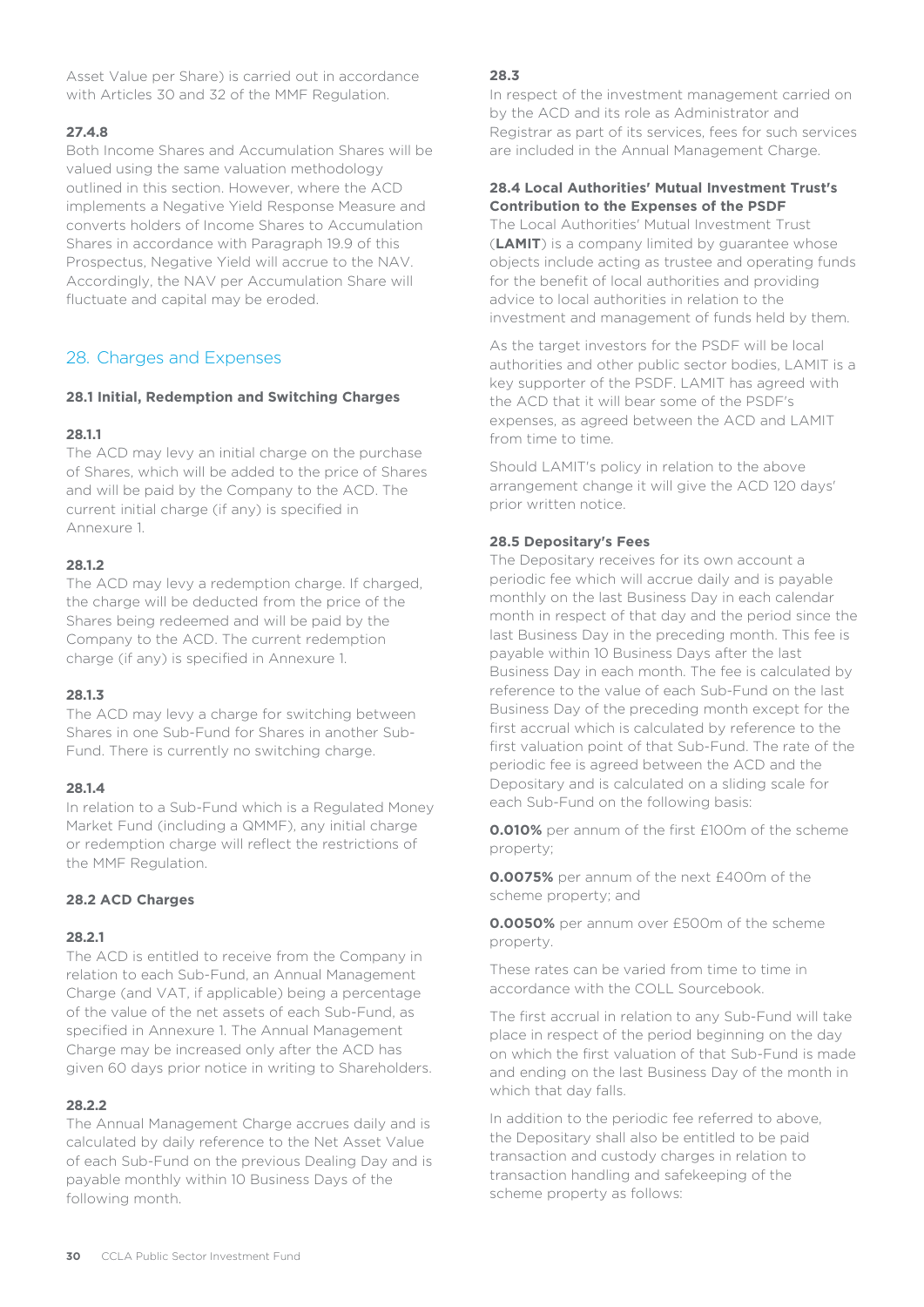| <b>Item</b>                | Range              |
|----------------------------|--------------------|
| <b>Transaction Charges</b> | £3 to £67.50       |
| Custody Charges            | 0.0030% to 0.1875% |

These charges vary from country to country depending on the markets and the type of transaction involved. Transaction charges accrue at the time the transactions are effected and are payable as soon as is reasonably practicable and in any event not later than the last Business Day of the month when such charges arose or as otherwise agreed between the Depositary and the ACD. Custody charges accrue and are payable as agreed from time to time by the ACD and the Depositary.

Where relevant, the Depositary may make a charge for (or otherwise benefit from) providing services in relation to: distributions, the provision of banking services, holding money on deposit, lending money, or engaging in stock lending or derivative transactions, in relation to the Sub-Funds and may purchase or sell or deal in the purchase or sale of scheme property, provided always that the services concerned and any such dealing are in accordance with the provisions of the COLL Sourcebook and the MMF Regulation. The scheme property of the PSDF is not able to be committed to stock lending transactions or invested in derivatives.

The Depositary will also be entitled to payment and reimbursement of all costs, liabilities and expenses properly incurred in the performance of, or arranging the performance of, functions conferred on it by the Instrument, the COLL Sourcebook or by general law. With effect from 1 November 2016, the Depositary will receive £6,000 per annum out of the property of the Sub-Fund relating to the performance of Cash Flow Monitoring and Reconciliations.

On a winding up of the Sub-Fund the Depositary will be entitled to its pro rata fees, charges and expenses to the date of winding up, the termination, or the redemption (as appropriate) and any additional expenses necessarily realised in settling or receiving any outstanding obligations.

Any value added tax on any fees, charges or expenses payable to the Depositary will be added to such fees, charges or expenses.

In each such case such payments, expenses and disbursements may be payable to any person (including the ACD or any associate or nominee of the Depositary or of the ACD) who has had the relevant duty delegated to it pursuant to the COLL Sourcebook by the Depositary.

#### **28.6 Inducements**

#### **28.6.1**

In accordance with the Regulations, the ACD when executing orders or placing orders with other entities in relation to financial instruments for execution on

behalf of the Company must not accept and retain any fees, commission or monetary benefits from a third party (Third Party Payments). If the ACD receives any Third Party Payments, the ACD will return the Third Party Payments to the Company as soon as reasonable possible and will inform Shareholders of the amount received which will be set out in the annual reports.

### **28.6.2**

The ACD must not accept any non-monetary benefits when executing orders or placing orders with other entities for execution in relation to financial instruments on behalf of the Company and attributed to a Sub-Fund, except those which are capable of enhancing the quality of the service provided to the Company, and which are of a scale and nature such that they could not be judged to impair the ACD's compliance with its duty to act honestly, fairly and professionally in the best interests of the Company.

#### **28.7 Research**

Certain brokers may from time to time provide research services to the ACD. The ACD pays for such research services out of its own resources, which is used by the ACD in its fund management process.

#### **28.8 General Expenses**

#### **28.8.1**

In addition to the fees already listed, the costs, charges and expenses (together with any value added tax payable) which may be charged to the Company include:

- a) all taxes and other duties which may be due on the assets and the income or otherwise of the Company;
- b) usual banking, audit and brokerage fees (if any) due on transactions involving portfolio securities of the Company;
- c) insurance, postage, telephone, fax and email;
- d) the fees of any directors additional to the ACD;
- e) fees and expenses in respect of establishing and maintaining the Register of Shareholders;
- f) remuneration (and out-of-pocket expenses) of the ACD (and any delegate), the Depositary (and any delegate), distributor or paying agent appointed. Certain of these functions may be performed by and remuneration paid to, associates of the ACD;
- g) formation expenses, including the cost of preparing and filing the Instrument, this Prospectus, simplified prospectuses prepared in respect of Sub-Funds and all other documents concerning the Company;
- h) any costs incurred in relation to a unitisation, amalgamation or reconstruction of the Company where the property of another body corporate or collective investment scheme is transferred to the Company in consideration for Shares and any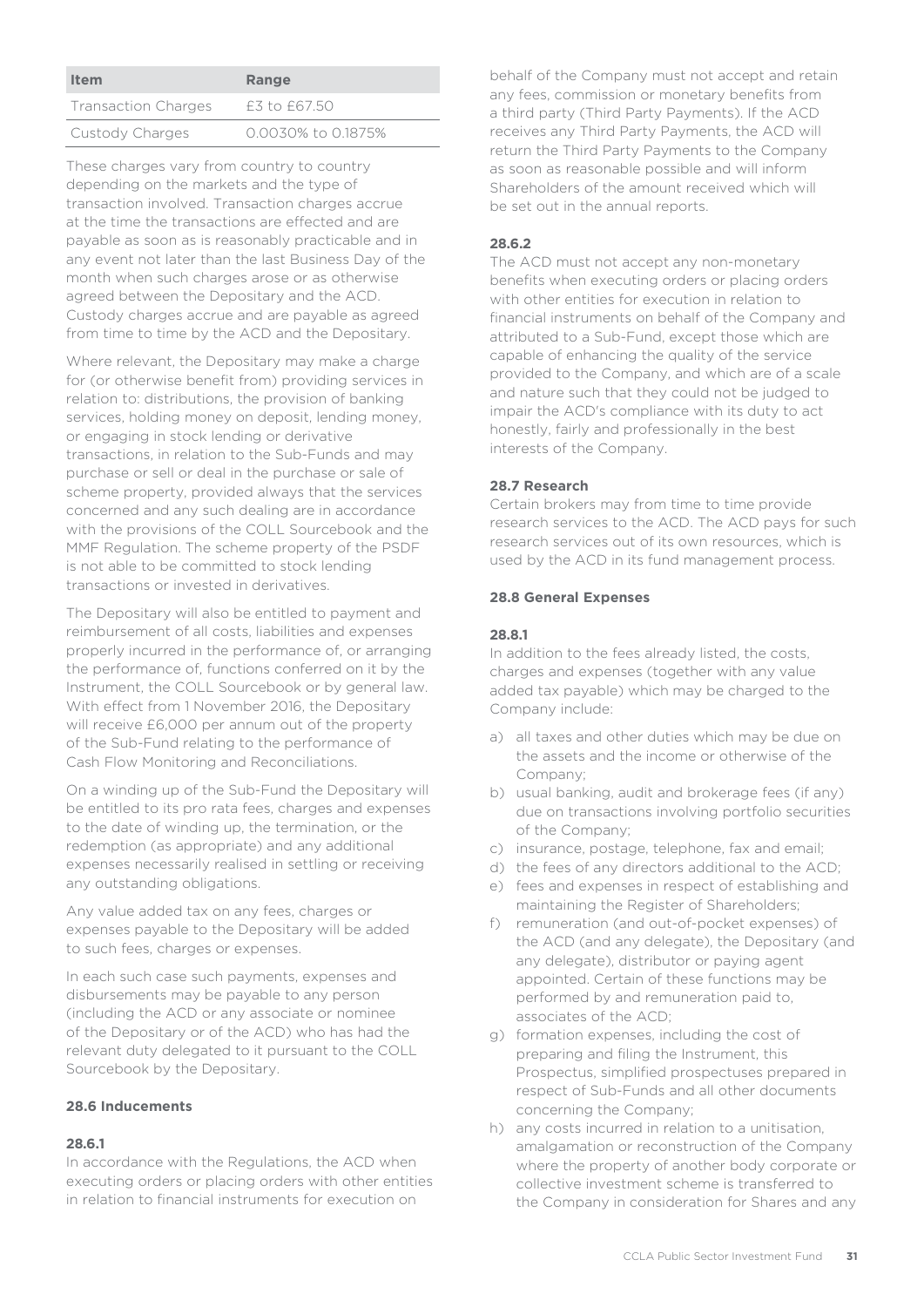liability arising after the transfer, which if it had arisen prior to the transfer would have been properly payable out of such property, provided that the ACD is satisfied that proper provision was made for satisfying such liability as was known or could have reasonably been anticipated at the time of the transfer;

- i) any fees or levies of the FCA relating to the Company;
- j) broker commission where applicable (and where such payment may be made in accordance with the Regulations);
- k) the cost of convening and holding any meeting of Shareholders (including meetings of Shareholders of a particular Sub-Fund or Class of Shareholder) requisitioned by Shareholders other than the ACD or an associate of the ACD;
- l) the cost incurred in amending the Instrument, this Prospectus or the Simplified Prospectus including the costs of covering any meeting for Shareholders and/or directors;
- m) any sum incurred by the Company or the ACD on behalf of the Company in order to comply with any governmental or regulatory requirement;
- n) the cost of qualifying the Company for the sale of Shares in any jurisdiction or a listing on any stock exchange;
- o) fees due to ratings agencies;
- p) the cost of preparing, printing and publishing in such languages as are necessary and distributing annual and half-yearly reports of the Company or any Sub-Fund and such other reports or documents as may be desirable or required under any applicable laws or regulations of any relevant jurisdiction;
- q) the cost of preparing, printing, publishing and distributing public notices and other communications to the Shareholders including proxies and the costs incurred by Shareholder meetings;
- r) the cost of making distributions for any Sub-Fund or for the Company;
- s) any legal, auditing and other professional fees, expenses or disbursements incurred by the Company or the ACD in relation to the Company;
- t) interest and other charges relating to permitted borrowing;
- u) the sums incurred by reason of indemnifying the ACD against all losses and liabilities incurred by reason of acting as ACD of the Company except where the ACD has been negligent, fraudulent or acting by wilful default;
- v) the sums incurred by reason of any indemnity given to the Depositary; and
- w) all other charges and expenses as may be deducted from the scheme property in accordance with the Instrument and/or the COLL Sourcebook.

### **28.8.2**

For the avoidance of doubt, where research services are provided to the ACD, any research fee is paid from the ACD's own resources and not charged to the Company (or Sub-Fund).

# **28.8.3 Basis of Calculation of Administrative Expenses**

Administrative and other expenses of a regular or recurring nature may be calculated on an estimated basis for yearly or other periods in advance and the same may be accrued in equal proportion over any such period as the directors may consider reasonable.

# **28.8.4 Allocation**

Expenses can be allocated between income and capital in accordance with the COLL Sourcebook.

All expenses are allocated first against income. However, to the extent that there is insufficient income, expenses will be allocated to capital in accordance with the COLL Sourcebook. This may constrain capital growth.

See Annexure 1 for full details of all charges relating to each Sub-Fund.

# <span id="page-31-0"></span>29. Termination and Amalgamation

# **29.1**

The ACD shall proceed to wind up the Company:

# **29.1.1**

if the order declaring the Company to be an authorised collective investment scheme is revoked;

### **29.1.2**

if the ACD or Depositary requests the FCA to revoke the order declaring the Company to be an authorised investment company with variable capital and the FCA has agreed that on the conclusion of the winding up of the Company it will accede to that request;

### **29.1.3**

if an extraordinary resolution to that effect is passed;

### **29.1.4**

on the effective date of a duly approved scheme of amalgamation of the Company with another body or scheme;

### **29.1.5**

on the effective date of a duly approved scheme of reconstruction which results in all the property of the reconstructed scheme becoming the property of two or more authorised or recognised schemes; or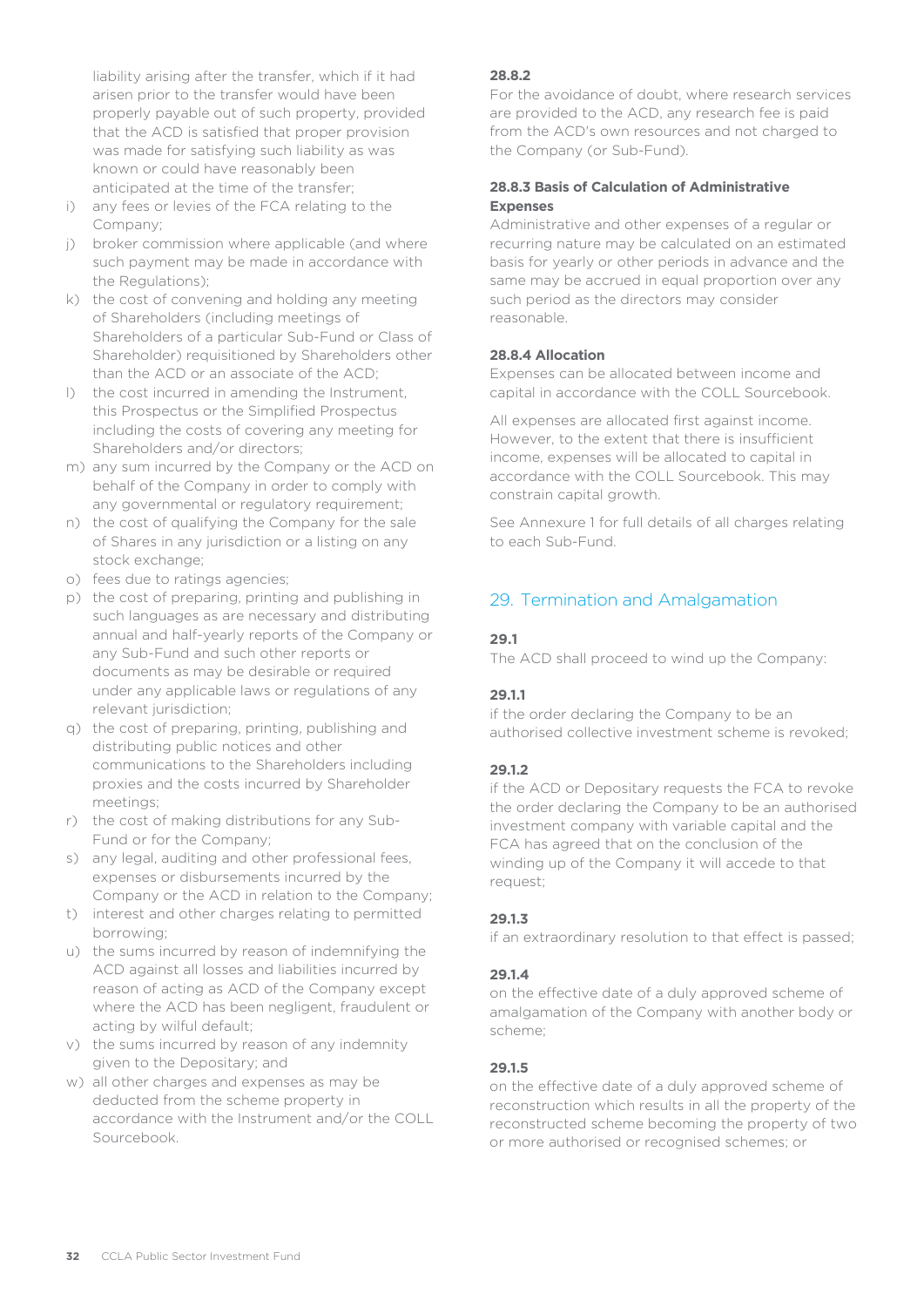### **29.1.6**

if a court scheme is initiated under Part V of the Insolvency Act 1986 for an unregistered company.

#### **29.2**

The procedure for winding up the Company will be as follows: in the case of an amalgamation or reconstruction, the ACD shall wind up the Company in accordance with the approved scheme of amalgamation or reconstruction; in any other case, the ACD shall as soon as practicable after the Company falls to be wound up realise the scheme property and, after paying out all liabilities of the Company properly so payable and retaining provision for the costs of the winding up, distribute the proceeds to the Shareholders and to itself (upon production by them of evidence as to their entitlement) proportionately to their respective interests in the Company. Any unclaimed net proceeds or other cash held by the ACD after the expiry of 12 months from the date on which the same became payable will be paid by the ACD into court subject to the ACD having a right to receive out of it any expenses incurred by it in making that up, the ACD shall notify the FCA and request the FCA to revoke the order of authorisation.

#### **29.3**

A Sub-Fund may be terminated with the approval of the FCA, if a solvency statement is lodged with the FCA in respect of the liabilities of the Company relating to that Sub-Fund and either an extraordinary resolution to that effect has been passed by Class meeting(s) of the Class(es) of Shares of the Sub-Fund; or the FCA has agreed to a request by the ACD for the termination of the Sub-Fund.

The ACD may make such a request, among other circumstances, if at any time after the first anniversary of the issue of the first Shares of a Sub-Fund the net value of the assets of the Company attributable to that Sub-Fund is less than £1,000,000. Termination of a Sub-Fund will be carried out by the ACD in accordance with the COLL Sourcebook in a similar way to the winding-up of the Company as described above.

# <span id="page-32-0"></span>30. Taxation

#### **UK Taxation**

The following is only intended as a general summary of UK tax law and HM Revenue & Customs (**HMRC**) practice, as at the date of this Prospectus, applicable to the Company and its Sub-Fund(s) and to its Shareholders. It should not be treated as legal or tax advice. Accordingly, if investors are in any doubt as to their taxation position, they should consult their professional adviser. Levels and bases of, and reliefs from, taxation are subject to change in the future.

#### **30.1 Taxation of the Company**

The Company is an umbrella Open-Ended Investment Company (**OEIC**). Umbrella OEICs are entirely transparent and therefore not treated as companies for UK tax purposes. Each separate Sub-Fund is an OEIC in its own right and each is treated as a company for UK tax purposes and taxed accordingly.

#### **30.2 Taxation of The Public Sector Deposit Fund**

#### **30.2.1 Introduction**

The PSDF is the only Sub-Fund of the Company at the date of this Prospectus and a summary of its UK tax treatment is set out below.

The PSDF should qualify as a "bond fund" for UK taxation purposes for any given distribution period because it is anticipated that the market value of qualifying investments of the PSDF will exceed 60% of the market value of its investments. This summary is based on the premise that the PSDF is and will continue to qualify as a bond fund. The effect of the PSDF being regarded as a bond fund is that all distributions by the PSDF are deemed to be payments of yearly interest. The PSDF is then entitled to deduct as an expense, distributions paid from income received when computing its own tax liability.

The rate of corporation tax applicable to the PSDF is equal to the basic rate of income tax, currently 20%.

#### **30.2.2 Tax on capital gains**

Capital gains accruing in the Sub-Fund will generally not be subject to UK taxation on capital gains arising on the disposal of its investments. If, however, it was deemed that the Sub-Fund was trading in securities (rather than holding them as investments) any gain made would be treated as taxable trading income and subject to corporation tax.

#### **30.2.3 Tax on income**

The Sub-Fund will be liable to UK corporation tax on income from investments in debt, debt related securities and cash deposits. However, if such income is distributed (or treated as distributed) as an interest distribution, either by way of cash distribution or through accumulation or reinvestment in the Sub-Fund it should not be subject to corporation tax. The restrictions on the tax deductibility of interest contained in Part 10 and Schedule 7A of TIOPA will not apply to interest distributions made by the Sub-Fund.

#### **30.2.4 Withholding Tax liability**

To the extent the Company (or the Sub-Fund) is required to withhold tax as a result of:

I. a Shareholder failing (or delaying) to provide relevant information to the ACD;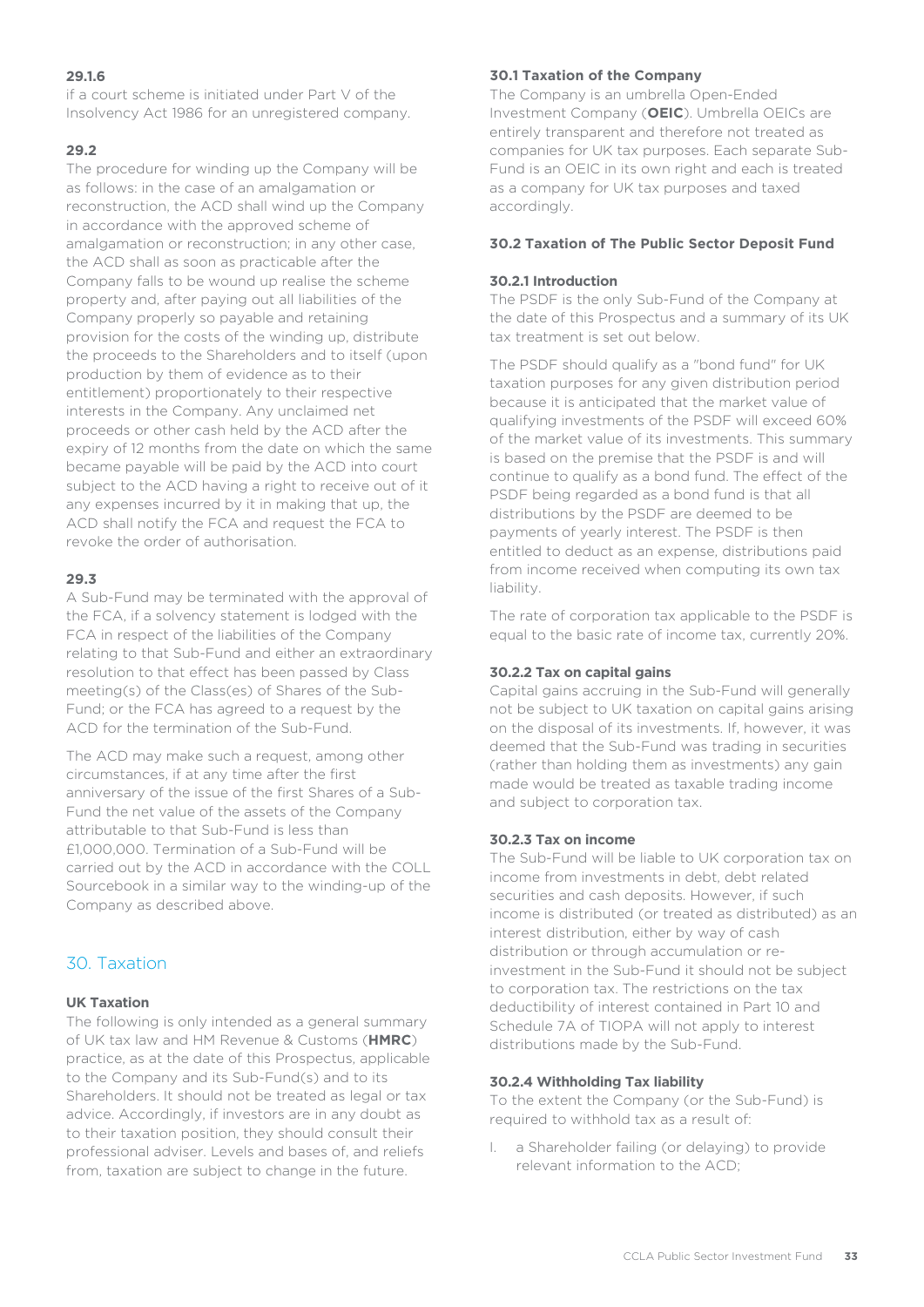- II. a Shareholder failing (or delaying) to enter into a direct agreement with a tax authority where required; or
- III. the Company (or the Sub-Fund) becoming liable under FATCA or any legislation or regulation to account for tax in any jurisdiction in the event that a Shareholder or beneficial owner of a Share receives a distribution, payment or redemption, in respect of their Shares or disposes (or is deemed to have disposed) of part or all of their Shares in any way;

#### each a **Chargeable Event**,

the ACD may take any action in relation to a Shareholder's holding in a Sub-Fund to ensure that such withholding is economically borne by the relevant Shareholder and the ACD and/or its delegate or agent shall be entitled to deduct from the payment arising on a Chargeable Event an amount equal to the appropriate tax. The action by the ACD may include, but is not limited to, removal of a non-compliant Shareholder by the ACD or its delegates or agents redeeming or cancelling such numbers of Shares held by the Shareholder or such beneficial owner as are required to meet the amount of tax. Neither the ACD nor its delegate or agent, including the Administrator, will be obliged to make any additional payments to the Shareholder in respect of such withholding or deduction.

Shareholders should consult their own tax advisors regarding the possible implications of these results on their investments in the Sub-Fund.

#### **30.2.5 Indemnity**

Each Shareholder agrees to indemnify the ACD and its delegates/agents including the Administrator for any loss caused by such Shareholder arising to the ACD and/or its delegates/agents by reason of them both becoming liable to account for tax in any jurisdiction on the happening of a Chargeable Event (as defined in Paragraph 30.2.4).

### **30.3 Taxation of a Shareholder**

This is a summary of the UK tax treatment of Shareholders in a bond fund.

### **30.3.1 Income Tax**

#### a) **Individual Shareholders**

UK resident individuals are subject to income tax on interest distributions paid (or deemed to be paid) by the Company.

No income tax is required to be deducted at source with the result that Shareholders will receive interest distributions gross of tax.

Basic rate taxpayers are entitled to a personal savings allowance of £1,000 and higher rate taxpayers are entitled to a reduced personal savings allowance of £500. Additional rate taxpayers are not entitled to the allowance.

Shareholders will pay income tax (in the case of basic rate and higher rate taxpayers, on the amount in excess of the applicable personal savings allowance) at the basic rate of 20%, the higher rate of 40% or the additional rate of 45%, as is applicable to the level of their annual income and gains. Scottish resident individuals pay the same level of tax on this income as residents in the rest of the UK.

Non-resident individual Shareholders will generally not be liable to UK income tax on interest distributions received from the Company or a Sub-Fund and will receive interest distributions without deduction of income tax.

#### b) **Corporate Shareholders**

A corporate Shareholder which, whether UK resident or not, is within the charge to corporation tax is usually entitled to receive interest distributions (or deemed distributions from Accumulation Shares) gross and will generally treat an interest distribution as income taxable under the loan relationships regime.

#### **30.3.2 Capital Gains Tax (CGT)** a) **UK resident individuals**

Shareholders who are resident in the UK may be liable to UK taxation on capital gains arising from the sale or other disposal, including redemption, of Shares. Individuals and certain trusts generally compute their gains by deducting from the net sale proceeds the capital gains base cost in respect of Shares. The resulting gains will be taxable at the capital gains tax rate and may be reduced by capital losses in the year, and by annual exemptions. The rate of capital gains tax is currently 10% where the total taxable gains and income are less than the upper limit of the income tax basic rate band and 20% where gains are above that limit. Exempt Shareholders, which include UK charities, UK approved pension funds, ISAs (and their individual investors), would not normally be liable to capital gains tax on their disposal of Shares.

### b) **UK resident companies**

Special rules apply to Shareholders of a bond fund which are within the charge to corporation tax which generally result in a holding of Shares being treated as a creditor relationship for the purposes of the UK's corporate debt rules. The result is that a fair value basis of accounting has to be used for computing corporation tax liabilities with regard to that creditor relationship. Accordingly, such a corporate Shareholder may, depending on its own circumstances, incur a charge to corporation tax on an unrealised increase in the value of its holding of Shares (and, likewise, obtain relief against corporation tax for an unrealised reduction in the value of its holding of Shares).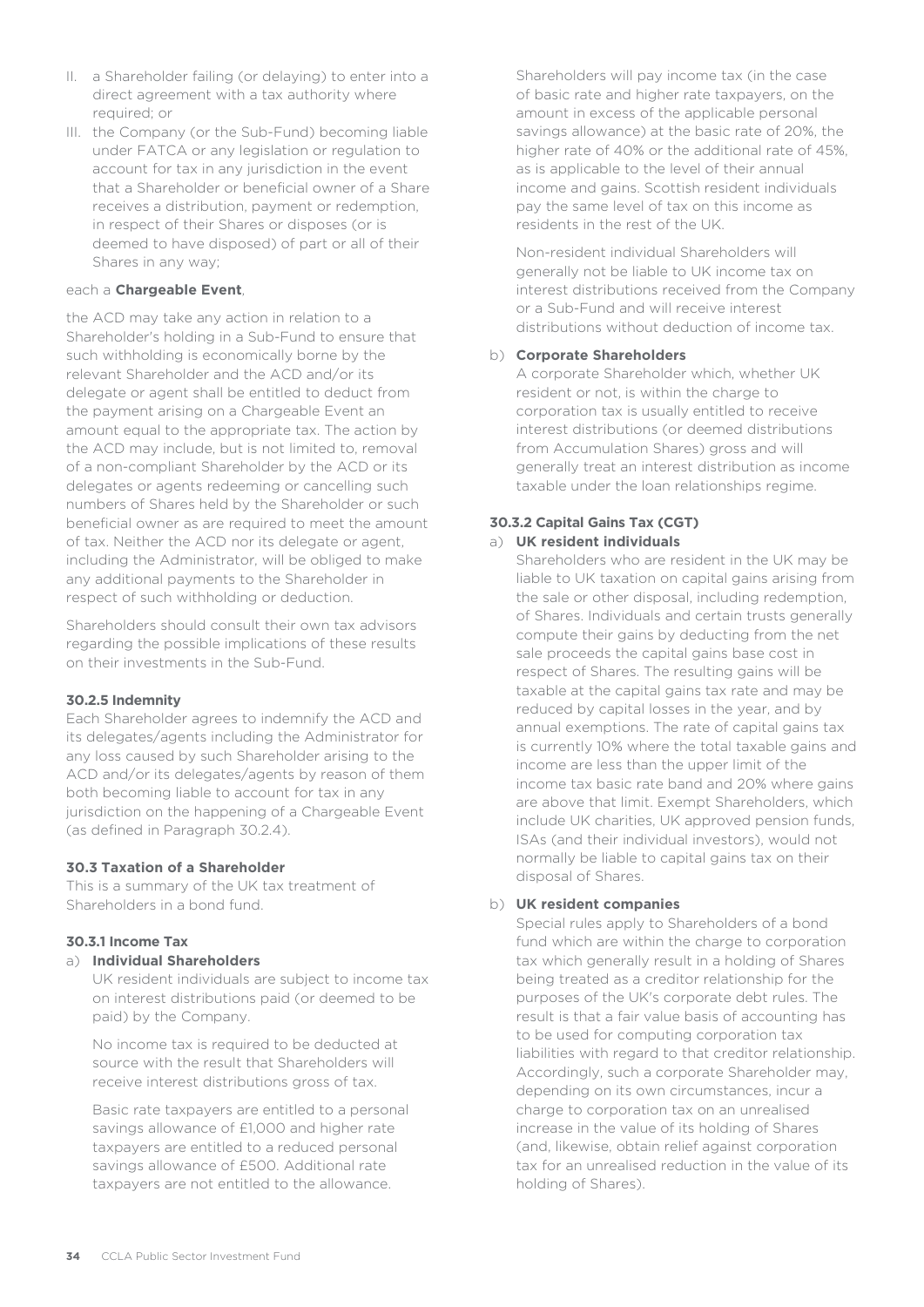#### c) **Non-resident Individual and Corporate Shareholders**

A Shareholder who is not resident in the UK will not normally be liable to UK tax on capital gains realised on the disposal (or deemed disposal) of Shares.

#### **30.3.3 Inheritance tax**

A gift by a Shareholder of his Shareholding in a Sub-Fund or the death of a Shareholder may give rise to a liability to inheritance tax, except where the Shareholder is neither domiciled in the UK, nor deemed to be UK domiciled under special rules relating to long residence or previous domicile in the UK. For these purposes, a transfer of a Shareholding at less than the full market value may be treated as a gift.

### **30.3.4 Stamp Duty Reserve Tax (SDRT)**

No Stamp Duty Reserve Tax (**SDRT**) is chargeable on dealings of Shares in the PSDF. However, investors should note that should SDRT or a similar tax relating to dealings on shares in an OEIC be re-introduced in the future, all such costs will be paid by the Company or Sub-Fund and charged to capital.

It should be noted that in the event of either of the below occurring within the Sub-Fund SDRT may still be triggered and where applicable be charged to the investor:

a) third party transfer of Shares; or

b) non-pro rata in specie redemptions.

### **30.4 International Tax Compliance**

### **30.5**

The US Foreign Account Tax Compliance Act (**FATCA**) was implemented to enable the Internal Revenue Service to combat US tax evasion. It requires "foreign financial institutions" (such as the Company) to report on US investors. Failure to comply (or be deemed compliant) with these requirements may mean that foreign financial institutions are subject to US withholding taxes on certain US-sourced income and gains. Under an intergovernmental agreement between the US and the UK the Company may be deemed compliant if it identifies and reports US taxpayer information directly to HMRC.

### **30.6**

Similar reporting requirements may also apply to the Company in respect of any Shareholders who are not solely UK tax resident following laws enacted to implement the OECD Common Reporting Standard for Automatic Exchange of Financial Account Information (**CRS**).

### **30.7**

Council Directive (EU) 2018/822 (**DAC 6**) as it applies in the EU, imposes mandatory disclosure requirements on intermediaries and, in certain circumstances, taxpayers effective from 1 July 2020 (albeit with an extension to the reporting timetable of up to six months in some Member States as a consequence of COVID 19) in respect of reportable cross-border arrangements implemented on or after 25 June 2018. Subject to the implementation of DAC 6 in the relevant Member States, the ACD, investors in the Sub-Funds, or any person that has advised or assisted could be legally obliged to file information in relation to the Sub-Funds and its activities with the competent authorities with a view to an automatic exchange of such information with other Member States. Following the UK's exit from the EU on 31 December 2020, the International Tax Enforcement (Disclosable Arrangements) (Amendment) (No. 2) (EU Exit) Regulations 2020 were introduced, pursuant to which the UK disapplied the majority of the DAC 6 hallmarks, however, in certain circumstances DAC 6 disclosures will need to be made to HMRC.

#### **30.8**

Accordingly, Shareholders should note that:

#### **30.8.1**

they may be asked to provide additional information (including information regarding their tax residence) to the ACD to enable the Company (or a Sub-Fund) to satisfy these obligations;

#### **30.8.2**

the ACD may be required to report these details to HMRC; and

### **30.8.3**

HMRC may subsequently exchange this information with other governments or tax authorities in other jurisdictions.

### **30.9**

Institutional Shareholders may be required to provide a Global Intermediary Identification Number (**GIIN**). Failure to provide the requested information may subject a Shareholder to liability for any resulting US withholding taxes, US tax information reporting and/or mandatory redemption, transfer or other termination of the Shareholder's interest in its Shares. The GIIN for each Sub-Fund is available on request.

### **30.10**

By signing the Application Form to subscribe for Shares, each Shareholder agrees and acknowledges that, in certain circumstances, the ACD will be obliged to share this information with UK tax authorities, who may pass it on to other tax authorities. Shareholders are encouraged to consult with their own tax advisors regarding the possible implications of FATCA or CRS on their interest in the Company.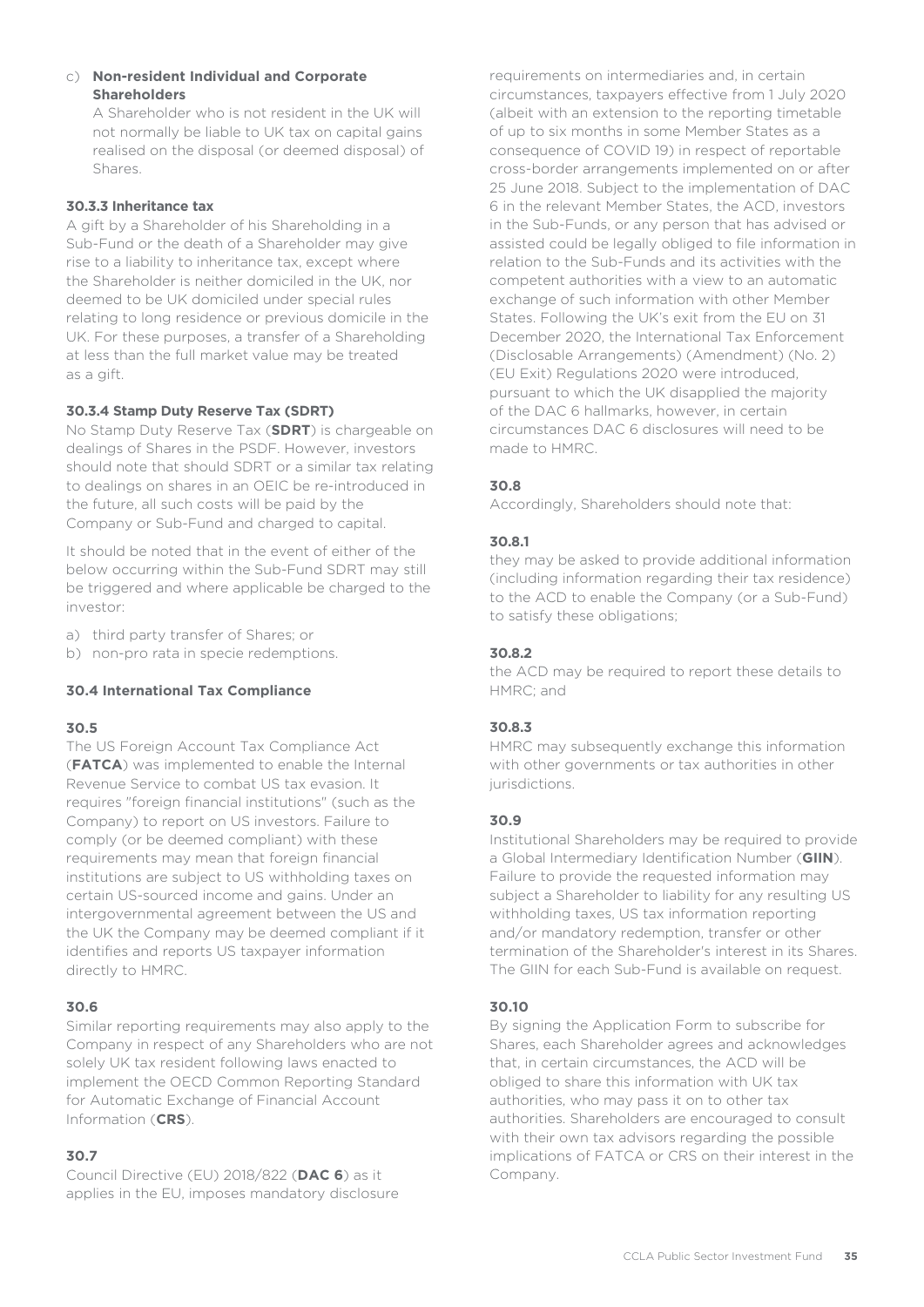# <span id="page-35-0"></span>31. Miscellaneous

### **31.1 Notices**

Notices and other documents will be served on Shareholders by post, with copies available to be sent by email.

The address of the head office and place for service of the Company of notices or other documents required or authorised to be served on it is Senator House, 85 Queen Victoria Street, London EC4V 4ET.

#### **31.2 Telephone and electronic communications**

The ACD in accordance with the Regulations must take all reasonable steps to record telephone conversations and keep a copy of electronic communications where such conversations and communications relate to activities in financial instruments as required by the FCA Rules.

#### **31.3 Communicating by Email**

Investors and potential investors in the Company acknowledge and accept that when they instruct the ACD to purchase or sell Shares on their behalf by email (or otherwise communicate with the ACD by email) that there are inherent risks (including the security risks of interception of or unauthorised access to such communications, the risks of and corruption of such communications and the risks of viruses or other harmful devices) and possible delays. Instructions sent or received by email over the internet may be altered, amended, deleted or may fail to be delivered without the knowledge of the parties. The ACD does not accept responsibility for any loss caused to an investor or potential investor in the Company or a Sub-Fund or any other

third party due to any breach of confidentiality or alteration to information sent or received over the internet which occurs during transmission and prior to receipt by the relevant party including any email communications from an investor or potential investor to the ACD which have failed to be delivered for whatever reason. Additionally, a signed email instructions authority form must be in place before instructions can be sent by email.

#### **31.4 Complaints**

Complaints in respect of the operation or marketing of the Company should in the first instance be made in writing to the Head of Client Services of the ACD at Senator House, 85 Queen Victoria Street, London EC4V 4ET. A Shareholder may also have a right to refer complaints to the Financial Ombudsman Service, Exchange Tower, Harbour Exchange, London, E14 9SR, www.financial-ombudsman.org.uk or telephone 0800 023 4567. A copy of the ACD's internal complaints handling procedure is available upon request and at www.ccla.co.uk.

#### **31.5 Compensation**

In the event of the ACD being unable to pay a valid claim against it, the Shareholder may be entitled to compensation from the FSCS. If you would like more information, please visit the FSCS website at www.fscs.org.uk or call 0800 678 1100.

#### **31.6 Data Protection**

Where relevant, CCLA's Privacy Notice sets out how personal data (as further detailed in the Privacy Notice) shall be processed by CCLA. A copy of the Privacy Notice is available upon request and on CCLA's website at www.ccla.co.uk.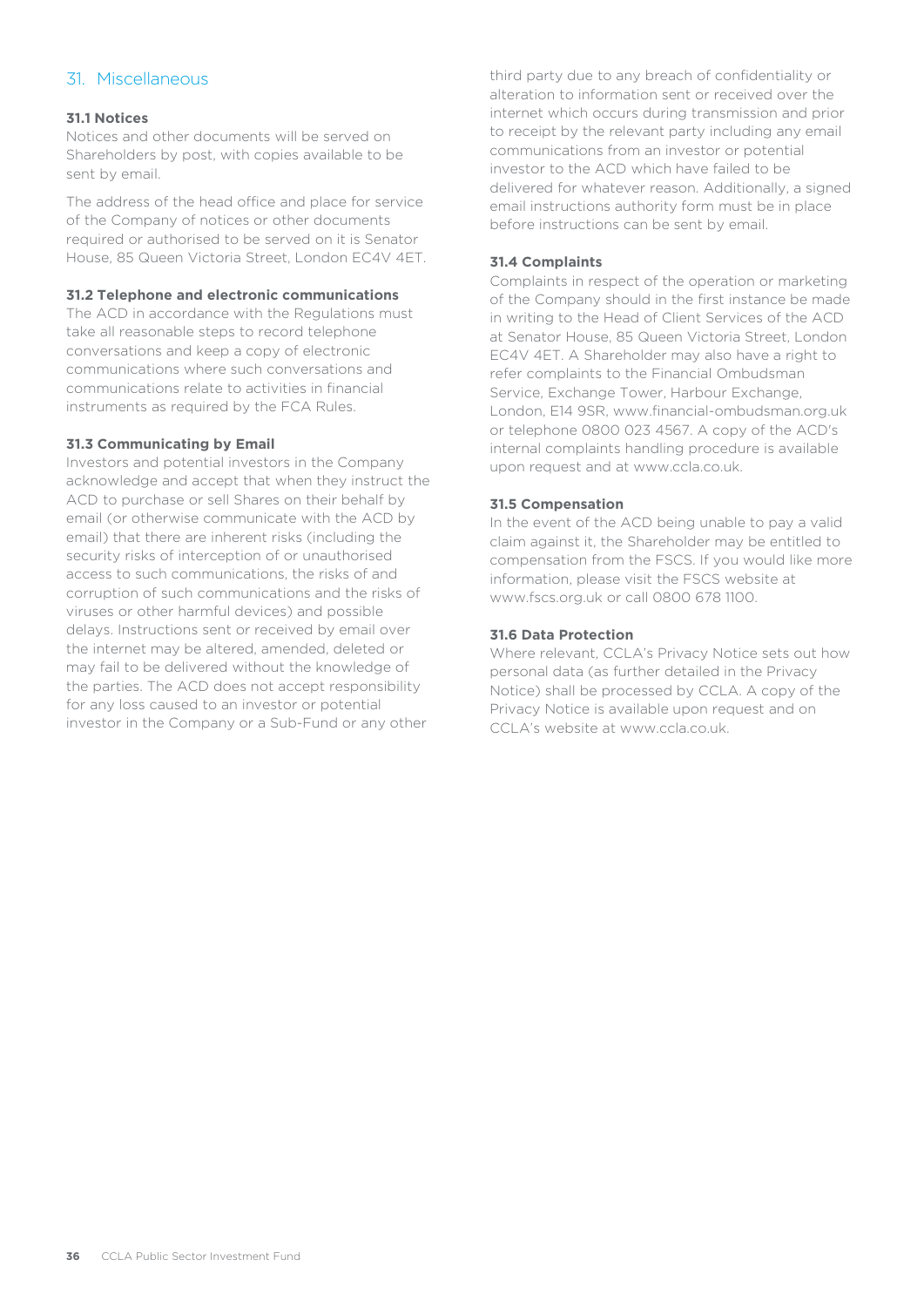# <span id="page-36-0"></span>1. Sub-Fund Information

# **1.1**

The PSDF is a UK UCITS Scheme, and a low volatility net asset value money market fund (LVNAV MMF) which is a short term MMF.

# **1.2**

The FCA product reference number of the PSDF is 637315.

# 2. Investment Objective

The investment objective of the PSDF is to maximise the current income consistent with the preservation of principal and liquidity by investing in a diversified portfolio of high quality sterling denominated deposits and instruments. The primary objective is to maintain the net asset value of the fund at par (net of earnings).

# 3. Investment Policy

# **3.1**

The PSDF will only invest in sterling denominated investments and deposits. The principal investments will comprise certificates of deposit, call accounts and term deposits with banks and building societies. The PSDF may also invest in other securities such as commercial paper, floating rate notes and bonds which may be issued or guaranteed as to principal or interest by sovereign governments and their agencies, supranational entities, corporations and financial institutions. All investments at the time of purchase will be considered by the ACD to be of high quality, meaning that the ACD has performed its own documented assessment of the credit quality of money market instruments taking into account ratings awarded by a credit rating agency registered and supervised by the FCA or ESMA in accordance with the Regulations.

# **3.2**

The PSDF as a LVNAV MMF is subject to the investment and borrowing powers applicable to such funds as referred to in this Annexure 1 and set out in Annexure 3. Consistent with its status as a QMMF which is a LVNAV MMF and subject always to the limits set out in this Annexure 1 and Annexure 3, the PSDF is entitled to exercise the investment and borrowing powers for UK UCITS Schemes, a summary of which is contained in Annexure 2.

### **3.3**

The WAM of the PSDF's investments will not exceed 60 days. When calculating the WAM of investments, the maturity of a floating rate instrument shall be deemed to be its next interest readjustment date and the maturity of any obligations subject to demand features shall be deemed to be the earlier of the next relevant reset date or the date upon which the demand may be invoked to recover the principal.

# **3.4**

The WAL of the PSDF's investments will not exceed 120 days. The WAL will be calculated in accordance with the MMF Regulation and as set out in Annexure 3.

# **3.5**

Up to 100% of the PSDF's net assets may be invested in debt and/or debt-related instruments issued or guaranteed as to principal and interest by the UK government, its agencies or instrumentalities and which at the time of purchase have received a favourable assessment as a result of the ACD performing its internal credit quality assessment as described further in Paragraph 6 of Annexure 1.

# **3.6**

The administrations, institutions and organisations which issue or guarantee separately or jointly money market instruments in which PSDF intends to invest more than 5% of its assets are:

### **3.6.1**

The UK Government

# **3.7**

A full list of the administrations, institutions and organisations which issue or guarantee separately or jointly money market instruments in which PSDF intends to invest its assets, is published at www.ccla.co.uk.

### **3.8**

As a QMMF, the investment objective and policy of the PSDF must meet the conditions specified in the definition of a QMMF in the FCA Glossary.

### **3.9**

The PSDF will not invest in derivatives or other collective investment schemes.

### **3.10**

The PSDF will not invest in eligible securitisations and ABCPs.

### **3.11**

The PSDF will not enter into repurchase agreements.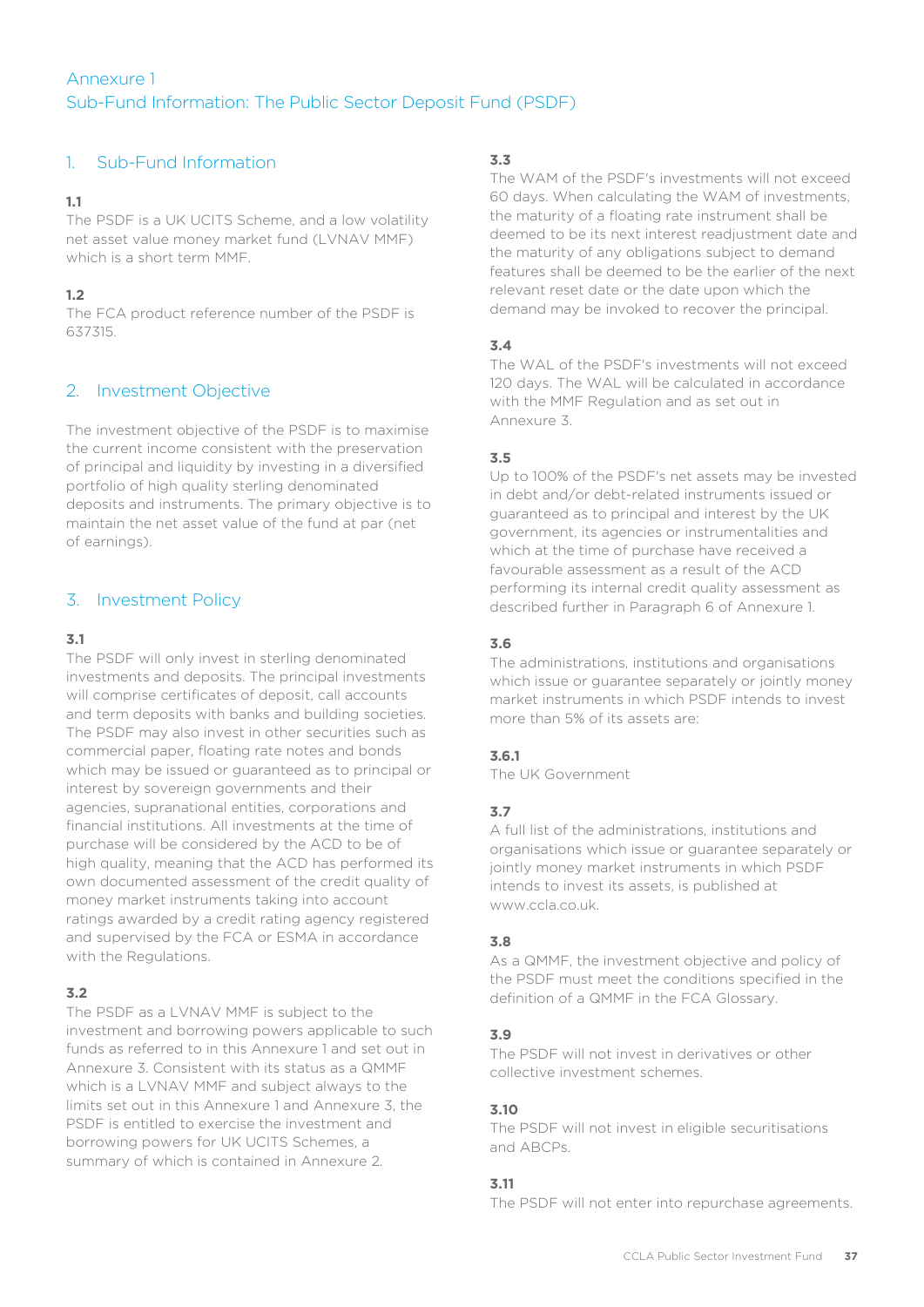The PSDF will not undertake any of the following activities:

#### **3.12.1**

investing in assets which are not eligible assets for investment by an MMF (as set in Annexure 2);

#### **3.12.2**

short sale of money market instruments, securitisations, ABCPs and units or shares of other MMFs;

#### **3.12.3**

taking direct or indirect exposure to equity or commodities, including via derivatives, certificates representing them, indices based on them, or any other means or instrument that would give an exposure to them;

### **3.12.4**

entering into securities lending agreements or securities borrowing agreements, or any other agreement that would encumber the assets of the PSDF;

#### **3.12.5**

borrowing and lending cash.

#### **3.13**

For the avoidance of doubt, cash as referred to in Paragraph 3.12.5 above does not include near-cash as described in the FCA Glossary.

# 4. Risk Profile

The PSDF will maintain a low level of overall risk. This will be achieved by only investing with high quality issuers, by maintaining a high level of diversification and by maintaining a low WAM. In addition to the general risk factors outlined in the Prospectus investors should also note that purchase of Shares in the PSDF is not the same as making a deposit with a bank or other deposit taking body and is not a guaranteed investment. Although it is intended to maintain constant Net Asset Value, there can be no assurance that this will be achieved in either a positive or negative environment. The PSDF does not rely on external support for guaranteeing the liquidity of the Sub- Fund or stabilising the Net Asset Value per Share. The value of the PSDF may be affected by the creditworthiness of issuers in which the Sub-Fund invests and, notwithstanding the policy of investing in short term instruments, may also be affected by substantial adverse fluctuations in interest rates. The risk of loss of principal is borne by the Shareholder.

The ACD will endeavour to maintain a Triple A money market fund rating with at least one competent rating agency.

As part of prudent risk management the ACD will conduct stress testing at least bi-annually.

# 5. Rating Award

The ACD will seek to maintain an AAAmmf rating from Fitch Ratings in accordance with Regulation 1060/2009 as it applies in the UK from time to time including as retained, amended, extended, reenacted or otherwise given effect on or after 11 pm on 31 December 2020. Fitch Ratings takes into account, inter alia, the PSDF's portfolio quality, its counterparties and management, operating procedures and controls, regulatory compliance and market price risk relative to the PSDF's published objectives. The ACD intends to operate the Sub-Fund in accordance with the Fitch Ratings requirements (as amended from time to time). **Shareholders and potential Shareholders should be aware that the rating was solicited by the ACD and financed by the PSDF.**

# 6. Internal Credit Quality Assessment

#### **6.1**

In accordance with the MMF Regulation the ACD has established and implemented an internal credit quality assessment procedure which will be applied to determine the credit quality of the money market instruments in which the PSDF is invested.

### **6.2**

The PSDF will only invest in money market instruments in respect of which the issuer and the quality of the instrument have received a favourable assessment. The ACD will carry out a credit quality assessment in accordance with the MMF Regulation to determine whether the relevant issuer and/or instrument receives a favourable assessment.

### **6.3**

In carrying out the assessment, the ACD will take into account the following factors and general principles:

#### **6.3.1**

the quantification of the credit risk of the issuer and of the relative risk of default of the issuer and of the instrument;

#### **6.3.2**

qualitative indicators on the issuer of the instrument, including in the light of the macroeconomic and financial market situation;

### **6.3.3**

the short-term nature of money market instruments;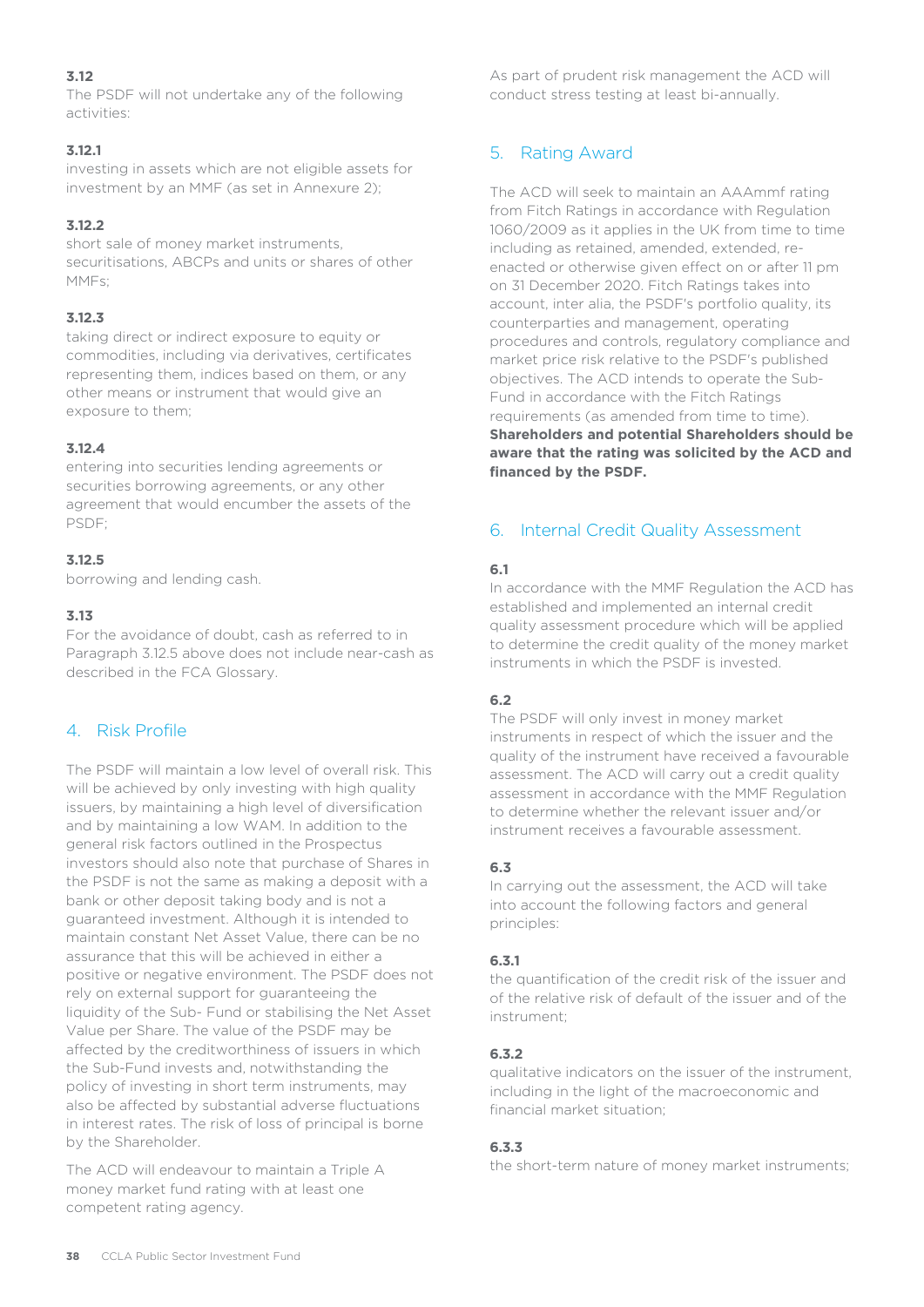# **6.3.4**

the asset class of the instrument;

# **6.3.5**

the type of issuer distinguishing at least the following types of issuers: national, regional or local administrations, financial corporations, and nonfinancial corporations;

# **6.3.6**

for structured financial instruments, the operational and counterparty risk inherent within the structured financial transaction and, in case of exposure to securitisations, the credit risk of the issuer, the structure of the securitisation and the credit risk of the underlying assets; and

# **6.3.7**

the liquidity profile of the instrument.

# **6.4**

The ACD maintains a risk management policy specifically for PSDF which provides a detailed overview of the principles applied by the ACD when carrying out internal credit quality assessments, as well as the procedure to be followed. By way of summary:

# **6.4.1**

an effective process has been established whereby the ACD obtains continual updates on issuer and instrument characteristics; and

# **6.4.2**

the ACD's Cash Management and Risk Committee (CMRC) meet at least monthly to review this information and to discuss the implementation of the PSDF's investment policy. Care is taken to ensure that all reviews of credit quality are based on a thorough analysis of the information that is available and includes all relevant driving factors that influence the creditworthiness of the issuers and the credit quality of the instruments.

### **6.5**

The procedure for carrying out an assessment will be approved by Senior Management and the Governing Body. It is monitored on an ongoing basis and all credit quality assessments are reviewed at least annually. Senior Management shall be regularly informed about the performance of the internal credit quality assessment procedures, the areas where deficiencies were identified, and the status of efforts and actions taken to improve previously identified deficiencies.

# **6.6**

While there can be no mechanistic over-reliance on external ratings, the ACD shall undertake another credit quality assessment for money market instruments where there is a material change that

could have an impact on the existing assessment of the instrument. As the PSDF is a QMMF this will include (but may not be limited to) a downgrade below the two highest short-term credit ratings by any agency registered and supervised by the FCA or ESMA that has rated the instrument.

# **6.7**

The methodologies used to assess credit quality are set out in the PSDF's risk management policy. These methodologies will be assessed at least annually by the ACD to ensure that they remain appropriate for the current portfolio of the PSDF, as well as the current external conditions.

# **6.8**

Where the ACD becomes aware of any errors in its credit quality assessment methodology or in its application, it shall immediately correct those errors.

# **6.9**

Where the methodologies, models or key assumptions used in the internal credit quality assessment procedure are changed, the ACD will review all affected internal credit quality assessments as soon as possible.

# 7. Liquidity management procedures applicable to the PSDF

# **7.1**

The ACD has established and implemented liquidity management procedures which are applied consistently in order to comply with the liquidity thresholds applicable to LVNAV MMFs.

# **7.2**

The procedures in summary entail the following:

# **7.2.1**

a dilution levy may be applied in accordance with Paragraph 20 of this Prospectus;

# **7.2.2**

the ACD may suspend dealing in accordance with Paragraph 21 of this Prospectus;

# **7.2.3**

In the event that the proportion of weekly maturing assets falls below 30% of the total assets of the PSDF and the net daily redemptions on a single Business Day exceed 10% of total assets, then the ACD shall undertake a documented assessment of the situation to determine the appropriate course of action having regard to the interests of the Shareholders and shall decide whether to apply one or more of the following measures:

a) liquidity fees on redemptions that adequately reflect the cost to the PSDF of achieving liquidity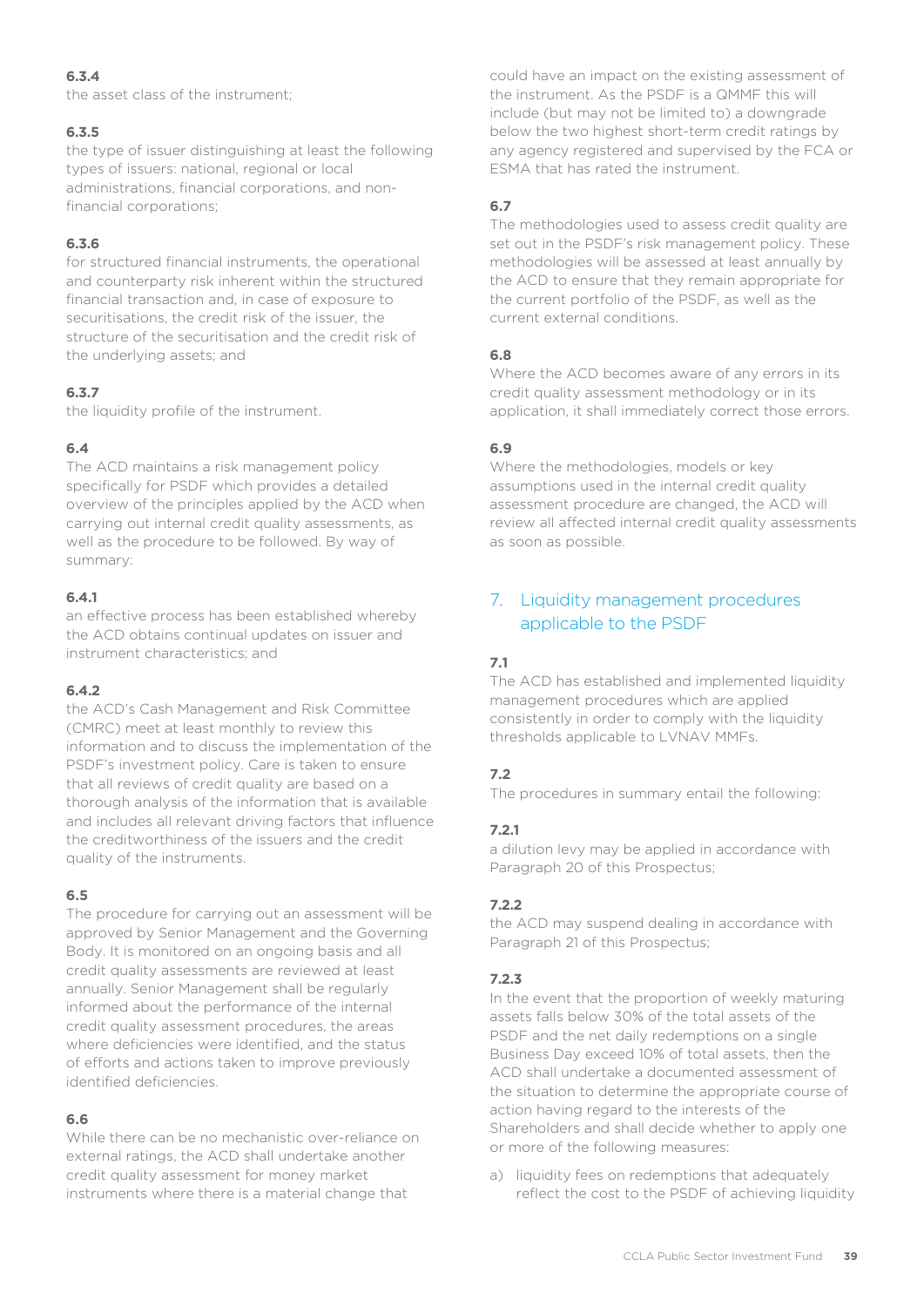and ensure that Shareholders who remain in the PSDF are not unfairly disadvantaged when other Shareholders redeem their shares during the period;

- b) redemption gates that limit the amount of shares to be redeemed on any one Business Day to a maximum of 10% of the value of shares in the PSDF for any period up to 15 Business Days (and where such redemptions gates are applied, the ACD will apply these on a pro-rata basis across all redemptions requested on that day);
- c) suspension of redemptions for any period up to 15 Business Days; or
- d) if the limits are exceeded for reasons beyond the control of the PSDF, or as a result of the exercise of subscription or redemption rights, take no immediate action other than adopting as a priority objective the correction of that situation, taking due account of the interests of its Shareholders.

### **7.2.4**

After the ACD has determined a course of action under Paragraph 7.2.3 above, it shall promptly provide details of its decision to the FCA. Shareholders will be notified via a publication on the ACD's website (www.ccla.co.uk).

#### **7.2.5**

In the event that the proportion of weekly maturing assets falls below 10% of the total assets of the PSDF, then the ACD shall undertake a documented assessment of the situation to determine the appropriate course of action having regard to the interests of the Shareholders and shall decide whether to apply one or more of the following measures:

a) liquidity fees on redemptions that adequately reflect the cost to the PSDF of achieving liquidity and ensure that Shareholders who remain in the PSDF are not unfairly disadvantaged when other

Shareholders redeem their shares during the period;

b) a suspension of redemptions for a period of up to 15 Business Days.

#### **7.2.6**

After the ACD has determined its course of action under Paragraph 7.2.5 above, it shall promptly provide details of its decision to the FCA. Shareholders will be notified via a publication on the ACD's website (www.ccla.co.uk).

### **7.2.7**

In the event that, within a period of 90 days, the total duration of the suspensions exceeds 15 days the PSDF shall automatically cease to be a LVNAV Money Market Fund. The ACD shall immediately inform each Shareholder thereof in writing in a clear and comprehensible way.

# **7.3**

The ACD has established sound policies and procedures for 'know your customer' purposes which assist in understanding the PSDF's investor base in order to ensure appropriate liquidity management.

# 8. Comparator Benchmark

The comparator benchmark index for the PSDF is SONIA. This index was chosen as it is widely used in the banking and investment industries and meets accepted international standards of best practice.

# 9. Investment Style

The PSDF is actively managed which means the ACD, as investment manager, uses their discretion to pick investments to seek to achieve the PSDF's objective.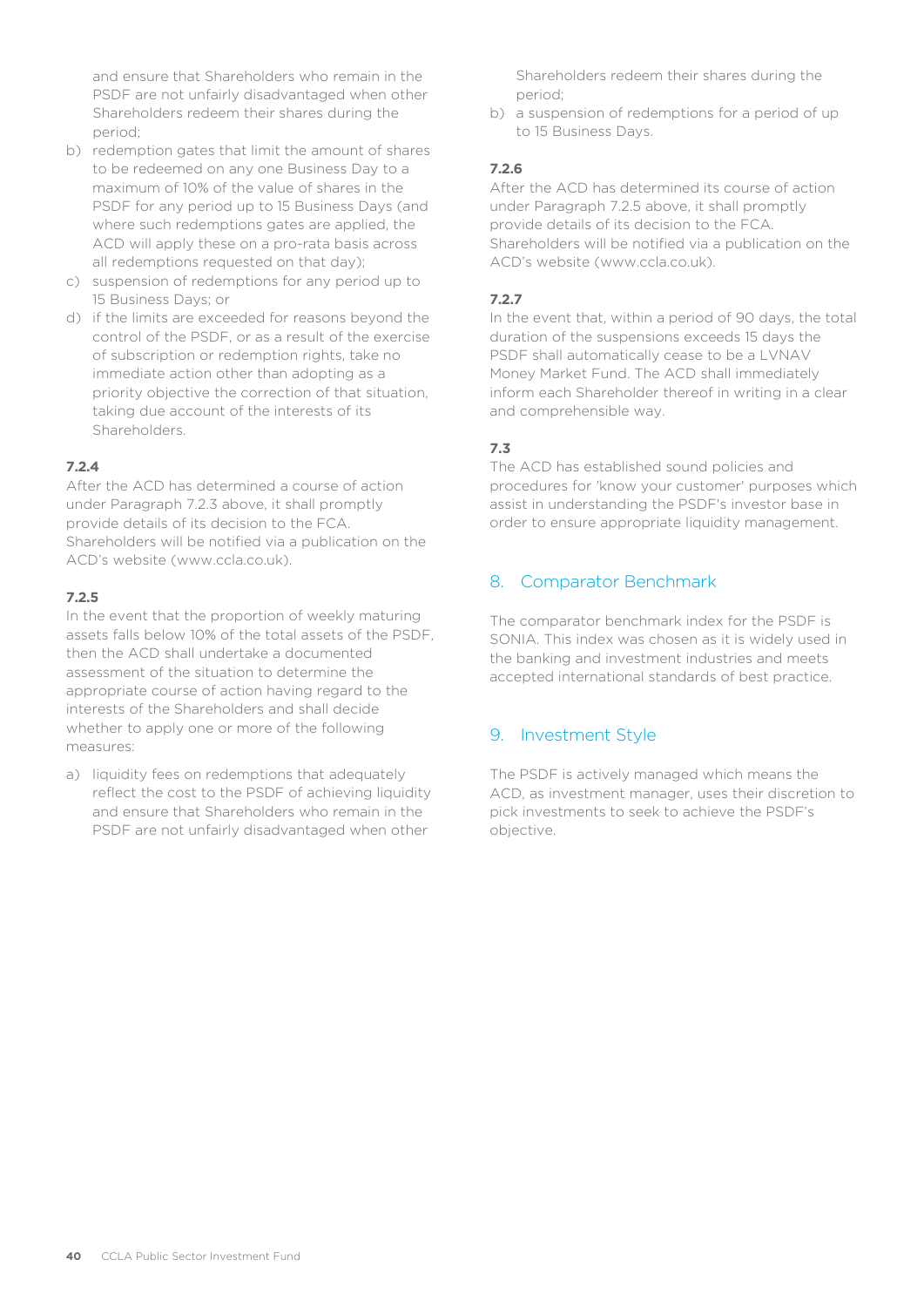# 10. Share Classes Available for Investment in The Public Sector Deposit Fund

| <b>Share Class</b>                  | <b>Availability</b>                                                                                   | <b>Minimum</b><br>Investment <sup>1</sup><br>and Balance | <b>Characteristics</b> |
|-------------------------------------|-------------------------------------------------------------------------------------------------------|----------------------------------------------------------|------------------------|
| (Class 1 Shares -<br>Income)        | Restricted for use by CCLA and its Public Sector<br>investor clients.                                 | £1                                                       | Income shares          |
| (Class 2 Shares -<br>income)        | Restricted to Public Sector investors who are tax<br>exempt and meet the minimum investment criteria. | £25,000                                                  | Income shares          |
| (Class 3 Shares -<br>Income)        | Restricted to Public Sector investors who are tax<br>exempt and meet the minimum investment criteria. | £5,000,000                                               | Income shares          |
| (Class 4 Shares -<br>Income)        | Restricted to Public Sector investors who are tax<br>exempt and meet the minimum investment criteria. | £15,000,000                                              | Income shares          |
| (Class 5 Shares -<br>Income)        | Restricted to investors who are tax exempt and meet<br>the minimum investment criteria.               | £1,000,000                                               | Income shares          |
| (Class 6 Shares -<br>Income)        | Restricted to Public Sector investors who are<br>designated Early Investors.                          | $f \cap f \cap f$                                        | Income shares          |
| (Class 1 Shares -<br>Accumulation)* | Restricted for use by CCLA and its Public Sector<br>investor clients.                                 | $f^{-1}$                                                 | Accumulation<br>Shares |
| (Class 2 Shares -<br>Accumulation)* | Restricted to Public Sector investors who are tax<br>exempt and meet the minimum investment criteria. | £25,000                                                  | Accumulation<br>Shares |
| (Class 3 Shares -<br>Accumulation)* | Restricted to Public Sector investors who are tax<br>exempt and meet the minimum investment criteria. | £5,000,000                                               | Accumulation<br>Shares |
| (Class 4 Shares -<br>Accumulation)* | Restricted to Public Sector investors who are tax<br>exempt and meet the minimum investment criteria. | £15,000,000                                              | Accumulation<br>Shares |
| (Class 5 Shares -<br>Accumulation)* | Restricted to investors who are tax exempt and meet<br>the minimum investment criteria.               | £1,000,000                                               | Accumulation<br>Shares |
| (Class 6 Shares -<br>Accumulation)* | Restricted to Public Sector investors who are<br>designated Early Investors.                          | £0.00                                                    | Accumulation<br>Shares |

<sup>1</sup> The ACD reserves the right in its absolute discretion to waive the minimum investment and balance requirements for any Share Class.

\* Accumulation Shares are not currently available. Accumulation Shares will be made available only in circumstances where the ACD implements the Negative Yield Response Measure (see Paragraph 19.9 of this Prospectus).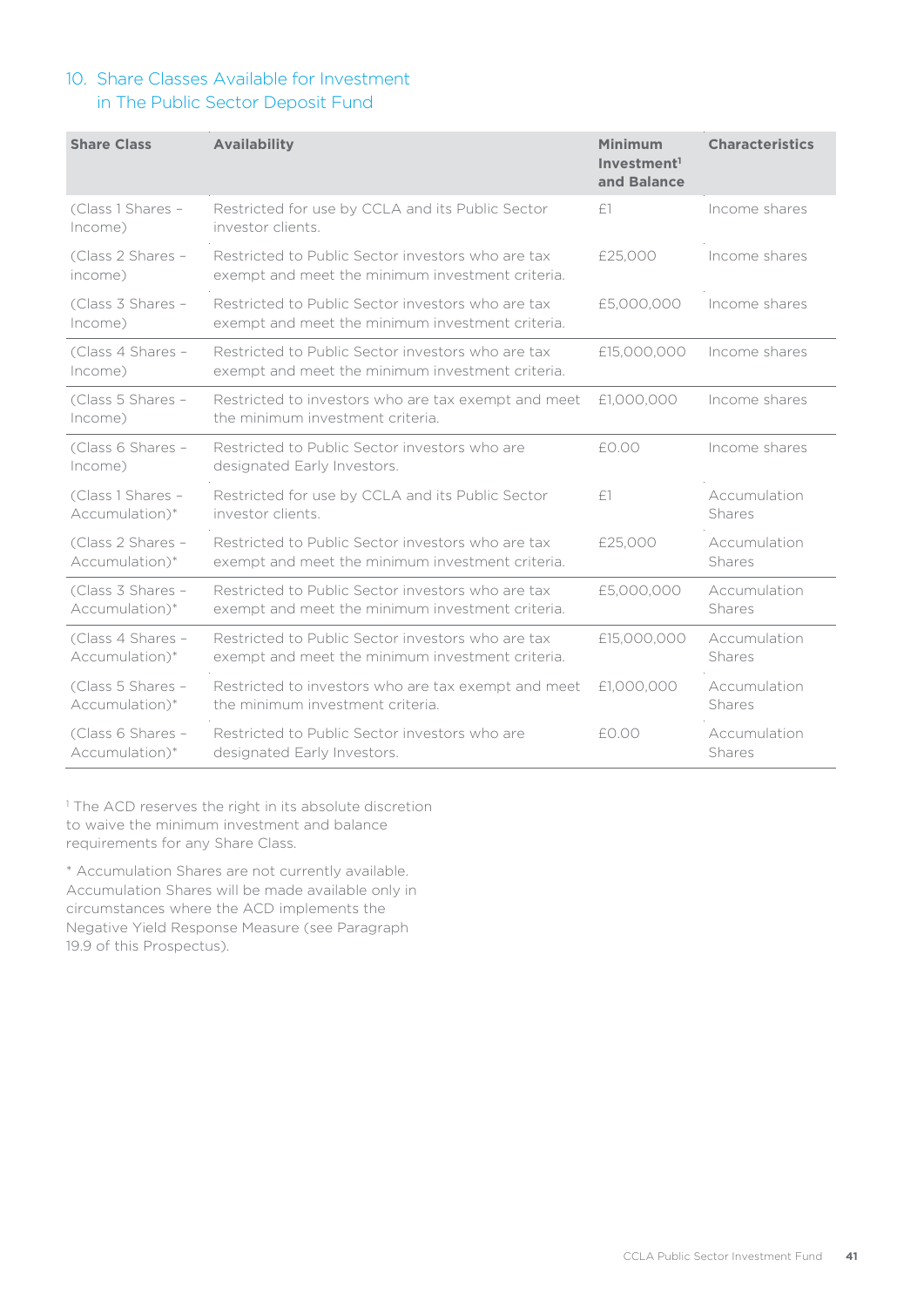# 11. Ongoing Charges Figure (OCF)

### **11.1**

The OCF represents the total of the Fund Management Fee (**FMF**) and the pro-rata cost of the underlying investments when investing in other funds (if applicable). It does not include portfolio transaction costs. Details of portfolio transaction costs are available on the PSDF page of the ACD's website [\(www.ccla.co.uk\)](http://www.ccla.co.uk/). The FMF consists of the AMC and other ongoing costs. The table below shows the calculation of the OCF (the AMC for all Share Classes other than Class 1 Shares includes other ongoing costs) and separately details any initial charge (note: currently there are no redemption charges applied). The charges are shown for each Share Class as follows:

The Public Sector Deposit Fund fees:

| <b>Share Class</b>   | <b>Initial</b><br><b>Charge</b> | <b>AMC</b>                                              | <b>Other</b><br>ongoing<br>costs | <b>FMF</b> | Cost of<br><b>Underlying</b><br><b>Investments</b> | <b>OCF</b> |
|----------------------|---------------------------------|---------------------------------------------------------|----------------------------------|------------|----------------------------------------------------|------------|
| Class 1 Shares       | $0.00\%$                        | 0.00%                                                   | 0.02%                            | 0.02%      | 0.00%                                              | 0.02%      |
| Class 2 Shares 0.00% |                                 | 0.20%                                                   | $0.00\%$                         | 0.20%      | $0.00\%$                                           | 0.20%      |
| Class 3 Shares 0.00% |                                 | 0.15%                                                   | $0.00\%$                         | 0.15%      | 0.00%                                              | 0.15%      |
| Class 4 Shares 0.00% |                                 | 0.08% (currently<br>reduced temporarily<br>from 0.10%)* | $0.00\%$                         | 0.08%      | $0.00\%$                                           | 0.08%      |
| Class 5 Shares 5.00% |                                 | 0.20%                                                   | 0.00%                            | 0.20%      | 0.00%                                              | 0.20%      |
| Class 6 Shares 0.00% |                                 | 0.08% (currently<br>reduced temporarily<br>from 0.10%)* | 0.00%                            | 0.08%      | 0.00%                                              | 0.08%      |

\*Until further notice, the AMC for Class 4 Shares and Class 6 Shares has been reduced to 0.08% per annum and is inclusive of all other charges.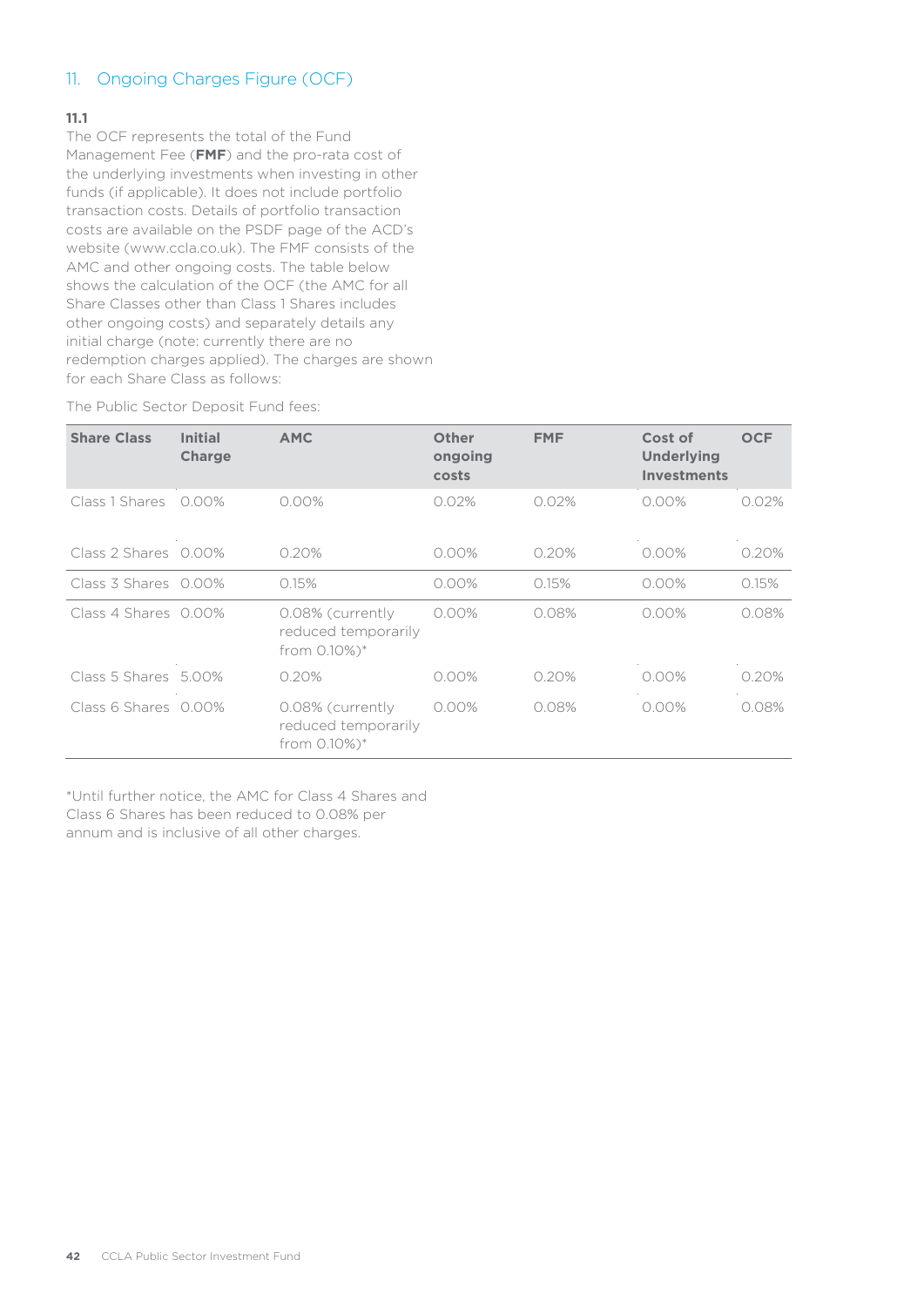The AMC is exclusive of VAT (which if payable will apply in addition) and is calculated by reference to the sum of i) the Net Asset Value of the relevant Class on the previous Dealing Day and ii) net subscriptions or redemptions (as the case may be) received prior to the Dealing Deadline on the Dealing Day. The AMC will accrue daily and be payable monthly in arrears.

# **11.3**

The AMC charged in respect of each Share Class will be reduced by 10% in the event that the PSDF reaches assets under management of £3 billion. The AMC charged in respect of each Share Class (as may be reduced pursuant to the preceding sentence) will be reduced by a further 10% in the event that the PSDF reaches assets under management of £4.5 billion.

### **11.4**

The ACD may rebate all or part of the AMC to recognised intermediaries.

### **11.5**

The FMF is inclusive of the AMC (and VAT thereon if applicable and if any) and also includes the additional operating costs of managing the PSDF such as depositary, audit, custody, legal and professional and other relevant fees e.g. provision of fund ratings.

### **11.6**

The OCF (and its components) specifically excludes portfolio transaction costs and may vary from year to year. In some years, it may be higher.

# 12. Issue and redemption of shares

#### **12.1**

Subject to Paragraph 12.2 Shares will be issued or redeemed at a price equal to the PSDF's NAV per Share.

### **12.2**

Shares in the PSDF may be issued or redeemed at a price equal to the PSDF's constant NAV per Share, as calculated in accordance with Article 32 of the MMF Regulation, provided that such price does not deviate from the NAV per Share calculated in accordance with Article 30 of the MMF Regulation by more than 20 basis points.

# 13. Operating Characteristics Common to Share Classes 1 to 6

The following operating characteristics are common to Share Classes 1 to 6:

### **13.1**

annual accounting reference date: 31 March;

### **13.2**

half-yearly accounting date: 30 September;

# **13.3**

Income – For Income Shares, income is accrued daily and is distributed on the last day of each calendar month (if that day is not a Dealing Day then no later than the following Dealing Day). For Accumulation Shares, income is accrued daily in the NAV of the Accumulation Shares.

# 14. Profile of Typical Investor

The PSDF is marketable to professional and retail clients but is principally targeted at Public Sector investors. The Sub-Fund is suitable for investors who are looking for security, liquidity and yield in that order.

# 15. Reports

The ACD shall make available to investors the following information on at least a weekly basis via a publication on the ACD's website (www.ccla.co.uk):

### **15.1**

the maturity breakdown of the PSDF's portfolio;

### **15.2**

the credit profile of the PSDF;

### **15.3**

the WAM and the WAL of the PSDF;

### **15.4**

details of the 10 largest holdings of the PSDF;

#### **15.5**

the total value of the PSDF's assets; and

### **15.6**

the net yield of the PSDF.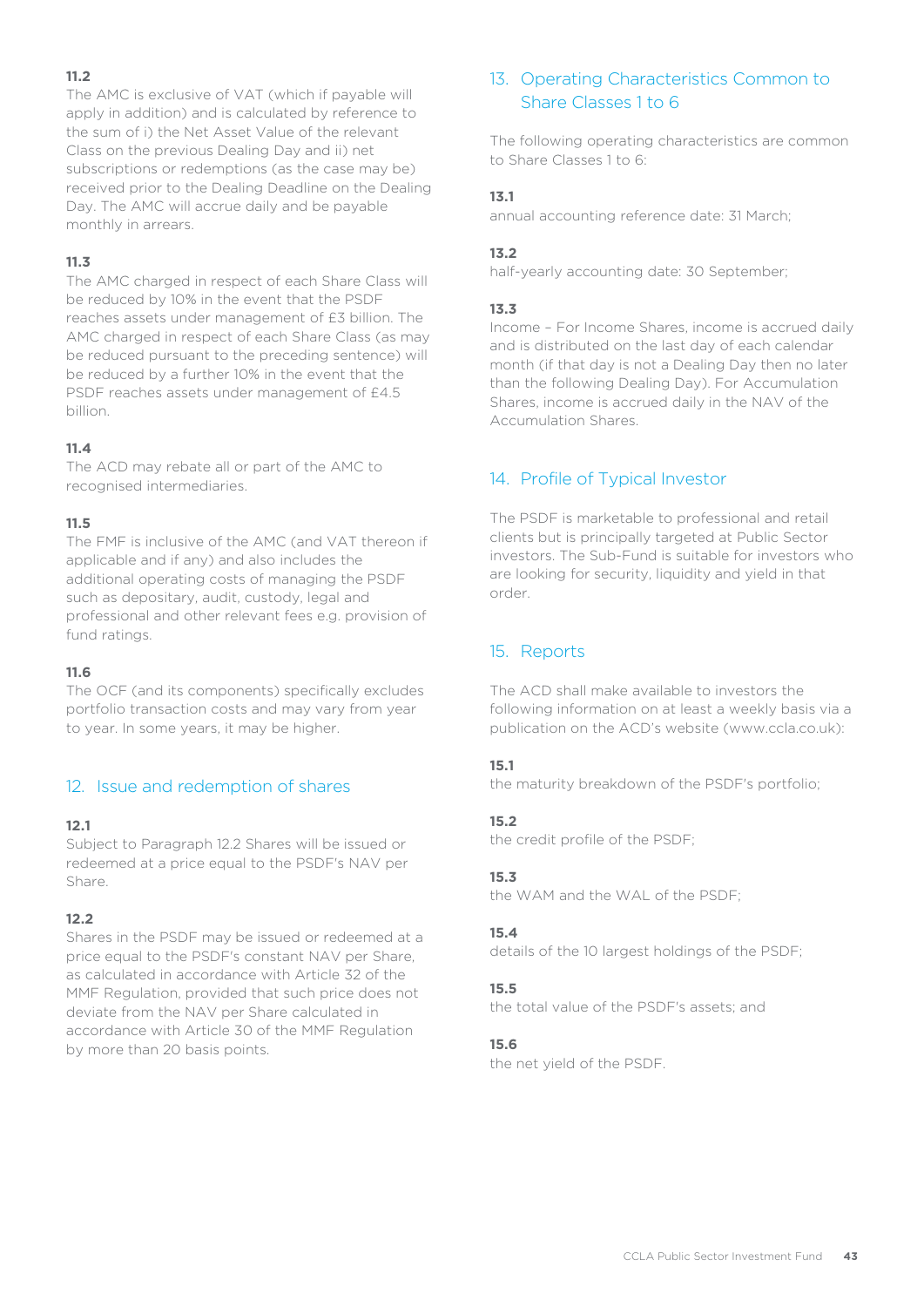# <span id="page-43-0"></span>Annexure 2 Summary of Investment and Borrowing Powers for UK UCITS Schemes

#### **Sub-Funds which are not Regulated Money Market Funds**

The property of each Sub-Fund will be invested with the aim of achieving the investment objective relating to the relevant Sub-Fund but subject to the relevant limits on investment and borrowing set out in the FCA's COLL Sourcebook. The general investment and borrowing powers applicable to UK UCITS Schemes are summarised in this Annexure 2.

#### **Sub-Funds which are Regulated Money Market Funds**

Investment powers and limits for Regulated Money Market Funds (including QMMFs) are set out in the MMF Regulation and further details regarding the requirements of the MMF Regulation are provided in Annexure 3. However, certain investment restrictions as set out in COLL are also applicable to Regulated Money Markets Funds which are UK UCITS Schemes

As a guide, provisions marked with an asterisk (\*) are applicable to the ACD in respect of its management of a Sub-Fund which is a Regulated Money Market Fund (such as the PSDF). Further details of the applications of COLL 5.2 to Regulated Money Market Funds can be found at COLL 5.2.2.

#### **All Sub-Funds**

Regardless of whether a Sub-Fund is a Regulated Money Market Fund or not, the ACD must ensure that, taking account of the investment objectives and policy of the Sub-Fund, the scheme property of each Sub-Fund aims to provide a prudent spread of risk.

# 1. Permitted Categories of Investment

#### **1.1**

With limited exceptions a Sub-Fund must invest solely in any or all permitted categories of the following:

#### **1.1.1**

transferable securities;

#### **1.1.2**

money market instruments;

#### **1.1.3**

derivatives and forward transactions;

#### **1.1.4**

deposits;

### **1.1.5**

units in collective investment schemes; and

#### **1.1.6**

movable and immovable property that is necessary for the direct pursuit of the Company's business.

# 2. Transferable Securities

#### **2.1 Types of Transferable Security**

### **2.1.1**

A transferable security is an investment which is a share, a debenture, an alternative debenture, a government and public security, a warrant, or a certificate representing certain securities (as such terms are defined in the FCA Handbook).

### **2.1.2**

An investment is not a transferable security if the title to it cannot be transferred or can be transferred only with the consent of a third party.

#### **2.1.3**

In applying Paragraph 2.1.2 to an investment which is issued by a body corporate and which is a share or a debenture (as such terms are defined in the FCA Handbook), the need for any consent on the part of the body corporate or any members or debenture holders of it may be ignored.

### **2.1.4**

An investment is not a transferable security unless the liability of the holder of it to contribute to the debts of the issuer is limited to any amount for the time being unpaid by the holder of it in respect of the investment.

#### **2.2 Criteria for Investment in Transferable Securities**

### **2.2.1**

A Sub-Fund may invest in a transferable security only to the extent that the transferable security fulfils the following criteria:

- a) the potential loss which a Sub-Fund may incur with respect to holding the transferable security is limited to the amount paid for it;
- b) its liquidity does not compromise the ACD's ability to comply with its obligations to redeem Shares at the request of any qualifying Shareholder;
- c) reliable valuation is available for it as follows:
	- 1. in the case of a transferable security admitted to or dealt in on an eligible market (see further Paragraph 5 below for an explanation of an eligible market) where there are accurate, reliable and regular prices which are either market prices or prices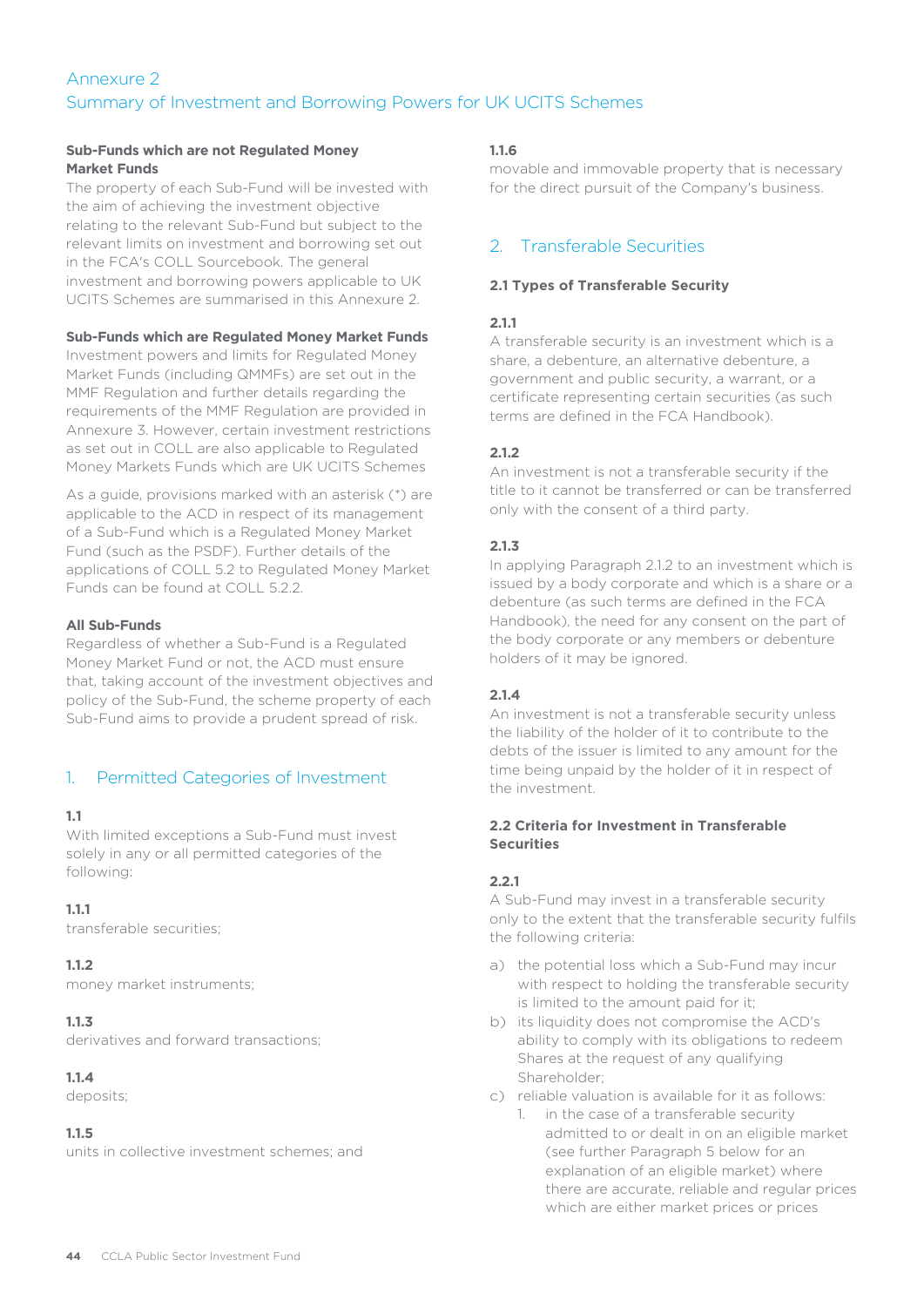made available by valuation systems independent from issuers;

- 2. in the case of a transferable security not admitted to or dealt in on an eligible market, where there is a valuation on a periodic basis which is derived from information from the issuer of the transferable security or from competent investment research;
- d) appropriate information is available for it as follows:
	- 1. in the case of a transferable security admitted to or dealt in on an eligible market, where there is regular, accurate and comprehensive information available to the market on the transferable security or, where relevant, on the portfolio of the transferable security;
	- 2. in the case of a transferable security not admitted to or dealt in on an eligible market where there is regular and accurate information available to the ACD on the transferable security or, where relevant, on the portfolio of the transferable security;
- e) it is negotiable; and
- f) its risks are adequately captured by the risk management process of the ACD.

### **2.2.2**

Unless there is information available to the ACD that would lead to a different determination, a transferable security which is admitted to or dealt in on an eligible market shall be presumed:

not to compromise the ability of the ACD to comply with its obligations to redeem Shares at the request of any qualifying Shareholder; and to be negotiable.

#### **2.3 Closed-End Funds Constituting Transferable Securities**

A unit in a closed-end fund shall be taken to be a transferable security for the purposes of investment by a Sub-Fund, provided it fulfils the criteria for transferable securities set out in Paragraph 2.2 above and either:

#### **2.3.1**

where the closed-end fund is constituted as an investment company or a unit trust:

- 1. it is subject to corporate governance mechanisms applied to companies; and
- 2. where another person carries out asset management activity on its behalf that person is subject to national regulation for the purpose of investor protection; or

### **2.3.2**

where the closed-end fund is constituted under the law of contract:

1. it is subject to corporate governance mechanisms equivalent to those applied to companies; and

2. it is managed by a person who is subject to national regulation for the purpose of investor protection.

#### **2.4 Transferable Securities Linked to Other Assets**

### **2.4.1**

A Sub-Fund may invest in any other investment which shall be taken to be a transferable security for the purposes of investment by a Sub-Fund provided the investment:

- a) fulfils the criteria for transferable securities set out in Paragraph 2.2 above; and
- b) is backed by or linked to the performance of other assets which may differ from those in which a Sub-Fund can invest.

#### **2.4.2**

Where an investment in Paragraph 2.4.1 contains an embedded derivative component, the requirements of this Paragraph with respect to derivatives and forwards will apply to that component.

# 3. Approved Money Market Instruments

#### **3.1**

An approved money market instrument is a money market instrument which is normally dealt on the money market, is liquid and has a value which can be accurately determined at any time.

#### **3.2**

A money market instrument shall be regarded as normally dealt on the money market if it:

#### **3.2.1**

has a maturity at issuance of up to and including 397 days;

### **3.2.2**

has a residual maturity of up to and including 397 days;

### **3.2.3**

undergoes regular yield adjustments in line with money market conditions at least every 397 days; or

#### **3.2.4**

has a risk profile, including credit and interest rate risks, corresponding to that of an instrument which has a maturity as set out in 3.2.1 or 3.2.2 or is subject to yield adjustments as set out in 3.2.3.

### **3.3**

A money market instrument shall be regarded as liquid if it can be sold at limited cost in an adequately short time frame, taking into account the obligation of the ACD to redeem Shares at the request of any qualifying Shareholder.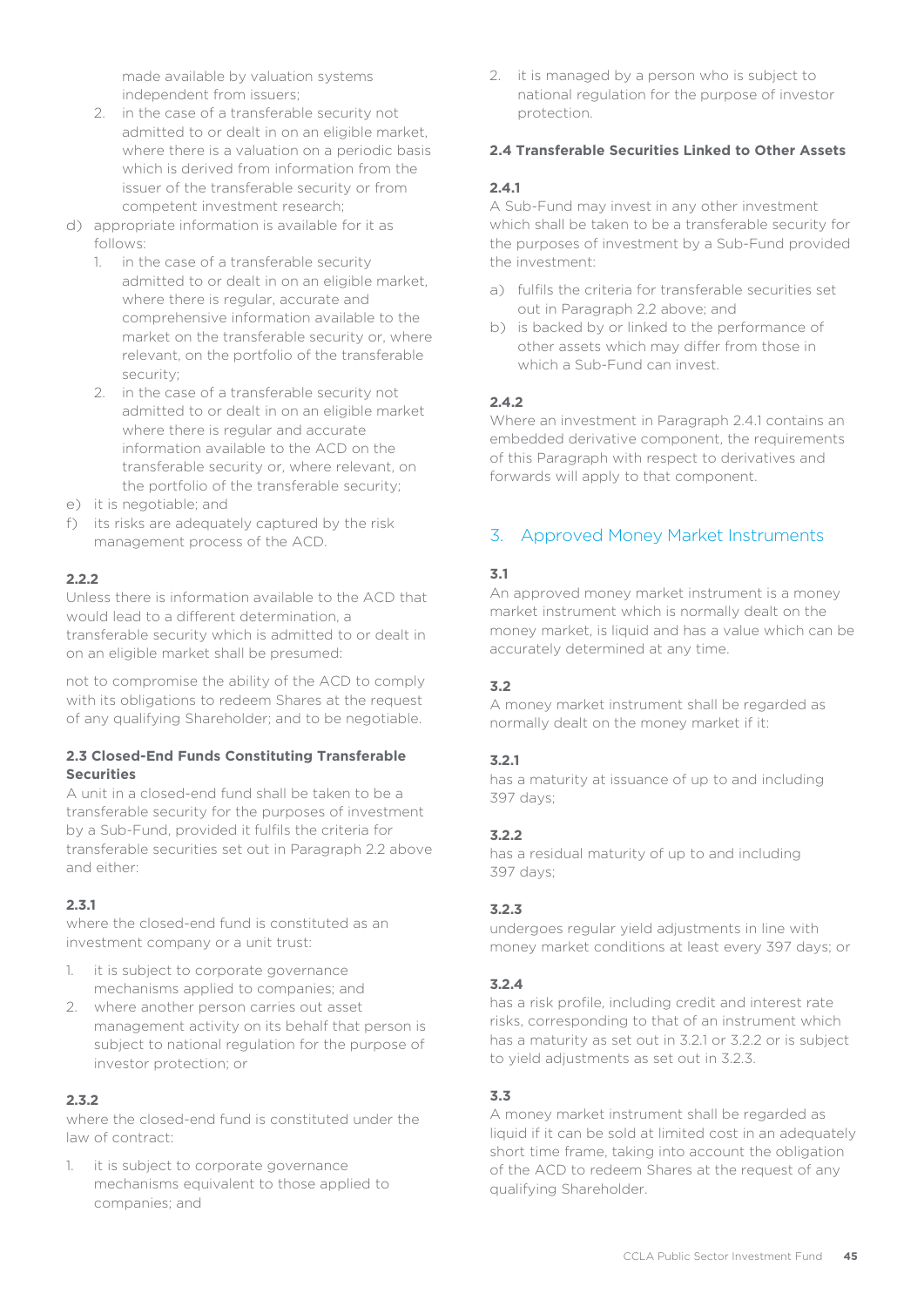A money market instrument shall be regarded as having a value which can be accurately determined at any time if accurate and reliable valuation systems, which fulfil the following criteria, are available:

# **3.4.1**

enabling the ACD to calculate a net asset value in accordance with the value at which the instrument held in the portfolio could be exchanged between knowledgeable willing parties in an arm's length transaction; and

# **3.4.2**

based either on market data or on valuation models including systems based on amortised costs.

# **3.5**

A money market instrument that is normally dealt on the money market and is admitted to or dealt on an eligible market shall be presumed to be liquid and have a value which can be accurately determined at any time unless there is information available to the ACD that would lead to a different determination.

# 4. Transferable Securities and Money Market Instruments Generally to be Admitted to or Dealt on an Eligible Market

### **4.1**

Transferable securities and approved money market instruments held within a Sub-Fund must be:

### **4.1.1**

admitted to or dealt on an eligible market (as described in Paragraph 5.2.1 or Paragraph 5.3); or

### **4.1.2**

dealt on an eligible market (as described in Paragraph 5.2.2); or

### **4.1.3**

for an approved money market instrument not admitted to or dealt on an eligible market within Paragraph 6; or

### **4.1.4**

recently issued transferable securities provided that the terms of issue include an undertaking that an application will be made to be admitted to an eligible market; and such admission is secured within a year of issue.

# **4.2**

A Sub-Fund may invest up to 10% of the Sub-Fund's investments in transferable securities and approved money market instruments other than those referred to in Paragraph 4.1.

# **4.3**

However, the ability to hold up to 10% of the Sub-Fund's investments in ineligible assets under Paragraph 4.2 above is subject to the following limitation: for a qualifying money market fund (as defined in the FCA Rules), the 10% restriction is limited to high quality money market instruments with a maturity or residual maturity of not more than 397 days or regular yield adjustments consistent with such a maturity, and with a WAM of no more than 60 days.

# 5. Eligible Markets Regime

# **5.1**

To protect investors the markets in which investments of a Sub-Fund are dealt or traded on should be of an adequate quality ("eligible") at the time of acquisition of the investment and until it is sold. Where a market ceases to be eligible, investments on that market cease to be approved securities. The 10% restriction in Paragraph 4.2 above on investment in non-approved securities applies and exceeding this limit because a market ceases to be eligible will generally be regarded as an inadvertent breach.

# **5.2**

A market is eligible for the purposes of the FCA Handbook if it is:

### **5.2.1**

a regulated market (as defined in the FCA Handbook); or

### **5.2.2**

a market in an EEA State which is regulated, operates regularly and is open to the public.

### **5.3**

A market not falling within Paragraph 5.2 is eligible for the purposes of the FCA Handbook if:

### **5.3.1**

the ACD after consultation with and notification to the Depositary decides that market is appropriate for investment of, or dealing in the Sub-Fund's property;

# **5.3.2**

the market is included in a list in the Prospectus; and

### **5.3.3**

the Depositary has taken reasonable care to determine that adequate custody arrangements can be provided for the investment dealt on that market; and all reasonable steps have been taken by the ACD in deciding whether that market is eligible.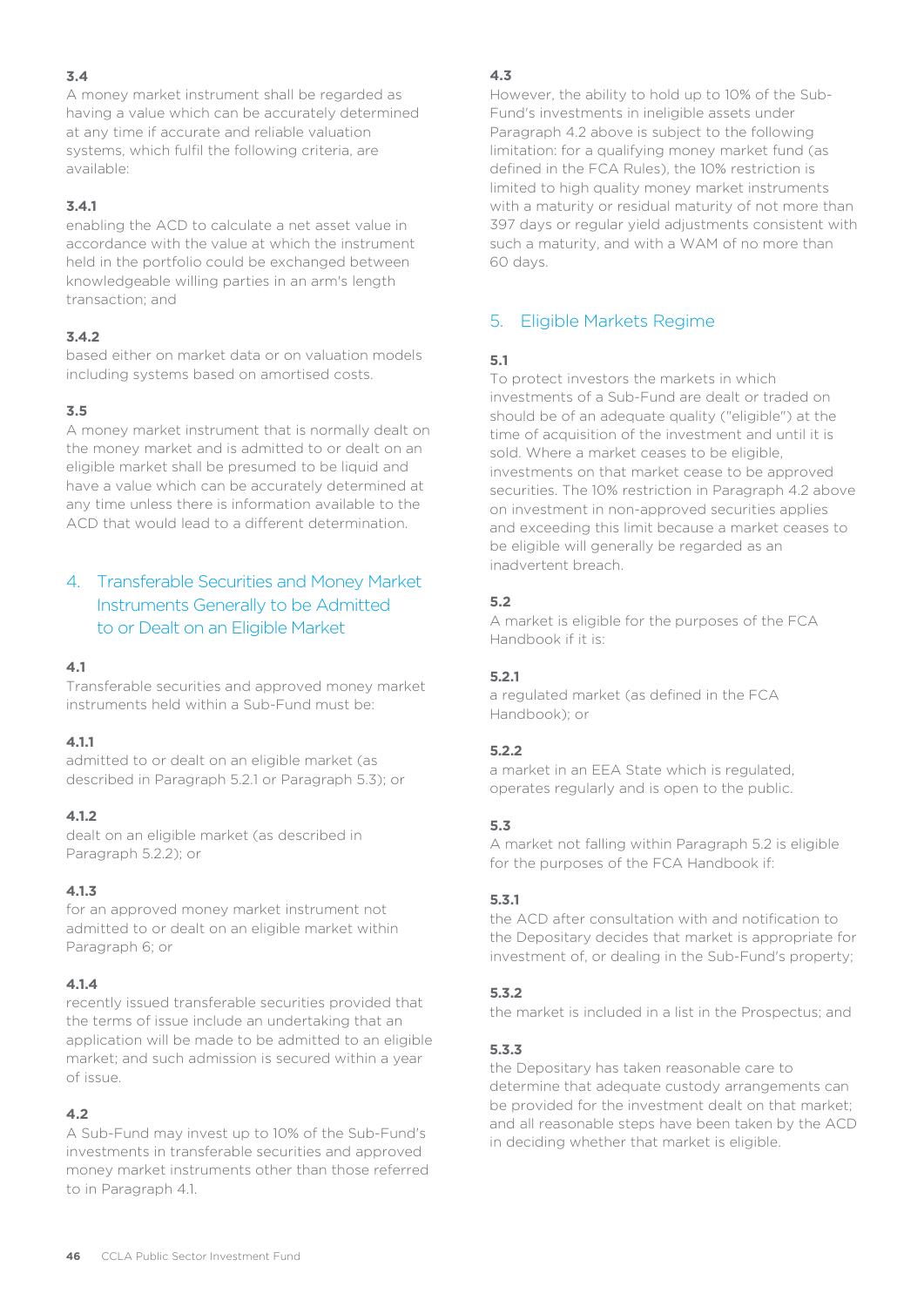In Paragraph 5.3.1 a market must not be considered appropriate unless it is regulated, operates regularly, is recognised as a market or exchange or as a self regulating organisation by an overseas regulator, is open to the public, is adequately liquid and has adequate arrangements for unimpeded transmission of income and capital to or to the order of investors.

# 6. Money Market Instruments with a Regulated Issuer

# **6.1**

In addition to instruments admitted to or dealt on an eligible market, a Sub-Fund may invest in an approved money-market instrument provided it fulfils the following requirements:

# **6.1.1**

the issue or the issuer is regulated for the purposes of protecting investors and savings; and

### **6.1.2**

the instrument is issued or guaranteed in accordance with Paragraph 7.

### **6.2**

The issue or the issuer of a money market instrument other than one dealt in on an eligible market, shall be regarded as regulated for the purposes of protecting investors and savings if:

### **6.2.1**

the instrument is an approved money market instrument;

### **6.2.2**

appropriate information is available for the instrument (including information which allows an appropriate assessment of the credit risks related to investments in it) in accordance with Paragraph 8, and

### **6.2.3**

the instrument is freely transferable.

# 7. Issuers and Guarantors of Money Market **Instruments**

### **7.1**

A Sub-Fund may invest in an approved money market instrument if it is:

# **7.1.1**

issued or guaranteed by any one of the following:

a) a central authority of the UK or an EEA State or if the EEA State is a federal state, one of the members making up the federation;

- b) a regional or local authority of the UK or an EEA State;
- c) the Bank of England
- d) the European Central Bank or a central bank of an EEA State;
- e) the EU or the European Investment Bank;
- f) a non-EEA State, or in the case of a federal state one of the members making up the federation; or
- g) a public international body to which the UK or one or more EEA States belong;

# **7.1.2**

issued by a body, any securities of which are dealt on an eligible market; or

### **7.1.3**

issued or guaranteed by an establishment which is:

- a) subject to prudential supervision in accordance with criteria defined by UK or EU law; or
- b) an establishment which is subject to and complies with prudential rules considered by the FCA to be at least as stringent as those laid down by UK or EU law.

# **7.2**

An establishment shall be considered to satisfy the requirement in Paragraph 7.1.3(b) if it is subject to and complies with prudential rules, and fulfils one or more of the following criteria:

# **7.2.1**

it is located in the UK or the EEA;

### **7.2.2**

it is located in an OECD country belonging to the Group of Ten;

### **7.2.3**

it has at least one investment grade rating;

### **7.2.4**

on the basis of an in-depth analysis of the issuer, it can be demonstrated that the prudential rules applicable to that issuer are at least as stringent as those laid down by European community law.

# 8. Appropriate Information for Money Market Instruments

### **8.1**

In the case of an approved money market instrument within Paragraph 7.1.2 or issued by a body referred to in the COLL Sourcebook at COLL 5.2.10EG; or which is issued by an authority within Paragraph 7.1.1(b) or a public international body within Paragraph 7.1.1(f), but is not guaranteed by a central authority within Paragraph 7.1.1(a), the following information must be available: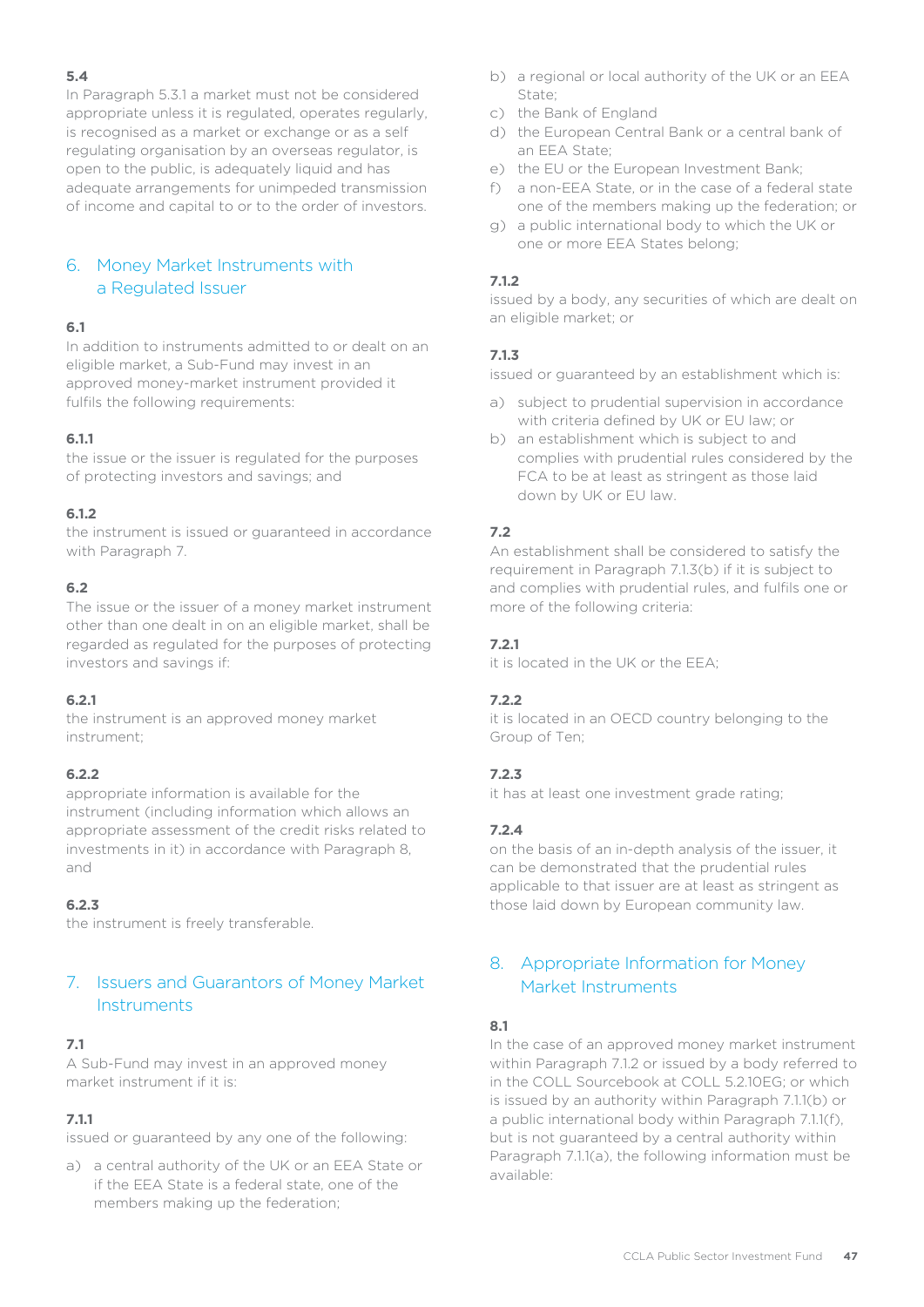# **8.1.1**

information on both the issue or the issuance programme and the legal and financial situation of the issuer prior to the issue of the instrument, verified by appropriately qualified third parties not subject to instructions from the issuer;

#### **8.1.2**

updates of that information on a regular basis and whenever a significant event occurs; and

#### **8.1.3**

available and reliable statistics on the issue or the issuance programme.

### **8.2**

In the case of an approved money market instrument issued or guaranteed by an establishment within Paragraph 7.1.3 the following information must be available:

#### **8.2.1**

information on the issue or the issuance programme or on the legal and financial situation of the issuer prior to the issue of the instrument;

#### **8.2.2**

updates of that information on a regular basis and whenever a significant event occurs; and

#### **8.2.3**

available and reliable statistics on the issue or the issuance programme, or other data enabling an appropriate assessment of the credit risks related to investment in those instruments.

### **8.3**

In the case of an approved money market instrument within Paragraph 7.1.1(a) 7.1.1(d) or 7.1.1(e) or which is issued by an authority within Paragraph 7.1.1(b) or a public international body within Paragraph 7.1.1(f) and is guaranteed by a central authority within Paragraph 7.1.1(a) information must be available on the issue or the issuance programme, or on the legal and financial situation of the issuer prior to the issue of the instrument.

# 9. Spread Limits

### **9.1**

This Paragraph does not apply to government and public securities.

### **9.2**

Not more than 20% in value of a Sub-Fund's property can consist of deposits with a single body.

### **9.3**

No more than 5% of a Sub-Fund's scheme property can consist of transferable securities or approved

money market instruments issued by any single body (raised to 10% in respect of up to 40% in value of a Sub-Fund's property and raised to 25% in respect of covered bonds, provided that where more than 5% of a Sub-Fund's property is invested in covered bonds issued by a single body, the total value of covered bonds held must not exceed 80% of the value of a Sub-Fund's property).

#### **9.4**

In applying Paragraph 9.3 certificates representing certain securities are to be treated as equivalent to the underlying security.

### **9.5**

The exposure to any one counterparty in an OTC derivative transaction must not exceed 5% in value of a Sub-Fund's property (10% when the counterparty is an approved bank).

### **9.6**

Not more than 20% in value of a Sub-Fund's investments can consist of transferable securities and approved money market instruments issued by the same group.

### **9.7**

Not more than 20% in value of a Sub-Fund's property is to consist of the units of any one collective investment scheme.

#### **9.8**

In applying the limits in Paragraphs 9.2, 9.3 and 9.5 not more than 20% in value of a Sub-Fund's investments can consist of any combination of two or more of the following:

### **9.8.1**

transferable securities (including covered bonds) or approved money market instruments issued by; or

### **9.8.2**

deposits made with; or

### **9.8.3**

exposures from OTC derivatives transactions made with; a single body.

### **9.9**

The ACD must ensure that counterparty risk arising from an OTC derivative transaction is subject to the limits set out in Paragraphs 9.5 and 9.8.

#### **9.10**

When calculating the exposure of a Sub-Fund to a counterparty in accordance with the limits in Paragraph 9.5, the ACD must use the positive markto-market value of the OTC derivative contract with that counterparty.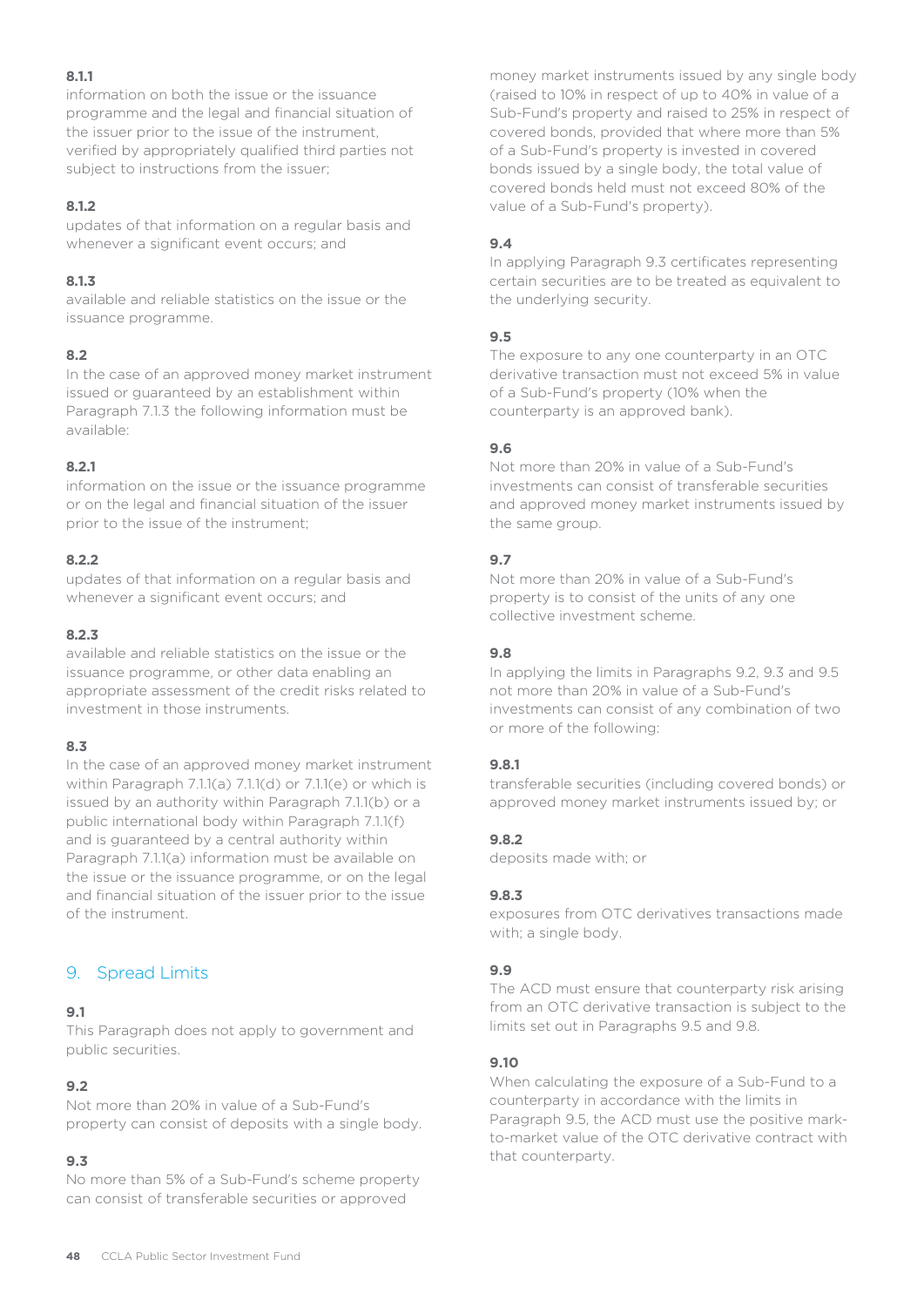The ACD may net the OTC derivative positions with the same counterparty, provided:

#### **9.11.1**

it is able legally to enforce netting agreements with the counterparty on behalf of the Company; and

#### **9.11.2**

the netting agreements in Paragraphs 9.11.1 do not apply to any other exposures the Company may have with that same counterparty.

#### **9.12**

The ACD may reduce the exposure of a Sub-Fund's investments to a counterparty to an OTC derivative transaction through the receipt of collateral. Collateral received must be sufficiently liquid so that it can be sold quickly at a price that is close to its pre-sale valuation.

### **9.13**

The ACD must take collateral into account in calculating exposure to counterparty risk in accordance with the limits in Paragraph 9.15 when it passes collateral to the counterparty to an OTC derivative transaction on behalf of a Sub-Fund.

#### **9.14**

Collateral passed in accordance with Paragraph 9.13 may be taken into account on a net basis only if the ACD is able legally to enforce netting arrangements with this counterparty on behalf of a Sub-Fund.

### **9.15**

The ACD must calculate the issuer concentration limits referred to Paragraph 9 on the basis of the underlying exposure created through the use of OTC derivatives in accordance with the commitment approach.

#### **9.16**

In relation to exposures arising from OTC derivative transactions, as referred to in Paragraph 9.8, the ACD must include in the calculation any counterparty risk relating to the OTC derivative transactions.

# 10. Government and Public Securities

With regard to government and public securities:

#### **10.1**

Where no more than 35% in value of a Sub-Fund's investments is invested in such securities issued by any one body, there is no limit on the amount which may be invested in such securities or in any one  $i$ ssue

### **10.2**

A Sub-Fund may invest more than 35% in value of its investments in such securities issued by one issuer provided that:

#### **10.2.1**

the ACD, after prior consultation with the Depositary considers that the issuer of such securities is one which is appropriate in accordance with the investment objectives of the Company;

#### **10.2.2**

no more than 30% in value of the investments of a Sub-Fund consist of such securities of any one issue;

#### **10.2.3**

the investments of a Sub-Fund include such securities issued by that or another issuer of at least six different issues; and

#### **10.2.4**

such securities are issued or guaranteed by or on behalf of the government of the UK.

#### **10.3**

Notwithstanding Paragraph 9.1 and subject to Paragraphs 10.1 and 10.2, in applying the 20% limit in Paragraph 9.8, with respect to a single body government and public securities issued by that body shall be taken into account.

# 11. Collective Investment Schemes

With regard to collective investment schemes:

### **11.1**

A Sub-Fund may invest in units in collective investment schemes provided that no more than 30% in value of a Sub Fund's investments is in collective investment schemes that are UK UCITS Schemes or a collective investment scheme (**second scheme**) that falls within one of the categories specified below:

#### **11.1.1**

the scheme complies with the conditions necessary for it to enjoy the rights conferred by the UCITS Directive as implemented in the UK or EEA; or,

### **11.1.2**

the scheme is a recognised scheme that is authorised by the supervisory authorities of Guernsey, Jersey or the Isle of Man (provided the requirements of COLL 5.2.13AR are met); or

#### **11.1.3**

the scheme is authorised as a non-UCITS retail scheme (provided the requirements of COLL 5.2.13AR(1)(a), (3) and (4) are met); or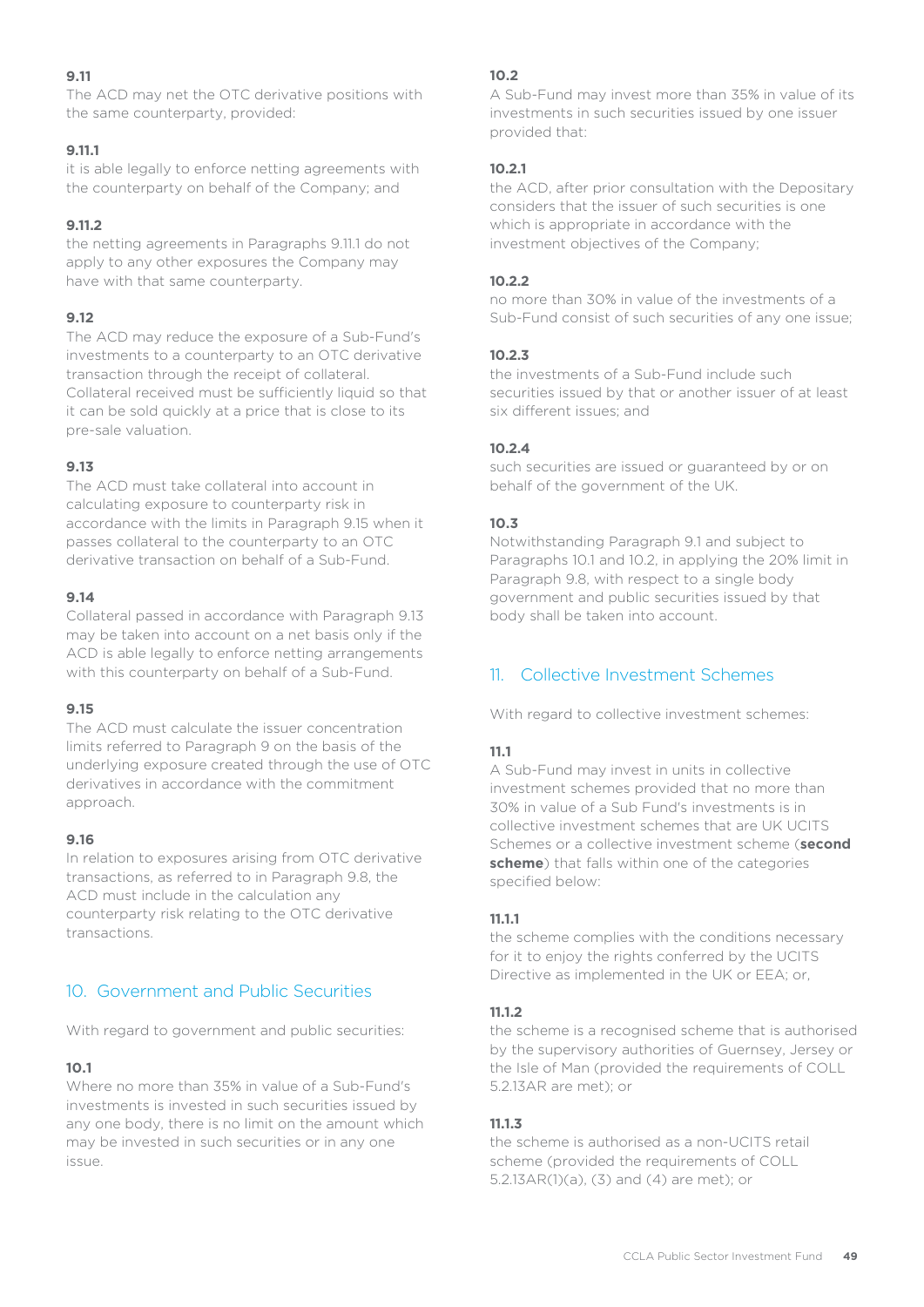# **11.1.4**

the scheme is authorised in an EEA State provided the requirements of COLL 5.2.13AR are met); or

#### **11.1.5**

the scheme is authorised by the competent authority of an OECD member country (other than an EEA State) which has:

- a) signed the IOSCO Multilateral Memorandum of Understanding; and
- b) approved the scheme's management company, rules and depositary/custody arrangements;

provided that the requirements of COLL 5.2.13AR are met);

and the second scheme must satisfy all of the following conditions:

#### **11.1.6**

it complies with certain restrictions set out in the FCA Rules including restrictions designated to avoid double charging as set out at COLL 5.2.15R and 5.2.16R;

#### **11.1.7**

it is a scheme which has terms which prohibit more than 10% in value of the scheme property consisting of units or shares in collective investment schemes; and

#### **11.1.8**

where the second scheme is an umbrella the provisions in Paragraphs 11.1.6, 11.1.7 and 9 apply to each Sub-Fund as if it were a separate scheme.

#### **11.2**

Subject to the limits specified in Paragraph 11.1, investment may be made in a second scheme managed by the ACD or an associate of the ACD.

#### **11.3**

A Sub-Fund may invest in units of other collective investment schemes and pay any related charges or expenses for investing in such units where the schemes are managed, operated or administered by the ACD (or one of its associates) in which case the rules on double charging contained in the FCA Rules (in particular those set out at COLL 5.2.16R) will be complied with.

# 12. Nil/Partly Paid

With regard to nil or partly paid transferable securities or approved money market instruments, a Sub-Fund may invest in such securities or instruments only if it is reasonably foreseeable that the amount of any existing and potential call for any sum unpaid could be met by a fund when payment is required without contravening the COLL Sourcebook.

# 13. Derivatives: General

#### **13.1**

The ACD may hedge transactions by back-to-back foreign currency borrowings against GBP. The ACD does not envisage entering into such hedging transactions.

#### **13.2**

A transaction in derivatives or a forward transaction cannot be effected for a Sub-Fund unless:

#### **13.2.1**

it is a permitted derivative and forward transaction (broadly a derivative must be effected on or under the rules of any eligible derivatives market and have underlyings consisting of any or all of the following; transferable securities, money market instruments, deposits, permitted derivatives, permitted collective investment schemes, financial indices, interest rates, foreign exchange rates, currencies); and

#### **13.2.2**

it is covered as required by the COLL Sourcebook.

#### **13.3**

The exposure to the underlying assets must not exceed the limits in the COLL Sourcebook for the class of underlying asset concerned.

#### **13.4**

Where a transferable security or approved money market instrument embeds a derivative, this must be taken into account for the purposes of complying with this Paragraph.

#### **13.5**

A transferable security or an approved money market instrument will embed a derivative if it contains a component which fulfils the following criteria:

#### **13.5.1**

by virtue of that component some or all of the cash flows that otherwise would be required by the transferable security or approved money market instrument which functions as host contract can be modified according to a specified interest rate, financial instrument price, foreign exchange rate, index of prices or rates, credit rating or credit index or other variable and therefore vary in a way similar to a standalone derivative;

#### **13.5.2**

the economic characteristics and risks are not closely related to the economic characteristics and risks of the host contract; and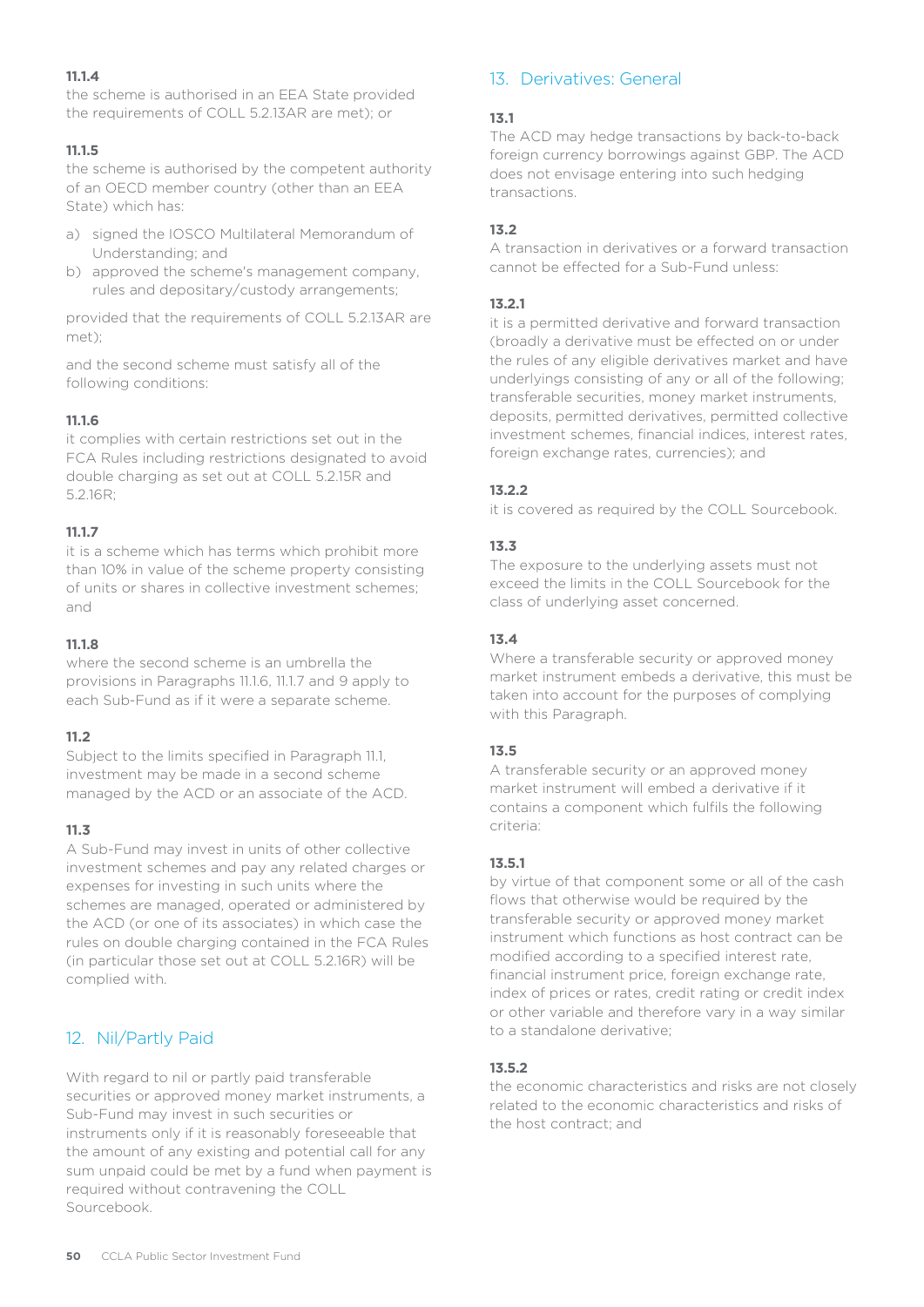### **13.5.3**

it has a significant impact on the risk profile and pricing of the transferable security or approved money market instrument.

#### **13.6**

A transferable security or an approved money market instrument does not embed a derivative where it contains a component which is contractually transferable independently of the transferable security or the approved money market instrument. That component shall be deemed to be a separate instrument.

#### **13.7**

If a Sub-Fund invests in an index-based derivative, provided the relevant index falls within Paragraph 15, the underlying constituents of the index do not have to be taken into account for the purposes of Paragraphs 9 and 10 above.

# 14. Permitted Transactions (Derivatives and Forwards)

#### **14.1**

A transaction in a derivative must be in an approved derivative or be one which complies with the requirements for permitted OTC derivatives, in Paragraph 18.

#### **14.2**

A transaction in a derivative must have the underlyings consisting of any or all of the following to which the scheme is dedicated: transferable securities; approved money-market instruments; permitted deposits; permitted derivatives; permitted collective investment scheme units; financial indices; interest rates; foreign exchange rates and currencies. A transaction in an approved derivative must be effected on or under the rules of an eligible derivatives market. A derivatives transaction must not cause a Sub-Fund to diverge from its investment objectives as stated in the Instrument and the most recently published Prospectus. It must not be entered into if the intended effect is to create the potential for an uncovered sale of one or more transferable securities, approved money market instruments, collective investment scheme units or derivatives.

#### **14.3**

Any forward transaction must be with an eligible institution or an approved bank.

#### **14.4**

A derivative includes an instrument which fulfils the following criteria:

#### **14.4.1**

it allows the transfer of the credit risk of the underlying independently from the other risks associated with that underlying;

#### **14.4.2**

it does not result in the delivery or the transfer of assets other than those referred to in COLL 5.2.6A R including cash;

#### **14.4.3**

in the case of an OTC derivative, it complies with the requirements in COLL 5.2.23 R;

#### **14.4.4**

its risks are adequately captured by the risk management process of the ACD, and by its internal control mechanisms in the case of risks of asymmetry of information between the ACD and the counterparty to the derivative, resulting from potential access of the counterparty to non-public information on persons whose assets are used as the underlying by that derivative.

#### **14.5**

A Sub-Fund may not undertake transactions in derivatives on commodities.

# 15. Financial Indices Underlying Derivatives(\*)

#### **15.1**

The financial indices referred to in Paragraph 14.2 are those where the index is sufficiently diversified, it represents an adequate benchmark for the market to which it refers and the index is published in an appropriate manner.

#### **15.2**

A financial index is sufficiently diversified if:

#### **15.2.1**

it is composed in such a way that price movements or trading activities regarding one component do not unduly influence the performance of the whole index;

#### **15.2.2**

where it is composed of assets in which a Sub-Fund is permitted to invest, its composition is at least diversified in accordance with the requirements with respect to spread and concentration set out in this Annexure 2; and

#### **15.2.3**

where it is composed of assets in which a Sub-Fund cannot invest, it is diversified in a way which is equivalent to the diversification achieved by the requirements with respect to spread and concentration set out in this Annexure 2.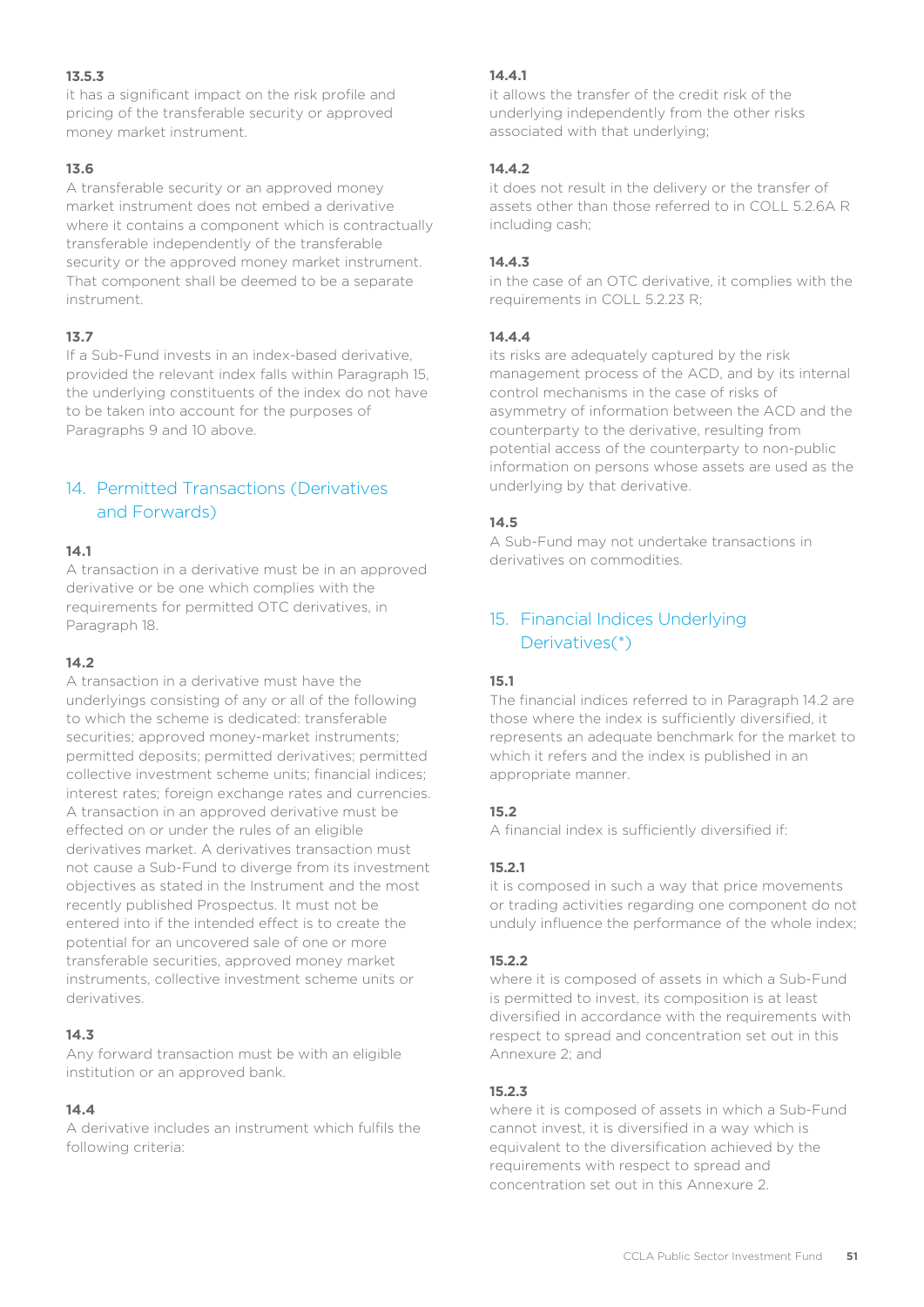A financial index represents an adequate benchmark for the market to which it refers if:

### **15.3.1**

it measures the performance of a representative group of underlyings in a relevant and appropriate way;

#### **15.3.2**

it is revised or rebalanced periodically to ensure that it continues to reflect the markets to which it refers, following criteria which are publicly available; and

#### **15.3.3**

the underlyings are sufficiently liquid, allowing users to replicate it if necessary.

### **15.4**

A financial index is published in an appropriate manner if:

#### **15.4.1**

its publication process relies on sound procedures to collect prices and calculate and subsequently publish the index value, including pricing procedures for components where a market price is not available; and

#### **15.4.2**

material information on matters such as index calculation, rebalancing methodologies, index changes or any operational difficulties in providing timely or accurate information is provided on a wide and timely basis.

#### **15.5**

Where the composition of underlyings of a transaction in a derivative does not satisfy the requirements for a financial index, the underlyings for that transaction shall where they satisfy the requirements with respect to other underlyings pursuant to Paragraph 14.2 be regarded as a combination of those underlyings.

# 16. Transactions for the Purpose of Property(\*)

A derivative or forward transaction which will or could lead to the delivery of property for the account of a Sub-Fund may be entered into only if that property can be held for the account of a Sub-Fund and the ACD having taken reasonable care determines that delivery of the property under the transaction will not occur or will not lead to a breach of the rules in the COLL Sourcebook.

# 17. Requirement to Cover Sales(\*)

# **17.1**

No agreement by or on behalf of a Sub-Fund to dispose of property or rights may be made unless the obligation to make the disposal and any other similar obligation could immediately be honoured by a Sub-Fund by delivery of property or the assignment (or, in Scotland, assignation) of rights and the property and rights above are owned by a Sub-Fund at the time of the agreement. This requirement does not apply to a deposit.

#### **17.2**

Paragraph 17.1 can be met where:

### **17.2.1**

the risks of the underlying financial instrument of a derivative can be appropriately represented by another financial instrument and the underlying financial instrument is highly liquid; or

#### **17.2.2**

the ACD or the Depositary has the right to settle the derivative in cash and cover exists within a Sub-Fund's property which falls within one of the following asset classes:

- a) cash;
- b) liquid debt instruments (e.g. government bonds of first credit rating) with appropriate safeguards (in particular, haircuts); or
- c) other highly liquid assets having regard to their correlation with the underlying of the financial derivative instruments, subject to appropriate safeguards (e.g. haircuts where relevant).

### **17.3**

In the asset classes referred to in Paragraph 17.2 an asset may be considered liquid where the instrument can be converted into cash in no more than seven Business Days at a price closely corresponding to the current valuation of the financial instrument on its own market.

# 18. OTC Transactions in Derivatives(\*)

### **18.1**

A transaction in an OTC derivative (or, for the purposes of 18.1 only, by or on behalf of a Regulated Money Market Fund) must be:

### **18.1.1**

with an approved counterparty (namely an eligible institution, an approved bank or a person whose FCA permission or home state authorisation permits it to enter into the transaction as principal off-exchange);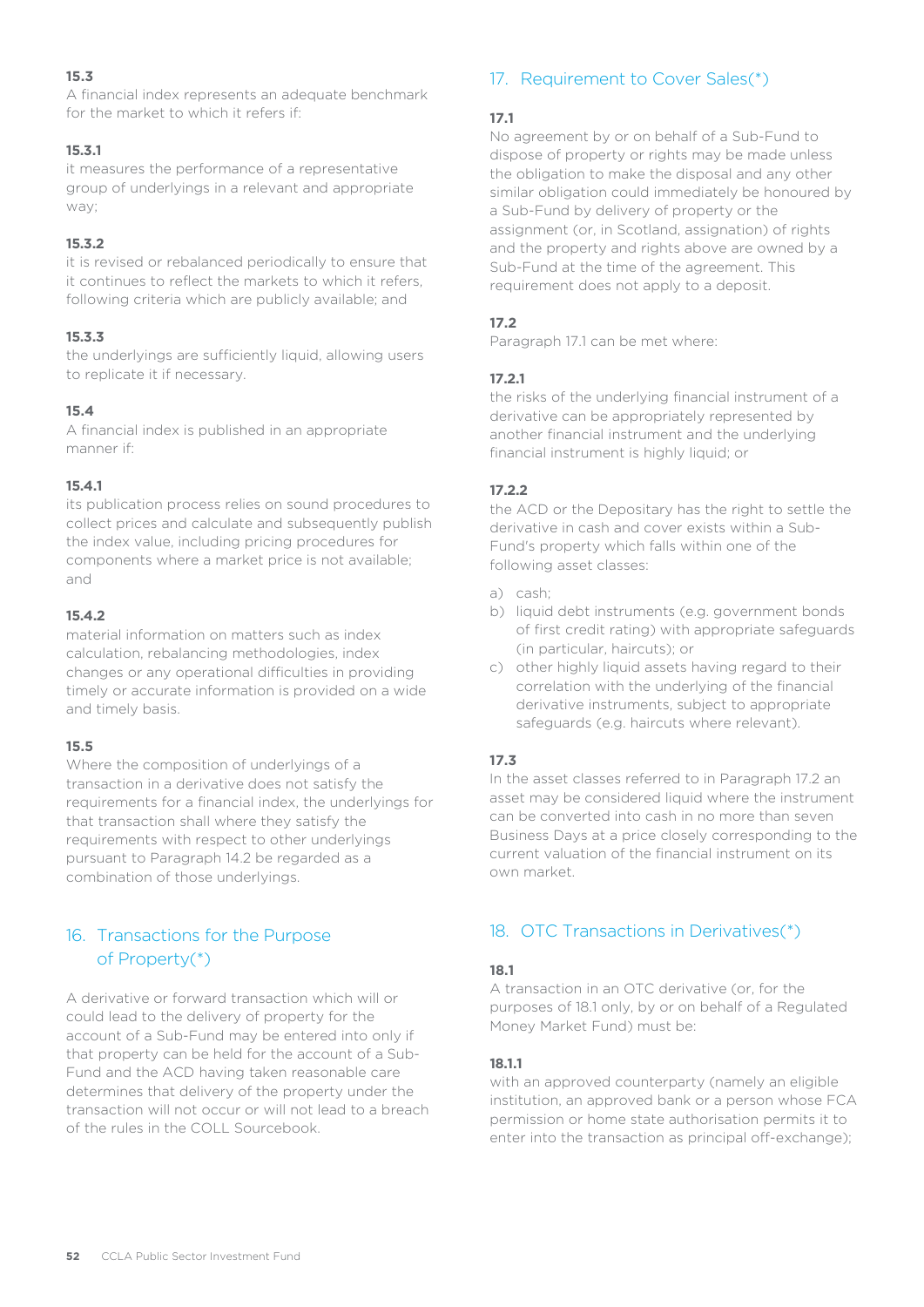# **18.1.2**

on approved terms; the terms of the transaction in derivatives are approved only if the ACD:

- a) carries out, at least daily, a reliable verifiable valuation in respect of that transaction corresponding to its fair value and which does not rely on market quotations by the counterparty; and
- b) can enter into one or more further transactions to sell, liquidate or close out that transaction at any time, at its fair value;

#### **18.1.3**

capable of reliable valuation, i.e. only if the ACD having taken reasonable care determines that, throughout the life of the derivative (if the transaction is entered into), it will be able to value the investment concerned with reasonable accuracy:

- a) on the basis of an up to date market value which the ACD and the Depositary have agreed is reliable; or
- b) if this is not available on the basis of a pricing model which the ACD and the Depositary have agreed uses an adequate recognised methodology; and

### **18.1.4**

subject to verifiable valuation (i.e. if throughout the life of the derivative (if the transaction is entered into)) verification of the valuation is carried out by:

- a) an appropriate third party which is independent from the counterparty of the derivative, at an adequate frequency and in such a way that the ACD is able to check it; or
- b) a department within the ACD which is independent from the department in charge of managing a Sub-Fund's property and which is adequately equipped for such purpose.

### **18.2**

For the purposes of the above "fair value" is the amount for which an asset could be exchanged or a liability settled between knowledgeable, willing parties in an arm's length transaction.

#### **18.3**

In respect of its obligations under COLL 6.6.4 R (1)(a), the Depositary must take reasonable care to ensure that the ACD has systems and controls that are adequate to ensure compliance with Paragraphs 18.1.1 to 18.1.4.

# 19. Valuation of OTC Derivatives

# **19.1**

For the purposes of Paragraph 18.1.2, the ACD must:

# **19.1.1**

establish, implement and maintain arrangements and procedures which ensure appropriate, transparent

and fair valuation of the exposures of a Sub-Fund to OTC derivatives; and

### **19.1.2**

ensure that the fair value of OTC derivatives is subject to adequate, accurate and independent assessment.

# **19.2**

Where the arrangements and procedures referred to in Paragraph 19.1 involve the performance of certain activities by third parties, the ACD must comply with the requirements in SYSC 8.1.13 R and COLL 6.6A.4 R (5) and (6) or, where appropriate, the equivalent requirements of the UCITS home state regulator implementing article 5(2) and article 23(4), second subparagraph, of the UCITS Directive.

### **19.3**

The arrangements and procedures referred to in this Paragraph 19 must be:

### **19.3.1**

adequate and proportionate to the nature and complexity of the OTC derivative concerned; and

### **19.3.2**

adequately documented.

# 20. Deposits

A Sub-Fund may invest in deposits only with an approved bank and which are repayable on demand or have the right to be withdrawn and maturing in no more than 12 months.

# 21. Risk Management

The ACD uses a risk management process, as reviewed by the Depositary enabling it to monitor and measure as frequently as appropriate the risk of a Sub-Fund's position and their contribution to the overall risk profile of a Sub-Fund. Before using the process, the ACD will notify the FCA of the details of the risk management process.

# 22. Derivative Exposure

### **22.1**

A Sub-Fund may invest in derivatives and forward transactions as long as the exposure to which a Sub-Fund is committed by that transaction itself is suitably covered from within a Sub-Fund's property. Exposure will include any initial outlay in respect of that transaction.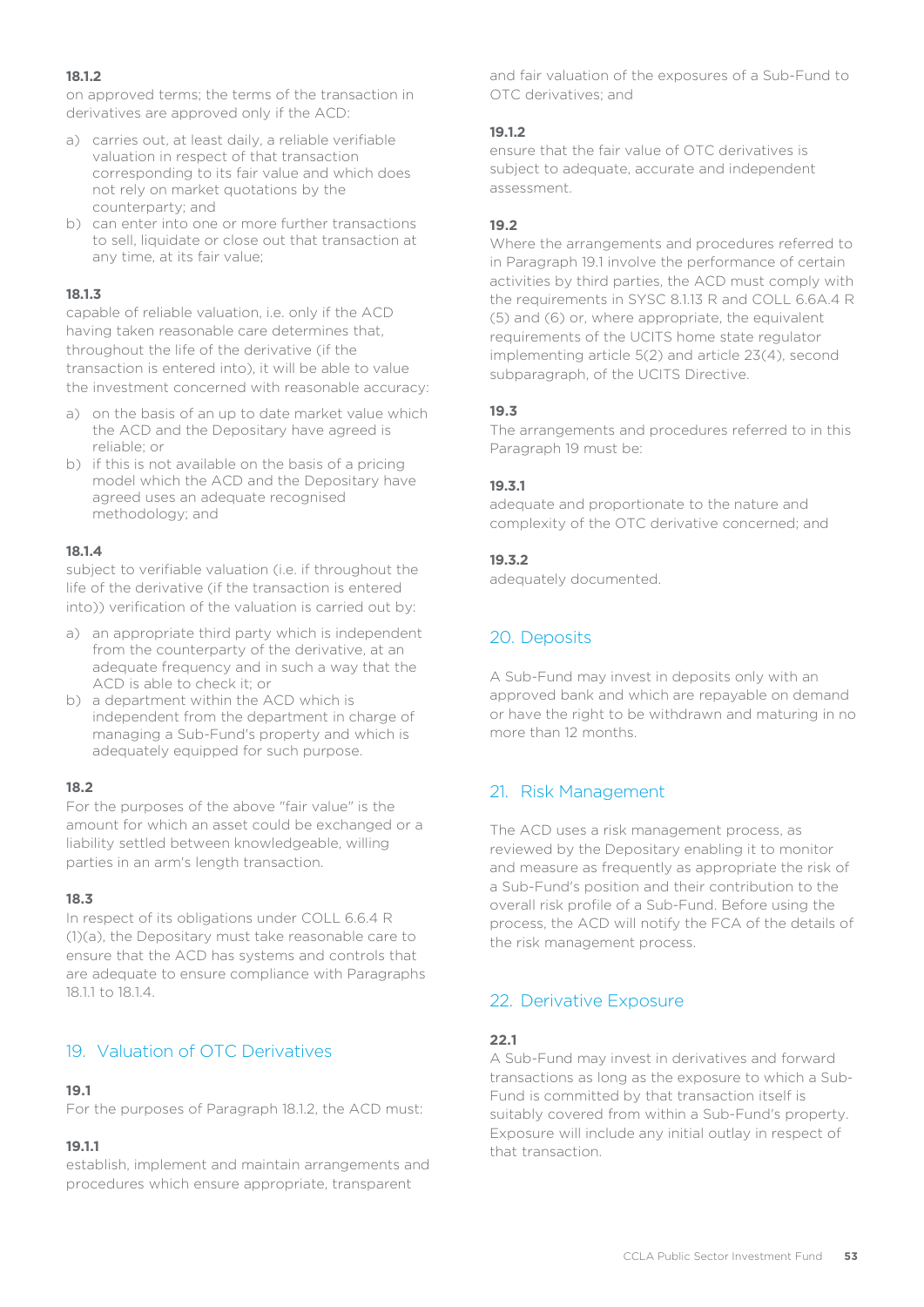Cover ensures that a Sub-Fund is not exposed to the risk of loss of property including money, to an extent greater than the net value of the Sub-Fund's property. Therefore, a Sub-Fund must hold property sufficient in value or amount to match the exposures arising from a derivative obligation to which the Sub-Fund is committed. Paragraph 23 sets out detailed requirements for cover of the Sub-Fund.

### **22.3**

A future is to be regarded as an obligation to which a Sub-Fund is committed (in that, unless closed out, the future will require something to be delivered, or accepted and paid for); a written option as an obligation to which the scheme is committed (in that it gives the right of potential exercise to another thereby creating exposure); and a bought option as a right (in that the purchaser can, but need not, exercise the right to require the writer to deliver and accept and pay for something).

### **22.4**

Cover used in respect of one transaction in derivatives or forward transaction must not be used for cover in respect of another transaction in derivatives or a forward transaction.

# 23. Cover for Transactions in Derivatives and Forward Transactions

#### **23.1**

A transaction in derivatives or a forward transaction is to be entered into only if the maximum exposure, in terms of the principal or notional principal created by the transaction to which the scheme is or may be committed by another person is covered globally.

#### **23.2**

Exposure is covered globally if adequate cover from within a Sub-Fund's property is available to meet a Sub-Fund's total exposure, taking into account the value of the underlying assets, any reasonably foreseeable market movement, counterparty risk and the time available to liquidate any positions.

#### **23.3**

Cash not yet received into a Sub-Fund's property but due to be received within one month is available as cover.

#### **23.4**

Property the subject of a stock lending transaction is only available for cover if the ACD has taken reasonable care to determine that it is obtainable (by return or re-acquisition) in time to meet the obligation for which cover is required.

#### **23.5**

The total exposure relating to derivatives held in a Sub-Fund may not exceed the net value of the Sub-Fund's property.

# 24. Daily Calculation of Global Exposure

#### **24.1**

The ACD must calculate a Sub-Fund's global exposure on at least a daily basis.

#### **24.2**

For the purposes of this Paragraph 24, exposure must be calculated taking into account the current value of the underlying assets, the counterparty risk, future market movements and the time available to liquidate the positions.

# 25. Cover and Borrowing

#### **25.1**

Cash obtained from borrowing and borrowing which the ACD reasonably regards as an eligible institution or an approved bank to be committed to provide, is unavailable for cover under Paragraph 23 except where Paragraph 25.2 below applies.

#### **25.2**

Where, for the purposes of this Paragraph, a Sub-Fund borrows an amount of currency from an eligible institution or an approved bank and keeps an amount in another currency, at least equal to such borrowing for the time on deposit with the lender (or his agent or nominee), then this applies as if the borrowed currency and not the deposited currency, were part of the Sub-Fund's property.

# 26. Significant Influence(\*)

### **26.1**

The ACD must not acquire or cause to be acquired for the Sub-Fund, transferable securities issued by a body corporate and carrying rights to vote (whether or not on substantially all matters) at a general meeting of that body corporate if:

#### **26.1.1**

immediately before the acquisition, the aggregate of any such securities held for the Sub-Fund taken together with any such securities already held for other authorised unit trusts of which it is also the ACD, gives the ACD significant power to influence the conduct of business of that body corporate; or

#### **26.1.2**

the acquisition gives the ACD that power.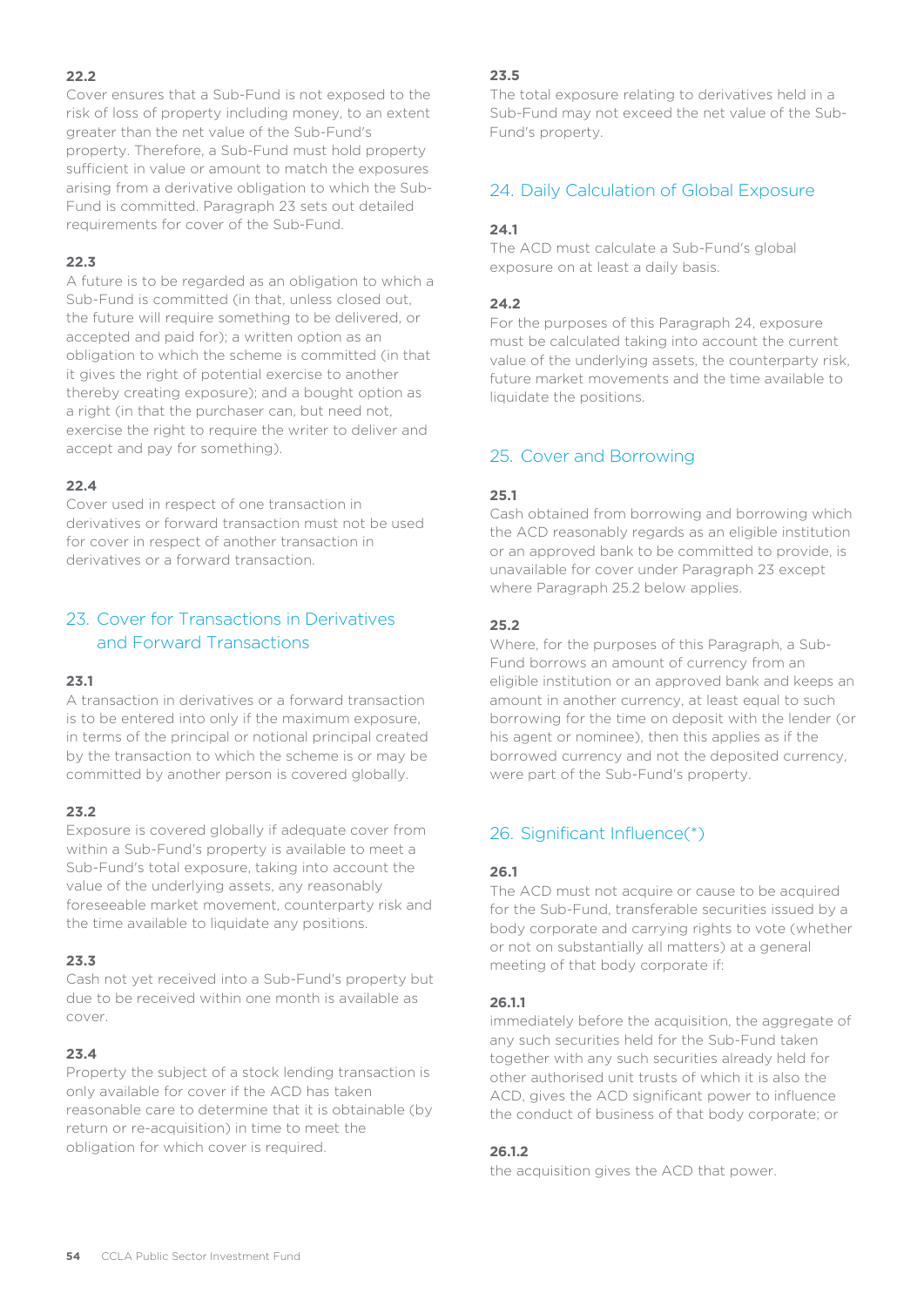# 27. Concentration Limits

# **27.1**

A Sub-Fund must comply with the concentration limits set out in Paragraph 27.2 below (unless, in the case of sub-Paragraphs 27.2.2, 27.2.3 and 27.2.4 at the time of acquisition, the net amount in issue of the relevant investment cannot be calculated).

# **27.2**

A Sub-Fund:

#### **27.2.1**

must not acquire transferable securities (other than debt securities) which do not carry a right to vote on any matter at a general meeting of the body corporate that issued them; and represent more than 10% of those securities issued by that body corporate;

#### **27.2.2**

must not acquire more than 10% of the debt securities issued by any single body;

#### **27.2.3**

must not acquire more than 25% of the units in a collective investment scheme; and

#### **27.2.4**

must not acquire more than 10% of the approved money market instruments issued by any single body.

# 28. Underwriting

#### **28.1**

The following reflects the requirements of COLL 5.5 which is not applicable to a Regulated Money Market Fund (with the exception of COLL 5.5.3 and COLL 5.5.9).

#### **28.2**

Subject to certain conditions set out in the COLL Sourcebook, underwriting or sub underwriting transactions may be entered into on behalf of a Sub-Fund.

# 29. Cash and Near Cash(\*)

#### **29.1**

Cash and near cash may be held by a Sub-Fund where this may reasonably be regarded as necessary in order to enable:

### **29.1.1**

the pursuit of the Sub-Fund's investment objectives;

#### **29.1.2**

redemption of Shares;

#### **29.1.3**

efficient management of the Sub-Fund in accordance with its investment objectives; or

#### **29.1.4**

other purposes reasonably regarded as ancillary to the investment objectives of the Sub-Fund.

#### **29.2**

During the period of the initial offer a Sub-Fund may consist of cash and near cash without limitation.

# 30. Borrowing and Lending Powers

#### **30.1**

The following reflects the requirements of COLL 5.5 which is not applicable to a Regulated Money Market Fund (with the exception of COLL 5.5.3 and COLL 5.5.9).

### **30.2**

The Company may on the instructions of the ACD and subject to the provisions of the COLL Sourcebook, borrow money for the use of the Sub-Fund on terms that the borrowing is to be repayable out of the property of the Sub-Fund.

#### **30.3**

The remainder of this Annexure 2 notwithstanding, the PSDF, as a UK UCITS which is a QMMF, may not borrow or lend cash. For the avoidance of doubt, reference to cash in this context does not include near cash as described in the FCA Glossary.

### **30.4**

Borrowing must be on a temporary basis and not persistent and against these criteria the ACD must have regard to:

#### **30.4.1**

the duration of any period of borrowing; and

#### **30.4.2**

the number of occasions on which it has had to resort to borrowing in any period.

#### **30.5**

No period of borrowing should exceed three months without the prior consent of the Depositary which may only be given on such conditions as appear appropriate to the Depositary to ensure that borrowing does not cease to be on a temporary basis only.

#### **30.6**

This Paragraph 30 does not apply to "back to back" borrowing under Paragraph 25.2.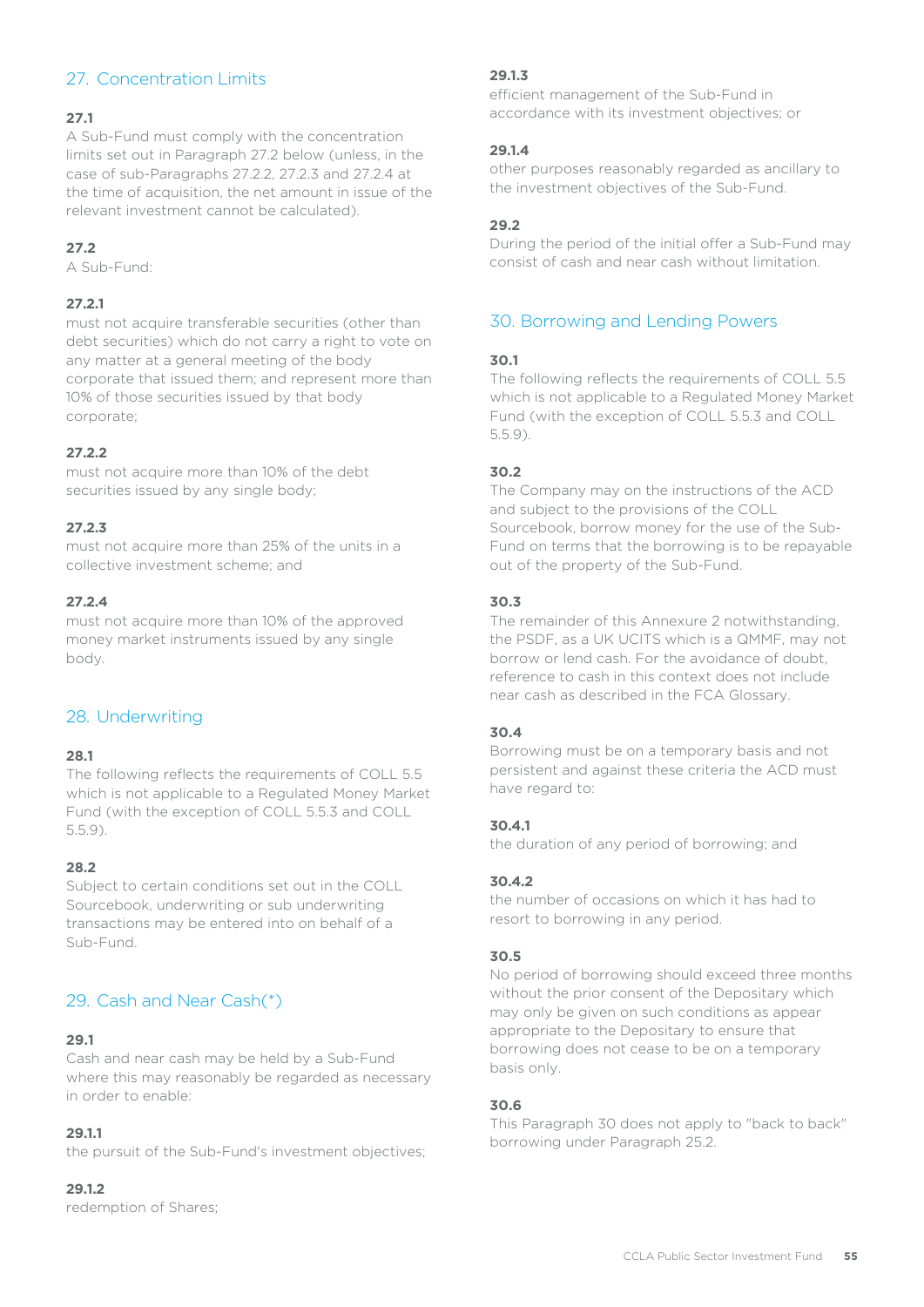The Company must not issue any debenture unless it acknowledges or creates a borrowing that complies with Paragraphs 30.1 to 30.5.

#### **30.8**

The ACD must ensure that a Sub-Fund's borrowing does not, on any Business Day, exceed 10% of the value of the Sub-Fund's property.

#### **30.8.1**

This Paragraph 30.8 does not apply to "back to back" borrowing under Paragraph 25.2.

#### **30.8.2**

For the purposes of this Paragraph 30.8 borrowing includes, as well as borrowing in a conventional manner, any other arrangement (including a combination of derivatives) designed to achieve a temporary injection of money into the scheme property in the expectation that the sum will be repaid.

#### **30.9**

None of the money in the property of a Sub-Fund may be lent. However, providing an officer of a Sub-Fund with money to meet expenditure does not constitute lending for the purposes of this prohibition.

#### **30.10**

Neither acquiring a debenture nor placing money on deposit in a current account constitutes lending.

### **30.11**

A Sub-Fund may not lend (by way of deposit or otherwise) or mortgage the property of that Sub-Fund (other than money).

#### **30.12**

Stock lending as permitted by the COLL Sourcebook does not constitute lending for the purposes of this prohibition.

#### **30.13**

Where transactions in derivatives or forward transactions are used for the account of a Sub-Fund in accordance with the COLL Sourcebook, and subject to the Regulations, a Sub-Fund may lend, deposit, pledge or charge the property of the Sub-Fund for margin requirements or may transfer fund property under the terms of an agreement in relation to margin requirements, provided that the ACD reasonably considers that both the agreement and the margin arrangements made under it provide appropriate protection to Shareholders.

# 31. Movable and Immovable Property

The Company will not have any interest in any immovable property or tangible movable property.

# 32. Guarantees and Indemnities(\*)

### **32.1**

The Company or the Depositary on behalf of the Company must not provide any guarantee or indemnity in respect of the obligation of any person and none of the property of the Company may be used to discharge any obligation arising under a guarantee or indemnity with respect to the obligation of any person.

#### **32.2**

Paragraph 32.1 does not apply to guarantees or indemnities permitted by COLL 5.5.9 R.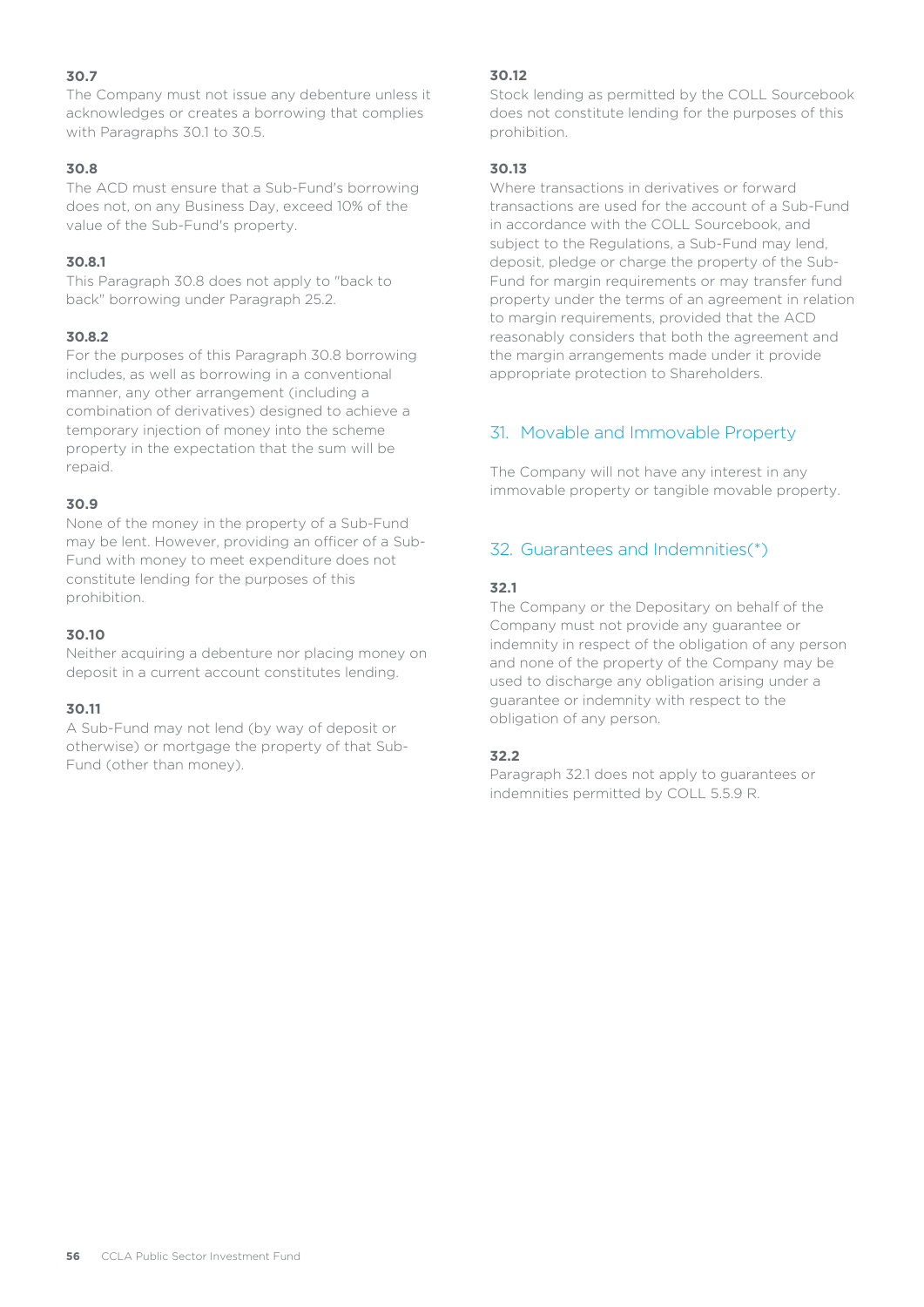# <span id="page-56-0"></span>Annexure 3 Summary of Investment and Borrowing Powers for LVNAV MMFs

Investment powers and limits for Regulated Money Market Funds (including QMMFs) are set out in the MMF Regulation as summarised below.

In addition, certain COLL requirements are also applicable to Regulated Money Markets Funds which are UK UCITS Schemes (as set out at COLL 5.2.2). The investment and borrowing powers applicable to UK UCITS Schemes, along with an indication of the provisions which are applicable to Regulated Money Market Funds are summarised in Annexure 2.

# 1. Definition of QMMF

# **1.1**

As set out in this Prospectus, the PSDF is a QMMF. This means that the PSDF is a collective investment scheme authorised under the UCITS Directive or which is subject to supervision and, if applicable, authorised by an authority under the national law of the UK or an EEA State and which satisfies the following conditions:

### **1.1.1**

its primary investment objective must be to maintain the net asset value of the undertaking either constant at par (net of earnings), or at the value of the investors' initial capital plus earnings;

### **1.1.2**

it must, with a view to achieving that primary investment objective, invest exclusively in high quality money market instruments with a maturity or residual maturity of no more than 397 days, or regular yield adjustments consistent with such a maturity and with a WAM of no more than 60 days. It may also achieve this objective by investing on an ancillary basis in deposits with credit institutions;

### **1.1.3**

it must provide liquidity through same day or next day settlement.

# **1.2**

For the purposes of Paragraph 1.1.2, a money market instrument may be considered to be of high quality if the ACD performs its own documented assessment of the credit quality of money market instruments that allows it to consider a money market instrument as high quality, subject to the conditions below:

# **1.2.1**

where one or more credit rating agencies registered and supervised by the FCA or ESMA have provided a rating of the instrument, the ACD's internal assessment must have regard, inter alia, to those credit ratings; and

### **1.2.2**

while there can be no mechanistic reliance on such external ratings, a downgrade below the two highest short-term credit ratings by any agency registered and supervised by the FCA or ESMA that has rated the instrument will lead the ACD to undertake a new assessment of the credit quality of the money market instrument to ensure it continues to be of high quality.

# 2. Restrictions on Categories of Investment for MMFs

A Sub-Fund which is a UK UCITS and a MMF (such as the PSDF) may only invest in the following categories of financial assets:

# **2.1**

Money market instruments (as specified in Paragraph 3 below);

# **2.2**

Eligible securitisations and ABCPs;

# **2.3**

Deposits with credit institutions;

# **2.4**

Financial derivative instruments;

### **2.5**

Certain types of repurchase agreements and reverse repurchase agreements as specified in the MMF Regulation;

### **2.6**

Units or shares of other EU or UK MMFs.

# 3. Eligible money market instruments

# **3.1**

A money market instrument shall be eligible for investment by an MMF provided that it fulfils all of the following requirements:

### **3.1.1**

It falls within one of the following categories of money market instrument:

- a) money market instruments admitted to or dealt in on a regulated market;
- b) money market instruments dealt in on another regulated market in the UK or an EEA State, which operates regularly and is recognised and open to the public;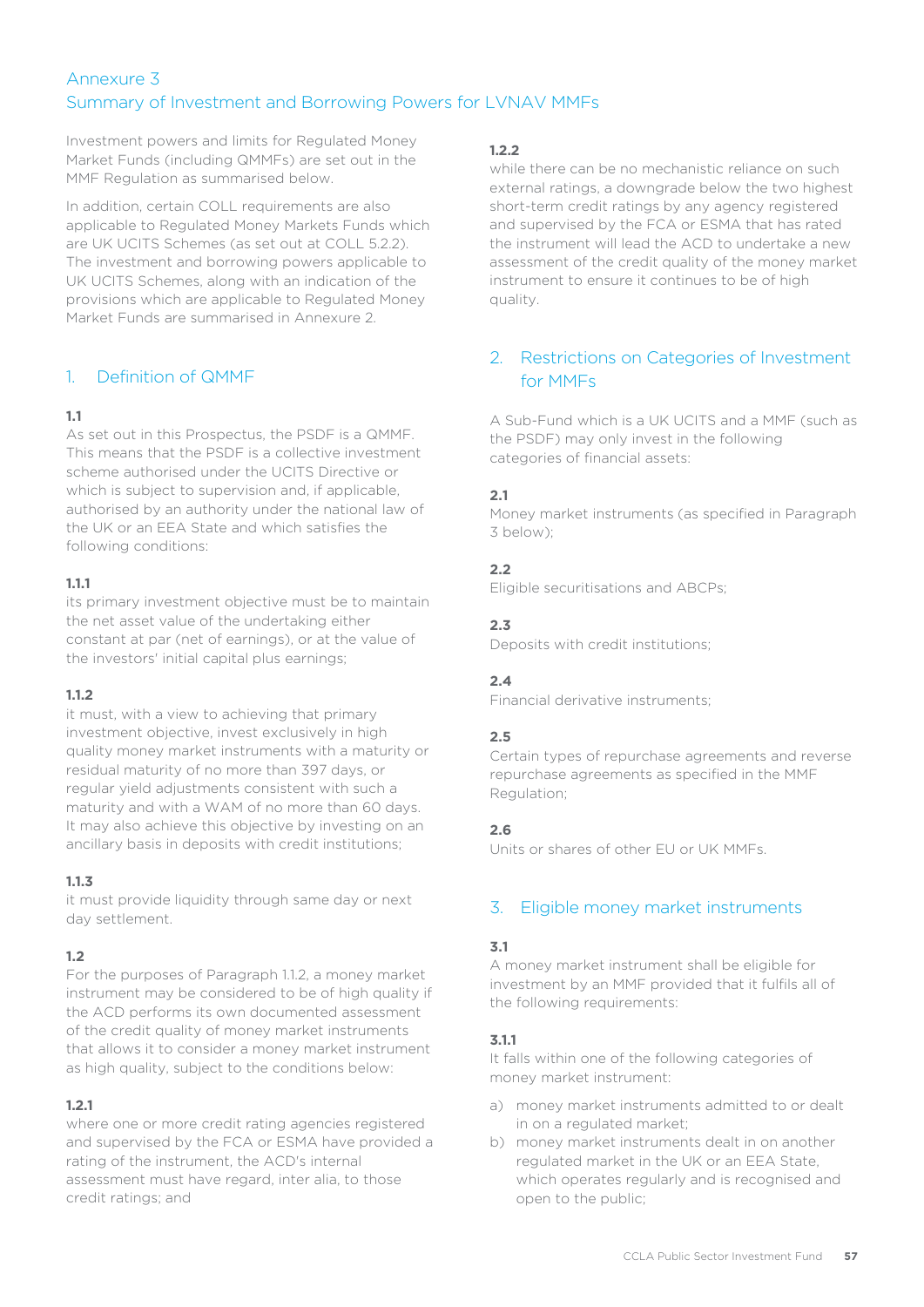- c) money market instruments admitted to official listing on a stock exchange in a country other than the UK or Member State or dealt in on another regulated market in a country other than the UK or Member State which operates regularly and is recognised and open to the public provided that the choice of stock exchange or market has been approved by the competent authorities or is provided for in this Prospectus or in the Instrument;
- d) money market instruments other than those dealt in on a regulated market, if the issue or issuer of such instruments is itself regulated for the purpose of protecting investors and savings, provided that they are:
	- i. issued or guaranteed by a central, regional or local authority of the UK or of an EEA State, the Bank of England, the European Central Bank or a central bank of an EEA State, the European Union or the European Investment Bank, a non-EEA State, or in the case of a federal state, one of the members making up the federation, a public international body to which the UK or one or more EEA States belong;
	- ii. issued by a body, any securities of which are dealt in on an eligible market;
	- iii. issued or guaranteed by an establishment which is: subject to prudential supervision, in accordance with the criteria defined by UK or EU law or subject to and complies with prudential rules considered by the FCA to be at least as stringent as those laid down by UK or EU law; or
	- iv. issued by other bodies belonging to the categories approved by the FCA provided that investments in such instruments are subject to investor protection equivalent to that laid down in (i), (ii) or (iii) above and provided that the issuer is a company whose capital and reserves amount to at least €10,000,000 and which presents and publishes its annual accounts, is an entity which, within a group of companies which includes one or several listed companies, is dedicated to the financing of the group or is an entity which is dedicated to the financing of securitisation vehicles which benefit from a banking liquidity line.

### **3.1.2**

it displays one of the following alternative characteristics:

- a) it has a legal maturity at issuance of 397 days or less;
- b) it has a residual maturity of 397 days or less;

### **3.1.3**

the issuer of the money market instrument and the quality of the money market instrument have

received a favourable assessment pursuant the MMF Regulation;

#### **3.1.4**

where an MMF invests in a securitisation or ABCP, it is subject to the requirements laid down in the MMF Regulation.

# **3.2**

Notwithstanding Paragraph 3.1.2 above, standard MMFs shall also be allowed to invest in money market instruments with a residual maturity until the legal redemption date of less than or equal to 2 years, provided that the time remaining until the next interest rate reset date is 397 days or less. For that purpose, floating-rate money-market instruments and fixed-rate money-market instruments hedged by a swap arrangement shall be reset to a money market rate or index.

# **3.3**

Paragraph 3.1.3 above shall not apply to money market instruments issued or guaranteed by the EU, a central authority or central bank of the UK or a Member State, the European Central Bank, the European Investment Bank, the European Stability Mechanism or the European Financial Stability Facility.

# 4. Eligible deposits with credit institutions

# **4.1**

A deposit with a credit institution shall be eligible for investment by an MMF provided that all of the following conditions are fulfilled:

### **4.1.1**

the deposit is repayable on demand or is able to be withdrawn at any time;

### **4.1.2**

the deposit matures in no more than 12 months;

### **4.1.3**

the credit institution has its registered office in the UK or a Member State or, where the credit institution has its registered office in a country other than the UK or a Member State, it is subject to prudential rules considered equivalent to those laid down in Union law in accordance with the procedure laid down in Article 107(4) of Regulation (EU) No 575/2013 as it applies in the UK from time to time including as retained, amended, extended, re-enacted or otherwise given effect on or after 11 pm on 31 December 2020.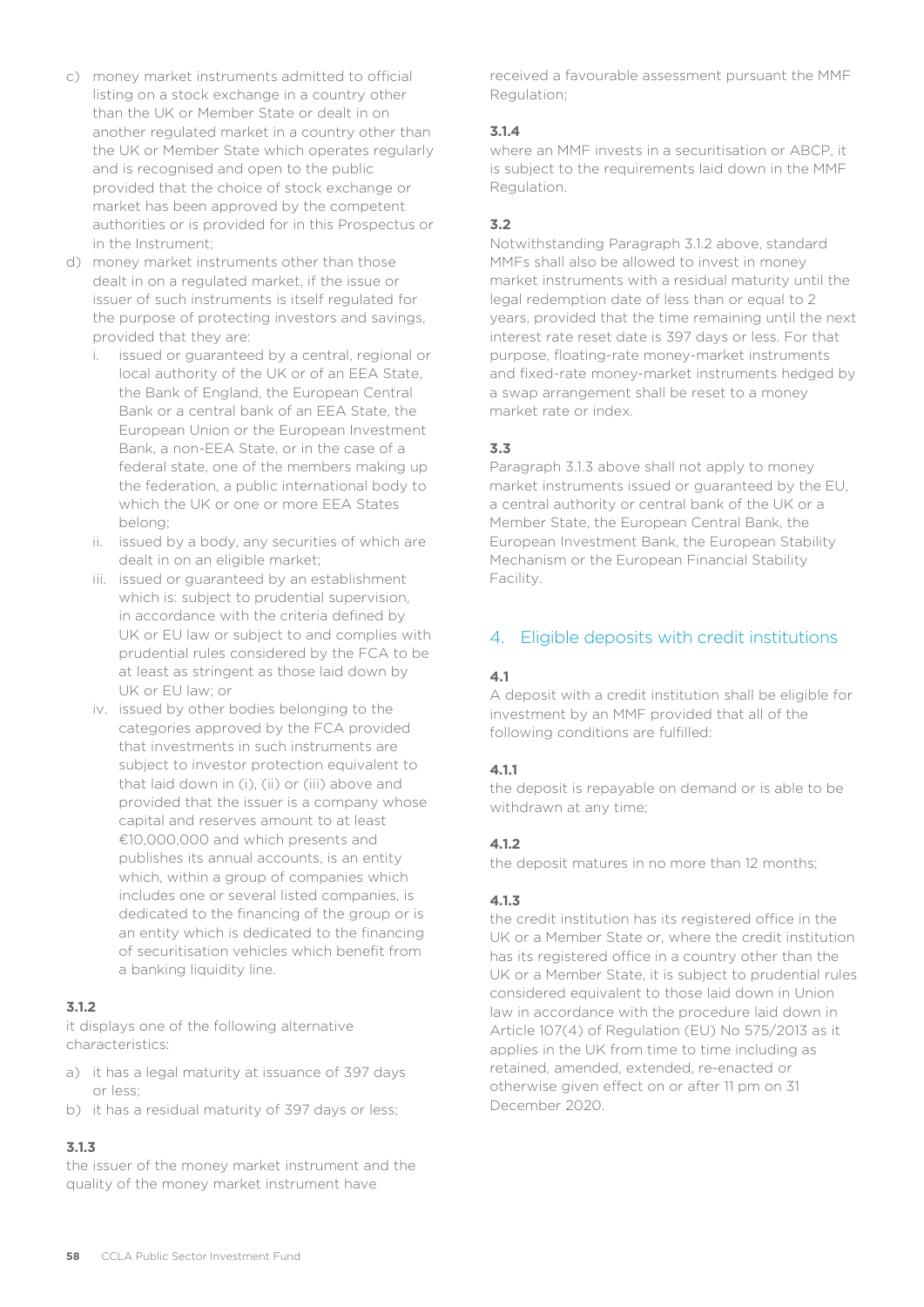# 5. Portfolio rules for short-term MMFs

A Sub-Fund which is a short-term MMF must comply with the following requirements:

### **5.1**

its portfolio is to have a WAM of no more than 60 days;

# **5.2**

its portfolio is to have a WAL of no more than 120 days, subject to Paragraph 5.8;

# **5.3**

for LVNAV MMFs, at least 10% of its assets are to be comprised of daily maturing assets, reverse repurchase agreements which are able to be terminated by giving prior notice of one Business Day or cash which is able to be withdrawn by giving prior notice of one Business Day. A LVNAV MMF is not to acquire any asset other than a daily maturing asset when such acquisition would result in that MMF investing less than 10% of its portfolio in daily maturing assets;

# **5.4**

for LVNAV MMFs, at least 30% of its assets are to be comprised of weekly maturing assets, reverse repurchase agreements which are able to be terminated by giving prior notice of five Business Days or cash which is able to be withdrawn by giving prior notice of five Business Days. A LVNAV MMF is not to acquire any asset other than a weekly maturing asset when such acquisition would result in that MMF investing less than 30% of its portfolio in weekly maturing assets;

# **5.5**

for the purpose of the calculation referred to in Paragraph 5.4, assets referred to in Article 17(7) of the MMF Regulation which are highly liquid and can be redeemed and settled within one Business Day and have a residual maturity of up to 190 days may also be included within the weekly maturing assets of the MMF, up to a limit of 17.5% of its assets;

# **5.6**

When calculating the WAL for securities, including structured financial instruments, the MMF shall base the maturity calculation on the residual maturity until the legal redemption of the instruments. However, in the event that a financial instrument embeds a put option, the MMF may base the maturity calculation on the exercise date of the put option instead of the residual maturity, but only if all of the following conditions are fulfilled at all times:

# **5.6.1**

the put option is able to be freely exercised by the MMF at its exercise date;

# **5.6.2**

the strike price of the put option remains close to the expected value of the instrument at the exercise date;

# **5.6.3**

the investment strategy of the short-term MMF implies that there is a high probability that the option will be exercised at the exercise date.

# **5.7**

Paragraph 5.2 notwithstanding, when calculating the WAL for securitisations and ABCPs, a short-term MMF may instead, in the case of amortising instruments, base the maturity calculation on one of the following:

# **5.7.1**

the contractual amortisation profile of such instruments;

# **5.7.2**

the amortisation profile of the underlying assets from which the cash-flows for the redemption of such instruments result.

# **5.8**

If the limits referred to in this Paragraph 5 are exceeded for reasons beyond the control of an MMF, or as a result of the exercise of subscription or redemption rights, that MMF shall adopt as a priority objective the correction of that situation, taking due account of the interests of its unitholders or shareholders.

# 6. Diversification

### **6.1**

Subject to Paragraphs 6.4 and 6.5, an MMF shall invest no more than:

# **6.1.1**

5% of its assets in money market instruments, securitisations and asset-backed commercial papers issued by the same body;

# **6.1.2**

10% of its assets in deposits made with the same credit institution, unless the structure of the banking sector in the UK is such that there are insufficient viable credit institutions to meet that diversification requirement and it is not economically feasible for the MMF to make deposits in a Member State, in which case up to 15% of its assets may be deposited with the same credit institution.

# **6.2**

Notwithstanding the individual limits laid down in Paragraph 6.1 and subject to Paragraph 6.3, an MMF shall not combine, where to do so would result in an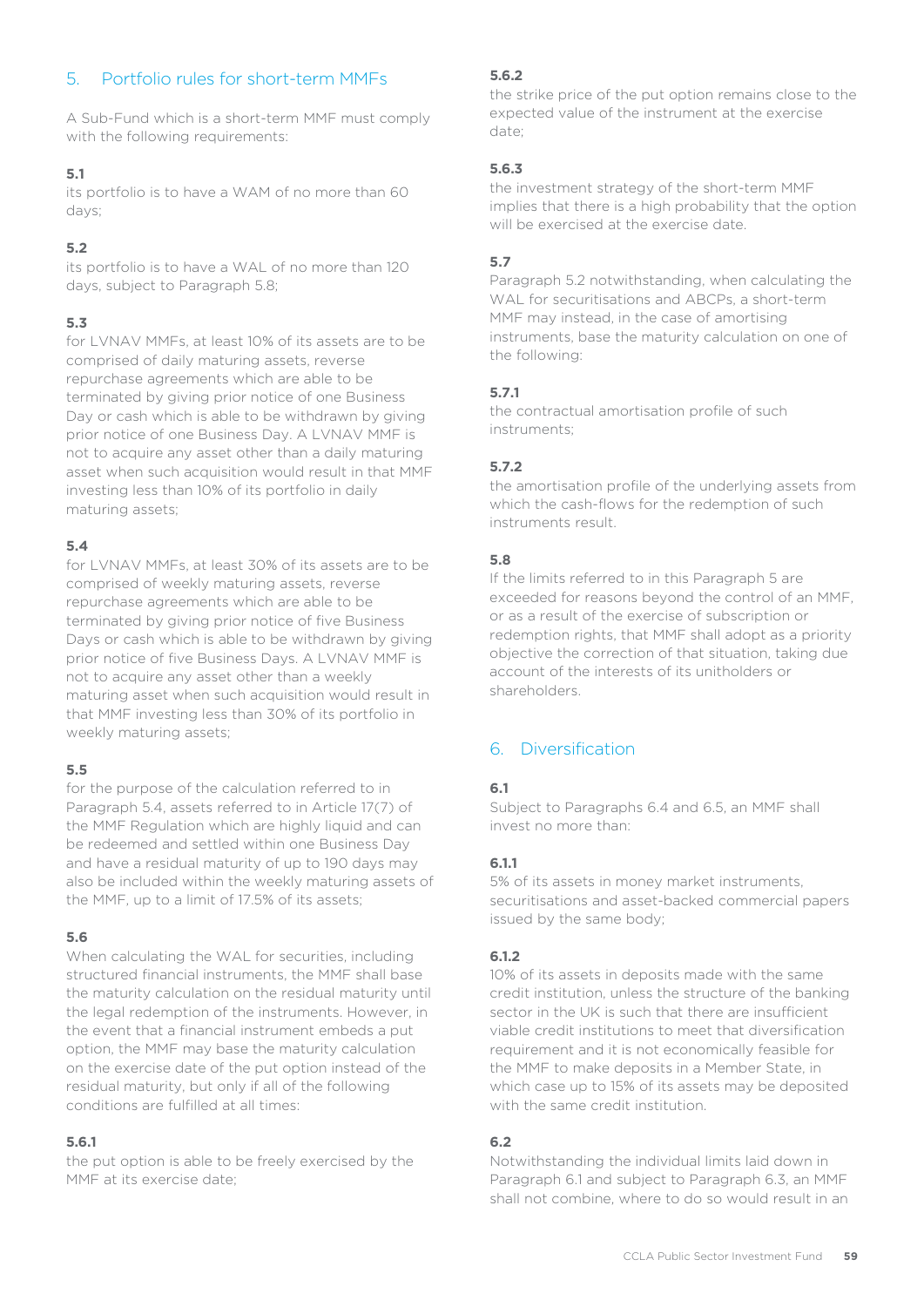investment of more than 15% of its assets in a single body, any of the following:

#### **6.2.1**

investments in money market instruments, securitisations and ABCPs issued by that body;

#### **6.2.2**

deposits made with that body;

### **6.2.3**

OTC financial derivative instruments giving counterparty risk exposure to that body.

# **6.3**

Paragraph 6.2.1 notwithstanding, where the structure of the financial market in the UK is such that there are insufficient viable financial institutions to meet that diversification requirement and it is not economically feasible for the MMF to use financial institutions in a Member State, the MMF may combine the types of investments referred to in Paragraph 6.2 up to a maximum investment of 20% of its assets in a single body.

# **6.4**

Paragraph 6.1.1 notwithstanding, the FCA may authorise an MMF to invest, in accordance with the principle of risk-spreading, up to 100% of its assets in different money market instruments issued or guaranteed separately or jointly by the EU, the national, regional and local administrations of the UK or Member States or their central banks, the European Central Bank, the European Investment Bank, the European Investment Fund, the European Stability Mechanism, the European Financial Stability Facility, a central authority or a central bank of a country other than the UK or a Member State, the International Monetary Fund, the International Bank for Reconstruction and Development, the Council of Europe Development Bank, the European Bank for Reconstruction and Development, the Bank for International Settlements, or any other relevant international financial institution or organisation to which the UK or one or more Member States belong. This Paragraph 6.4 shall only apply where all of the following requirements are met:

### **6.4.1**

the MMF holds money market instruments from at least six different issues by the issuer;

### **6.4.2**

the MMF limits the investment in money market instruments from the same issue to a maximum of 30% of its assets;

### **6.4.3**

the MMF makes express reference, in its fund rules or instruments of incorporation, to all administrations, institutions or organisations referred to in Paragraph

6.1 that issue or guarantee separately or jointly money market instruments in which it intends to invest more than 5% of its assets;

#### **6.4.4**

the MMF includes a prominent statement in its prospectus and marketing communications drawing attention to the use of the derogation and indicating all administrations, institutions or organisations referred to in Paragraph 6.1 that issue or guarantee separately or jointly money market instruments in which it intends to invest more than 5% of its assets.

#### **6.5**

Notwithstanding the individual limits laid down in Paragraph 6.1, an MMF may invest no more than 10% of its assets in bonds issued by a single credit institution that has its registered office in the UK or a Member State and is subject by law to special public supervision designed to protect bond-holders. In particular, sums deriving from the issue of those bonds shall be invested in accordance with the law in assets which, during the whole period of validity of the bonds, are capable of covering claims attaching to the bonds and which, in the event of failure of the issuer, would be used on a priority basis for the reimbursement of the principal and payment of the accrued interest.

### **6.6**

Where an MMF invests more than 5% of its assets in the bonds referred to in 6.5 issued by a single issuer, the total value of those investments shall not exceed 40% of the value of the assets of the MMF.

### **6.7**

Notwithstanding the individual limits laid down in Paragraph 6.1, an MMF may invest no more than 20% of its assets in bonds issued by a single credit institution where the requirements set out in the Companies Partnerships and Groups (Accounts and Reports) Regulations 2015 are met, including any possible investment in assets referred to in Paragraph 6.6.

### **6.8**

Where an MMF invests more than 5% of its assets in the bonds referred to in Paragraph 6.1 issued by a single issuer, the total value of those investments shall not exceed 60% of the value of the assets of the MMF, including any possible investment in assets referred to in Paragraph 6.6, respecting the limits set out in that Paragraph.

### **6.9**

Companies which are included in the same group for the purposes of consolidated accounts in accordance with Section 399 of Companies Act 2006, Directive 2013/34/EU of the European Parliament and of the Council, as it applies in the UK from time to time, or in accordance with recognised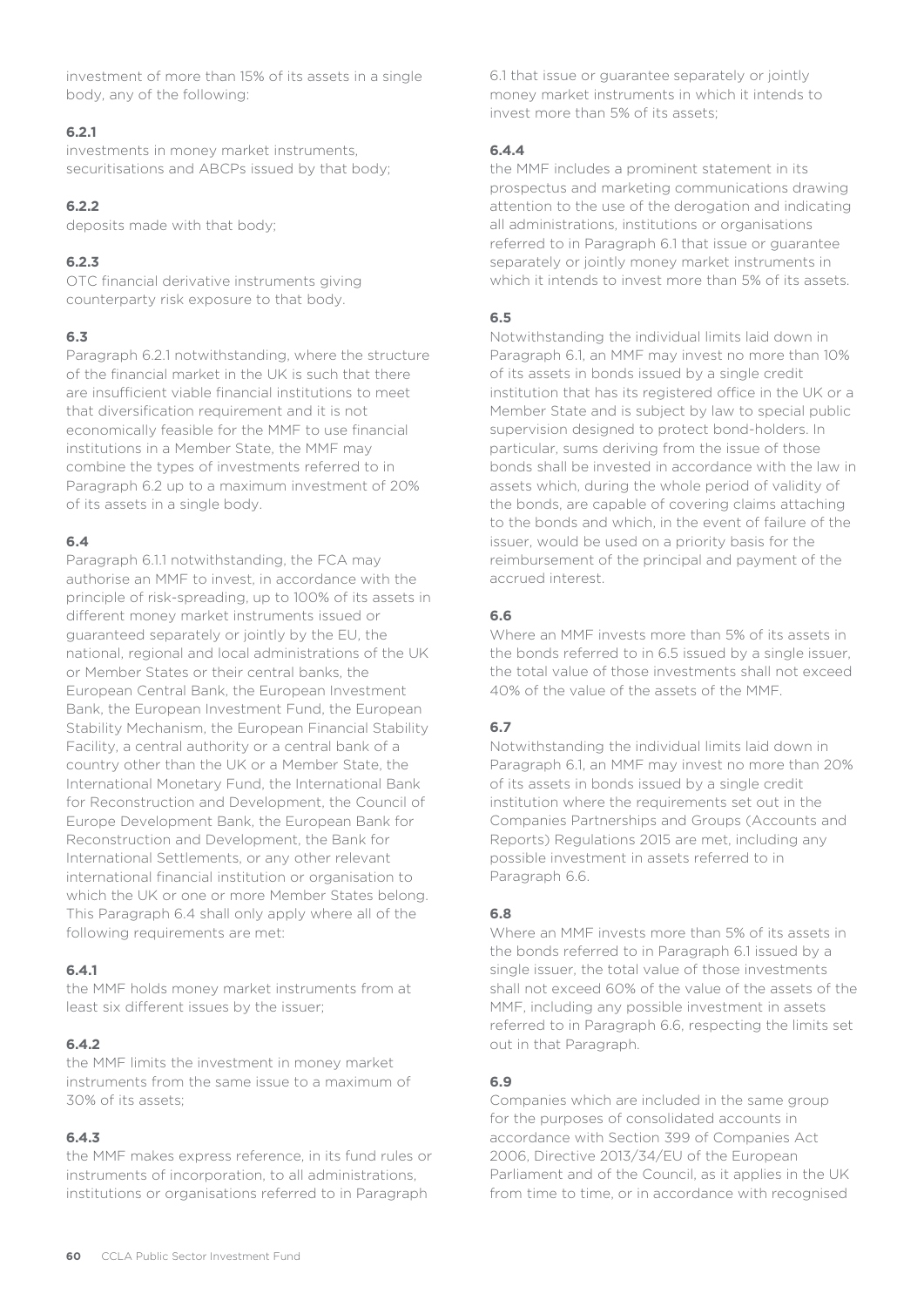international accounting rules, shall be regarded as a single body for the purpose of calculating the limits referred to in this Paragraph.

# 7. Concentration

# **7.1**

An MMF shall not hold more than 10% of the money market instruments, securitisations and ABCPs issued by a single body.

# **7.2**

The limit laid down in this Paragraph 7 shall not apply in respect of holdings of money market instruments issued or guaranteed by the EU, national, regional

and local administrations of the UK or Member States or their central banks, the European Central Bank, the European Investment Bank, the European Investment Fund, the European Stability Mechanism, the European Financial Stability Facility, a central authority or central bank of a country other than the UK or a Member State, the International Monetary Fund, the International Bank for Reconstruction and Development, the Council of Europe Development Bank, the European Bank for Reconstruction and Development, the Bank for International Settlements, or any other relevant international financial institution or organisation to which the UK or one or more Member States belong.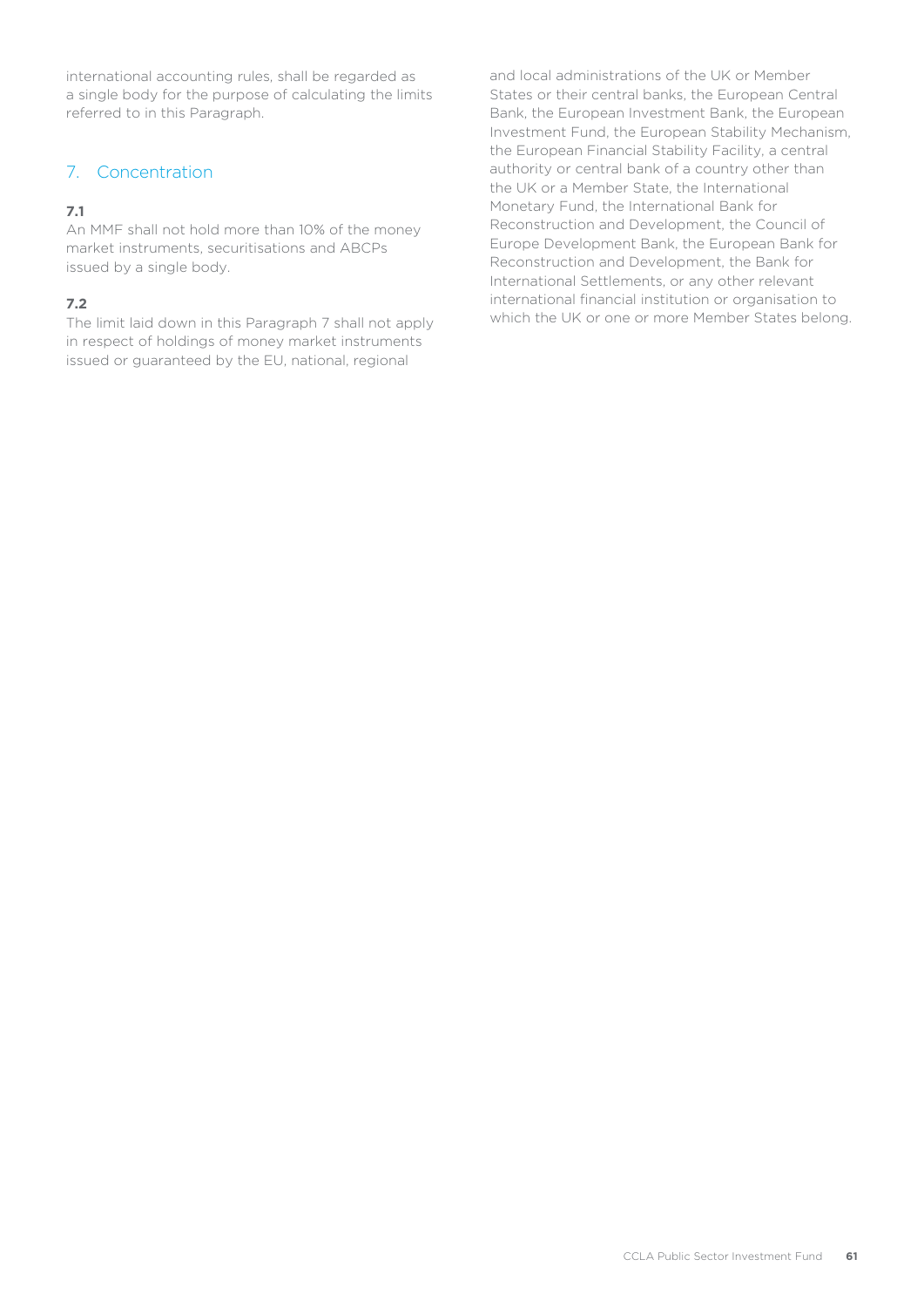# <span id="page-61-0"></span>Annexure 4 Eligible Securities Markets

#### **The Public Sector Deposit Fund**

As at the date of this Prospectus, the markets which the ACD, after consultation with the Depositary, has decided are appropriate for the purpose of investment of or dealing in the property of the PSDF and having regard to the relevant criteria in the COLL Sourcebook are:

- a) regulated markets established in the UK, a Member State, or any other state which is within the EEA on which transferable securities admitted to official listing are traded; and
- b) the market organised by the International Capital Markets Association.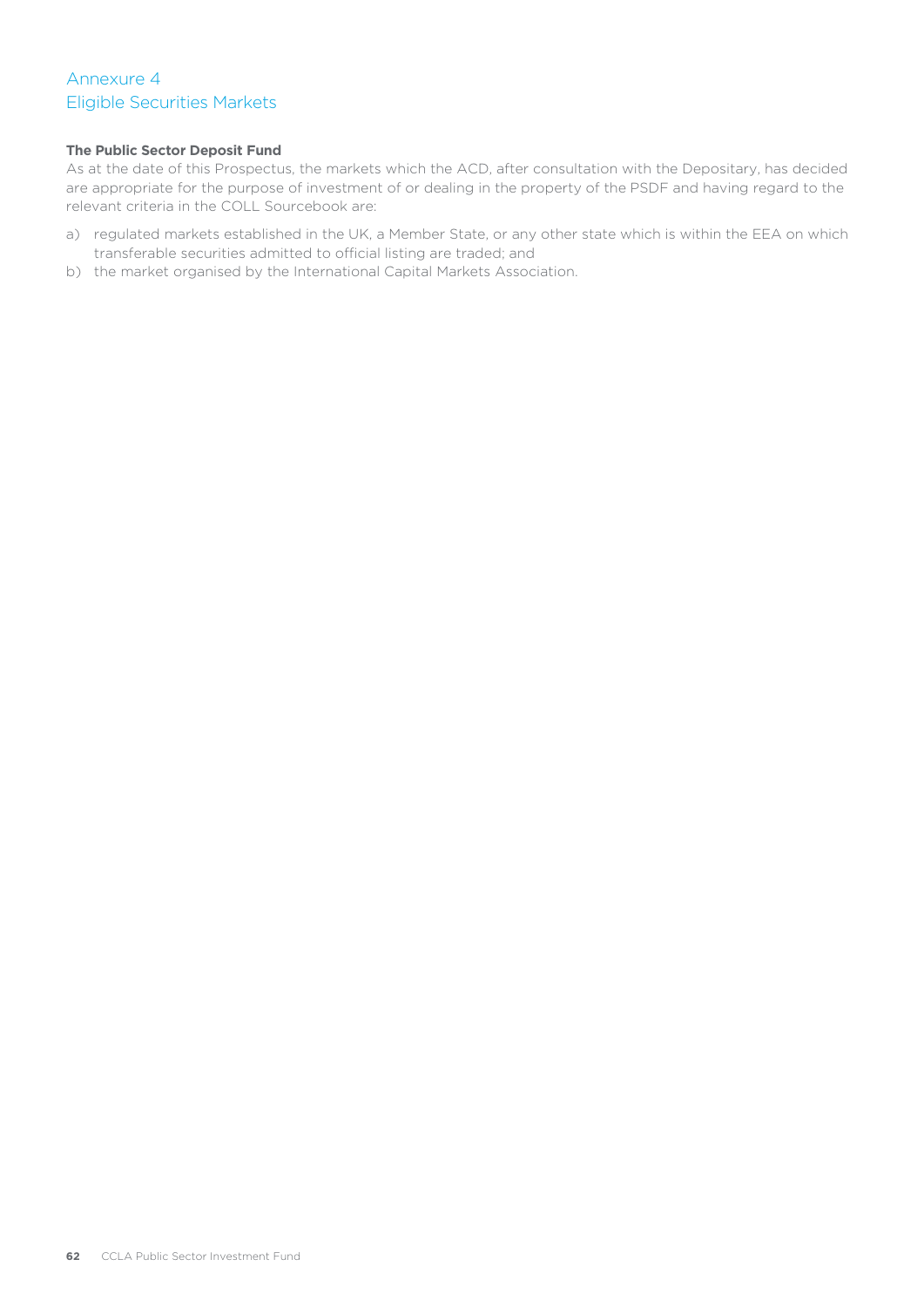# <span id="page-62-0"></span>Annexure 5 Past Performance

The past performance below is shown net of all PSDF charges and is based on Income Share Class 4, Performance of other Classes may differ.



Comparator Benchmark: SONIA. Prior to 1 January 2021, the comparator benchmark was 7 Day Sterling London Interbank Bid Rate

Source: CCLA. **Past performance is not a reliable indicator of future results**. In the event of the ACD implementing the Negative Yield Measure, the past performance of Income Share Class 4 may be considered simulated past performance in respect of the Accumulation Share Classes.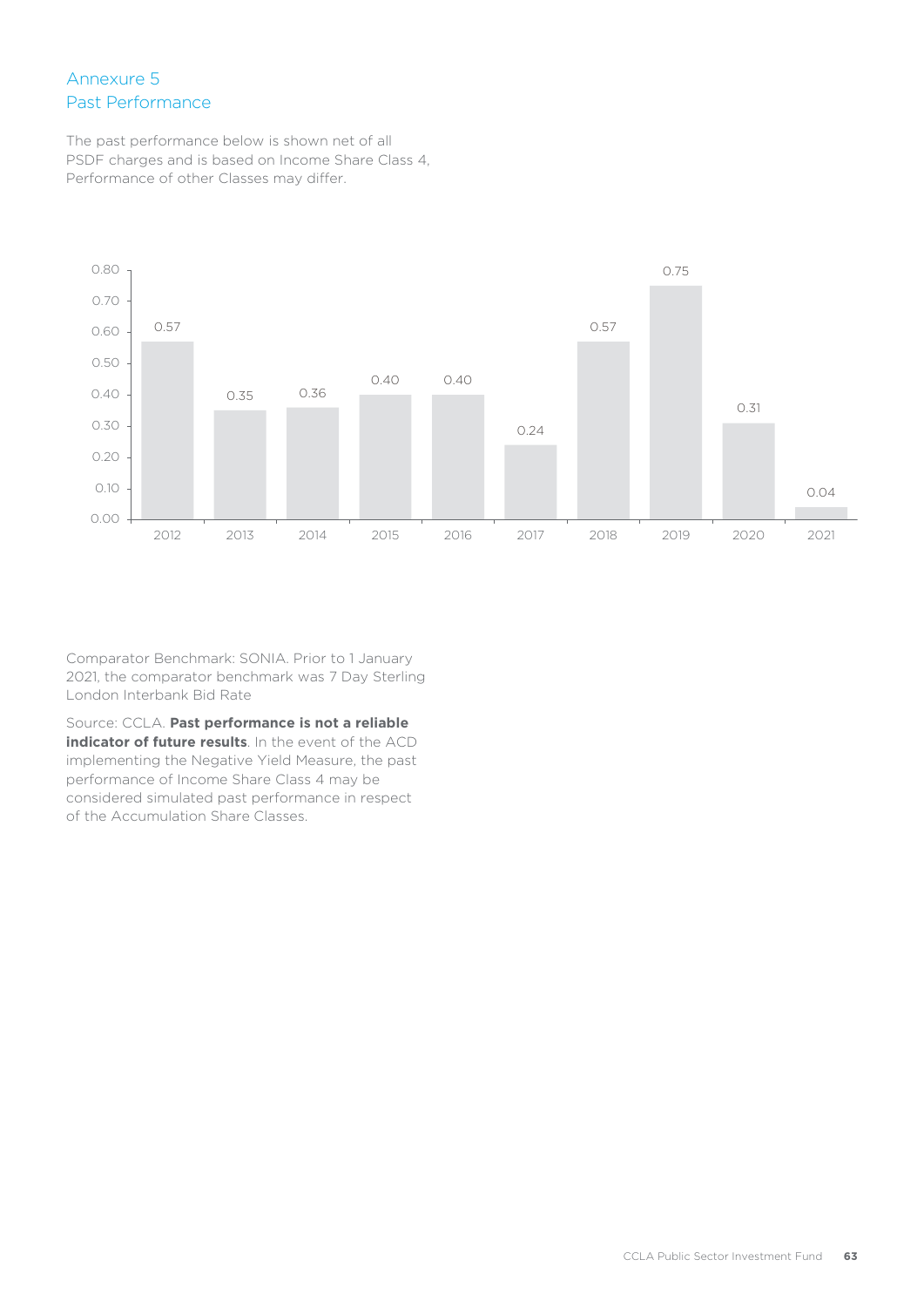# <span id="page-63-0"></span>Annexure 6

# Sub-custodians appointed by the Depositary

| <b>Country</b>  | Sub-custodian/Agent                                            |
|-----------------|----------------------------------------------------------------|
| Argentina       | HSBC Bank Argentina S.A.                                       |
| Australia       | <b>HSBC Bank Australia Ltd</b>                                 |
| Austria         | HSBC Trinkaus & Burkhardt AG (Austria)                         |
| Bahrain         | HSBC Bank Middle East Ltd (Bahrain)                            |
| Bangladesh      | The Hongkong and Shanghai Banking Corporation Ltd (Bangladesh) |
| Belgium         | BNP Paribas Securities Services (Belgium)                      |
| Belgium         | Euroclear Bank S.A./N.V.                                       |
| Benin           | Societe Generale Côte d'Ivoire                                 |
| Bermuda         | <b>HSBC Bank Bermuda Ltd</b>                                   |
| Botswana        | Standard Chartered Bank (Botswana) Ltd                         |
| Brazil          | Banco Bradesco S.A (Brazil)                                    |
| <b>Bulgaria</b> | UniCredit Bulbank AD (Bulgaria)                                |
| Burkina Faso    | Societe Generale Côte d'Ivoire                                 |
| Canada          | Royal Bank of Canada                                           |
| Chile           | Banco Santander Chile                                          |
| China           | HSBC Bank (China) Co Ltd                                       |
| Colombia        | Itau Securities Services Colombia S.A. Sociedad Fiduciara      |
| Costa Rica      | Banco Nacional De Costa Rica                                   |
| Cote d'Ivoire   | Societe Generale Côte d'Ivoire                                 |
| Croatia         | Privredna Banka, (Croatia)                                     |
| Cyprus          | HSBC France, Athens Branch                                     |
| Czech Republic  | Ceskoslovensak Obchodni Banka, AS (Czech Republic)             |
| Denmark         | Skandinaviska Enskilda Banken AB (Denmark)                     |
| Egypt           | <b>HSBC Bank Egypt SAE</b>                                     |
| Estonia         | AS SEB Pank, (Estonia)                                         |
| Finland         | Skandinaviska Enskilda Banken AB (Finland)                     |
| France          | CACEIS Bank (France)                                           |
| Germany         | <b>HSBC Trinkaus &amp; Burkhardt</b>                           |
| Ghana           | Standard Chartered Bank Ghana Ltd                              |
| Greece          | HSBC France, Athens Branch                                     |
| Hong Kong       | The Hongkong and Shanghai Banking Corporation Ltd (HK)         |
| Hungary         | Unicredit Bank Hungary Zrt                                     |
| India           | The Hongkong and Shanghai Banking Corporation Ltd (India)      |
| Indonesia       | The Hongkong and Shanghai Banking Corporation Ltd (Indonesia)  |
| Ireland         | HSBC Bank Plc (Ireland)                                        |
| Israel          | Bank Leumi Le-Israel BM                                        |
| Italy           | BNP Paribas Securities Services, Milan Branch                  |
| Japan           | The Hongkong and Shanghai Banking Corporation Ltd (Japan)      |
| Jordan          | Bank of Jordan Plc                                             |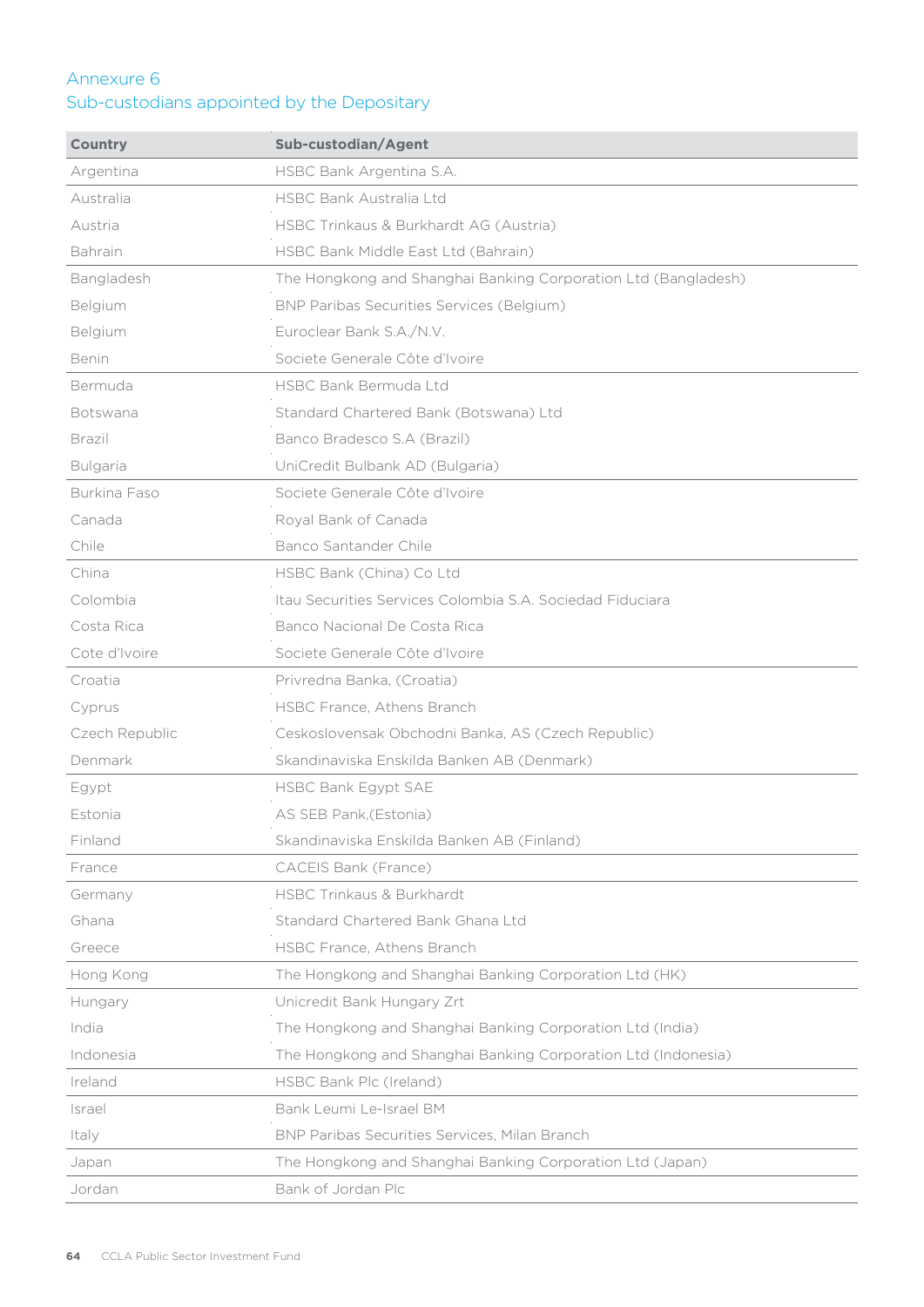| Kazakhstan   | <b>JSC Citibank Kazakhstan</b>                                                     |
|--------------|------------------------------------------------------------------------------------|
| Kenya        | Standard Chartered Bank Kenya Ltd                                                  |
| Kuwait       | HSBC Bank Middle East Ltd (Kuwait)                                                 |
| Latvia       | AS SEB Banka (Latvia)                                                              |
| Lebanon      | Bank Audi SAL (Lebanon)                                                            |
| Lithuania    | AB SEB Bankas (Lithuania)                                                          |
| Luxembourg   | Clearstream Banking SA                                                             |
| Malaysia     | HSBC Bank Malaysia Berhad                                                          |
| Mali         | Societe Generale Côte d'Ivoire                                                     |
| Mauritius    | The Hongkong and Shanghai Banking Corporation Ltd (Mauritius)                      |
| Mexico       | HSBC Mexico, S.A.                                                                  |
| Morocco      | Citibank Maghreb (Morocco)                                                         |
| Netherlands  | BNP Paribas Securities Services (Netherlands)                                      |
| New Zealand  | The Hongkong and Shanghai Banking Corporation Ltd (New Zealand)                    |
| Niger        | Societe Generale Côte d'Ivoire                                                     |
| Nigeria      | Stanbic IBTC Bank plc (Nigeria) - (Restricted market: T-Bills and Government Debt) |
| Norway       | Skandinaviska Enskilda Banken AB (Norway)                                          |
| Oman         | HSBC Bank Oman S.A.O.G.                                                            |
| Pakistan     | Citibank NA (Pakistan)                                                             |
| Palestine    | Bank of Jordan Plc, Palestine Branch                                               |
| Peru         | Citibank del Peru                                                                  |
| Philippines  | The Hongkong and Shanghai Banking Corporation Ltd (Philippines)                    |
| Poland       | Bank Polska Kasa Opieki S.A. (Poland)                                              |
| Portugal     | <b>BNP Paribas Securities Services (Portugal)</b>                                  |
| Qatar        | HSBC Bank Middle East Ltd (Qatar)                                                  |
| Romania      | Citibank Europe plc, Romania branch                                                |
| Russia       | AO Citibank (Russia)                                                               |
| Saudi Arabia | <b>HSBC Saudi Arabia Ltd</b>                                                       |
| Senegal      | Societe Generale Côte d'Ivoire                                                     |
| Serbia       | Unicredit Bank Srbija A.D. (Serbia)                                                |
| Singapore    | The Hongkong and Shanghai Banking Corporation Ltd (Singapore)                      |
| Slovakia     | Ceskoslovenska Obchodna Banka AS (Slovakia)                                        |
| Slovenia     | Unicredit Banka Slovenija DD                                                       |
| South Africa | Standard Bank of South Africa                                                      |
| South Korea  | The Hongkong and Shanghai Banking Corporation Ltd (South Korea)                    |
| Spain        | <b>BNP Paribas Securities Services (Spain)</b>                                     |
| Sri Lanka    | The Hongkong and Shanghai Banking Corporation Ltd (Sri Lanka)                      |
| Sweden       | Skandinaviska Enskilda Banken AB (Sweden)                                          |
| Switzerland  | Credit Suisse AG (Switzerland)                                                     |
| Taiwan       | HSBC Bank (Taiwan) Ltd                                                             |
| Tanzania     | Standard Chartered Bank (Mauritius) Ltd (Tanzania)                                 |
| Thailand     | The Hongkong and Shanghai Banking Corporation Ltd (Thailand)                       |
| Togo         | Societe Generale Côte d'Ivoire                                                     |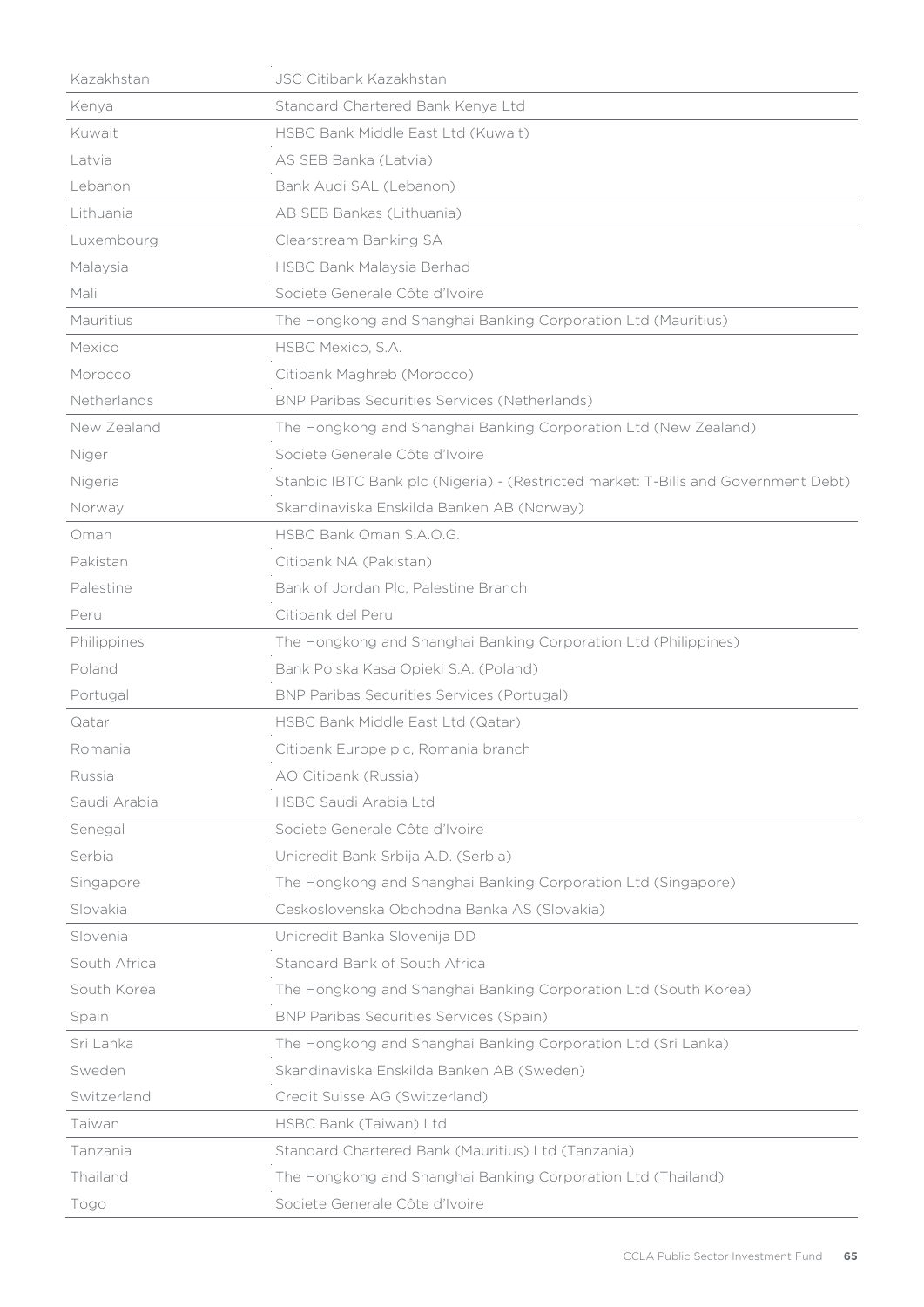| Tunisia              | Union Internationale de Banques (Tunisia)                                                                                   |
|----------------------|-----------------------------------------------------------------------------------------------------------------------------|
| Turkey               | HSBC Bank AS (Turkey)                                                                                                       |
| Uganda               | Standard Chartered (Uganda) Ltd - Restricted market only for T-Bills and<br>Government Debt                                 |
| United Arab Emirates | HSBC Bank Middle East Ltd (UAE)                                                                                             |
| United Kingdom       | HSBC Bank Plc (UK)                                                                                                          |
| United States        | HSBC Bank (USA) N.A.                                                                                                        |
| Vietnam              | HSBC Bank (Vietnam) Ltd                                                                                                     |
| Zambia               | Standard Chartered Bank (Zambia) Plc - Restricted market: approved only for<br>Government Debt, Corporate Debt and Equities |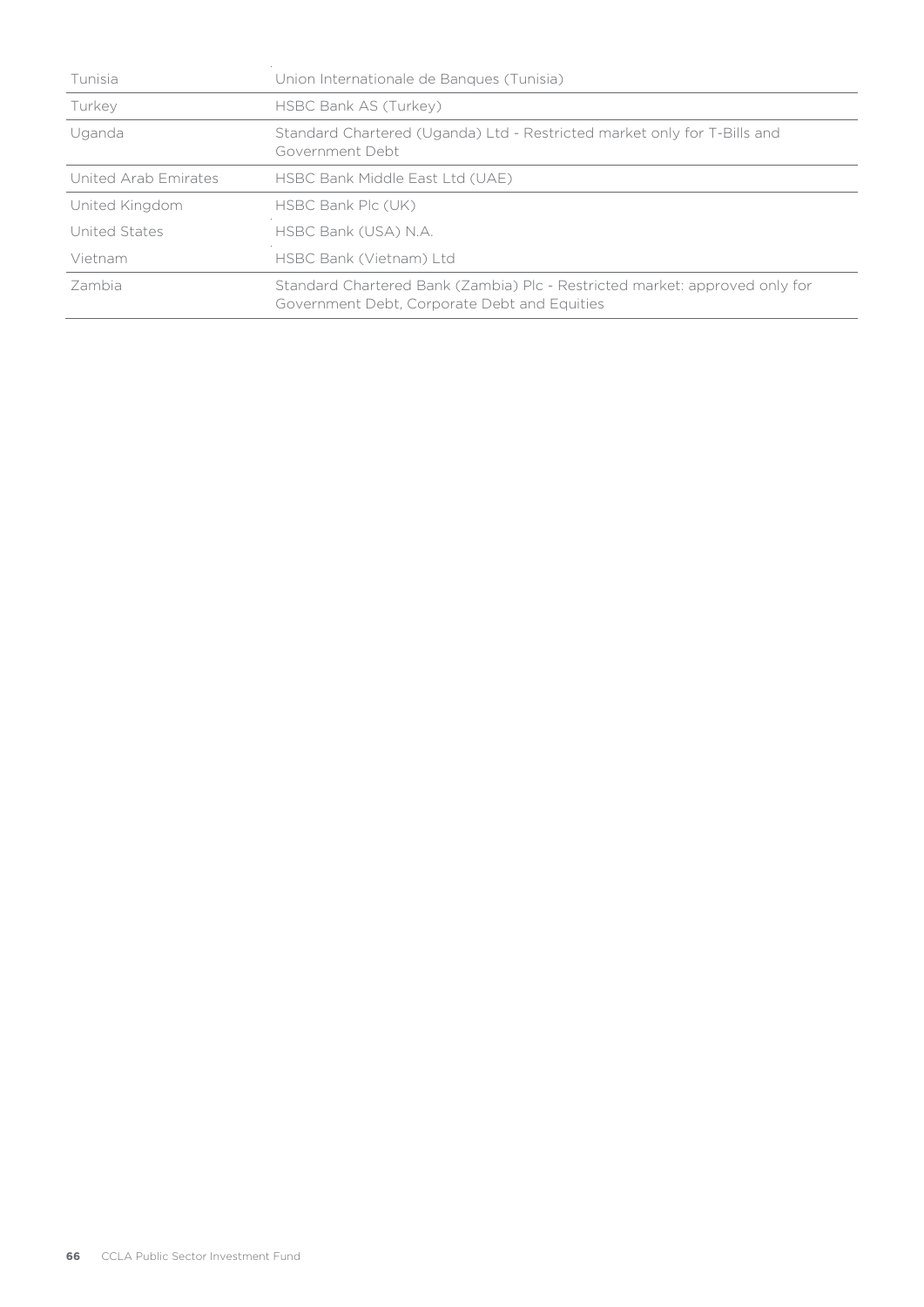# <span id="page-66-0"></span>Annexure 7 Order Execution Policy

#### **Background**

This document sets out CCLA's Order Execution Policy and approach to providing 'Best Execution' for the Cash Funds and Segregated Clients (Cash Funds) managed by CCLA Investment Management Limited and CCLA Fund Managers Limited (CCLA) on behalf of its clients. For the purpose of this policy, the term 'client' will also be used to mean 'scheme' or 'prospectus' and are therefore deemed to be professional.

When placing deposits with banks and building societies it is not feasible to adhere to the Best Execution Policy for quoted securities. This is principally because transactions in money market instruments are made over the counter on an Organised Trading Facility (OTF) or with an Execution Venue and are usually indicative. It's only at the point of agreement between the seller, usually the issuer, and the purchaser that the transaction is binding. In some but not all occasions, a broker is used as an intermediary between the issuer and the purchaser on an OTF.

#### **Eligible Financial Instruments**

When applying best execution obligations, CCLA takes into account the different circumstances surrounding the execution of orders for particular types of financial instruments. Eligible financial instruments comprise of transferable securities (e.g. equities & bonds), money market instruments (e.g. certificates of deposit), units in regulated collective investment schemes, options, futures and other financial derivatives.

For clarity, eligible financial instruments do not include cash accounts, money market deposits, direct property and unregulated collective investment schemes.

#### **Execution Venues**

Execution venues are the centres through which securities transactions are ultimately facilitated. These include the major Regulated Markets, Multilateral Trading Facilities (MTF), OTF, Systematic Internalisers (a firm that deals on its own account), the UK Money Market, third-party investment firms (brokers acting as market makers or other liquidity providers) and the managers of Collective Investment Schemes.

CCLA is not a direct member of a Regulated Market or a MTF and uses approved brokers to transact on its behalf or deals directly with its approved deposit takers (in the case of most money market instruments). CCLA's approved brokers are deemed to operate an OTF or MTF and the approved deposit takers are deemed to be the Execution Venues for the purpose of this Policy.

Remuneration, discounts or non-monetary benefits are not received by CCLA for routing client orders to a particular execution venue.

On an annual basis CCLA will publish the top five brokers in terms of trading volumes chosen for execution. This will be provided for each class of financial instruments and will include a summary on the quality of execution obtained.

CCLA's list of approved brokers and deposit takers can be found at the end of this policy.

#### **Types of UK Money Market Investments**

Our funds will typically utilise money market deposits which include, but are not limited to, Call Accounts, Notice Accounts, Fixed Term Deposits and Certificates of Deposit.

#### **Method of Execution**

Having assessed the relevant factors, CCLA will select the most appropriate venue(s) from those available and execute the order accordingly.

#### **Best Execution Policy**

After satisfying the PSDF's primary and secondary objectives of security and liquidity respectively, price (or yield) will be the most important execution factor when making a choice between Execution Venues. Other factors including likelihood of settlement, diversification of issuer, and size of ticket will also be a consideration.

When placing a deposit with an issuer CCLA aims to achieve the best price possible (i.e. highest yield) relative to other issuers of similar credit quality and for the same instrument type and period. To achieve this CCLA receives daily indications of issuer yields for different instruments and periods from a number of sources including brokers and directly from issuers. CCLA also maintains a sufficiently long list of approved issuers in order to ensure flexibility to deal with a number of potential issuers.

When selling Certificates of Deposit in the secondary market the same principles will apply although the best possible price will be the lowest yield and significant consideration will be given to market illiquidity.

Where CCLA transmits an order to an approved broker for execution it will look to use its experience in order to improve the terms on which it transacts in that market. CCLA looks to use the execution venue best placed to help the firm add value to any transactions. CCLA does not pay commission on its money market deposit transactions to trading and execution venues.

#### **Monitoring and Review of the Best Execution Policy**

CCLA will review the Policy at least annually and whenever a material change occurs that affects CCLA's ability to continue to obtain the best possible result for the execution of client orders. Updated versions of this document will be posted on our website (www.ccla.co.uk).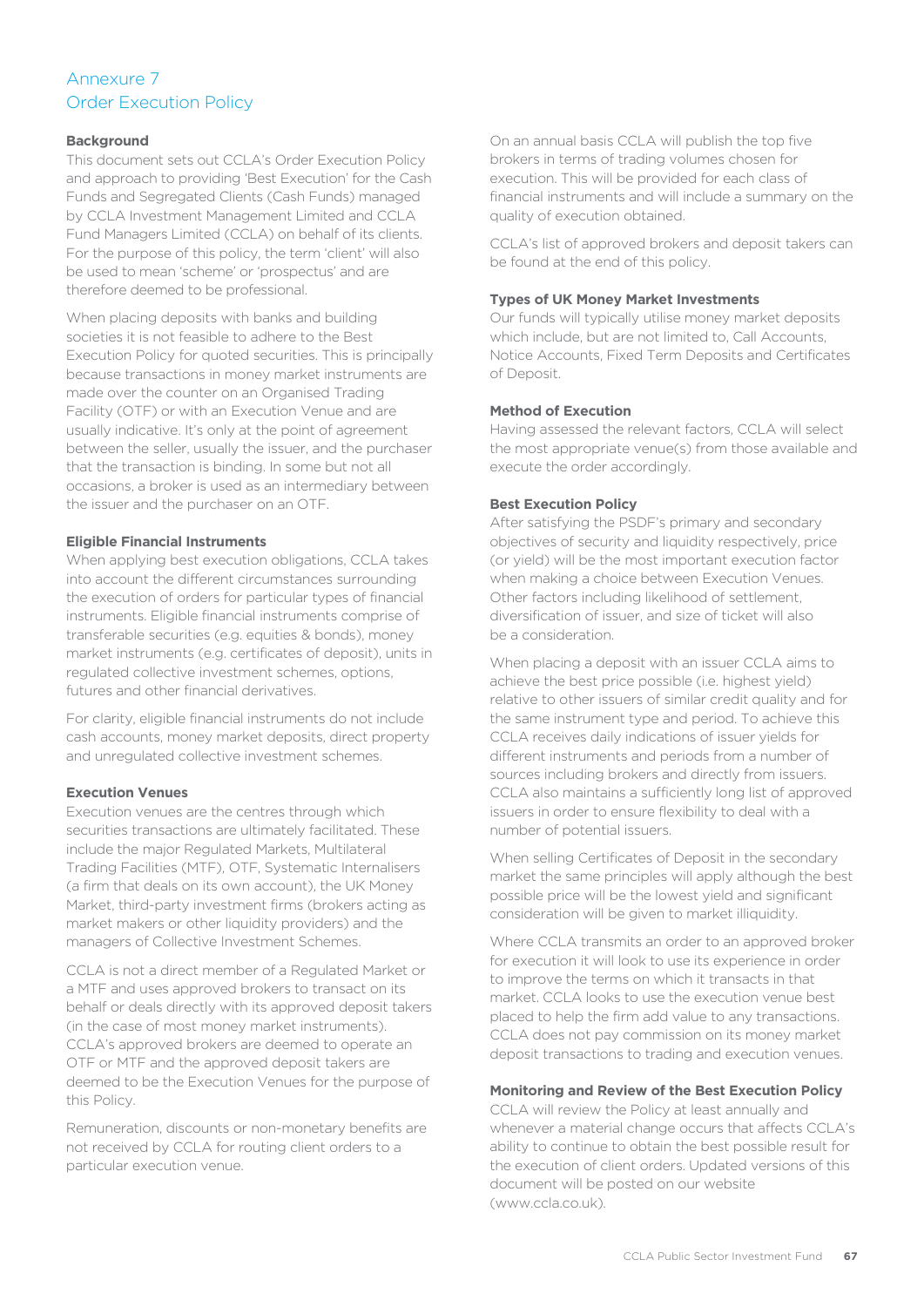# <span id="page-67-0"></span>Annexure 8 Sustainable Finance Disclosure Regulation: Pre-Contractual Disclosure

This annexure provides information about The Public Sector Deposit Fund (hereinafter referred to as "**PSDF**") that specifically relates to information required under the Sustainable Finance Disclosure Regulation (EU) 2019/2088 ("**SFDR**").

This information is intended to provide clear and understandable information with regard to the sustainability characteristics, considerations, objectives and/or risks of the PSDF.

**SFDR Relevant Article:** The PSDF can be considered to promote environmental or social characteristics, meeting the description of a product that is within scope of Article 8 of the SFDR.

### **About CCLA's Approach to Active Ownership and Sustainability**

We believe that unsustainable businesses will be negatively impacted by prospective legislation, regulation and changing consumer preferences. For this reason, we seek to avoid companies with high unmitigated sustainability risks. However, purchasing assets that already exist on the secondary market has little positive real-world impact. Strong management of sustainability risk must be focused on driving action above simply transacting in the secondary markets. By being an active owner of our shareholdings and leading effective engagements, we are able to make a bigger impact on the sustainability performance of the companies in which we invest.

The key role that investors can play is to encourage businesses to reduce their negative impacts on the environment and society. For this reason, we place a large emphasis on using our ownership rights to drive change.

#### **1. How are sustainability risks integrated into the PSDF's decision-making process, and what are the likely impacts of these sustainability risks on the returns of the PSDF?**

In addition to the ACD's (hereinafter referred to in this section as "**we**", "or "**our**" as the context requires) policies on the integration of sustainability risks that are listed at the end of this annexure, our approach to integrating sustainability risks into our investment decision-making process is as follows.

Our experience suggests that conventional financial modelling only gives part of the answer as to what makes a good investment.

As a result, we carefully assess the environmental, social and governance (ESG) standards of all counterparties that we consider transacting with and have integrated the considerations of these sustainability risks into our investment decision making processes.

We identify material weaknesses in any holdings in the PSDF in the context of sustainability risks on a regular basis and develop an action plan to improve them through engagement where necessary.

Our statement on the consideration of the Principal Adverse Impacts of Sustainability risks is available on our website [\(www.ccla.co.uk](http://www.ccla.co.uk/) – SFDR Disclosure Report).

We do not believe that the policies of the PSDF will have a lasting or substantial adverse impact on the performance of the PSDF. The PSDF has limited ethical exclusions and has therefore been determined as and promoted as a responsible fund.

#### **2. What are the main types of sustainability risks that are relevant to issuers invested in by the PSDF?**

#### 1. Environmental Risk

Climate related risks and other environmental risks can be split into those related to the transition to a low carbon economy and to the risks posed by the physical impact of climate change.

Transition risk can arise from the impact of prospective regulation, legislation and litigation; in particular, the risk of 'stranded assets' (which can be defined as investments or assets that lose value due to market changes. This devaluation of assets is mainly related to significant and sudden changes in legislation, environmental constraints or technological innovations, which then render assets obsolete before their full depreciation.) This may directly or indirectly influence the value of investments held by the PSDF.

Physical risk can be manifested as the physical effects of climate change (such as an increased regularity of extreme weather events and impacts on the availability of water) upon companies' ability to deliver strong and sustainable returns to investors. These risks can either be 'acute' when it arises from extreme weather events, or 'chronic' when it arises from progressive changes in the climate such as sea-level rise, water stress or biodiversity loss.

#### 2. Social Risk

Investments are subject to risks that arise from an issuer of a holding in the PSDF experiencing a situation or event around health and safety conditions, human rights, selling practices and product labelling, customer welfare, public governance failure or infectious diseases.

#### 3. Governance Risk

Governance practices of issuers can present a risk to the value of an investment held by the PSDF, as a consequence of poor ethics, the behaviour of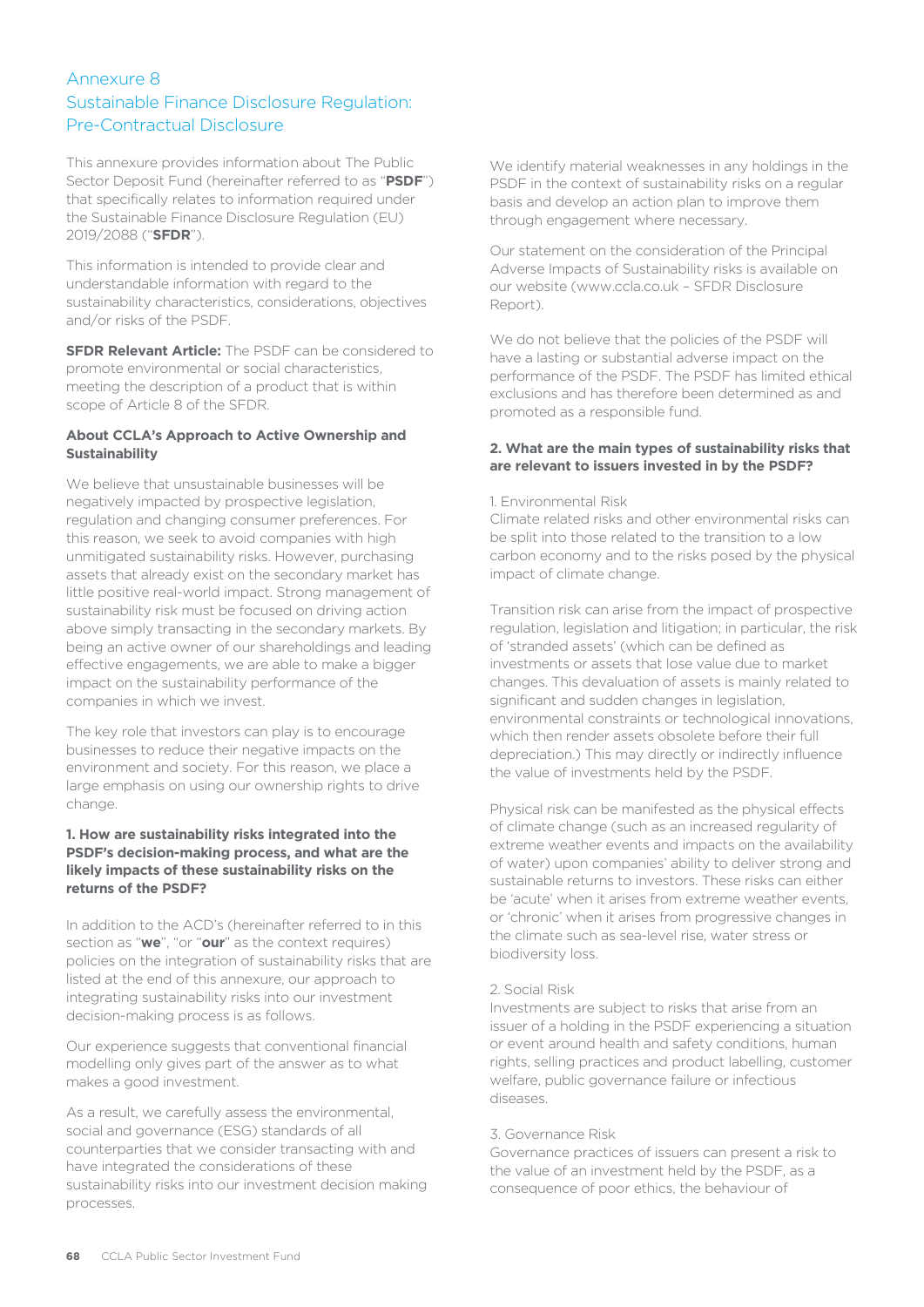competition, the regulatory environment, or the management of the issuer's critical risks.

These are only examples of sustainability risk factors and sustainability risk factors do not solely determine the risk profile of an investment. Sustainability risk can manifest itself through different existing risk types (including, but not limited to, market, liquidity, concentration, credit, asset-liability mismatches etc).

The impacts of sustainability risk are likely to develop over time and new sustainability risks may be identified as further data and information regarding sustainability factors and impacts becomes available and the regulatory environment regarding sustainable finance evolves.

#### **3. What are the Environmental and Social characteristics of the PSDF and how are these characteristics met? Is the PSDF's comparator benchmark consistent with these sustainability risks?**

The PSDF has the following environmental and social characteristics:

• The ACD monitors the counterparties' environmental, social and governance risk management on a regular basis; and takes further action if necessary. The ACD's research is based on external data sources and the work of their Ethical & Responsible Investment team.

The comparator benchmark of the PSDF is the Sterling Overnight Index Average (SONIA), or a similar shortterm measure which may replace or succeed it from time to time. This index was chosen as it is widely used in the banking and investment industries and meets accepted international standards of best practice.

The comparator benchmark used by the PSDF is not consistent with the sustainability characteristics of the PSDF, as it is composed of a general market index. The methodology of the index within the comparator benchmark can be found at www.bankofengland.co.uk.

#### **4. Which data sources are used and what screening criteria are applied? What are the relevant sustainability indicators used to measure the sustainability characteristics of the PSDF?**

When integrating sustainability considerations in this investment approach, the ACD uses multiple data sources. The ACD additionally utilises proprietary analyses of sustainability factors, undertaken by their Ethical and Responsible Investment Team. The quality, quantity and availability of data relating to sustainability factors have a number of challenges that vary by asset class and geographical region. As a result, some datasets include both modelled and reported data. Any indicators that utilise modelled data include some level of inherent model risk and could fail to capture potential changes in the sustainability performance of some counterparties.

#### **5. Report and Policies**

The ACD's SFDR entity level disclosure report and policies on the integration of sustainability risks into its investment decision-making process are as follows and can be viewed a[t www.ccla.co.uk](http://www.ccla.co.uk/) or supplied upon request:

SDFR Disclosure Report Climate Change and Investment Policy Engagement Policy CCLA Voting Guidelines Environmental Policy Cluster Munitions and Landmines Policy